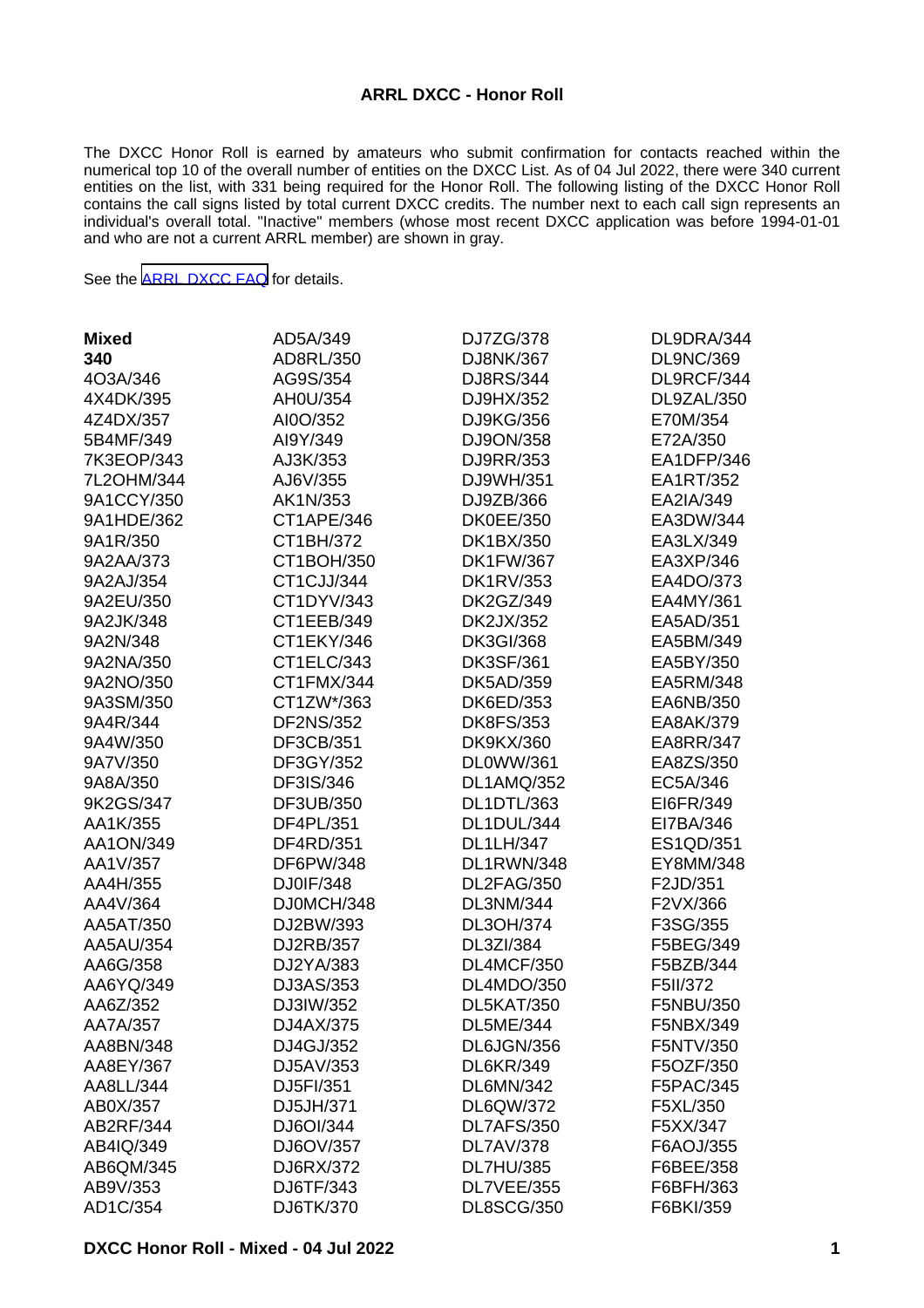| F6BWJ/357         | HB9BHY*/348       | IK0AZG/350        | IV3JVJ/349        |
|-------------------|-------------------|-------------------|-------------------|
| F6COW/348         | <b>HB9BIN/348</b> | IK0DWN/350        | <b>IV3ODE/344</b> |
| F6CUK/356         | <b>HB9BLQ/351</b> | IK0HBN/348        | IZ0BTV/344        |
| F6DAY/353         | HB9BMY/349        | IK0HFO/348        | <b>IZ1ANU/343</b> |
| F6DZO/351         | <b>HB9BOI/353</b> | IK0LNN/349        | IZ2BVL/344        |
| F6EXV/355         | <b>HB9BOU/349</b> | IK0OZD/347        | IZ4BEZ/344        |
| F6FXU/349         | HB9BXE/349        | IK1ADH/348        | IZ6CST/344        |
| F6GCP/351         | HB9BZA/351        | <b>IK1GPG/350</b> | IZ8DBJ/344        |
| F6HDH/349         | <b>HB9CEX/348</b> | <b>IK1WGX/345</b> | <b>JA0BKX/355</b> |
| F6HQP/348         | HB9CGA/350        | IK1YED/344        | JA0CGJ/353        |
| F9CZ/353          | HB9DDZ/350        | <b>IK2ANI/350</b> | <b>JA0CRG/351</b> |
| G0DBE/350         | HB9DHK/348        | IK2DFZ/350        | <b>JA0CRI/349</b> |
| G0DQS/350         | <b>HB9IIY/344</b> | <b>IK2ILH/349</b> | <b>JA0DAI/355</b> |
| G0JHC/350         | HB9LCW/345        | IK2WZM/344        | JA0DWY/358        |
| G0OIL/345         | <b>HB9PL/386</b>  | IK3VBB/344        | <b>JA0EKI/351</b> |
| G3KMA/379         | <b>HB9US/367</b>  | IK4BHO/350        | <b>JA0EOK/352</b> |
| G3LQP/369         | <b>HC1HC/353</b>  | IK4CIE/350        | <b>JA0GCI/355</b> |
| G3OAG/352         | <b>HL3IUA/349</b> | IK4DCT/350        | JA0GJJ/356        |
|                   |                   |                   | <b>JA0GRF/362</b> |
| G3PLP/353         | <b>HL5NBM/345</b> | IK4DRR/348        |                   |
| G3RTE/356         | <b>HS1NGR/344</b> | <b>IK4DRY/350</b> | JA0GZZ/362        |
| G3SJX/353         | I0DJV*/358        | <b>IK4GME/350</b> | JA0HXV/352        |
| G3SNN/355         | I0JX/369          | IK4HPU/350        | JA0LXP/358        |
| G3UML/375         | <b>IOMWI/358</b>  | IK4MGP/348        | JA0NPQ/357        |
| G3VKW/359         | <b>I0WDX/362</b>  | IK4PLW/347        | JA0NZR/344        |
| G3VXJ/351         | <b>I1APQ/366</b>  | IK4WMA/344        | <b>JA0UH/358</b>  |
| G3XPO/349         | <b>I1JQJ/352</b>  | IK5ACO/350        | JA0UUA/350        |
| G3XTT/353         | I1WXY/354         | <b>IK5BAF/350</b> | <b>JA1ADT/353</b> |
| G3ZAY/364         | I2AOX/353         | IK5CBE/349        | <b>JA1ALT/355</b> |
| G4BWP/353         | <b>I2KMG/377</b>  | <b>IK5CQV/350</b> | <b>JA1ANR/344</b> |
| G4ELZ/351         | I2MOV/356         | <b>IK5CRH/350</b> | JA1BK/383         |
| G4IUF/352         | <b>I2PNB/361</b>  | <b>IK5DNF/350</b> | JA1BNL/353        |
| G4NXG/350         | I2TZK/351         | IK5EKB/349        | JA1BNW/365        |
| G4OBK/350         | <b>I2YBC/361</b>  | IK5HHA/351        | JA1BOQ/351        |
| G4OWT/346         | <b>I2YDX/364</b>  | IK5MEN/349        | <b>JA1BRK/381</b> |
| G4PTJ/350         | I2ZGC/359         | IK5ORP/345        | <b>JA1BWA/377</b> |
| G4SOF/350         | <b>I4AVG/353</b>  | IK5PWQ/347        | JA1CZI/360        |
| G4ZCG/350         | I4EAT*/357        | IK6DLK/350        | JA1DFK/349        |
| G5LP/367          | I4EWH/350         | IK6FWJ/346        | JA1DJO/347        |
| GM0AXY/351        | I4IKW/350         | IK6GPZ/349        | <b>JA1DOT/350</b> |
| GM0VRP/344        | <b>I4LCK/369</b>  | IK6GRT/349        | JA1ELY/364        |
| GM3ITN/385        | <b>I4MFA/353</b>  | IK6QOP/344        | <b>JA1EOD/371</b> |
| GM3WIL/353        | <b>I4MKN/370</b>  | <b>IK6SIO/349</b> | JA1EY/341         |
| GM3YTS/351        | I4WZT/350         | IK7NXM/348        | <b>JA1FGB/358</b> |
| GM4FDM/347        | <b>I5GJK/350</b>  | IK7XNA/344        | <b>JA1FNO/346</b> |
| GM4YMM/349        | <b>I5HOR/352</b>  | IK8BIZ/345        | <b>JA1FQI/345</b> |
| <b>HA0DU/361</b>  | I5KG/350          | IK8BQE/351        | JA1FVE/353        |
| HA3OU/348         | <b>I5KKW/355</b>  | <b>IK8CNT/350</b> | <b>JA1GHR/355</b> |
| HA5LV/351         | <b>I5OYY/344</b>  | IK8HCG/349        | <b>JA1GRM/349</b> |
| HA5WA/350         | I5SDG/362         | IK8HJC/346        | JA1GV/374         |
| <b>HA8UT/352</b>  | I5YDO/351         | IK8JVG/348        | JA1HEE/351        |
| HA9PP/349         | <b>I6FLD/384</b>  | IT9DAA/344        | <b>JA1HGY/370</b> |
| <b>HB0CC/345</b>  | <b>I6NNJ/348</b>  | <b>IT9ESW/345</b> | JA1HOU/344        |
| HB9AAA/371        | I6NO/369          | IT9PKO/349        | JA1HQG/358        |
| <b>HB9AFI/362</b> | I7WL/371          | IT9SVJ/350        | JA1HRQ/360        |
| HB9AQW/364        | I8DVJ/350         | IT9TQH/352        | <b>JA1IFP/372</b> |
| HB9AZO/354        | <b>I8MTQ/354</b>  | <b>IT9UCS/356</b> | <b>JA1IOA/355</b> |
| <b>HB9BGV/351</b> | <b>I8QJU/350</b>  | IT9VDQ/351        | JA1JAN/369        |
|                   |                   |                   |                   |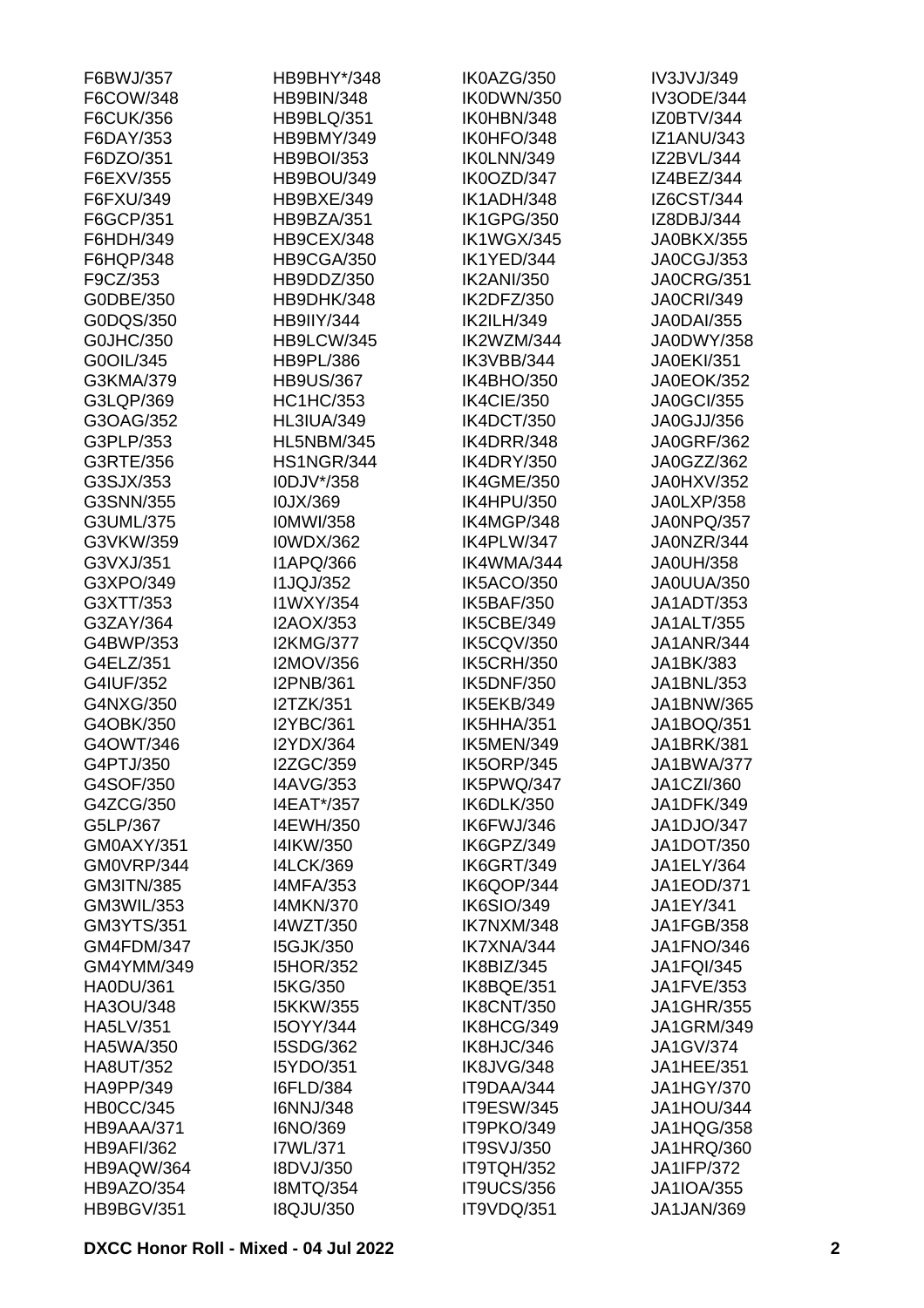| <b>JA1JAT/351</b> | <b>JA2WYN/351</b> | JA7GYP/344        | JE7JDL/350        |
|-------------------|-------------------|-------------------|-------------------|
| <b>JA1KXT/346</b> | <b>JA2XCR/351</b> | <b>JA7IC/352</b>  | JE8BKW/350        |
| JA1MZM/353        | <b>JA2XYO/362</b> | <b>JA7JI/364</b>  | <b>JE8CLT/344</b> |
| JA1NLX/367        | JA2ZL/347         | JA7JM/364         | JE8LWZ/344        |
| <b>JA1NRH/361</b> | JA3APL/372        | <b>JA7JWF/359</b> | <b>JE8TGI/349</b> |
| <b>JA1OCA/370</b> | JA3AYU/358        | JA7KY/355         | JF1KKV/355        |
| <b>JA1OND/361</b> | JA3BSL/349        | <b>JA7MA/371</b>  | JF1NZW/350        |
| JA1QOA/350        | JA3EOP/361        | JA7MFL/350        | JF1PUW/354        |
| JA1QOP/355        | JA3FGJ/358        | <b>JA7MSQ/350</b> | JF1RYU/345        |
| JA1QWT/349        | JA3FYC/362        | JA7MYQ/352        | JF1UVJ/351        |
| JA1QXC/352        | JA3GN/355         | <b>JA7OWD/355</b> | JF1WPB/349        |
| JA1RJU/365        | JA3LDH/350        | JA7PL/360         | JF2ICB/345        |
| JA1RZD/342        | <b>JA3PIS/353</b> | <b>JA7XBG/352</b> | JF2KOZ/350        |
| <b>JA1SJV/359</b> | JA3THL/364        | JA7ZF/365         | JF2OWA/350        |
| <b>JA1SKE/359</b> | <b>JA3UCO/351</b> | JA7ZP/356         | JF2UPM/348        |
| <b>JA1SVP/359</b> | <b>JA4AFT/369</b> | JA8ADQ/375        | JF2WXS/349        |
| <b>JA1SYY/357</b> | JA4BXL/349        | <b>JA8AWH/362</b> | JF3KON/350        |
| JA1TRL/361        | JA4DEN/353        | <b>JA8AZN/351</b> | JF4VZT/350        |
| JA1UQP/369        | JA4DND/361        | JA8DNV/362        | <b>JF7XKY/360</b> |
|                   |                   |                   |                   |
| JA1VDJ/362        | JA4EPE/350        | <b>JA8ECS/344</b> | <b>JG1SRB/344</b> |
| <b>JA1VLK/357</b> | <b>JA4ITW/344</b> | JA8EJO/353        | <b>JG1ULJ/350</b> |
| JA1WPX/356        | JA4IYL/353        | JA8EKU/350        | <b>JG1WRT/345</b> |
| <b>JA1WSK/362</b> | JA4LKB/354        | JA8EOT/355        | <b>JG1WSC/350</b> |
| JA1WSX/363        | JA4LXY/361        | <b>JA8FKO/358</b> | JG3QZN/351        |
| <b>JA1XEC/356</b> | JA4OK/365         | JA8MS/368         | <b>JG4AKL/355</b> |
| JA1XQC/348        | <b>JA4ZA/377</b>  | <b>JA8NFV/355</b> | JH0BBE/351        |
| JA1XRA/347        | <b>JA5ALE/355</b> | JA8OW/361         | JH0MXV/349        |
| JA2AHH/353        | JA5AQC/356        | JA8RJE/351        | JH1AFD/352        |
| JA2AXB/357        | <b>JA5AUC/357</b> | JA8ZO/373         | <b>JH1AGU/358</b> |
| JA2BAY/360        | JA5BEN/352        | <b>JA9APS/362</b> | JH1AJT*/369       |
| JA2BDR/352        | <b>JA5CEX/345</b> | JA9BEK/352        | JH1BAM/349        |
| JA2BHG/372        | JA5EXC/349        | JA9BFN/350        | <b>JH1BSJ/355</b> |
| <b>JA2CXH/358</b> | JA5EXW/361        | JA9CGW/355        | JH1BUO/361        |
| JA2DLM/355        | JA5FDJ/357        | <b>JA9CHJ/358</b> | JH1BZJ/357        |
| JA2DPC/345        | JA5IU/361         | JA9FPI/357        | JH1CHU/351        |
| JA2DXD/356        | JA5LI/351         | <b>JA9LJS/353</b> | <b>JH1DSF/350</b> |
| JA2FBY/350        | JA5NLN/347        | <b>JA9LSZ/344</b> | <b>JH1EIG/369</b> |
| JA2FCZ/353        | JA5OP/355         | <b>JA9NFO/352</b> | JH1EIZ/351        |
| JA2FGL/353        | <b>JA5SUD/347</b> | <b>JA9NLE/352</b> | JH1GZE/363        |
| JA2FJP/353        | JA5WIZ/344        | JA9RRH/344        | JH1HGC/360        |
| <b>JA2FWS/350</b> | JA5XAE/346        | <b>JA9TWN/355</b> | JH1IED/351        |
| JA2IVK/361        | JA6BDB/353        | JE1CSW/352        | <b>JH1IFS/365</b> |
| JA2JNA/354        | JA6BEE/371        | JE1DXC/350        | <b>JH1LMG/355</b> |
| JA2JPA/355        | JA6BZA/349        | JE1GWO/356        | <b>JH1LPF/359</b> |
| <b>JA2JRG/350</b> | JA6BZI/369        | JE1HPM/351        | <b>JH1MFN/345</b> |
| JA2JW/386         | JA6CBG/352        | JE1LFX/348        | JH1QDB/350        |
| JA2KTP/349        | JA6GXP/361        | JE1PNX/349        | <b>JH1RFR/354</b> |
| JA2KVD/360        | JA6HUG/357        | <b>JE1SYN/351</b> | <b>JH1ROJ/350</b> |
| JA2LCP/351        | <b>JA6LCJ/358</b> | JE2EHP/344        | <b>JH1SJN/351</b> |
| <b>JA2LMA/352</b> | JA6MWW/349        | JE2HCJ/351        | JH1TWT/352        |
| JA2MNB/351        | <b>JA6SVP/364</b> | JE2LUN/353        | JH1UBK/348        |
| <b>JA2MOG/351</b> | JA6TMU/355        | JE2OVG/353        | JH1VHU/351        |
| JA2ODB/355        | JA6VQA/357        | <b>JE2URF/350</b> | JH1XUM/348        |
| JA2QPY/351        | JA7BAL/355        | <b>JE4WOK/349</b> | JH2AJY/344        |
| <b>JA2TBS/351</b> | <b>JA7BWT/351</b> | JE6KYA/347        | JH2FXK/349        |
| JA2VMU/349        | <b>JA7EPO/354</b> | JE6TSP/346        | JH2IEE/350        |
| <b>JA2VPO/356</b> | <b>JA7FWR/353</b> | JE7CJL/350        | JH2MYN/361        |
|                   |                   |                   |                   |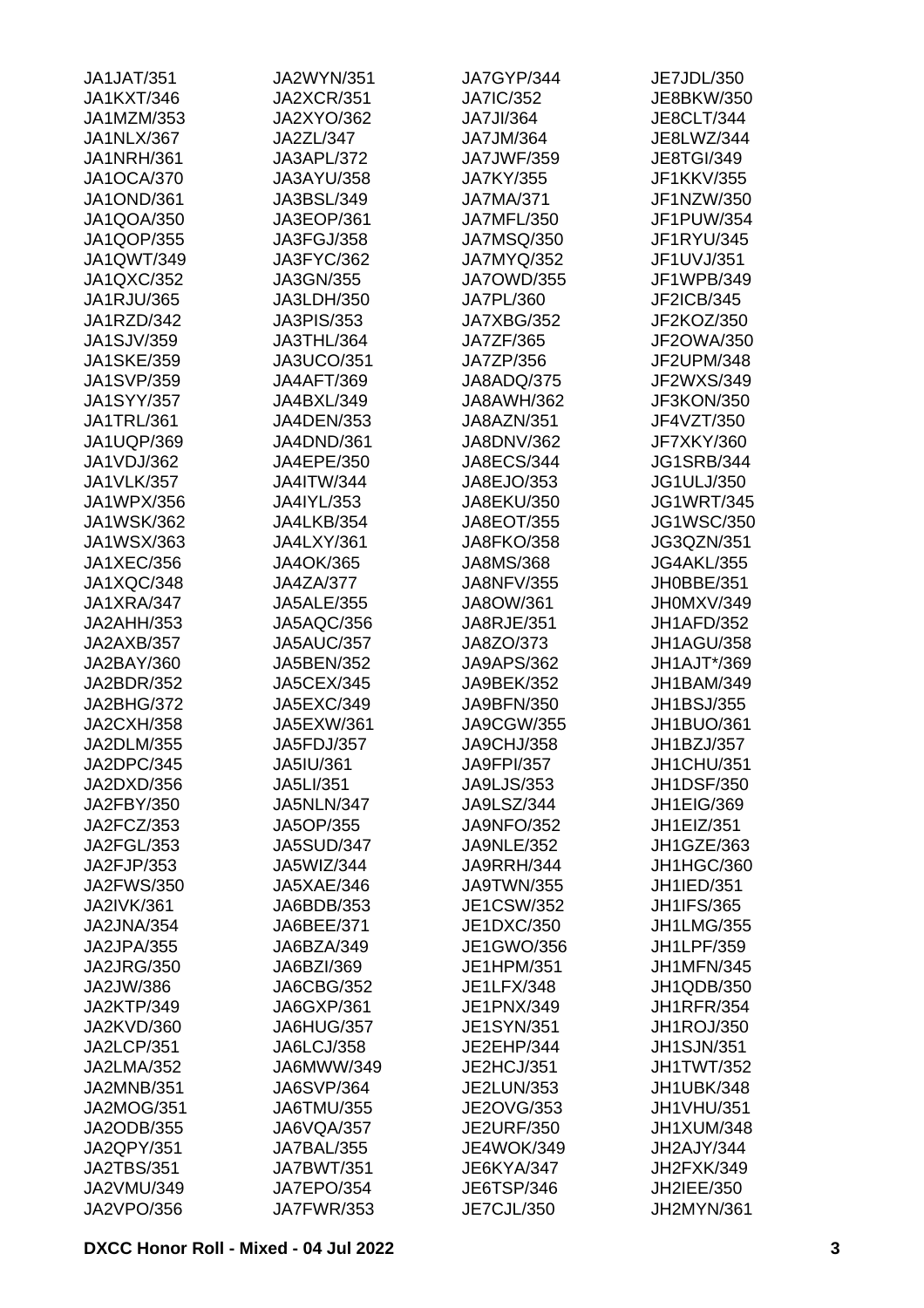| JH2SON/350        | JR2LJO/351        | K1YT/349         | K4SO/351         |
|-------------------|-------------------|------------------|------------------|
| JH2UVL/357        | <b>JR2UBS/351</b> | K1ZZ/364         | K4SV/346         |
| JH3FUK/349        | <b>JR2UJT/349</b> | K2AJY/349        | <b>K4TEA/375</b> |
| <b>JH3GRO/349</b> | JR3GWZ/351        | K2AZ/351         | K4UEE/366        |
| JH4ADF/342        | JR3HZW/360        | K2BA/349         | K4WS/361         |
| <b>JH4GJR/352</b> | <b>JR3OEH/348</b> | K2BXG/357        | <b>K4WSB/357</b> |
| <b>JH4IFF/355</b> | <b>JR3VXR/343</b> | K2CD/347         | K4WW/345         |
| <b>JH4JNG/350</b> | <b>JR4LNG/349</b> | K2EP/349         | K4WY/351         |
| <b>JH4UYB/351</b> | <b>JR5VHU/349</b> | K2FF/350         | K4XI/365         |
| JH5BHP/350        | <b>JR6EZE/351</b> | K2HK/375         | K4XP/358         |
| <b>JH5FTY/350</b> | JR6FC/353         | K2JG/344         | K4XR/357         |
| <b>JH6CDI/357</b> | JR7BDQ/355        | K2JMY/378        | K4XU/358         |
| JH6IMI/348        | <b>JR7TEQ/359</b> | K2LS/357         | K4YYL/377        |
| JH6PFY/349        | JR7VHZ/348        | <b>K2MUB/375</b> | K4ZO/355         |
| JH6QFJ/345        | JR7WFC/347        | K2NV/366         | K4ZYU/368        |
| JH7DFZ/354        | JR7XKN/348        | K2PLF*/355       | K5AB/345         |
| JH7MQD/354        | JR9LKE/347        | K2QMF/356        | K5AC/355         |
|                   |                   |                  |                  |
| <b>JH8LEY/345</b> | <b>JR9OPJ/345</b> | K2RD/351         | K5BG/350         |
| JH8RZJ/345        | <b>JS3CTQ/350</b> | K2RW/357         | K5CR/345         |
| <b>JH8SLS/350</b> | JT1BV/346         | K2TE/352         | K5DU/350         |
| JH8UQJ/349        | K0BJ/358          | <b>K2TQC/384</b> | K5EJ/362         |
| JH9AUB/351        | K0BS/368          | K2TWI/352        | K5ESW/364        |
| <b>JI1FXS/348</b> | K0CA/350          | K3BEQ/356        | K5GH/365         |
| JI1MNT/350        | K0CX/353          | K3FMQ/349        | K5GS/354         |
| JI2KXK/350        | K0DEQ/359         | K3GT/354         | K5GZ/357         |
| <b>JI4POR/348</b> | <b>K0EOU/355</b>  | K3HT/360         | K5IH/353         |
| JI8DGO/344        | K0EU/356          | K3JGJ/360        | <b>K5JUC/355</b> |
| JI8PDC/344        | K0GT/353          | K3KO*/352        | K5JZ/355         |
| <b>JJ1DWT/355</b> | K0GX/345          | K3PH/356         | K5KC/358         |
| <b>JJ1TEA/350</b> | K0GY/344          | K3RV/356         | <b>K5KLA/361</b> |
| JJ2LPV/349        | K0HUU/345         | K3SWZ/356        | K5KT/355         |
| JJ2ONH/350        | K0IEA/365         | K3SX/355         | K5LA/356         |
| JJ2PIK/349        | <b>K0JGH/357</b>  | K3UA/359         | K5NA/374         |
| <b>JJ2RCJ/351</b> | <b>K0JUH/351</b>  | K3UL/356         | K5QY/352         |
| JJ3PRT/359        | K0JY/356          | K3VN/351         | K5RC/374         |
| JL1RUC/344        | K0KO/344          | K3WW/363         | K5RK/361         |
| <b>JL1SAM/351</b> | K0KX/365          | K4AR/348         | K5RT/350         |
| <b>JL1XMN/350</b> | K0QC/352          | K4AU/350         | <b>K5UR/371</b>  |
| JM1FHL/345        | K0QQ/365          | K4BVQ/384        | <b>K5VRX/355</b> |
| <b>JM1GAW/350</b> | <b>K0RS/357</b>   | K4CIA/376        | K5WE/357         |
| <b>JM1VRW/350</b> | K0SR/358          | K4CN/353         | K5YY/376         |
| JM2RUV/344        | K0XN/359          | K4DX/355         | K5ZQ/359         |
| JM3GXU/346        | K0XX/361          | K4DY/373         | K6ANP/365        |
| <b>JN1BMX/349</b> | K1AC/352          | K4EM/349         | K6FG/357         |
| <b>JN1VNW/349</b> | K1AR/359          | K4FJ/378         | K6IPV/363        |
| JN7FAH/354        | K1BD/356          | K4IQJ/353        | K6JAD/362        |
| JP1IOF/350        | K1BW/366          | K4ISV/376        | K6JAJ/366        |
| JP1NWZ/351        | K1DG/352          |                  | K6KII/388        |
|                   |                   | <b>K4JAF/352</b> |                  |
| JR1BLX/359        | K1KI/364          | K4JEZ/355        | K6KLY/350        |
| <b>JR1CBC/354</b> | K1LD/352          | <b>K4JLD/358</b> | K6LGF/388        |
| <b>JR1DUP/354</b> | <b>K1NOK/357</b>  | <b>K4MQG/380</b> | K6MI/357         |
| <b>JR1FYS/359</b> | K1NY/359          | K4MS/363         | K6ND/348         |
| JR1IZM/348        | K1OA/349          | K4MZU/379        | K6RIM/368        |
| <b>JR1KAG/354</b> | K1RM/372          | <b>K4OCE/364</b> | K6SQL/355        |
| <b>JR1XIS/353</b> | K1ST/359          | K4PI/363         | K6SRZ/349        |
| JR2IMJ/351        | K1UO/358          | K4QL/353         | K6UFO/348        |
| <b>JR2KDN/350</b> | <b>K1WER/348</b>  | K4RBZ/354        | K6XJ/364         |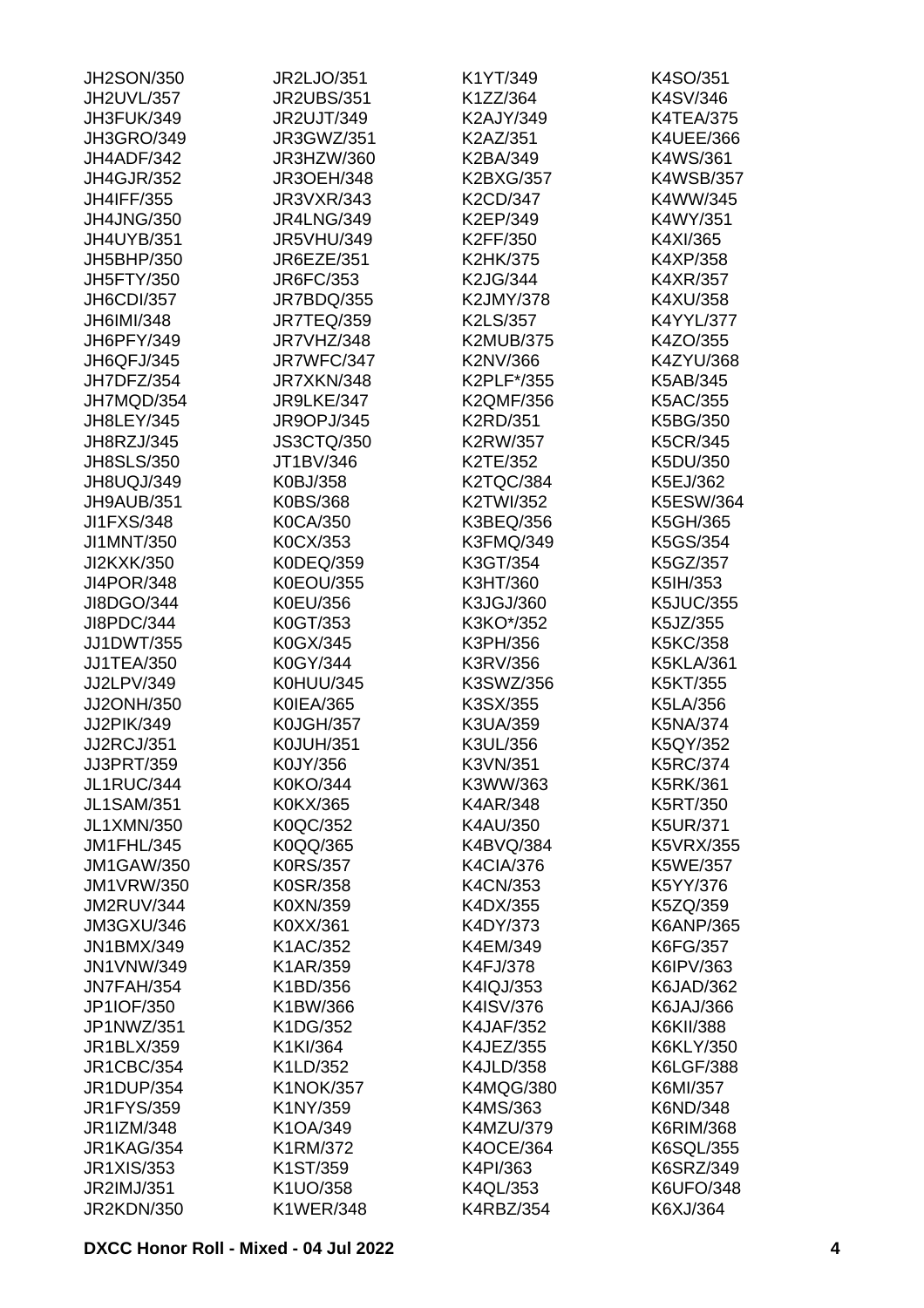| K6XN/356         | K9NW/352          | KY5I/349          | N5JB/351         |
|------------------|-------------------|-------------------|------------------|
| <b>K6YRA/378</b> | K9OW/359          | KY7M/353          | N5JR/354         |
| K6YUI/366        | K9QVB/387         | KZ2I/363          | N5KM/353         |
| K6ZG/353         | K9RA/370          | LA4GHA/349        | N5LZ/351         |
| <b>K7ABV/374</b> | K9RS/347          | LA5LJA/344        | N5MT/351         |
| <b>K7BG/348</b>  | K9RT/347          | LA5XGA/350        | N5OK/361         |
| <b>K7EG/357</b>  | K9SM/381          | LA6OP/368         | N5TY/357         |
| K7GEX/360        | K9UWA/360         | LA9DAA/349        | N5XZ/358         |
| K7GQ/355         | <b>K9VAL/355</b>  | LA9SN/351         | N5ZM/352         |
| K7GS/353         | K9XJ/364          | LA9XG/350         | N6AR/380         |
| K7LZJ/349        | K9ZO/359          | LB2HG/348         | N6EE/346         |
| <b>K7NN/368</b>  | KA4RRU/348        | <b>LU2DSL/354</b> | N6FX/383         |
| <b>K7PI/354</b>  | KA6A/350          | LU2NI/350         | N6HC/349         |
| K7PT*/345        | KA7T/350          | LU3CQ/358         | N6JV/361         |
| <b>K7RI/359</b>  | <b>KA9CFD/351</b> | <b>LU6ETB/350</b> | N6JZ/363         |
| <b>K7SP/359</b>  | KB8NW/350         | LU8ADX/345        | N6KZ/349         |
|                  |                   | <b>LU8EKC/352</b> |                  |
| K7VV/359         | KC3X/353          |                   | N6OC/356         |
| <b>K7WE/354</b>  | <b>KC5LK/347</b>  | LY2IJ/347         | N6OJ/361         |
| <b>K7WP/347</b>  | KC5P/350          | LY9Y/351          | <b>N6RFM/348</b> |
| K7XB/364         | KC6AWX*/349       | LZ2CC/355         | N6VR/363         |
| K7ZA/362         | <b>KC7V/351</b>   | LZ2DF/356         | N7BK/350         |
| K7ZD/350         | KD3CQ/349         | N0AT/360          | N7EF/355         |
| K7ZV/349         | KD4OS/350         | N0TB/363          | N7GR/347         |
| K8AC/349         | KD5M/356          | <b>N1API/351</b>  | <b>N7HN/354</b>  |
| K8DE/352         | KD6WW/352         | N1DG/359          | N7KA/363         |
| <b>K8DR/387</b>  | <b>KE4YD/350</b>  | N1RJ/349          | <b>N7NG/373</b>  |
| K8EJ/376         | KE9ET/349         | N1XX/376          | N7RO/369         |
| K8FC/351         | <b>KF0QR/347</b>  | N2BJ/354          | N7TK/347         |
| K8FF/379         | KF2O/362          | N2OO/360          | N7TR/346         |
| K8FL/379         | KF9D/352          | N2QT/350          | <b>N7US/361</b>  |
| K8GG/356         | KG9N/353          | N2TU/350          | N7UT/357         |
| K8KS/348         | KJ6Y/348          | N2WK/350          | N8BJQ/352        |
| K8LJG/363        | KJ9I/351          | N3AM/355          | N8DJX/353        |
| K8LN/351         | <b>KK0M/350</b>   | N3BNA/350         | N8DX/371         |
| <b>K8MFO/374</b> | KK2I/355          | <b>N3HBX/347</b>  | N8JV/350         |
| K8ND/349         | KL0S/348          | N3SL/352          | N8JX/355         |
| <b>K8NK/347</b>  | KL7J/351          | N3US/359          | N8PR/350         |
| K8PT/359         | KM1R/352          | N3VA/351          | N8TR/352         |
| K8PYD/368        | KM2P/369          | N3XX/351          | N9AB/369         |
| <b>K8RD/357</b>  | KM3J/346          | N4AL/350          | N9AF/373         |
| <b>K8SIX/355</b> | KM4H/350          | N4CC/366          | <b>N9AOL/352</b> |
| K8SL/349         | <b>KN0V/353</b>   | N4CH/351          | <b>N9AU/359</b>  |
| K8YSE/350        | KN4F/352          | N4DB/353          | N9BX/352         |
| K8ZTT/351        | <b>KN6KI/345</b>  | N4JR/350          | <b>N9FN/347</b>  |
| K8ZZU/353        | KO4DI/347         | N4KW/368          | N9JV/346         |
| K9CW/363         | KP4P/356          | N4MM/373          | N9MW/356         |
| K9DDO/350        | KQ4AV/346         | N4NX/358          | N9OY/348         |
| K9EL/355         | KR9U/350          | N4PN/384          | N9RD/352         |
|                  |                   |                   |                  |
| K9EU/357         | KS1J/353          | N4PQX/347         | NA2X/357         |
| K9IR/350         | KS9W/349          | N4TL/351          | NA4D/354         |
| K9JF/369         | KT9T/362          | N4WW/375          | NA4M/365         |
| <b>K9KA/370</b>  | <b>KU0A/349</b>   | N4XM/358          | <b>NA5C/354</b>  |
| K9LA/351         | KV7K/358          | N4XO/383          | NA9A/346         |
| <b>K9MIE/355</b> | <b>KW0A/367</b>   | N4XP/366          | NA9Q/357         |
| K9MM/371         | KW4MM/349         | N5AN/362          | ND0J/350         |
| <b>K9MUF/352</b> | KW9A/352          | N5DF/346          | <b>NE3F/351</b>  |
| K9NU/350         | KX4R/357          | N5ET/354          | NE8Z/365         |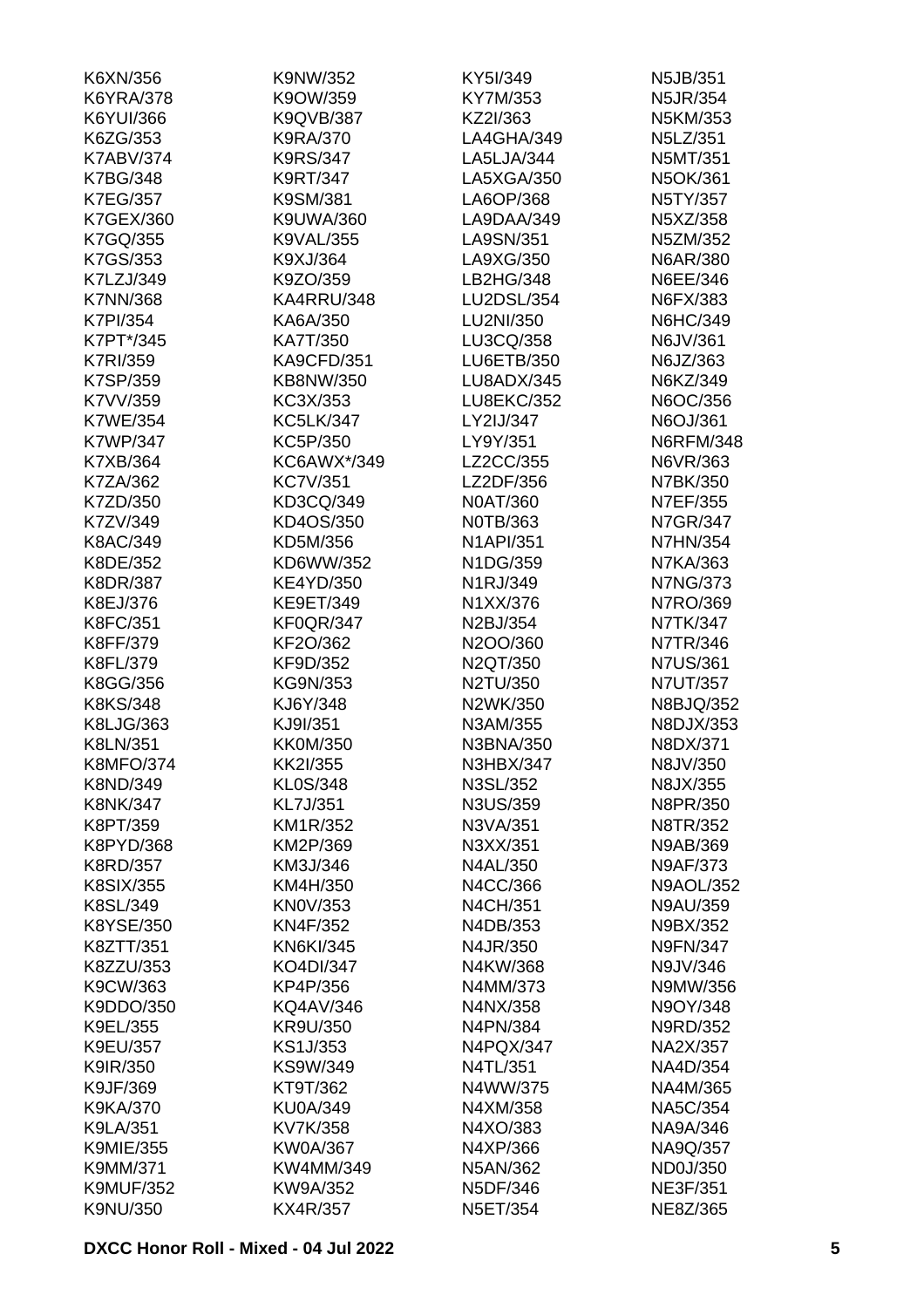| NF9V/349          | OH3BU/348         | PE5T/354          | <b>SM5BFJ/368</b> |
|-------------------|-------------------|-------------------|-------------------|
| NI0G/353          | OH3JR/357         | PT7DX/347         | <b>SM5CRV/363</b> |
| NJ2D/350          | OH3NHF/348        | PT7WA/361         | SM5CZQ/369        |
| NJ6P/346          | OH3SR/371         | PY2RO/350         | SM5DJZ*/358       |
| <b>NK4L/351</b>   | OH3UU/365         | PY2SP/349         | SM5FQQ/355        |
| <b>NK7L/350</b>   | OH5KW/351         | PY2XB/351         | <b>SM5FUG/352</b> |
| NM4O/354          | OH5NZ/375         | PY2YP/354         | SM5FWW/349        |
| NM8O/353          | <b>OH5VT/366</b>  | PY4OY/350         | <b>SM5KNV/350</b> |
| <b>NN4T/356</b>   | OH5WW/348         | PY5CC/350         | <b>SM6BZV/355</b> |
| NQ1K/353          | OH6JD/354         | PY5EG/356         | <b>SM6CCO/357</b> |
| NR1R/361          | <b>OH6NJ/344</b>  | PY7XC/350         | <b>SM6CKS/373</b> |
| <b>NS6C/361</b>   | OH8KN/359         | PY7ZZ/363         | SM6CTQ/362        |
| NU8Z/349          | OH9MDV/347        | R1MA/345          | SM6CUK/369        |
| NY0V/356          | OK1ADM/381        | R3AW/344          | <b>SM6CVX/370</b> |
| NZ0O/349          | <b>OK1CF/354</b>  | R4GM/350          | <b>SM6CWK/370</b> |
| OE1AZS/344        | <b>OK1MP/382</b>  | R5AJ/344          | <b>SM6DHU/372</b> |
| <b>OE1TKW/350</b> | OK1TD/356         | R7LV/349          | SM7NDX/348        |
| OE1UZ/371         | <b>OK2ZU/344</b>  | R9FM/349          | SP2FAX/351        |
| OE1WHC/348        | <b>OK3GU/347</b>  | RA3DX/350         | SP3BGD/351        |
| OE1ZL/360         | OM3EY/341         | RA4CC/350         | SP3E/353          |
| <b>OE2GEN/350</b> | OM3JW/364         | RK3QY/351         | SP3EPK/350        |
| OE2LCM/350        | ON4ADN/350        | <b>RM0F/346</b>   | SP3FAR/349        |
|                   |                   |                   |                   |
| OE2SCM/350        | ON4ANN/344        | RN3OG/344         | SP3GEM/354        |
| OE2VEL/356        | <b>ON4CD/351</b>  | RU3FM/349         | SP3IBS/353        |
| OE3EVA/360        | <b>ON4EB/353</b>  | RW2A/354          | SP3XR/350         |
| OE3GCU/344        | <b>ON4GG/348</b>  | RW3PZ*/350        | SP4KM/350         |
| OE3WWB/367        | ON4IQ/348         | RY9C/350          | SP5CJQ/350        |
| <b>OE5KE/359</b>  | <b>ON4IZ/381</b>  | RZ1OA/346         | SP5EAQ/354        |
| <b>OE5NNN/350</b> | <b>ON4ON/349</b>  | RZ3AM/348         | SP5EWY/362        |
| OE6CLD/349        | <b>ON4TX/381</b>  | S50A/370          | <b>SP6AEG/357</b> |
| OE7SEL/352        | <b>ON4UN*/373</b> | S50R/361          | SP6CIK/347        |
| <b>OE8RT/374</b>  | <b>ON4ZD/349</b>  | S51GI/355         | SP6HEQ/349        |
| OG2M/349          | <b>ON5FP/350</b>  | S52V/344          | SP6IXF/350        |
| OH1EB/350         | <b>ON7DR/349</b>  | S55SL/344         | SP6M/348          |
| OH1HB/357         | <b>ON7TK/350</b>  | S57A/352          | SP6RT/373         |
| OH1MA/358         | OZ1CTK/355        | S58T/355          | <b>SP7CVW/352</b> |
| <b>OH1TV/347</b>  | OZ1HPS/350        | S59AA/375         | SP7GAQ/350        |
| OH1TX/365         | OZ1HX/355         | S59Z/356          | <b>SP7HT/375</b>  |
| OH1XX/366         | OZ1LO/374         | <b>SK7AX/356</b>  | <b>SP7VC/344</b>  |
| OH2BAD/370        | OZ4O/352          | <b>SL0ZG/350</b>  | <b>SP8AJK/370</b> |
| OH2BC/379         | OZ4RT/384         | SM0AJU/388        | SP8FHM/345        |
| OH2BCK/344        | OZ5EV/360         | SM0CCM/361        | SP8NR/356         |
| OH2BEN/348        | OZ7GI/355         | SMODTK/344        | SP9AI/367         |
| OH2BH/378         | OZ7YY/364         | <b>SM1CXE/380</b> | SP9FKQ*/350       |
| OH2BLD/355        | OZ8BZ/369         | <b>SM2EJE/355</b> | SP9ODY/348        |
| OH2BR/372         | OZ9PP/363         | <b>SM2EKM/367</b> | SP9PT/369         |
| OH2BU/365         | PA0GMM/364        | <b>SM3AFR/352</b> | SP9WZJ/348        |
| OH2BV/349         | <b>PA0WRS/354</b> | <b>SM3DMP/355</b> | SQ9ANT/343        |
| OH2DW/355         | PA1CW/349         | <b>SM3EVR/358</b> | SV1AOZ/349        |
| <b>OH2EA/366</b>  | PA3AXU/350        | <b>SM3GSK/352</b> | <b>SV1CNS/344</b> |
| OH2EE/354         | PA3EVY/350        | SM3NRY/349        | <b>SV1DPI/343</b> |
| OH2FT/350         | PA3EWP/349        | SM3PZG/349        | SV1FJA/344        |
| OH2KI/367         | PA3EXX/349        | <b>SM4CTI/355</b> | SV1IW/357         |
| <b>OH2TA/350</b>  | PA3FQA/349        | SM4CTT/359        | SV1JG/356         |
| OH2VZ/377         | PA5TT/350         | <b>SM4DDE/352</b> | SV1LK/350         |
| <b>OH2XF/382</b>  | PA7MM/349         | <b>SM4DHF/365</b> | SV1RK/346         |
| OH2ZZ/358         | PA8A/352          | SM4EMO/358        | SV1VS/350         |
|                   |                   |                   |                   |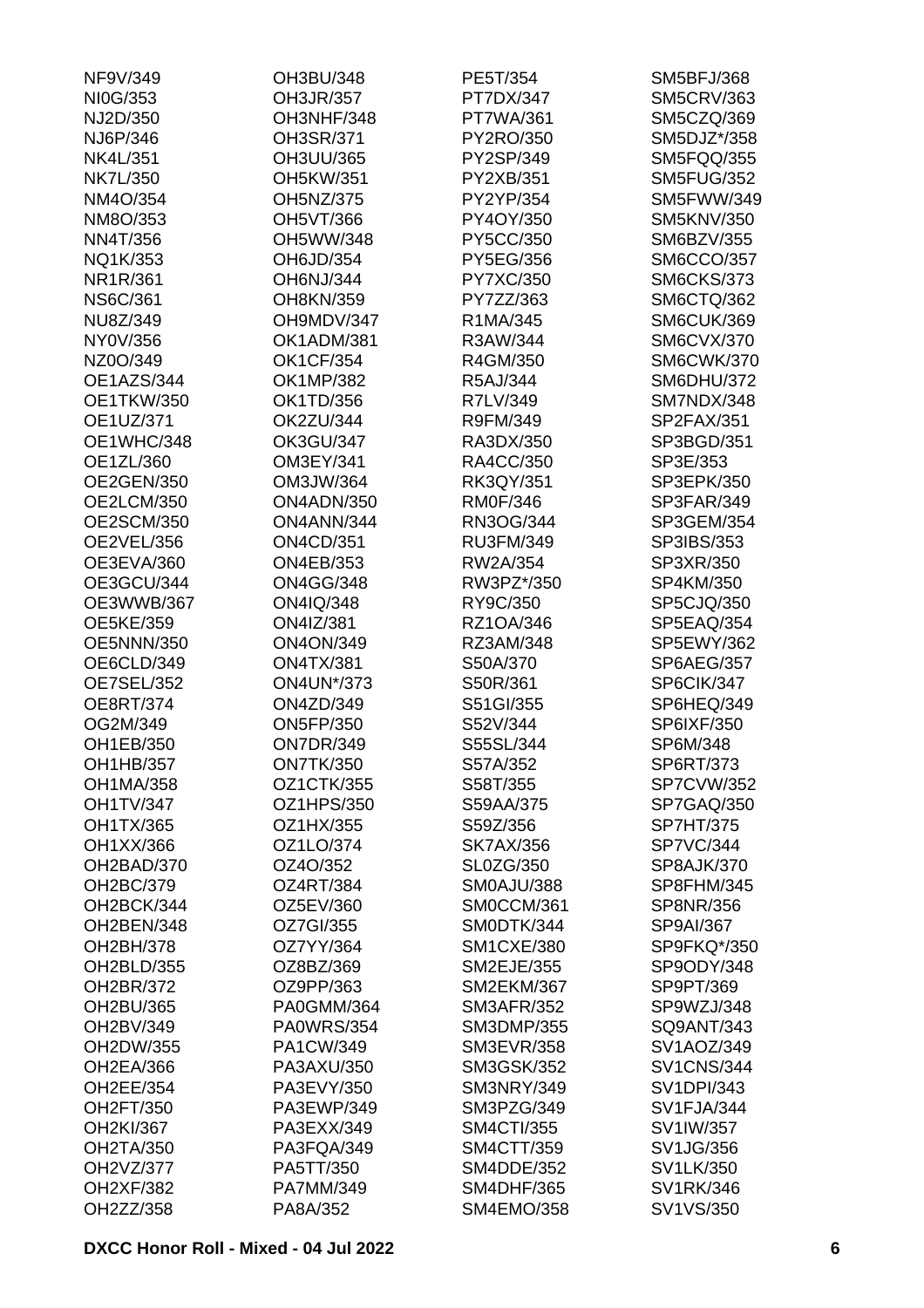| SV8CS/343         | <b>W0CP/355</b>  | <b>W4AVY/387</b> | <b>W6RFL/348</b> |
|-------------------|------------------|------------------|------------------|
| T77C/355          | W0DJC/348        | W4BUW/358        | <b>W6RGG/377</b> |
| <b>UA0CW/352</b>  | <b>W0FK/356</b>  | <b>W4CK/352</b>  | <b>W6RKC/357</b> |
| <b>UA0ZC/346</b>  | <b>W0FLS/350</b> | <b>W4CZU/359</b> | <b>W6RLL/349</b> |
| <b>UA1CT/354</b>  | <b>W0GJ/355</b>  | W4DK/358         | <b>W6RS/352</b>  |
| <b>UA1MU/366</b>  | <b>W0RT/357</b>  | <b>W4DKS/368</b> | <b>W6SCC/350</b> |
| <b>UA1OIZ/346</b> | <b>W0YVA/354</b> | W4DR/392         | W6SR/359         |
| <b>UA3AB/351</b>  | <b>W0ZR/364</b>  | W4DXX/365        | W6TA/368         |
| UA3AKO/349        | W0ZT/354         | W4GD/354         | W6UB/348         |
| <b>UA3AP/346</b>  | W1AIM/350        | <b>W4LIA/346</b> | W6VX/349         |
| <b>UA4CC/353</b>  | W1AO/354         | <b>W4LK/355</b>  | W6WI/344         |
| <b>UA4CX/351</b>  | W1CU/359         | W4MBD/358        | W6XK/344         |
| UA4FWD/372        | <b>W1ECT/352</b> | W4NZ/367         | W6YA/381         |
| <b>UA4HBW/358</b> | W1GD/358         | <b>W4PK/352</b>  | W6YI/361         |
| <b>UA4SKW/347</b> | W1GF/360         | <b>W4PKU/346</b> | W6YOO/350        |
| UA6JD/366         | W1GL/364         | <b>W4RBO/352</b> | <b>W7AL/349</b>  |
| UA9FGR/349        | W1JA/354         | W4TO/354         | <b>W7CT/356</b>  |
| <b>UA9YE/357</b>  | W1JR/392         | W4UM/355         | <b>W7DT/344</b>  |
|                   | <b>W1KSZ/354</b> |                  |                  |
| <b>UN6T/352</b>   |                  | W4VQ/380         | <b>W7GN/392</b>  |
| <b>UN7JX/347</b>  | <b>W1NG/371</b>  | W4WM/359         | W7ID/358         |
| <b>US5WE/365</b>  | W1NH/364         | <b>W4ZRZ/372</b> | W7IL/365         |
| <b>UT2UB/347</b>  | <b>W1SKU/349</b> | W4ZV/385         | <b>W7KNT/353</b> |
| UT3UA/350         | <b>W1WEF/354</b> | <b>W5BC/354</b>  | W7KW/349         |
| UT5UGR/348        | W1YIF/350        | <b>W5BOS/373</b> | <b>W7LR/361</b>  |
| <b>UT5UT/357</b>  | W1YM/350         | W5BPT/356        | W7OM/373         |
| UT7WZA/357        | <b>W1YRC/371</b> | <b>W5CIA/350</b> | <b>W7QHE/348</b> |
| <b>UY5XE/353</b>  | W1YY/365         | W5DV/363         | <b>W7REE/356</b> |
| UY5ZZ/347         | W1ZZ/352         | <b>W5EC/362</b>  | <b>W7RV/375</b>  |
| VA3DX/355         | W2AY/354         | <b>W5FKX/358</b> | <b>W7UT/360</b>  |
| VA3LX/349         | W2CG/351         | <b>W5GAI/364</b> | W7VY/350         |
| VA5DX/359         | W2HTI*/392       | W5HD/359         | W7WM/357         |
| <b>VE1JS/352</b>  | W2IJ/356         | W5IZ/375         | <b>W8CZN/355</b> |
| <b>VE1YX/358</b>  | <b>W2KKZ/352</b> | <b>W5JE/358</b>  | W8DO/357         |
| <b>VE2EBK/350</b> | <b>W2MPK/370</b> | W5MQ/370         | W8DX/353         |
| <b>VE3BW/354</b>  | W2OIB/376        | W5ODD/353        | W8EB/344         |
| VE3EJ/356         | W2RS*/365        | W5OZI/349        | W8GC/364         |
| <b>VE3FF/350</b>  | W2SM/364         | W5RZ/356         | W8HB/350         |
| VE3JV/349         | <b>W2UP/354</b>  | <b>W5SJ/374</b>  | <b>W8HC/350</b>  |
| <b>VE3LDT/357</b> | W2VO/366         | <b>W5TCX/351</b> | W8JV/345         |
| VE3UZ/346         | W2XI/354         | <b>W5UA/351</b>  | <b>W8KEN/344</b> |
| <b>VE3XN/371</b>  | W2YC/349         | W5VX/367         | <b>W8LKG/356</b> |
| <b>VE6BI/349</b>  | W3BTX/364        | W5WP/349         | <b>W8NN/344</b>  |
| VE6LB/354         | W3BW/347         | W5WT/351         | W8OI/349         |
| VE6WQ/359         | W3DX/351         | W5XC/351         | W8OM/355         |
| <b>VE7BD/366</b>  | W3GG/368         | W5XX/365         | W8TE/359         |
| <b>VE7CV/353</b>  | W3JJ/358         | <b>W5ZE/358</b>  | <b>W8TWA/358</b> |
| <b>VE7JO/347</b>  | W3KB/352         | <b>W5ZPA/356</b> | W8UV/354         |
| <b>VE7ON/348</b>  | <b>W3LPL/371</b> | W6BJH/365        | W8UVZ/363        |
| VE7QCR/344        | <b>W3MF/354</b>  | W6BK/343         | <b>W8WEJ/352</b> |
| <b>VE7SV/377</b>  | W3MR/354         | <b>W6CYX/355</b> | W8XD/353         |
|                   |                  |                  |                  |
| <b>VE7SZ/351</b>  | W3NO/361         | W6DPD/354        | <b>W9BEA/345</b> |
| <b>VK2HV/343</b>  | W3UM/356         | W6IJ/353         | W9BF/352         |
| VK3EGN/344        | <b>W3UR/351</b>  | <b>W6JRY/366</b> | W9DC/375         |
| <b>VK4MA/351</b>  | W3YX/354         | W6KH/389         | W9DX/355         |
| W0AIH*/390        | W3YY/355         | W6KK/349         | W9DY/352         |
| <b>W0AWL/352</b>  | <b>W4ABW/370</b> | <b>W6KR/347</b>  | <b>W9EMF/350</b> |
| <b>W0BV/358</b>   | W4AO/370         | <b>W6OAT/374</b> | W9IL/353         |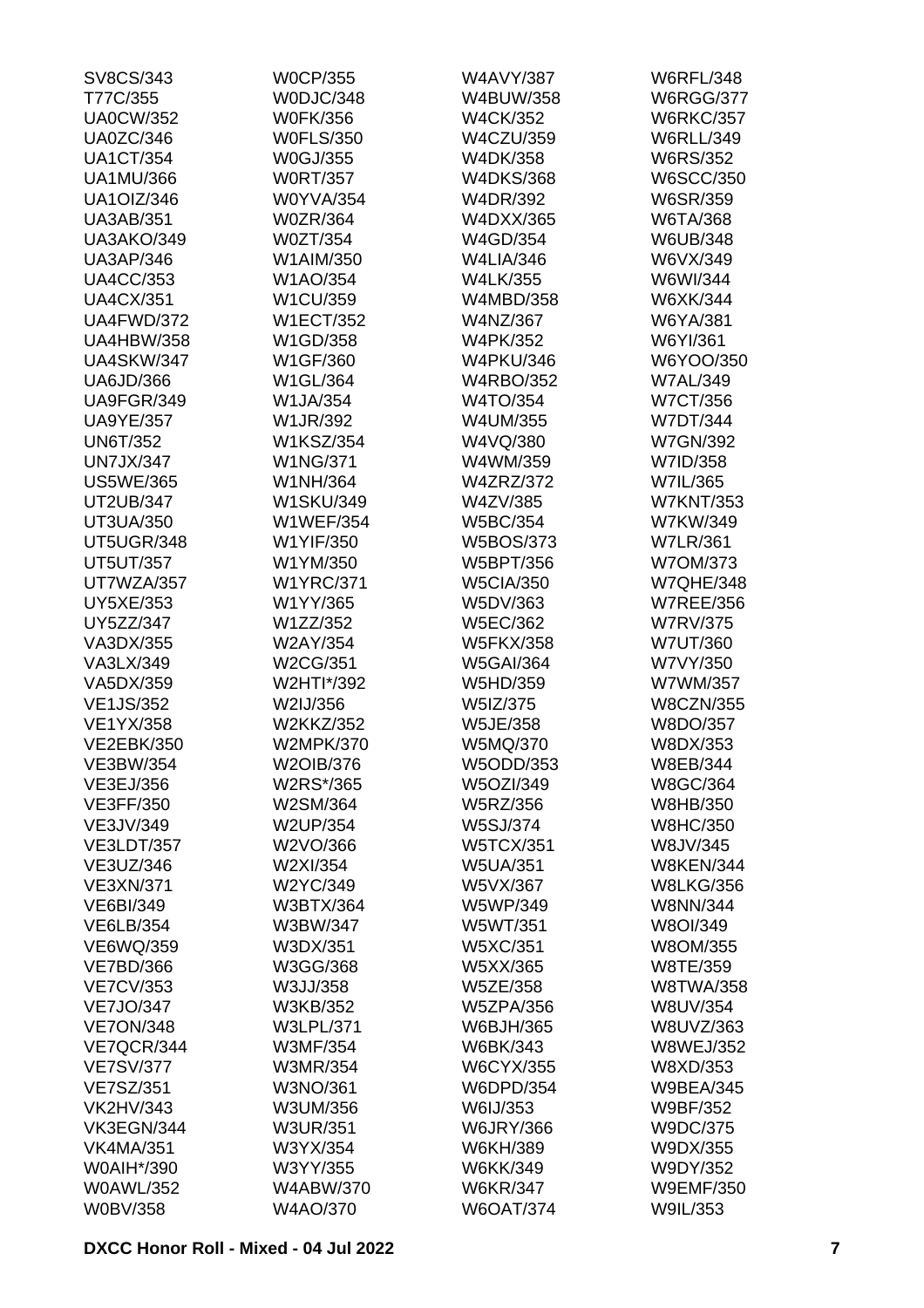| W9IXX/351         | WX4G/380          | AC4G/349          | DL2OE/345         |
|-------------------|-------------------|-------------------|-------------------|
| W9JA/362          | <b>WX5L/354</b>   | AC7DX/347         | DL3MGK/347        |
| <b>W9KNI/382</b>  | WZ8P/352          | AC8G/354          | <b>DL5CW/350</b>  |
| <b>W9KTP/351</b>  | <b>XE1AE/385</b>  | AD5Q/353          | <b>DL5DSM/353</b> |
| <b>W9LKJ/370</b>  | XE1J/365          | AD5W/343          | DL5EBE/349        |
| W9MP/350          | XE1ZW/351         | AD6W/351          | <b>DL5MX/344</b>  |
| W9MU/355          | YB5QZ/349         | AE5E/347          | DL5ZB/343         |
| W9OP/354          | <b>YL2MU/358</b>  | AE5V/348          | DL6ATM/353        |
| W9PJ/363          | <b>YO2RR/349</b>  | AE6Y/355          | <b>DL6GV/344</b>  |
| W9RM/354          | YO3APJ/361        | AF2C/353          | <b>DL6KO/343</b>  |
| <b>W9RN/366</b>   | YO5BRZ/350        | AI3Q/354          | <b>DL6RAI/349</b> |
| <b>W9RPM/344</b>  | <b>YS1RR/364</b>  | AI9L/347          | DL6ZXG/345        |
| W9SN/349          | <b>YU1AB/360</b>  | AJ9C/351          | DL7AFV/349        |
| W9VA/361          | <b>YU1FW/359</b>  | AK8A/351          | DL7MAE/349        |
| W9WJ/351          | <b>YU3AA/350</b>  | <b>BA4RF/342</b>  | DL7UCX/342        |
| W9XT/352          | <b>YV5JBI/349</b> | <b>BX5AA/343</b>  | DL8MLD/344        |
| W9XX/344          | Z31CZ/357         | CT1BWW/347        | <b>DL8NU/372</b>  |
| W9XY/355          |                   | CT1BXX/347        | DL8SDC/344        |
|                   | Z32ZM/352         |                   |                   |
| W9YSX/389         | Z34K/346          | CT2GLO/343        | DL9YX/369         |
| W9ZR/370          | ZL3GS/370         | CT4NH/352         | <b>DS5USH/343</b> |
| WA0MHJ/361        | ZL3JT/346         | CX3AN/352         | <b>DU9RG/350</b>  |
| <b>WA1JMP/361</b> | ZS1AU/361         | CX4CR/363         | E73Y/343          |
| <b>WA1S/350</b>   | ZS1FJ/348         | DF1SD/355         | E74A/346          |
| <b>WA2HZO/357</b> | ZS1J/350          | DF2RG/352         | E74EBL/367        |
| <b>WA2WSX/356</b> | ZS4TX/349         | DF2UH/348         | EA1AUS/349        |
| <b>WA5HOD/351</b> | ZS6EZ/350         | DF2UU/349         | EA1DLU/344        |
| <b>WA5VGI/348</b> |                   | DF9ZW/349         | EA1EAU/348        |
| WA6APQ/347        | 339               | DJ1ND/353         | EA1JO/352         |
| <b>WA6F/354</b>   | 4X1FQ*/383        | DJ1OJ/367         | EA3BT/348         |
| <b>WA6JA/344</b>  | 4X4JU/391         | DJ1TO/361         | EA3ESZ/343        |
| WA6KBL/346        | 4X6KA/350         | DJ2TI/361         | EA3GHZ/343        |
| <b>WA6SZE/351</b> | 4X6ZK/348         | DJ4LK/370         | EA3NA/368         |
| <b>WA6TLA/360</b> | 5B4AGN/342        | DJ4PI/369         | EA3WL/344         |
| <b>WA7NB/345</b>  | 9A0W/348          | DJ4TZ/382         | EA6BH/362         |
| WA8WV/355         | 9A1CAL/355        | DJ4XA/372         | EA7TV/350         |
| WB1J/360          | 9A2F/347          | DJ5IH/363         | EA8BYR/347        |
| <b>WB2YQH/369</b> | 9A2TN/348         | DJ5JK/362         | EI7CC/354         |
| <b>WB4OSS/370</b> | 9A2X/343          | DJ6NI/367         | <b>ES1AR/386</b>  |
| <b>WB6RSE/356</b> | 9A2YM*/361        | DJ7MI/363         | EU7A/348          |
| <b>WB7B/350</b>   | 9A5CY/343         | DJ8CG/350         | F2GL/362          |
| WB8K/356          | 9A6W*/349         | DJ9BK/343         | F3AT/388          |
| <b>WB8ZRL/353</b> | 9A9A/352          | DJ9RQ/360         | F5HNQ/348         |
| <b>WB9CIF/350</b> | AA1AC/352         | <b>DK1RWS/343</b> | F5IL/350          |
| WB9Z/358          | AA1M/355          | <b>DK2LO/344</b>  | F5MNK/343         |
| WC1M/349          | AA1QD/343         | DK2OY/353         | F5QF/353          |
| WC6DX/349         | AA2WC/343         | DK2WH/352         | F5TJC/343         |
| WD4CBA/348        | AA3B/346          | <b>DK3KD/357</b>  | F5VU/365          |
| <b>WD5COV/351</b> | AA4HP/343         | DK3PO/369         | F6BLP/353         |
| WD5K/369          | AA4R/359          | <b>DK3RA/343</b>  | F6CEL/347         |
| <b>WF5E/382</b>   | AA5BT/349         | <b>DK4PE/357</b>  | F6CXJ/351         |
|                   |                   |                   |                   |
| <b>WK3N/350</b>   | AA5C/352          | <b>DK5PR/363</b>  | F6DYY/351         |
| WO2N/350          | AA8OY/346         | <b>DK5QK/360</b>  | F6DZU/354         |
| WO9S/356          | AA9AA/348         | <b>DK5WL/363</b>  | F6FHO/351         |
| WQ3X/354          | AA9CN*/349        | <b>DK6WA/352</b>  | F6GUG/348         |
| WS6X/353          | AB5C/354          | DL1BDD/347        | F6HUJ/349         |
| <b>WS7I/351</b>   | AB5EB/348         | DL1YD/361         | F6ITD/350         |
| <b>WS9V/350</b>   | AB9M/349          | DL2DX/354         | F8BBL/343         |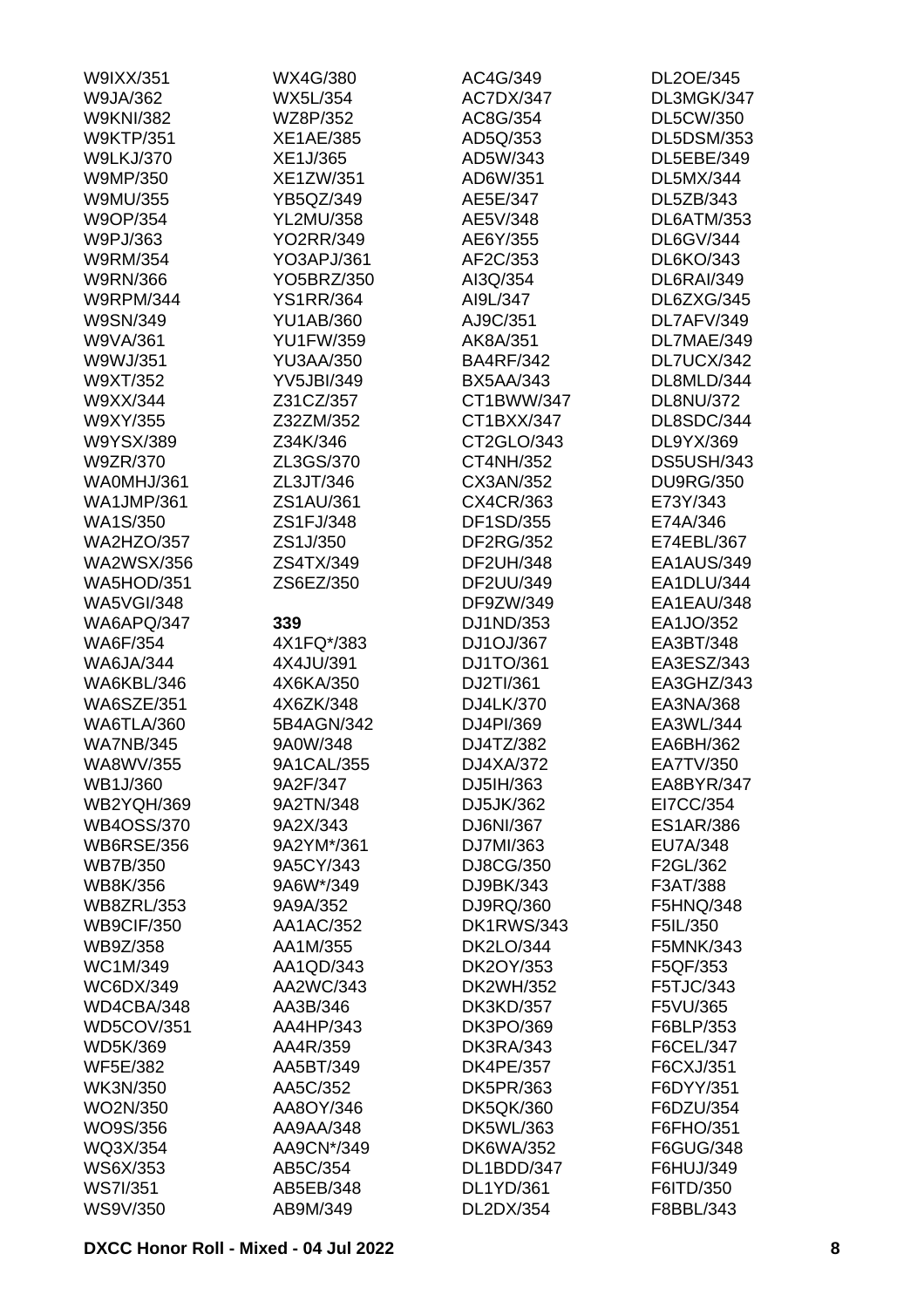| F8GB/358              | <b>HL2IFR/343</b>                    | JA0AXV/361                             | JA3DLE/353              |
|-----------------------|--------------------------------------|----------------------------------------|-------------------------|
| F9GL/382              | HL3ERJ/344                           | JA0BJR/350                             | JA3EMU/363              |
| F9XL/362              | I0EKY/350                            | JA0CVC/342                             | JA3GSM/358              |
| G0WRE/343             | I0JBL/353                            | JA0DBQ/352                             | JA3MF/361               |
| G3BJ/350              | <b>I1EEW/351</b>                     | JA0FSB/357                             | JA3MHA/347              |
| G3GAF/355             | <b>I1EIS/342</b>                     | <b>JA0IXW/345</b>                      | JA3RQ/368               |
| G3HTA/371             | I2MQP*/356                           | JA0JTO/356                             | JA3RWJ/358              |
| G3KHZ/367             | I2OGV/350                            | JA0LFV/347                             | JA3TJA/351              |
| G3KWK/358             | <b>I2RFJ/354</b>                     | JA1ADN/382                             | JA3XNH/345              |
| G3LAS*/350            | I2VGW/343                            | <b>JA1AFF/357</b>                      | JA4DHN/346              |
| G3LDI/369             | I2XIP/353                            | JA1BRL/350                             | JA4FHE/363              |
| G3NDC/371             | <b>I2ZFD/373</b>                     | JA1BTR/361                             | JA4FKX/348              |
| G3NLY/375             | <b>I2ZGA/353</b>                     | JA1CLW/352                             | <b>JA5BGA/352</b>       |
| G3OCA/348             | I3EVK/373                            | JA1CLZ/348                             | JA5EYW/360              |
| G3RUV/365             | <b>I4FTU/370</b>                     | <b>JA1CNM/354</b>                      | JA5FBZ/355              |
| G3RZP/350             | I4JBJ/354                            | <b>JA1CON/353</b>                      | <b>JA5JGY/354</b>       |
| G3SBP/343             | <b>I5ARS/380</b>                     | <b>JA1CQK/350</b>                      | JA5MHD/349              |
| G3TXF/362             | <b>I5CRL/357</b>                     | <b>JA1DIO/357</b>                      | JA5PWW/349              |
| G3UAS/350             | I5EFO/353                            | JA1DM/390                              | JA6CDA/358              |
| G3WPF/357             | <b>I5FLN/367</b>                     | <b>JA1DOF/351</b>                      | JA6HQT/345              |
| G4AFJ/348             | <b>I5RFD/354</b>                     | <b>JA1DUH/362</b>                      | <b>JA6IVR/347</b>       |
| G4BUE/359             | I6FYR/352                            | <b>JA1ETN/352</b>                      | <b>JA6JPS/355</b>       |
| G4DDS/353             | I7ZPB/381                            | <b>JA1FNA/363</b>                      | JA6WJL/348              |
|                       |                                      |                                        |                         |
| G4EDG/350<br>G6GA/349 | <b>I8JJB/358</b><br><b>I8XVP/349</b> | <b>JA1HSF/350</b><br><b>JA1KAW/351</b> | JA6XE/353<br>JA6XXF/346 |
|                       |                                      |                                        |                         |
| GJ3LFJ/349            | IK0PRP/345                           | <b>JA1LSP/360</b>                      | JA7AQR/361              |
| <b>GM3POI/345</b>     | <b>IK1SOW/345</b>                    | JA1MLV/359                             | <b>JA7BEW/354</b>       |
| GW4BLE/356            | IK2ABJ/349                           | <b>JA1MOH/360</b>                      | JA7BJS/357              |
| <b>HA0HW/350</b>      | IK2BLA/349                           | JA1MRM/356                             | JA7BSD/357              |
| HA1RB/346             | IK2EGL/349                           | <b>JA1NAQ/352</b>                      | <b>JA7BVH/358</b>       |
| <b>HA1RW/347</b>      | IK2GNW/349                           | JA1NWD/349                             | <b>JA7EMH/352</b>       |
| <b>HA5AGS/348</b>     | IK2QPR/345                           | <b>JA1OHD/356</b>                      | <b>JA7FAS/341</b>       |
| <b>HA5BSW/346</b>     | IK2WAL/343                           | JA1PEJ/354                             | <b>JA7LGE/343</b>       |
| <b>HA5KG/347</b>      | IK4AUY/347                           | JA1PEV/362                             | JA7MOL/349              |
| <b>HA5UK/343</b>      | IK4WMH/343                           | JA1QOQ/353                             | JA8BAR/365              |
| <b>HA7TM/346</b>      | IK5CVV/343                           | <b>JA1SHE/348</b>                      | JA8CDT/363              |
| HA8IE/349             | IK5GQM/349                           | JA1TAA/366                             | JA8EAT/362              |
| <b>HB0LL/367</b>      | <b>IK5SRF/342</b>                    | <b>JA1TGO/351</b>                      | JA8GMZ/349              |
| HB9AAL/349            | IK6EIW/343                           | <b>JA1TMG/349</b>                      | JA8JL/371               |
| HB9AIJ/367            | IK7WPC/343                           | JA1UT/356                              | JA8JO/363               |
| HB9ALO/355            | IK7XLU/343                           | <b>JA1UXC/352</b>                      | <b>JA8LRG/350</b>       |
| <b>HB9ANK/358</b>     | IK8TWV/352                           | <b>JA1WTI/364</b>                      | <b>JA9AA/381</b>        |
| HB9AQA/357            | IK8UHA/343                           | <b>JA1XGI/356</b>                      | <b>JA9CHI/344</b>       |
| HB9AUS/347            | <b>IN3TJV/355</b>                    | <b>JA2ACI/351</b>                      | <b>JA9CWJ/350</b>       |
| HB9BGN/354            | IT9AUA/367                           | <b>JA2ADY/352</b>                      | <b>JA9GPG/354</b>       |
| HB9BYQ/347            | IT9IYZ/349                           | <b>JA2AH/368</b>                       | JA9IPF/349              |
| HB9CSA/349            | IT9JLA/359                           | JA2AYH/360                             | JD1AMA/349              |
| HB9CZR/349            | <b>IV3ARJ/344</b>                    | JA2BL/374                              | JE1CCD/351              |
| HB9DDM/349            | IV3TDM/345                           | JA2BY/377                              | JE2DZC/349              |
| HB9DDO/344            | IV3TQE/353                           | JA2CYL/353                             | <b>JE2KUC/351</b>       |
| HB9DKV/347            | IV3TUO/343                           | JA2DDN/357                             | <b>JE2LPC/350</b>       |
| HB9HFN/343            | <b>IV3VCS/357</b>                    | <b>JA2DSY/365</b>                      | JF0CSK/343              |
| <b>HB9KT/352</b>      | IV3YYK/349                           | JA2NDQ/358                             | <b>JF1SEK/354</b>       |
| HB9MX*/385            | IV3ZIZ/354                           | JA3AAW/372                             | JF1WQC/351              |
| <b>HB9QR/381</b>      | IZ0CKJ/343                           | JA3APU/349                             | JF2MBF/349              |
| <b>HB9RG/358</b>      | <b>IZ0COK/342</b>                    | JA3AZD/370                             | JF2XGF/350              |
| HB9ZS/350             | IZ4AIK/342                           | JA3CSZ/356                             | <b>JG1WNO/350</b>       |
|                       |                                      |                                        |                         |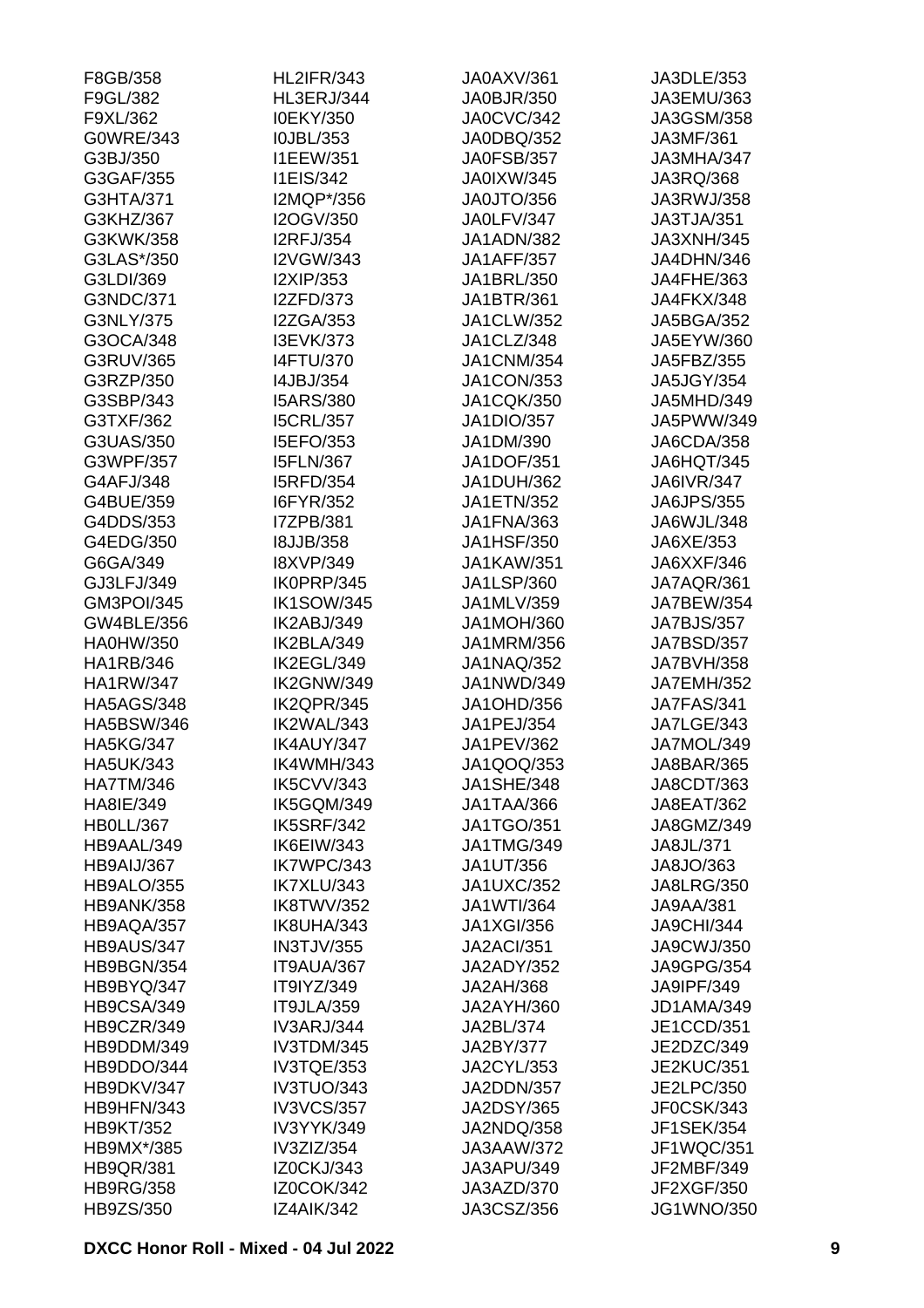| <b>JG3SKK/346</b> | <b>K0CS/357</b>  | K4ODL/351        | K7OH/349         |
|-------------------|------------------|------------------|------------------|
| JH0EQN/344        | K0DEW/350        | K4SBH/360        | K7SO/355         |
| JH1HHC/345        | <b>K0EPE/372</b> | <b>K4TAG/359</b> | <b>K7UT/346</b>  |
| <b>JH1KLE/358</b> | <b>K0FF/357</b>  | <b>K4TNN/352</b> | K7VS/351         |
| JH1LPZ/348        | K0JW/361         | K4TQ/349         | K7ZBV/353        |
| JH1NYM/349        | <b>K0KG/352</b>  | K4TXJ/357        | <b>K8AJR/348</b> |
| <b>JH1OAI/348</b> | K0LUZ/362        | <b>K4UTE/368</b> | <b>K8AJS/346</b> |
| JH1QAX/353        | K0MN*/358        | K4UY/350         | K8AV/348         |
| <b>JH1RFM/353</b> | K0WK/354         | K4VX/366         | K8BL/351         |
| JH2BNL/348        | K1AJ/358         | K4WI/355         | K8BN/354         |
| JH2RMU/349        | K1BV/368         | K4XL/378         | K8CX/356         |
| JH3AEF/351        | K1DC/363         | K4XO/369         | K8DJC/354        |
| <b>JH3GCN/352</b> | K1DW/345         | K4ZW/353         | K8DYZ/376        |
| JH6JMN/349        | K1EFI/364        | K5AQ/370         | <b>K8KR/352</b>  |
| JH7IAJ/349        | K1HT/347         | K5AT/349         | K8ME/351         |
| JH7QXL/349        | K1HTV/363        | <b>K5CON/351</b> | K8MG/353         |
| JH8BOE/350        | K1JB/350         | <b>K5CSK/358</b> | K8NA/358         |
| JH8DBJ/347        | K1KO/349         | K5DV/346         | K8PO/359         |
| JH8EJA/345        | K1KOB/350        | K5EYT/344        | K8QM/344         |
| JH8JYV/351        | K1MO/356         | K5JB/367         | <b>K8RWL/367</b> |
|                   |                  |                  |                  |
| <b>JI1CYX/347</b> | K1NU/348         | K5LJ/343         | K8TMK/355        |
| JI1DHY/348        | K1QS/355         | K5MT/348         | <b>K8VFV/351</b> |
| JI1QIO/340        | K1YR/359         | K5NZ/348         | K9AJ/361         |
| JI1WLL/348        | K2AM/354         | K5PC/351         | K9BWQ/362        |
| JI3BFC/349        | K2CL/371         | K5PP/354         | K9DX/351         |
| <b>JJ1SKG/350</b> | K2EWB/358        | K5RJ/365         | <b>K9EMG/356</b> |
| JJ2WOC/345        | K2FL*/391        | <b>K5RSG/354</b> | K9FN/363         |
| JJ3HGJ/343        | K2FU/352         | K5RX/362         | K9GA/355         |
| <b>JK1EXO/348</b> | K2OID/345        | K5TA/356         | <b>K9HQM/359</b> |
| <b>JK1GOK/349</b> | K2PS/355         | K5UZ/348         | K9IL*/361        |
| <b>JK1KSB/348</b> | K2SHZ/386        | K5XI/351         | K9IO/351         |
| <b>JK1OPL/364</b> | <b>K2UFM/364</b> | K5XX/364         | <b>K9IUF/372</b> |
| <b>JL1CHV/349</b> | K2UO/356         | K5YG/349         | K9KK/352         |
| <b>JL1ELQ/342</b> | K2VV/364         | K6AAW/362        | K9KU/362         |
| JL1WQO/343        | K2XB*/349        | K6AM/351         | K9MUG/347        |
| JL4BSE/343        | K2XF/351         | K6CF/349         | <b>K9RHY/354</b> |
| <b>JM1CYJ/349</b> | K2ZD/351         | K6DT/377         | K9RR/353         |
| <b>JM1HXU/343</b> | K2ZZ/353         | K6DXX/355        | K9SG/345         |
| <b>JM1JIV/348</b> | K3DPT/348        | K6EGW/352        | <b>K9US/352</b>  |
| JM1JZN/344        | K3GGN/346        | K6ESL/346        | K9YY/349         |
| <b>JM1LPN/346</b> | K3GY/362         | K6FM/360         | K9ZM/345         |
| <b>JO1WKO/348</b> | K3HP/352         | <b>K6GAK/369</b> | KA1ERL/349       |
| <b>JQ1EST/342</b> | K3JT/351         | K6GFJ/358        | KA4S/358         |
| JQ3DUE/344        | K3LC/345         | K6GXO/355        | KA8ZPE/349       |
| JR0EQQ/346        | K3ND/362         | K6KO/343         | <b>KC2NB/351</b> |
| <b>JR1AIB/357</b> | K3SGE/368        | <b>K6LRN/352</b> | KC6X/350         |
| JR1MLU/358        | K3SW/349         | K6MD/351         | <b>KC8KE/349</b> |
| JR1PIZ/343        | K3TW/358         | K6OO/362         | KC9ARR/342       |
| <b>JR1WCT/354</b> | K3WC/370         | K6TA/377         | KD6EU/349        |
| <b>JR2BNF/348</b> | K4AVC/360        | <b>K6UNR/344</b> | KE2U/347         |
| <b>JR3IIR/357</b> | <b>K4CMS/351</b> | K6XT/364         | KE9I/351         |
| <b>JR4DSM/343</b> | K4DXA/351        | K6YP/342         | KE9L/348         |
| <b>JR4PMX/347</b> | K4ESE/356        | K6ZH/352         | KE9U/355         |
| <b>JR6SVM/346</b> | <b>K4HGX/349</b> | K6ZZ/350         | KF0LA/350        |
| K0AV/363          | K4JPD/354        | <b>K7AR/351</b>  | KF8N*/349        |
| K0BLT/374         | <b>K4MPE/374</b> | <b>K7LAY/357</b> | KG4W/354         |
| K0BX*/356         | K4NA/353         | K7LJ/353         | KG6I/349         |
|                   |                  |                  |                  |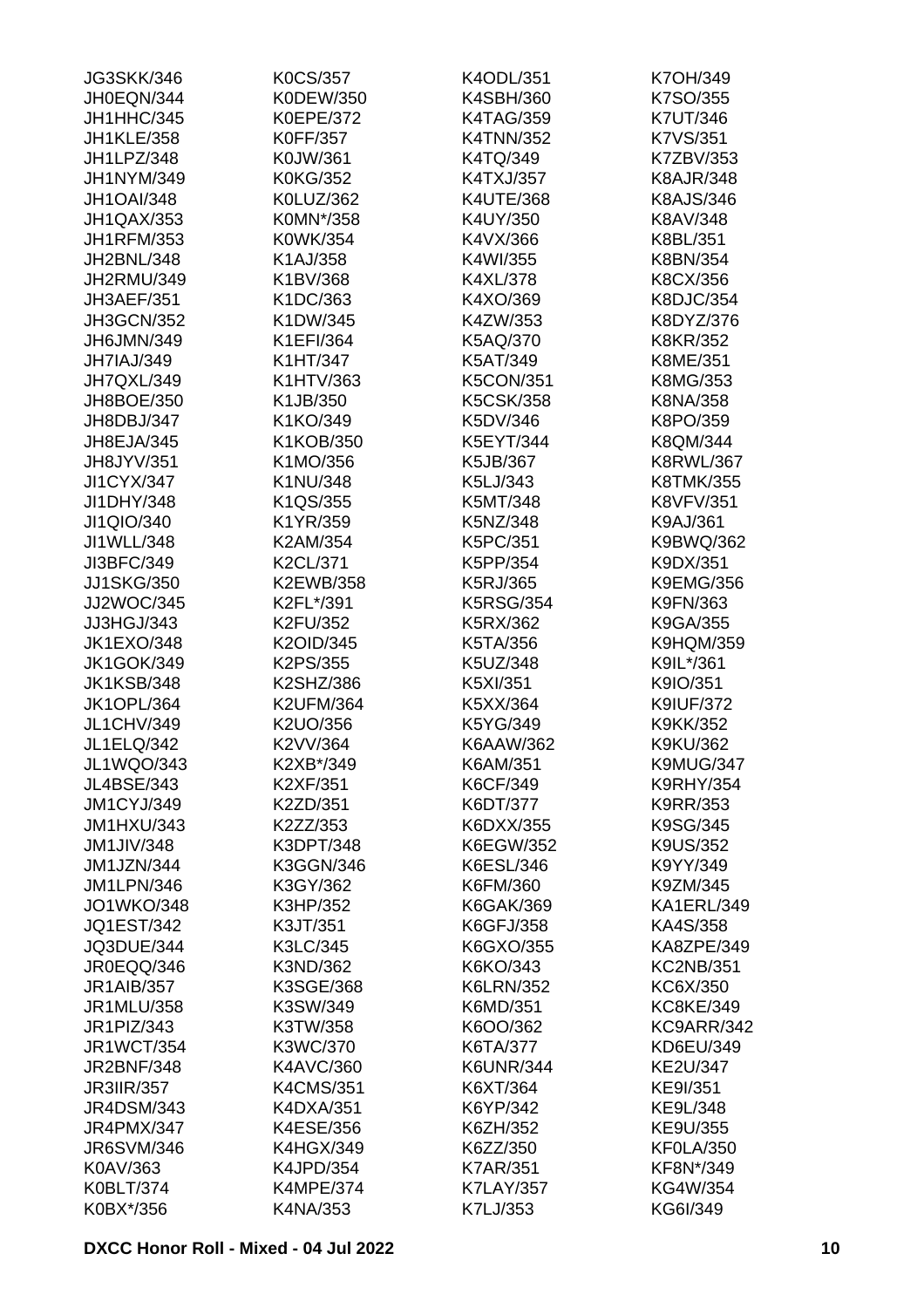| KG7H/350         | N4AA*/361        | <b>N9CHN/350</b>  | OK1WF/348         |
|------------------|------------------|-------------------|-------------------|
| KI0F/351         | N4AH/363         | <b>N9CK/347</b>   | OK2SG/350         |
| KI6CG/346        | N4AVV/353        | N9IW/351          | OK2SK/350         |
| <b>KK9DX/343</b> | N4GN/349         | <b>N9LR/356</b>   | OK2SW/353         |
| <b>KL7RA/358</b> | N4HH/360         | <b>N9US/358</b>   | OK2ZC/342         |
| KM1D/358         | N4JF/344         | NA0Y/386          | OK4MM/343         |
| KM3V/349         | N4JQQ/348        | NA2U/349          | OM3DX/344         |
| KP4BJD/360       | N4JT/349         | NA8D/346          | <b>ON4AOI/348</b> |
| KQ3F/352         | N4KG*/370        | NA8W/347          | ON4ATW/348        |
| <b>KR4OJ/355</b> | N4QV/353         | <b>NC9T/349</b>   | ON4AXU/345        |
| KR6C/345         | N4RA/366         | ND8L/347          | <b>ON4VT/347</b>  |
| <b>KS4YT/343</b> | N4RJ/360         | <b>NE1B/348</b>   | <b>ON5GQ/345</b>  |
| <b>KS7C/366</b>  | N4SZ/352         | <b>NE3H/344</b>   | <b>ON5NT/363</b>  |
| KT8X/346         | N4TD/344         | NE9Z/349          | <b>ON6HE/354</b>  |
| KV4T/345         | N4TJ/361         | NI0B/350          | OZ1ACB/349        |
| KW8T/361         | N4VG/344         | NI3P/349          | OZ1BTE/349        |
| KW9K/354         | N4ZC/372         | NI6T/352          | OZ1CWH/348        |
| KX6C/349         | N5AR*/378        | NJ3H/349          | <b>OZ1ING/348</b> |
| KZ4V/349         | N5AW/361         | <b>NK5K/351</b>   | OZ2J/349          |
| LA2QM/349        | N5CQ/351         | NM6V/350          | OZ3PZ/364         |
| LA5HE/388        | <b>N5EPA/349</b> | NN4X/352          | OZ7DN/348         |
| LA5LT/351        | N5FG/359         | <b>NN6K/348</b>   | OZ8XW/349         |
| LA5YJ/361        | N5GH/344         | <b>NN6R/358</b>   | PA0INA/364        |
| LA7AFA/349       | <b>N5ORT/348</b> | NO8D/348          | PA0LOU/387        |
| LA7JO/359        | <b>N5PHT/348</b> | NP2N/351          | PA3FWV/344        |
| LA7SI/350        | <b>N5UR/363</b>  | <b>NQ7R/351</b>   | PA4WM/343         |
| LA8XM/349        | N5WA/373         | <b>NS4C/342</b>   | PA5O/366          |
| LA9VDA/348       | N6AWD/350        | NT5V/348          | <b>PR7FB/346</b>  |
| LU1BR/363        | N6ED/346         | NW6S/351          | PT2BW/366         |
| LU1JDL/350       | N6ET/369         | NW8F/349          | PT2CSM/343        |
| LU2AH/357        | N6HK/349         | NX0I/350          | PY2BW/366         |
| LU7HN/342        | N6IG/349         | NX4D/350          | PY2KP/348         |
| LX1CW/349        | N6KK/353         | NX9T/347          | PY2NQ/348         |
| LX1DA/346        | N6MZ/349         | <b>NY7T/348</b>   | PY2WC/343         |
| LY5A/357         | <b>N6NG/356</b>  | OE1WEU/347        | PY3VB/343         |
| LZ1HA/350        | N6RA/368         | OE2DYL/349        | PY5IP/343         |
| LZ2JE/351        | N6RV/356         | <b>OE2SNL/350</b> | PY7ZY/349         |
| N0AV/359         | N6TA/358         | OE5BWN/348        | R3BM/350          |
| <b>NORB/353</b>  | N6TV/349         | <b>OE6DK/357</b>  | R3OK/345          |
| N0XA/354         | <b>N6UC/368</b>  | OE6IMD/349        | R3QW/343          |
| N1DCM/349        | N7DD/371         | <b>OH1LA/357</b>  | R3VA/343          |
| N1GC/345         | <b>N7FU/357</b>  | <b>OH1ND/345</b>  | R7DX/343          |
| N1LN/343         | N7IR/349         | OH2BF/358         | R7FK*/342         |
| N1NK/353         | N7KH/353         | OH2BO/352         | R8TX/343          |
| N1ZZ/366         | N7KO/349         | OH2LU/367         | R9AB/348          |
| N2LT/366         | N7RT/367         | OH2OT/349         | R9SC/344          |
| N2MF/355         | N7TW/349         | OH2RI/363         | R9SG/346          |
| N2MM/350         | <b>N7UN/343</b>  | OH3NXW/348        | R9TO/345          |
| <b>N2NL/348</b>  | N7WR/351         | <b>OH3RF/349</b>  | RA3DNC/344        |
| N2NS/343         | <b>N8AA/372</b>  | <b>OH3WS/357</b>  | RA3QK/344         |
| <b>N2RR/356</b>  | N8BM/356         | OH3YI/372         | RA3ZH/345         |
| N2TK/353         | <b>N8KOL/347</b> | <b>OH4NS/376</b>  | <b>RA6AR/354</b>  |
| N2VW/355         | N8LJ/346         | <b>OH4RN/340</b>  | <b>RA7A/344</b>   |
| N2ZZ/348         | N8MZ/352         | OH5O/344          | RL9F/343          |
| N3ME*/350        | N8RF/353         | OK1KSL/343        | RN3QN/349         |
| N3MN/349         | <b>N8SNM/343</b> | <b>OK1ND/347</b>  | RU4SS/343         |
| N3RD/350         | N8TT/357         | OK1PD/365         | RV3ID/343         |
|                  |                  |                   |                   |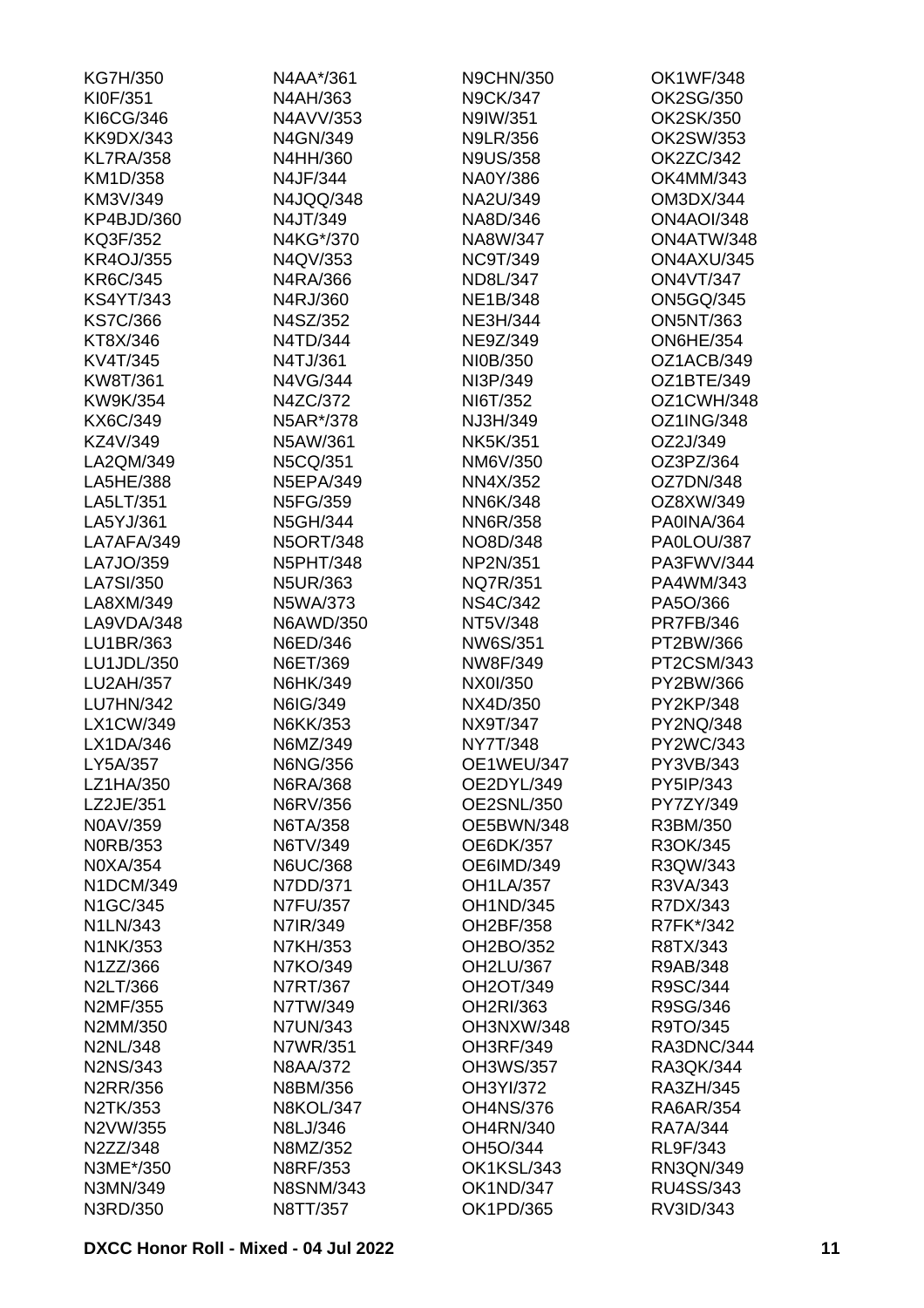| RW3RN/349         | SP5DIR/350        | <b>VE7YL/349</b> | W2LO/358         |
|-------------------|-------------------|------------------|------------------|
| RW4C/343          | SP5DRH/350        | <b>VE9HF/350</b> | <b>W2NRA/352</b> |
| RY7G/349          | SP5GQX/347        | VK3AKK*/346      | W2OKM*/394       |
| RZ4FO/343         | <b>SP5GRM/352</b> | <b>VK3OT/354</b> | <b>W2RA/347</b>  |
| S50N/348          | SP6A/351          | <b>VK3QI/357</b> | W2SY/369         |
| S50O/353          | SP6T/350          | <b>VO1FB/373</b> | W2TA/360         |
| S51DI/346         | SP7ASZ/356        | VY2OX/353        | W2YR/350         |
| S51MA/354         | SP7GXK/349        | W0AW/348         | W2ZR/349         |
| S51RU/353         | SP7ITB/349        | W0JX/350         | W3BJ/343         |
| S51U/346          | SP7SP/343         | <b>W0MHK/352</b> | W3CC/361         |
| S53EO/357         | SP8FNA/352        | <b>WONB/358</b>  | W3DF/355         |
| S53R/350          | SP9CQ/346         | <b>WONS/357</b>  | W3ETT/375        |
| S54E/347          | SP9DWT/350        | W0OE/363         | W3GH*/390        |
| S55ZZ/350         | SP9QMP*/343       | <b>W0PR/347</b>  | W3KHZ/349        |
| S57AC/371         | SP9RCL/345        | W0RI*/379        | <b>W3NF/356</b>  |
| S57AT/342         | SP9UPK/343        | <b>W0RJ/355</b>  | W3OZ/349         |
| S59ZZ/349         | <b>SV1AER/343</b> | W0SD/369         | W3SB/355         |
| <b>SK0TM/345</b>  | <b>SV1CQR/343</b> | <b>W0SHL/347</b> | W3TC/350         |
|                   |                   |                  |                  |
| SK3BG/350         | TG9NX/355         | <b>W0SR/361</b>  | W4AG/368         |
| SL0ZZI/350        | <b>UA3AGW/349</b> | <b>W0TM/362</b>  | <b>W4AXL/363</b> |
| SM0NJO/348        | UA3TCJ/346        | W0UO/358         | W4BP/343         |
| <b>SM2DMU/357</b> | <b>UA6A/344</b>   | W0VM/354         | W4CZ/348         |
| SM2GCQ/349        | <b>UA6MF/345</b>  | W0VTT/350        | W4DC/352         |
| <b>SM3AVW/353</b> | <b>UA9CBO/360</b> | W0VX/359         | <b>W4DCY/348</b> |
| SM3BIZ/392        | <b>UA9FAR/351</b> | W0WOI/356        | <b>W4ETN/351</b> |
| <b>SM3CXS/371</b> | <b>UN5J/352</b>   | <b>W0WP/356</b>  | W4FC/362         |
| <b>SM3DXC/357</b> | <b>UR5MID/343</b> | W0XV/350         | <b>W4FQT/351</b> |
| <b>SM3NXS/345</b> | <b>UR5WA/352</b>  | W0ZD/342         | W4GIW/363        |
| SM3VAC/343        | UT3UY/349         | W1BL/357         | <b>W4HHN/369</b> |
| SM5API*/373       | <b>UT5UY/344</b>  | W1DGJ*/380       | W4IR/355         |
| SM5AQD/354        | <b>UT7QF/349</b>  | <b>W1DIG/348</b> | W4JR/348         |
| <b>SM5ARL/369</b> | <b>UT7UW/343</b>  | W1FJ/378         | W4KJ/353         |
| <b>SM5AYY/357</b> | UT9FJ/344         | <b>W1HEO/358</b> | <b>W4KS/357</b>  |
| <b>SM5BRW/364</b> | <b>UW7UA/349</b>  | W1JK/348         | <b>W4NL/371</b>  |
| <b>SM5CAK/373</b> | <b>UX0UN/367</b>  | W1JZ/370         | W4OV/362         |
| <b>SM5CCE/389</b> | UX4UA*/349        | W1LW/360         | W4OX/356         |
| <b>SM5CEU/357</b> | <b>UX5UO/349</b>  | W1LY/343         | W4PV/353         |
| <b>SM5SWA/348</b> | <b>UY5AA/353</b>  | <b>W1MAG/354</b> | <b>W4QCU/360</b> |
| <b>SM6AHS/356</b> | <b>VE1AST/358</b> | W1MI/359         | <b>W4QN/378</b>  |
| SM6CKU/372        | <b>VE1DX/348</b>  | W1MK/351         | <b>W4SK/347</b>  |
| SM6CMU/362        | VE2GHZ/348        | <b>W1PNR/363</b> | W4TD/352         |
| <b>SM6CNN/363</b> | <b>VE2RE/343</b>  | W1RM/364         | W4WJ/357         |
| <b>SM6LIF/350</b> | VE3DZ/343         | W1RQ/362         | <b>W4ZCB/357</b> |
| <b>SM6VR/377</b>  | VE3FRR/349        | W1TC/358         | <b>W4ZYT/352</b> |
| <b>SM7BHH/352</b> | <b>VE3LYC/343</b> | W1TYQ/378        | <b>W5AJ/353</b>  |
| <b>SM7BYP/356</b> | VE3MV/353         | W1UN/368         | W5FI/355         |
| <b>SM7CRW/363</b> | <b>VE3VHB/367</b> | W1WLW/375        | W5GO/350         |
| SM7FIG/347        | VE3XO*/352        | <b>W1ZA/374</b>  | W5IF/344         |
| SM7GIB/344        | VE6MV/349         | W1ZK/364         | <b>W5LE/351</b>  |
| <b>SP1JRF/349</b> | VE6WZ/343         | W1ZT/352         | <b>W5NUT/388</b> |
| SP1S/347          | VE7AHA/357        | W2FB/345         | <b>W5OU/362</b>  |
| SP2BMX/352        | <b>VE7BV/349</b>  | W2FKF/353        | W5PF/354         |
| SP2GOW/350        | <b>VE7CT/370</b>  | W2FP/369         | <b>W5PJR/351</b> |
| SP2Y/348          | VE7EDZ/348        | W2FT/349         |                  |
|                   |                   |                  | W5QZ/353         |
| SP3PLD/345        | VE7IG*/372        | W2GB/348         | <b>W5RQ/356</b>  |
| SP3RBG*/344       | <b>VE7VF/348</b>  | W2GG/354         | W5TO/373         |
| <b>SP5AUB/343</b> | <b>VE7VV/348</b>  | <b>W2LK/351</b>  | <b>W5UN/389</b>  |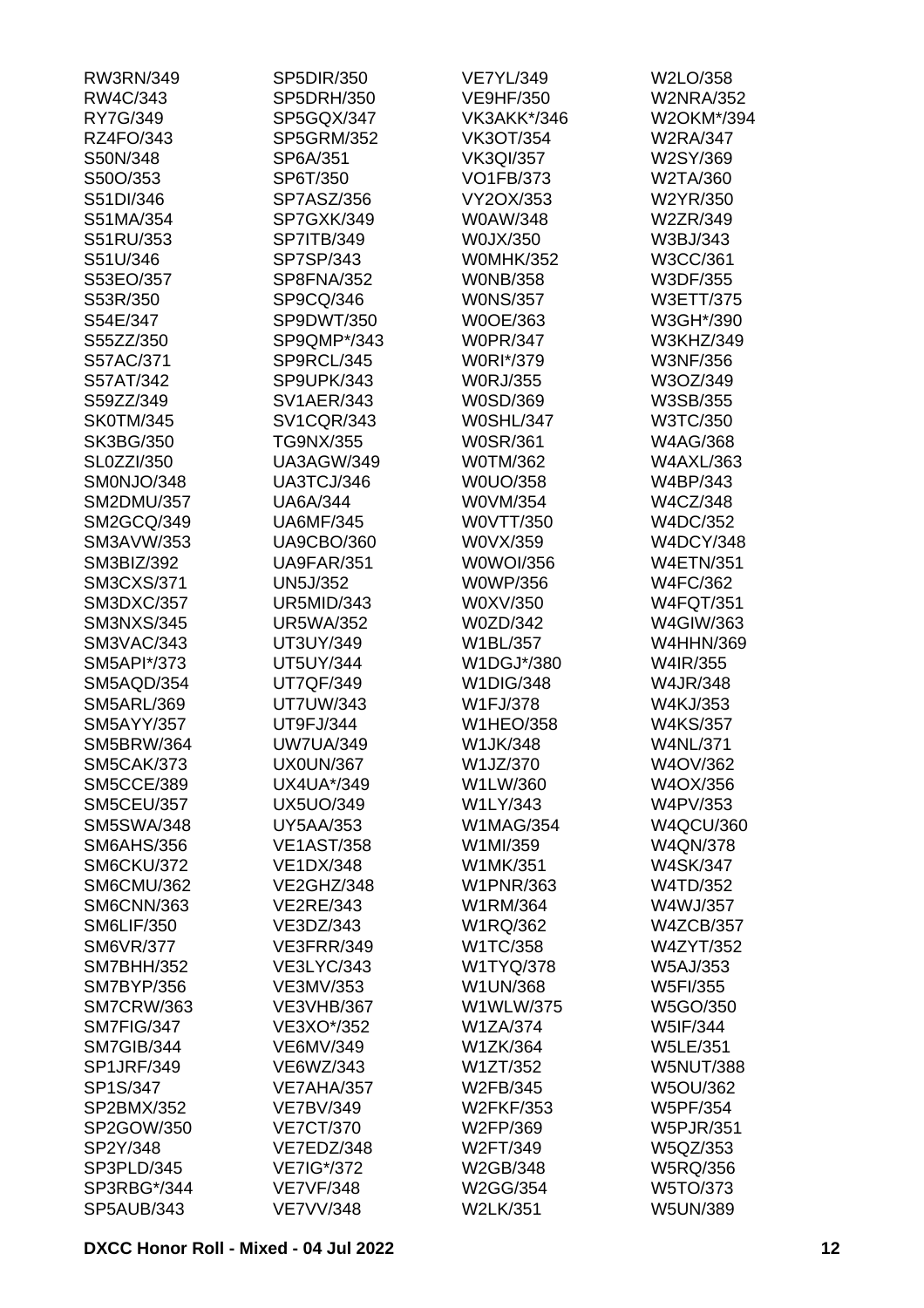| W5ZN/350                     | <b>W8QBG/367</b>  | WN9O/351          | <b>DL4FW/350</b>  |
|------------------------------|-------------------|-------------------|-------------------|
| W6AE/368                     | <b>W8QID/357</b>  | <b>WP4G/349</b>   | DL5WW/342         |
| <b>W6AEA/343</b>             | <b>W8RHM/349</b>  | <b>WP4U/348</b>   | DL6CNG/343        |
| W6AN/363                     | <b>W8SAX/348</b>  | <b>WR2G/356</b>   | <b>DL6ET/347</b>  |
| <b>W6AUG/350</b>             | W8TN/357          | <b>WR4K/364</b>   | DL6XK/348         |
| <b>W6BCQ/365</b>             | W8UZ/350          | WT3Q/348          | DL8FL/366         |
| <b>W6BSY/391</b>             | W8VI/347          | WT8C/352          | DL8OH/360         |
| <b>W6CUA/357</b>             | <b>W8WFN/347</b>  | <b>WU0R/349</b>   | DL8YR/358         |
| W6DX/345                     | W9DMH/356         | WZ6Z/353          | DM2XO/352         |
| <b>W6ENZ/349</b>             | <b>W9FR/362</b>   | <b>XE1ILI/347</b> | EA5RD/343         |
| W6FI/360                     | <b>W9KQD/373</b>  | XE2MX/358         | EA6ET/349         |
| W6GR/373                     | <b>W9NGA/362</b>  | YO3CD/349         | EI8EM/347         |
| <b>W6HXW/362</b>             | W9OA/374          | YO9HP/350         | EU1DX/348         |
| W6IEG/356                    | W9OL/364          | <b>YT7DX/352</b>  | EU6MM/348         |
| W6IS/348                     | <b>W9RC/349</b>   | <b>YU1AM/365</b>  | F2BS/376          |
| W6KM/351                     | W9SS/364          | <b>YU1GTU/356</b> | F2LZ/369          |
| W6ND/343                     | <b>W9VNE/370</b>  | <b>YU7BB/367</b>  | F3TK/357          |
| W6OTC/349                    | W9ZJ/353          | <b>YV5NWG/343</b> | F6BVY/347         |
| <b>W6OUL/355</b>             | WA0GOZ/346        | Z37CXY/353        | F6DHB/353         |
|                              | <b>WA1FCN/353</b> | ZP5YW/351         | F6HMJ/348         |
| W6PJ/348                     |                   |                   |                   |
| <b>W6RFF/362</b><br>W6RJ/380 | WA2F/350          |                   | <b>FM5CD/349</b>  |
|                              | <b>WA2IKL/353</b> | 338               | G3KMQ/365         |
| W6TK/350                     | <b>WA2NPD/356</b> | 4F2KWT/342        | G3KYF/365         |
| W6TMD/353                    | <b>WA3DVO/371</b> | 4X4PG/346         | G3KZR/353         |
| <b>W6UA/347</b>              | <b>WA3OFR/352</b> | 4Z5CX/341         | G3PJT/346         |
| W6XA/352                     | <b>WA4DT/352</b>  | 7N1GMK/344        | G3SJH/360         |
| W6XI/366                     | <b>WA4FFW/369</b> | 9A1CKH/347        | G3SVD/344         |
| W7AAD/348                    | <b>WA4TII/346</b> | 9A1HBC/343        | G3UHU/348         |
| <b>W7AJ/358</b>              | WA6EZV/349        | 9A3NM/342         | G3VMW/352         |
| <b>W7AO/373</b>              | <b>WA6GFE/375</b> | 9A8W/350          | G3ZSS/348         |
| W7AV/351                     | WA6WZO/357        | AA4SC/355         | G4CCZ/349         |
| <b>W7BJN/349</b>             | <b>WA7UTM/348</b> | AA6RK/345         | G4DXW/348         |
| <b>W7CA/348</b>              | <b>WA8CDU/349</b> | AA8CH/347         | G4PWA/343         |
| <b>W7CB/370</b>              | <b>WA8JOC/350</b> | AA8R/350          | G4SOZ/342         |
| <b>W7CL/349</b>              | <b>WA9CVK/353</b> | AA9LC/343         | GI3VAW/346        |
| W7DQ/361                     | WB2AQC/360        | AC0X/347          | GM3PPE/349        |
| <b>W7EYE/348</b>             | WB3D/349          | AC4S/348          | <b>GM3UCH/345</b> |
| <b>W7GA/350</b>              | <b>WB4TDH/358</b> | AD7L/346          | GM3YOR/353        |
| <b>W7GB/357</b>              | <b>WB4UBD/353</b> | AE1T/350          | <b>HA5FA/350</b>  |
| <b>W7HR/357</b>              | <b>WB5XX/349</b>  | AF0F/349          | HB9AMO/362        |
| W7IAN*/343                   | <b>WB5ZAM/349</b> | CT1GFK/341        | HB9BPP/349        |
| <b>W7KCN/349</b>             | WB6AXD/343        | CT3BX/349         | <b>HB9CRV/348</b> |
| <b>W7LFA/369</b>             | <b>WB8YJF/349</b> | CU3EJ/342         | HK3W/343          |
| W7MH/343                     | <b>WB9EEE/351</b> | DF2LH/346         | HL3DE/351         |
| W7MO/357                     | <b>WB9PNU/343</b> | DF6PB/341         | I0KDF/350         |
| <b>W7NGR/343</b>             | WD0DAN/345        | DJ2SL/361         | I1BUP/359         |
| <b>W7QMU/351</b>             | <b>WD5FVQ/352</b> | <b>DK0PM/348</b>  | <b>I1FQH/350</b>  |
| <b>W7SDR/353</b>             | <b>WD5GJB/353</b> | DK3PZ/362         | <b>I1LGR/362</b>  |
| W7VJ/350                     | <b>WD6FF/349</b>  | <b>DL1DA/367</b>  | I2PJA/359         |
| W7XA/364                     | WD8E/348          | DL1MAJ/348        | <b>I3TGW/348</b>  |
| <b>W8AEF/354</b>             | <b>WE9A/347</b>   | DL2CHN/342        | I3VJW/349         |
| <b>W8CY/354</b>              | WF5T*/354         | DL2RUM/347        | <b>I4ENO/342</b>  |
| <b>W8DCH/372</b>             | WI8A/350          | DL2VPO/344        | <b>I4JEE/347</b>  |
| <b>W8GMH/353</b>             | WI8R/349          | DL3BRE/343        | <b>I5JRR/348</b>  |
| <b>W8ILC/373</b>             | WJ4T*/349         | DL3IAC/343        | <b>I7CSB/345</b>  |
| <b>W8KA/350</b>              | <b>WK7E/351</b>   | DL3SZ/371         | <b>I8NHJ/347</b>  |
| W8PHZ/390                    | <b>WL7E/349</b>   | DL4FDM/342        | <b>I8NLC/345</b>  |
|                              |                   |                   |                   |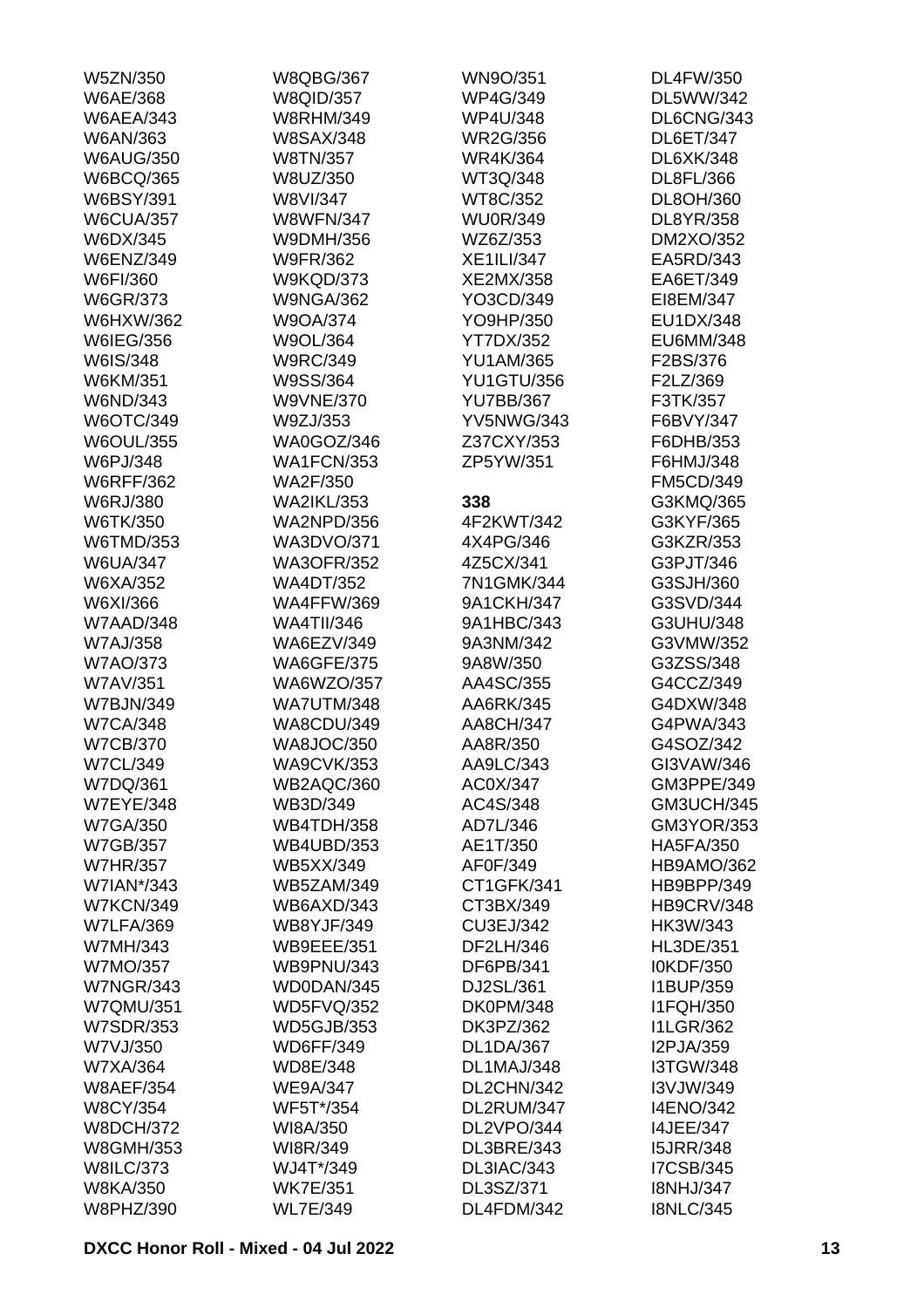| IK1NLZ/346        | JF1LZQ/343        | K1ZZI/348        | K8OZ/352         |
|-------------------|-------------------|------------------|------------------|
| IK2ZJN/342        | <b>JF2ION/345</b> | <b>K2ARO/352</b> | <b>K8RYU/345</b> |
| IK4ADE/343        | JF6WTY/342        | K2AU/349         | K8TL/370         |
| IK4EWN/348        | <b>JG1EGG/349</b> | K2CJ/356         | K8UE/352         |
| IK4FNF/345        | JH0INP/345        | K2LE/375         | K8UT/348         |
| IK4MSV/343        | JH0WQP/343        | <b>K2MFY/361</b> | K8VJG/346        |
| IK7YCE/342        | <b>JH1APK/355</b> | K2MP/348         | K8WK/346         |
| IK8YTA/341        | JH1ECG/367        | <b>K2RSK/348</b> | K8ZH/352         |
| IT9EJW/342        | JH1EEB/347        | K2SX/357         | K9CC/355         |
| IT9JOF/348        | JH1EGJ/343        | K2TK/353         | K9CT/360         |
| IT9POD/347        | <b>JH1IAQ/347</b> | K2TV/354         | K9DD/357         |
| <b>IZ4AIB/342</b> | <b>JH1OCC/347</b> | <b>K2UR/372</b>  | K9DT/358         |
| IZ5EKV/341        | JH1ORA/354        | K2UU/360         | K9FZ*/344        |
| IZ8ATP/342        | <b>JH1XFR/342</b> | K2WJ/347         | <b>K9LCR/350</b> |
| JA0DET/349        | JH2BFY/351        | K3FN/356         | K9LJN/349        |
| JA1GCA/348        | JH3FHQ/344        | K3IE/351         | <b>K9MBQ/349</b> |
| <b>JA1GHH/348</b> | JH4CBM/344        | K3OTY/364        | K9NB/356         |
| JA1MZL/354        | JH4GNE/347        | K3SV/346         | K9OT/347         |
| <b>JA1OVF/352</b> | JH7CFX/348        | K3TLP/348        | K9RX/357         |
| JA1QVR/347        | JH7RXU/347        | <b>K4ADK/354</b> | K9UP/349         |
| JA1SFL/349        |                   |                  | KA5V/353         |
|                   | <b>JH7SOF/344</b> | K4DJ/372         |                  |
| <b>JA1SGU/356</b> | JH7XRG/347        | K4JP/362         | KB1HY/348        |
| JA1WWB/348        | JH8NBJ/348        | K4KC/376         | KB3KV/349        |
| JA1XCZ/350        | JI1VVB/350        | <b>K4LRX/362</b> | KB7YX/350        |
| JA1XEL/346        | <b>JJ1TKN/343</b> | K4MQL/360        | KB9AIT/347       |
| JA2ATE/346        | JJ2KDZ/346        | K4PB/349         | KC9G/347         |
| JA2FBC/341        | <b>JJ2SEE/346</b> | K4RO/348         | KD9HL/345        |
| JA2FSM/349        | JL1UXH/344        | K4SE/355         | KE1F/353         |
| JA2HJB/342        | JM1HJG/347        | K4SI/348         | <b>KE7X/348</b>  |
| <b>JA2JSF/360</b> | <b>JM1TWR/351</b> | K4UU/348         | <b>KE9XN/347</b> |
| JA2KVB/350        | JP1TRJ/344        | K4WA/342         | <b>KF2TI/345</b> |
| JA2LHG/359        | <b>JQ1ALQ/347</b> | K4YMQ/360        | <b>KG2KJ/341</b> |
| JA2OLJ/345        | JQ6RUP/344        | <b>K5FNQ/354</b> | KG8P/352         |
| JA2VQF/342        | JR0WZR/342        | K5FP/363         | KI7M/346         |
| JA3ALY/360        | JR1BAS/351        | <b>K5GKC/352</b> | KI8L/345         |
| JA3APV/350        | JR1NHD/344        | K5KG/355         | KJ0M/351         |
| JA3BG/374         | <b>JR6LLN/348</b> | K5MC/349         | <b>KJ6NZ/348</b> |
| JA3HZT/361        | <b>JS1NDM/344</b> | K5OT/346         | KQ8M/351         |
| JA3RAR/349        | K0ALL*/360        | K5SM/352         | <b>KR2Q/367</b>  |
| JA5BZL/355        | <b>K0ARS/365</b>  | K5VR/350         | <b>KR4F/352</b>  |
| <b>JA6CNH/349</b> | <b>K0HQW/349</b>  | K5WK/360         | <b>KR8V/351</b>  |
| JA6GIJ/355        | <b>K0IUC/358</b>  | K6BTT/363        | <b>KS0M/348</b>  |
| <b>JA6OXT/344</b> | K0KT/365          | K6CTA/346        | KS3F/349         |
| JA7CVL/342        | K0NN/355          | K6EID/360        | KT1J/351         |
| JA7DOT/345        | K0OB/345          | K6LM/355         | KV4FZ*/367       |
| JA7JH/366         | K0SW/350          | K6PT/365         | KW4V/349         |
| <b>JA7OUV/349</b> | K0XB/349          | K6RO/347         | <b>KW7Y/341</b>  |
| JA8DJY/349        | K1EU/348          | <b>K6SMF/360</b> | KX2S/350         |
| <b>JA9FAI/350</b> | K1GG/349          | K7AA/369         | KY6R/343         |
| <b>JA9GLW/345</b> | K1IN/346          | <b>K7ACZ/342</b> | KZ9DX/348        |
| JA9IFF/351        | K1KD/348          | <b>K7BHM/354</b> | LA1FH/356        |
| <b>JE1MGE/357</b> | K1RO/351          | <b>K7BTW/347</b> | LA1K/382         |
| JE2PCY/344        | K1SA/355          | K7XM*/351        | LA2PA/342        |
| JE3AGN/342        | K1SG/349          | <b>K8BCK/363</b> | LA4OGA/347       |
| JE3EDJ/352        | K1SM/346          | K8IA/357         | LA5IIA/344       |
| JF0EHX/343        | K1VV/352          | K8IFF/368        | LA6LDA/348       |
| JF1JTQ/349        | K1WB/350          | K8MC*/352        | LA9HC/364        |
|                   |                   |                  |                  |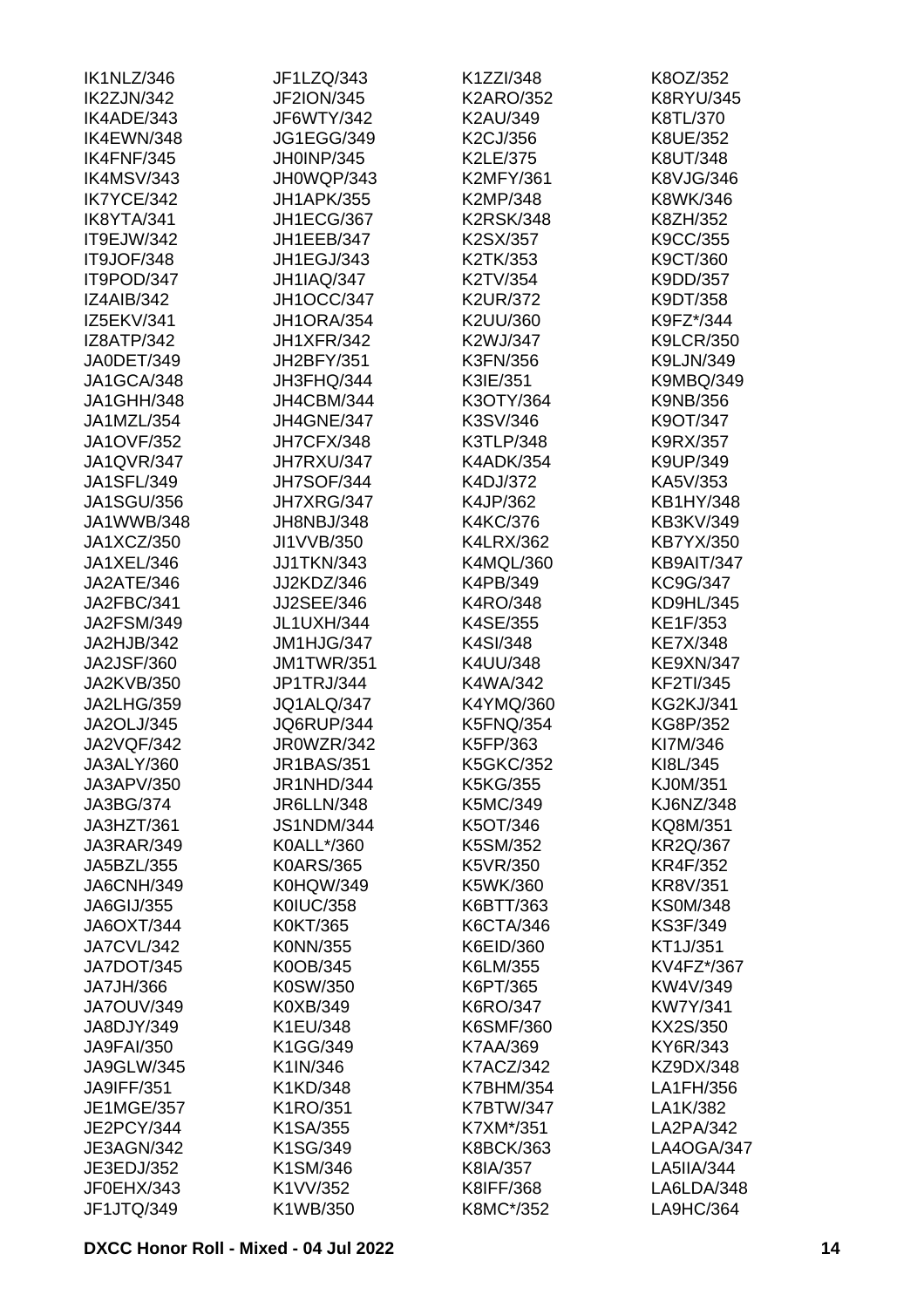| LB1GB/348        | NA5Q/341          | SV8JE/349         | <b>W4NKI/372</b>  |
|------------------|-------------------|-------------------|-------------------|
| LU4FPZ/342       | NA5U/348          | SV8RX/346         | W4NU/353          |
| <b>LU7HF/341</b> | NB8B/350          | <b>UA0CA/344</b>  | W4OEL*/372        |
| LZ1MS/343        | <b>NE0DX/342</b>  | UA3LAR/348        | W4QM/381          |
| MW0CBC/342       | <b>NE9R/348</b>   | <b>UA3TT/347</b>  | <b>W4RFZ/355</b>  |
| N0IJ/352         | NF4A/346          | <b>UA4CR/344</b>  | W4RJ/355          |
| N0IW/348         | <b>NM7G/359</b>   | <b>UR0MC/343</b>  | <b>W4TGT/347</b>  |
| <b>NOJR/350</b>  | <b>NN4SS/347</b>  | <b>UT4MF/346</b>  | W4UW/377          |
| N0KV/344         | <b>NS9I/342</b>   | VA6JV/345         | W4VHF/355         |
| <b>N0RN/351</b>  | <b>NW7E/345</b>   | VE2QRA/341        | <b>W4YCH/358</b>  |
| N0RR/362         | NW7O/351          | <b>VE3CFK/346</b> | W4YO*/382         |
| N1GS/352         | NY9H/345          | VE3EXY/342        | W5AP/350          |
| N1LQ/348         | NZ9Z/348          | <b>VE3NH/346</b>  | <b>W5ASP/348</b>  |
| N1SV/344         | OH2BNY/349        | <b>VE6AX/345</b>  | <b>W5FK/348</b>   |
| N1UR/346         | OH3MKH/344        | <b>VE7TK/344</b>  | W5JMW/348         |
| N2AJ/345         | OH4MCV/346        | <b>VE7XF/353</b>  | <b>W5KK/347</b>   |
| N2DXJ/345        | OH5PA/365         | <b>VK5WO/378</b>  | <b>W5LC/346</b>   |
| <b>N2ERN/347</b> | OK1DO/344         | <b>W0CD/367</b>   | <b>W5SG/352</b>   |
| N2FF/352         | <b>ON5JV/345</b>  | <b>W0GG/345</b>   | <b>W5WLA/348</b>  |
| N2TN/347         | <b>ON6YH/346</b>  | <b>W0GKE/364</b>  | <b>W6FEL/342</b>  |
| <b>N2UN/355</b>  | <b>ON7WW/347</b>  | WOJLC/353         | <b>W6IGK/347</b>  |
| N3KS/348         | OZ1AXG/348        | W0TT/344          | <b>W6NWS/349</b>  |
| N3TO/353         | PA3ABH/348        | W0UVC/346         | <b>W6QUV/344</b>  |
| N4BAA/346        | PA3GCV/342        | W0UY/350          | W6RW/352          |
| N4CW/354         | PA7F/348          | W0ZX/346          | W6TJI/355         |
| N4DW/367         | PY2AE/344         | W1EQ/344          | W6ZO/353          |
| N4GG/357         | PY2IQ/344         | <b>W1FYI/347</b>  | W6ZQ/357          |
| <b>N4HID/346</b> | PY2VA/344         | W1GQ/350          | W7/DL1UF/349      |
| N4IR/353         | PY5CA/350         | W1IQW/342         | <b>W7CP/352</b>   |
| N4JJ*/359        | PY5HOT/345        | W1OX/354          | W7FP/359          |
| N4LT/351         | R6AF/350          | W1QJ/353          | W7NN/350          |
| N4MHQ/350        | R7KA/339          | W1RZ/350          | W7SX/350          |
| N4NO*/367        | <b>RA0FF/343</b>  | W1TSP/355         | W7TSQ/348         |
| N4RU/357         | RA3SD/341         | <b>W1UK/345</b>   | W7ZI/356          |
| N4TB/366         | <b>RA4CA/347</b>  | W2CQ/350          | W7ZJ/343          |
| N4VN/350         | <b>RN7G/342</b>   | <b>W2GDJ/344</b>  | <b>W7ZR/357</b>   |
| N4ZY*/351        | RU3A/346          | W2GEZ/356         | W8AAX*/357        |
| N5NR/352         | <b>RW4NH/359</b>  | W2GW/349          | <b>W8EMI/351</b>  |
| N5PR/350         | RZ3DX/342         | W2LE/348          | <b>W8ERD/353</b>  |
| <b>N5WNG/346</b> | S59DJK/357        | W2NO/347          | <b>W8FDN/357</b>  |
| N5XU/347         | SM0AGD/383        | W2PK/351          | <b>W8GE/357</b>   |
| N5YY/358         | <b>SM3CBR/349</b> | W2TX/351          | W8IQ/380          |
| N6EO/363         | <b>SM3LGO/347</b> | W2VJN/376         | <b>W8KL/350</b>   |
| N6PEQ/345        | <b>SM4BZH/365</b> | <b>W2VUF/372</b>  | <b>W8LR/348</b>   |
| N6QQ/355         | <b>SM5CLE/349</b> | W2YE/344          | <b>W8QY/387</b>   |
| N6ZM/357         | <b>SM5CSS/354</b> | W3GQ/346          | <b>W8WOJ/362</b>  |
| N7MQ/345         | <b>SM5CZK/352</b> | <b>W3KHQ/356</b>  | <b>W9AAZ/347</b>  |
| N7RU/353         | SM5JE*/351        | W3OA/348          | W9AJ/349          |
| N7TP/362         | <b>SM6BGG/355</b> | W3OP/348          | <b>W9CH/381</b>   |
| N7WS/350         | SP1MGM/344        | W3TN/358          | W9UM/351          |
| N7XR/345         | SP3CGK/341        | W3XX/366          | WA0ROI/345        |
| N8ZX/344         | <b>SP6AAT/375</b> | W4AXO/350         | <b>WA1PMA/345</b> |
| N9AI/348         | SP9CTW/355        | <b>W4CEB/356</b>  | <b>WA3AFS/350</b> |
| N9AW/351         | SP9RPW/344        | <b>W4EB/347</b>   | <b>WA4JQS/353</b> |
| N9ER/352         | SQ6SZ*/346        | <b>W4GKR/356</b>  | <b>WA4OEJ/355</b> |
| NA2M/358         | <b>SV1ACK/343</b> | <b>W4HG/358</b>   | <b>WA6BXV/348</b> |
| NA2R/348         | <b>SV1CQN/342</b> | W4JVN/357         | WA8LOW/347        |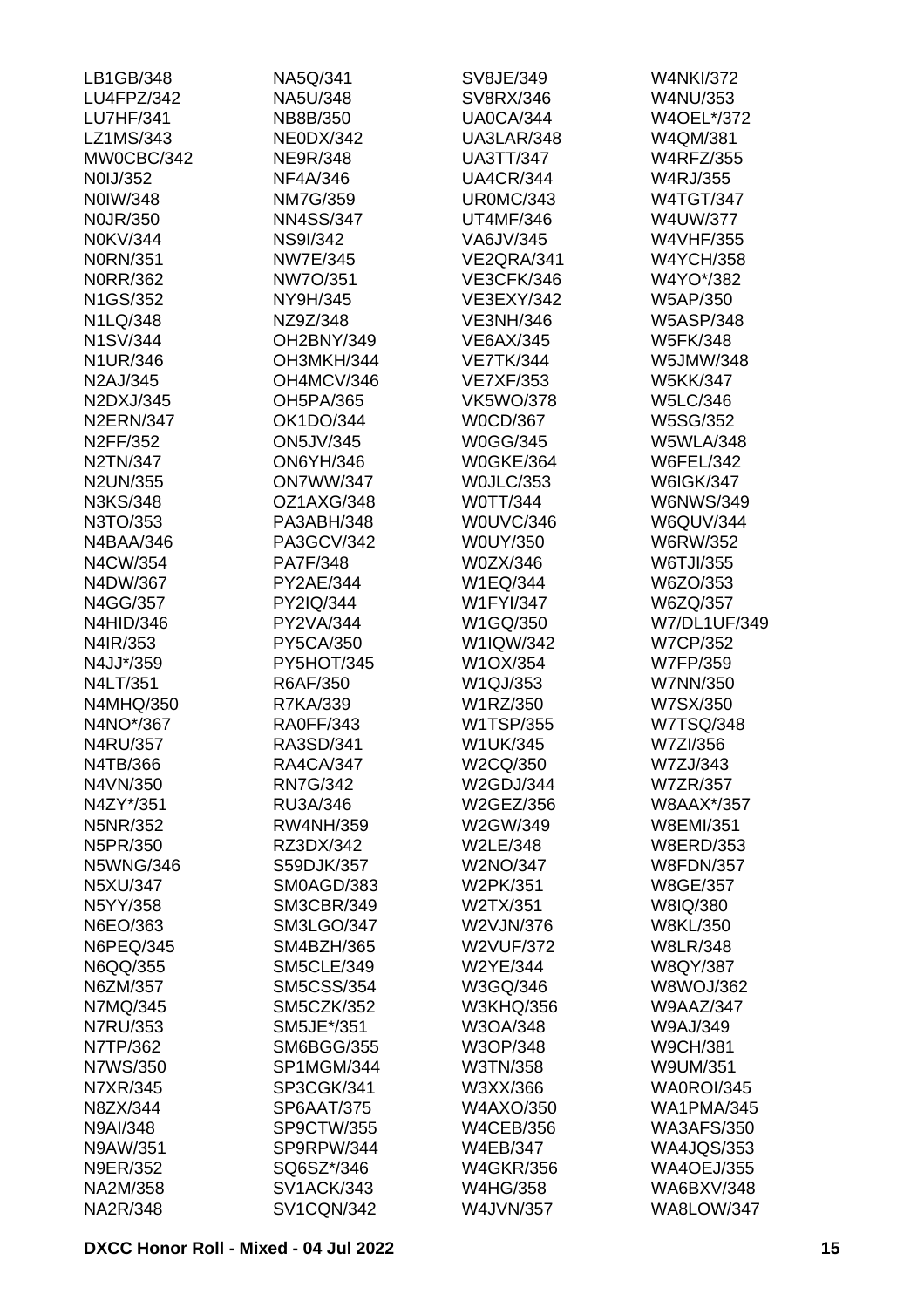| WA9AQN/347         | <b>DK2NG/343</b>  | IV3TMV/342        | JR4ABB/348        |
|--------------------|-------------------|-------------------|-------------------|
| <b>WA9BXB/352</b>  | <b>DK5AI/346</b>  | IZ1BII/341        | <b>JR7COH/347</b> |
| <b>WA9MAG/352</b>  | <b>DK5JI/351</b>  | IZ5ASZ/341        | JR8OGB/344        |
| <b>WB2OSM/342</b>  | <b>DK7YY/346</b>  | <b>IZ7AUH/340</b> | <b>JS6PXB/351</b> |
| <b>WB3AVN/352</b>  | DL1EJA/340        | <b>JA0BOV/341</b> | K0JPL/364         |
| <b>WB3JFS/349</b>  | <b>DL4CF/346</b>  | JA0DIN/345        | K0TT/345          |
| WB4W/352           | <b>DL5AN/349</b>  | JA0NUB/345        | K0TVD/347         |
| WB6L/363           | DL6MIG/344        | JA0OS/344         | <b>K1ACL/351</b>  |
| <b>WB8FIW/352</b>  | <b>DL7KL/351</b>  | JA1ADU/341        | K1GE/343          |
| WD4NGB/346         | DL9FCY/343        | JA1BPA/339        | K1GW/347          |
| <b>WD8PKF/353</b>  | <b>DM5TI/341</b>  | JA1DDZ/355        | K1HZ/356          |
| <b>WF2S/347</b>    | EA3GP/344         | JA1EMQ/344        | K1JO/364          |
| <b>WJ7R/354</b>    | EA3JJ/350         | <b>JA1HOM/358</b> | K1KS/347          |
| <b>WK2H/348</b>    | EA3NC/368         | JA1IRH/353        | K1LPS/345         |
| <b>WN6K/350</b>    | EA5RU/345         | JA1IZZ/350        | K1OT/350          |
| <b>WN9Q/347</b>    | EA6SX/343         | <b>JA1KPH/341</b> | K1TN/361          |
| <b>WO2T/347</b>    | EC3A/342          | <b>JA1PAH/342</b> | K1ZG/348          |
|                    |                   |                   |                   |
| WT4Q/342           | EI6S/357          | <b>JA1SLS/341</b> | K2BX/344          |
| <b>WU4G/349</b>    | EW2A/341          | JA2BQX/341        | K2CDJ/347         |
| <b>WV6E/341</b>    | F5INJ/341         | <b>JA2CXF/352</b> | K2EK/354          |
| WW7Q/356           | F5JY/345          | JA2DJH/358        | K2GPL/362         |
| <b>XE1KK/345</b>   | F5OVQ/341         | JA4FM/354         | K2PK/352          |
| XE1MW/340          | F5PBM/344         | JA4HAW/346        | K2QB/348          |
| <b>XE2CQ/347</b>   | <b>FK8CP/347</b>  | JA5AB/362         | K2SD/352          |
| YO7LCB/347         | G0FUV/342         | JA6BJV/347        | K2SG/354          |
| <b>YT1AD/349</b>   | G3LZQ/353         | JA6CNL/362        | K3ATO/350         |
| <b>YU1CC/354</b>   | G3NKC/346         | <b>JA6DSG/355</b> | K3PA/350          |
| <b>YU1EA/352</b>   | G3RAU/345         | <b>JA7RPC/355</b> | <b>K3WGR/344</b>  |
| YU7BCD/378         | G4DYO/355         | JA8DBU/340        | K4CL/352          |
| <b>YV1TO/352</b>   | G4GIR/349         | JA9PPC/341        | <b>K4CNW/352</b>  |
| <b>YV5AJK*/381</b> | GM0GAV/343        | JE2PMC/343        | K4EU/345          |
| <b>YV5AM/352</b>   | HB9AAQ/352        | <b>JE2UFF/346</b> | K4HB/341          |
| <b>YV5ANF/380</b>  | HB9AGH/353        | <b>JE4FNC/339</b> | K4IE/353          |
| <b>YV5EED/352</b>  | HB9AHD/344        | JF2SQB/345        | K4MD/351          |
| ZL2RR/352          | <b>HB9BOS/347</b> | JF3LGC/348        | K4MF/350          |
| ZL2ST/351          | <b>HB9KC/370</b>  | JF6DSZ/347        | K4MWB/353         |
| ZS5NK*/353         | <b>HK3CW/341</b>  | JG2KKG/343        | K4OM/347          |
|                    | HL3EHK/337        | <b>JH1ECF/341</b> | K4QD/345          |
| 337                | <b>HL5FBT/346</b> | JH1HLQ/358        | K4TT/360          |
| AA4A/362           | <b>I1CMA/356</b>  | JH1VUO/344        | K4ZA/347          |
| AA4MM/369          | <b>I5XFD/343</b>  | <b>JH1WJR/348</b> | K4ZZR/346         |
| AA4NC/351          | <b>I8IGS/350</b>  | JH3CUL/345        | <b>K5ACQ/348</b>  |
| AA4U/341           | IK0AGU/347        | JH3PAS/347        | <b>K5ALQ/345</b>  |
| AA6LY/342          | IK0FUX/346        | <b>JH3SIF/341</b> | K5DF/351          |
| AB2N/352           | IK0PEA/343        | JH4ADV/340        | K5EK/349          |
| AB4H/363           | <b>IK1IYU/346</b> | JH4ALY/348        | K5GO/362          |
| AB5RM/341          | IK2SND/340        | JH4JLV/341        | K5JF*/353         |
|                    | IK2YFT/341        |                   |                   |
| AE3T/362           |                   | JH6GKH/345        | K5QX/346          |
| AG8B/356           | IK6CGO/347        | <b>JI1NJC/347</b> | K5RE/353          |
| AJ6T/346           | IK6ZKJ/341        | JJ2VLY/340        | K5UO/353          |
| AK4N*/351          | IK8CVZ/343        | <b>JJ3FRB/341</b> | K5VWW/351         |
| CT3CD/341          | IK8VRH/341        | JJ6DGP/346        | K5ZK/350          |
| CT3FT/345          | IN3ASW/347        | <b>JK1BSM/345</b> | K6ED/358          |
| CU3AD/343          | <b>IT9CVO/340</b> | <b>JM1NKT/346</b> | K6IPM/340         |
| D44BS/364          | IT9ZVL/347        | <b>JN3SAC/346</b> | K6UM/347          |
| DJ7UO/351          | IV3KFB/341        | <b>JO7WXN/345</b> | K6VVA/376         |
| DJ9FK/345          | IV3RAV/340        | JQ1COB/345        | K6YK/357          |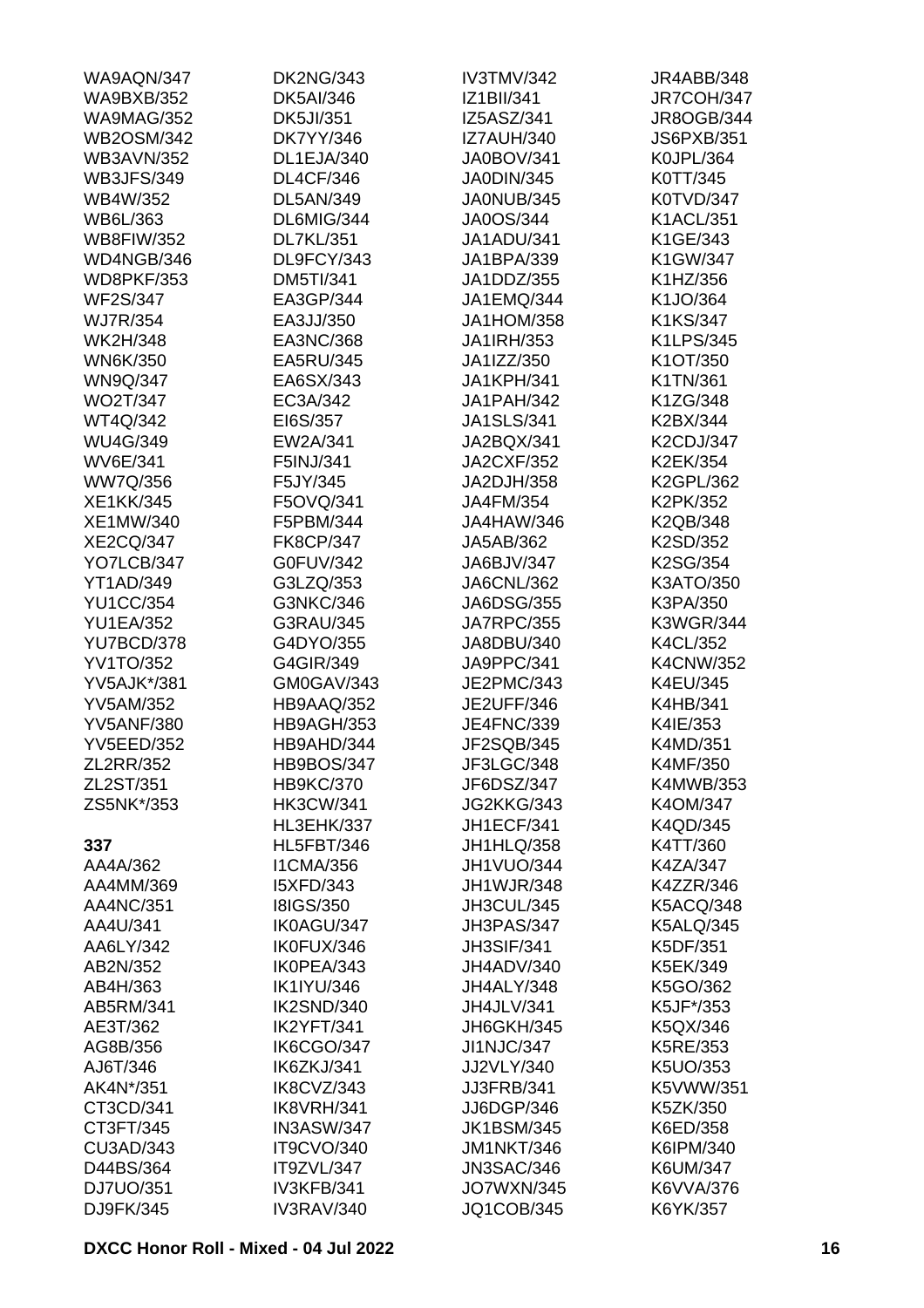| <b>K7CU/350</b>   | N5AU/361         | SP8FB/345         | <b>W6IRD/354</b>  |
|-------------------|------------------|-------------------|-------------------|
| <b>K7MTR/349</b>  | <b>N5PG/347</b>  | SP8HXN/347        | W6OU/356          |
| <b>K7NK/343</b>   | N5RR/366         | SQ8J/341          | <b>W6RD/347</b>   |
| <b>K7NTW/350</b>  | N5UD/360         | <b>SV1QN/344</b>  | <b>W6SZN/348</b>  |
| <b>K7SFN/356</b>  | N6DX/380         | <b>SV8BHN/344</b> | W6WF/346          |
| <b>K8AJK/371</b>  | N6HY/344         | <b>UA6FJ/356</b>  | <b>W7BG/355</b>   |
| <b>K8CI/345</b>   | N6IE/345         | UR5EDX/344        | <b>W7LEB/365</b>  |
| K8DID/352         | N6KD/347         | <b>UR5FEO/345</b> | <b>W7LGG/362</b>  |
| K8JRM/350         | N6RW/371         | <b>UT5URW/343</b> | <b>W7YAQ/356</b>  |
| K8KWT/350         | N7MB/349         | <b>UX0FF/341</b>  | W8DN/348          |
| K8MW/349          | N7VPN/341        | <b>UX1UA/348</b>  | <b>W8GEX/341</b>  |
| K8SMC*/353        | <b>N8AGU/346</b> | <b>VA7ZT/345</b>  | <b>W9AEB/349</b>  |
| K9ALP/365         | N8DC/347         | <b>VE1AI/357</b>  | W9DS/350          |
| K9IG/348          | N8MR/344         | VE1ZZ*/362        | W9HM/347          |
| K9MK/352          | <b>N8PCN/341</b> | <b>VE6KC/345</b>  | W9IIX/350         |
| <b>K9UQN/350</b>  | N8PW/341         | <b>VE7UF/346</b>  | <b>W9LNQ/372</b>  |
| K9WZB/350         | N8XI/348         | <b>VK2CA/341</b>  | W9LQI/346         |
| K9XD/343          | N9AVY/348        | W0DD/344          | <b>WA1EHK/344</b> |
|                   |                  |                   |                   |
| <b>KA2EYH/345</b> | N9BVA/343        | <b>W0HT/350</b>   | <b>WA2AOG/354</b> |
| KA5M/346          | N9DJ/355         | <b>W0LSD/355</b>  | <b>WA2VYA/354</b> |
| <b>KB4GYT/346</b> | N9MM/357         | <b>WOTRF/358</b>  | <b>WA3IIA/348</b> |
| <b>KE4WI/341</b>  | <b>NC6A/346</b>  | <b>W0UD/371</b>   | <b>WA4BIM/351</b> |
| KF8PD/346         | NK1K/346         | W0ZU/347          | WA4MME/348        |
| <b>KF8UN/346</b>  | NN4K/346         | <b>W1ECH/371</b>  | <b>WA4MWX/349</b> |
| <b>KF9AF/346</b>  | NU4Y/347         | W1EG/349          | <b>WA5IPS/347</b> |
| KG9Z/349          | <b>NX7U/347</b>  | W1UE/350          | WA6MHZ/348        |
| KI0KB/347         | NY3C/345         | <b>W1UL/377</b>   | <b>WA9YYY/348</b> |
| KJ3L/350          | NZ6E/347         | <b>W1URV/351</b>  | WB2RAJ/347        |
| KJ4BK/361         | OE5RLM/341       | W1YW/357          | <b>WB2REM/346</b> |
| KM4A/346          | <b>OH1KF/351</b> | W2CC/361          | WB3LHD/347        |
| KM6HB/344         | OH1MLZ/345       | W2CF/353          | <b>WB4MAR/356</b> |
| KO0Z/346          | OK1DH/359        | <b>W2CNS/349</b>  | <b>WB5IUU/347</b> |
| KR4W/348          | OK1DWC/343       | W2FV/352          | <b>WB7VNY/347</b> |
| <b>KR9A/349</b>   | OK2QA/348        | <b>W2NK/357</b>   | <b>WC0Y/347</b>   |
| KU8X/347          | OK2RZ/366        | W2PSU/363         | <b>WC5N/345</b>   |
| KV1J/346          | ON4CAS/340       | W2RQ/352          | <b>WE7K/346</b>   |
| KV2S/349          | PA3GRM/341       | W2WG/341          | <b>WE9R/348</b>   |
| KX1G/345          | PF5X/348         | W2ZI/349          | WI9H/347          |
| <b>KX2A/347</b>   | PY2XU/340        | W3BG/342          | <b>WS1F/344</b>   |
| KX5V/349          | PY5EW/340        | <b>W3DRY/345</b>  | WT8E/347          |
| LA9AJA/341        | PY5WD/356        | W3HNK/363         | WW3S/343          |
| LA9FFA/346        | R0FA/342         | W3NA/349          | WY3A/351          |
| N0AMI/351         | R7AA/341         | W4CSW/350         | <b>XE1RBV/341</b> |
| <b>N0FX/346</b>   | R9OK/340         | W4HK/346          | YO2CMI/346        |
| N1CQ/350          | RN3CT/342        | <b>W4JKC/353</b>  | YO3ND/345         |
| N1KC/343          | <b>RV1CC/341</b> | <b>W4JTL/354</b>  | <b>YS1AG/367</b>  |
| N1RK/346          | RV3LO/341        | W4KA/346          | <b>YS1GMV/357</b> |
| N1RR/349          | <b>RW0LT/354</b> | <b>W4OWY/351</b>  | <b>YU1NR/351</b>  |
| N2JJ/356          | S51DB/350        | <b>W4PRO/367</b>  | YV1DIG/343        |
| N3EN/350          | S53MJ/343        | <b>W4RDX/346</b>  | ZL2AL/344         |
|                   | S59DKR/341       |                   |                   |
| N3NT/344          |                  | W4SO/349          |                   |
| N4FN/347          | SM7DXQ/347       | <b>W4TJE/345</b>  | 336               |
| N4PJ/346          | <b>SM7WT/367</b> | W5GZ/343          | 9H1SP/339         |
| N4PY/351          | SP3CJS/342       | <b>W5LT/344</b>   | AA0FT/344         |
| N4RR/357          | SP3DOI*/365      | <b>W5SL/349</b>   | AA9A/346          |
| N4TV/342          | SP6DNS/353       | <b>W6BBS/341</b>  | AA9D/347          |
| N4UA/352          | SP6EQZ/345       | <b>W6HTC/349</b>  | AC0A/348          |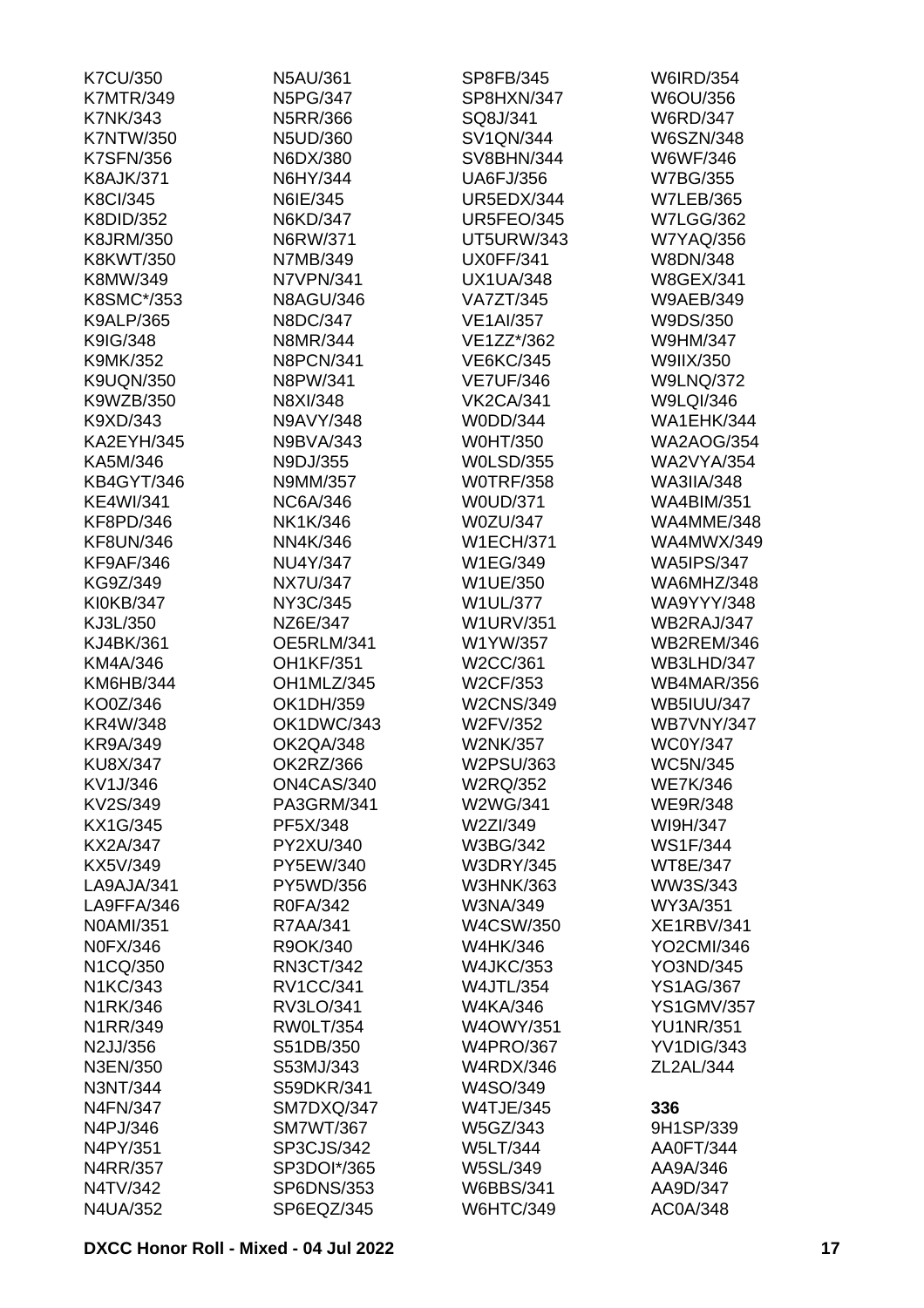| AC4TO/344         | JA2CEJ/345        | K1PL/341          | N1IBM/344         |
|-------------------|-------------------|-------------------|-------------------|
| AC6DD/344         | JA2HNP/367        | K1RY/351          | N2GM/340          |
| AC9S/343          | JA2HQZ/348        | K1SF/351          | N2US/350          |
| AF9H/345          | <b>JA2VHO/347</b> | K2CS/341          | N4EX/348          |
| AH7C/340          | JA3BXF/360        | K2EZK/351         | N4HU/348          |
| AI6Z/349          | JA3DAY/356        | K2MYR/350         | N4OGW/344         |
| <b>BA4DW/340</b>  | JA4PXC/341        | K2OGD/343         | N4QQ/353          |
| CT1ELF/339        | JA6AGA/351        | <b>K2ONP/345</b>  | N4QS/347          |
| CT3DZ/343         | <b>JA6CRP/348</b> | K3GO/348          | N4VA/353          |
| CT3HF/340         | <b>JA6UDI/340</b> | K3PP/340          | N4ZH/340          |
| <b>CU2CE/349</b>  | JA7DYJ/347        | K3PT/343          | N6IC/347          |
| DF1KG/346         | <b>JA7KE/346</b>  | K4AV/346          | N6MA/350          |
| <b>DF2UA/342</b>  | <b>JA7NVF/346</b> | K4BAI/369         | N6RK/341          |
| DF5WA/346         | JA7NX/342         | K4BYN/356         | N6ZN/344          |
| DJ3XG/340         | JA8BZL/353        | K4CSB/345         | <b>N7HK/347</b>   |
| DL2HYH/343        | <b>JA8CJY/345</b> | K4DLI/349         | N7TT/379          |
| DL8VN/352         | JA8DSO/349        | K4DN/346          | N7XD/349          |
|                   | <b>JA8KSF/353</b> |                   | N8NN/340          |
| <b>DL9MS/349</b>  |                   | K4EB/345          |                   |
| EA5B/345          | JA9AGN/342        | <b>K4GHS/349</b>  | <b>N8SHZ/342</b>  |
| EI8H/365          | <b>JE2VLG/338</b> | K4IA/340          | <b>N9NS/356</b>   |
| F2NH/346          | JE3TWJ/345        | K4KL/339          | <b>N9UA/344</b>   |
| F5MXH/343         | JF2HPA/347        | K4QBH/340         | N9XX/352          |
| F5UJK/339         | JF2VAX/340        | K4QS/345          | NA4MM/340         |
| G0BLB/340         | JG3WCZ/341        | K4UX/345          | <b>NB7Q/347</b>   |
| G3LHJ/365         | <b>JG5RVQ/339</b> | K5DC/346          | <b>NE0U/344</b>   |
| G3VAO/344         | JH1JGX/363        | K5KV/350          | NJ0U/346          |
| G4IIY/339         | JH1XUP/349        | K5NV/351          | NN4R/342          |
| G4IRN/339         | <b>JH2AQI/340</b> | K5PI/340          | NN9K/343          |
| HA0UZ/339         | JH2QLC/346        | K8ER/365          | NO0C/345          |
| HA1DAE/341        | JH4ATX/343        | K8MN/350          | <b>NU7J/341</b>   |
| HA3HP/344         | JH4CPC/341        | K8OM/351          | <b>OH5UQ/372</b>  |
| HB9ANM/347        | JH7WNV/345        | K8OOK/345         | <b>OM7CA/339</b>  |
| HB9G/347          | <b>JH8SIT/340</b> | K9AW/344          | <b>ON5EQ/346</b>  |
| <b>HC1MD/352</b>  | JI1CZK/345        | K9WA/352          | OZ1ADL/344        |
| <b>HK4SAN/341</b> | JI1LET/340        | KA1CRP/345        | <b>OZ5KU/355</b>  |
| <b>HK6K/344</b>   | JJ1LBJ/339        | KA2D/343          | PE5O/346          |
| HL3AMO/342        | <b>JK1UNZ/345</b> | KA3GWD/344        | R5DT/339          |
| <b>HP2AT/343</b>  | JK2VOC/342        | <b>KA4UPI/345</b> | R7NW/341          |
| <b>I0ZUT/346</b>  | <b>JL1OXH/341</b> | <b>KB9VF/346</b>  | RC3FL/342         |
| I1FY/355          | JM1CMA/345        | KD3RR/340         | RK3AZ/339         |
| I2ZBX/348         | <b>JM1SMY/346</b> | KD7H/346          | RL3AW/339         |
| <b>I5AFC/358</b>  | <b>JN1NDY/342</b> | <b>KE4FW/346</b>  | RN8W/341          |
| IK2DJV/345        | <b>JO7HAM/355</b> | KE6FV/343         | RW5C/340          |
| IK2GPQ/348        | JR3IXB/340        | <b>KF7PG/342</b>  | RW7M/343          |
| IK2YCW/339        |                   |                   | RZ3DC/343         |
|                   | <b>JR6CWC/351</b> | KJ5X/342          |                   |
| IK6WEZ/338        | <b>JR8BRK/341</b> | KK6T/340          | RZ3DZ/346         |
| <b>IV3VBM/341</b> | <b>K0CF/349</b>   | KL7HBK/344        | S51NM/345         |
| IZ0AEG/340        | K0LU/342          | KM1C/350          | <b>SK3IK/343</b>  |
| IZ8EDJ/339        | K0SD/354          | <b>KN4T/355</b>   | <b>SM5DKJ/345</b> |
| IZ8FWN/338        | K1AP/347          | KO4PY/341         | <b>SM6AEK/372</b> |
| JA0PE/341         | K1DII/350         | <b>KS0DX/346</b>  | SP3SLA/343        |
| JA1AAT/368        | K1ER/KH6/352      | KU2A/346          | <b>SP5IWA/340</b> |
| <b>JA1EOH/341</b> | K1ESE/344         | KX9X/345          | SP7JQQ/341        |
| JA1GC/379         | <b>K1HJC/343</b>  | LA4DM/355         | SP9UPH/339        |
| <b>JA1OWP/347</b> | K1JIU/347         | LB8DC/342         | <b>SV1GYG/339</b> |
| JA1PPW/349        | K1KA/348          | <b>N0KE/362</b>   | <b>SV2DGH/339</b> |
| <b>JA1QOW/347</b> | K1KP/343          | N0OK/344          | TA1AL/342         |
|                   |                   |                   |                   |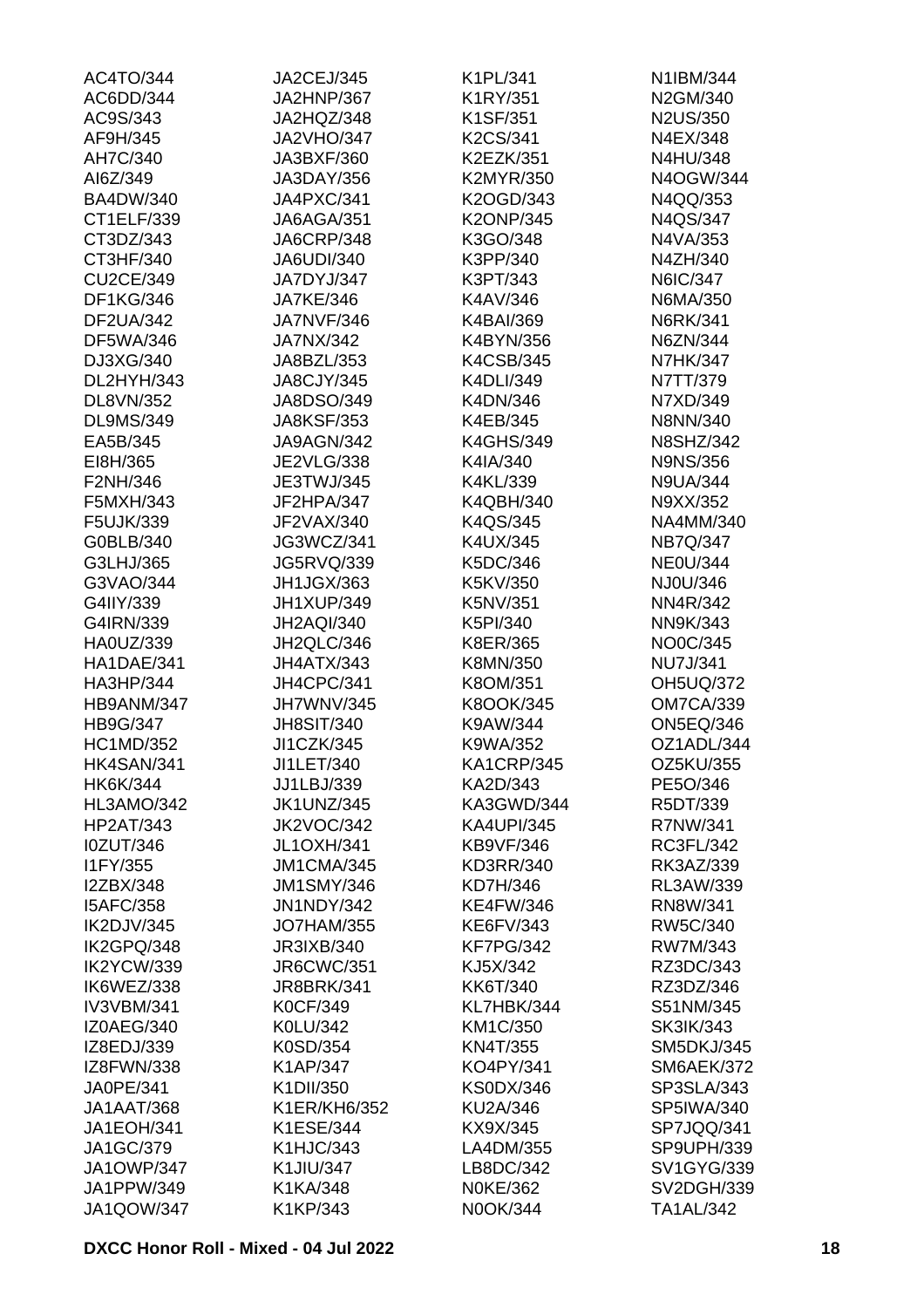| UA1ACG/340        | <b>WB2GAI/343</b> | IC8ATA/340        | K1KX/348         |
|-------------------|-------------------|-------------------|------------------|
| UA1ANA/343        | <b>WB2WPM/345</b> | IK0YUT/338        | K1MS/342         |
| UA3O/338          | WB4KZW/346        | IK2LOL/344        | K1RE/347         |
| <b>UA4LY/339</b>  | <b>WB5JID/342</b> | IK5PWN/340        | <b>K2CIB/347</b> |
| <b>UA6MA/343</b>  | <b>WB8FSV/340</b> | IK6DEN/341        | <b>K2HVN/368</b> |
| <b>UA9LP/340</b>  | <b>WB8ZRV/350</b> | IK7YZG/339        | <b>K2MHE/344</b> |
| <b>US4EX/339</b>  | WD9DZV/344        | IV3PRK/366        | <b>K2UFT/353</b> |
| UT3UZ/340         | <b>WD9FLI/345</b> | IZ4CZE/338        | K3NK/342         |
| UT5EL/341         | <b>WG5G/345</b>   | IZ5DKG/339        | K3WA/339         |
| VA3DXA/342        | <b>WN0L/342</b>   | IZ8CCW/339        | K4BM/355         |
| VE3BHZ/360        | <b>WN6W/344</b>   | IZ8EJB/338        | K4HL/345         |
| <b>VE3GQR/339</b> | WX6V/353          | IZ8HXG/338        | K4LM*/347        |
| <b>VE3SWA/340</b> | <b>XE1MEX/341</b> | JA0RWF/345        | K5ABW/365        |
| VE3YV/346         | XE2K/340          | <b>JA1FUI/346</b> | <b>K5KPE/347</b> |
| <b>W0EKS/356</b>  | YT2AA/340         | <b>JA1IQV/342</b> | K5MK/347         |
| <b>W0HBH/360</b>  | <b>YU1TR/347</b>  | <b>JA1KTB/346</b> | K5OA/356         |
|                   |                   |                   |                  |
| <b>W0RX/346</b>   | ZL1ANH/344        | JA1UPT/339        | K5TN/347         |
| W1BR/366          | ZS6WB/346         | JA1VSL/338        | <b>K5VIP/341</b> |
| W1DF/350          |                   | JA1WDF/352        | <b>K5WAF/340</b> |
| W1GCC/349         | 335               | <b>JA2ITK/345</b> | K6BZS/343        |
| W1ITU/354         | 7L3SQL/345        | JA2KNW/341        | K6KR/343         |
| W1SA/345          | 9A2RD/349         | JA3HBC/345        | K6LPO/348        |
| W2IRT/339         | 9A6R/341          | JA3VPA/345        | <b>K6SIK/342</b> |
| W2WD/376          | 9K2HN/339         | <b>JA4GXS/350</b> | K6XM/352         |
| <b>W3HGT/344</b>  | AA4QE/344         | <b>JA4JSV/347</b> | K7DS/351         |
| <b>W3KHG/340</b>  | AG6Q/349          | JA6YG/365         | K7PO/343         |
| W3UL/344          | CP6UA/341         | <b>JA7EU/338</b>  | <b>K8CXM/357</b> |
| W4HY/340          | CT1BOL/342        | <b>JA7NLW/343</b> | K8IU/345         |
| <b>W4QNW/352</b>  | <b>CU3AA/346</b>  | <b>JA8COE/347</b> | K8LBT/345        |
| W4WIV/343         | DH2PC/338         | JA8MKZ/353        | K8YC/339         |
| <b>W4YOK/358</b>  | DJ3GG/362         | JF0JYR/339        | K8YTO/341        |
| W5AQ/383          | DJ9KM/348         | <b>JG1HVC/338</b> | K8YYY/342        |
| <b>W5GVP/349</b>  | <b>DK3DG/343</b>  | JG2TKH/345        | <b>K9ARZ/351</b> |
| W5XU/352          | <b>DL1CF/373</b>  | JG3IWL/338        | K9CS/342         |
| W5YM/349          | DL1DUO/340        | JG8FWH/339        | K9JE*/344        |
| W6FL/350          | <b>DL2UH/344</b>  | JH1BXH/343        | K9JP/342         |
| W6GM/351          | <b>DL4NN/346</b>  | JH1EDD/347        | <b>K9MDK/348</b> |
| W7IIT/351         | DL5XJ/338         | JH1ILX/339        | <b>K9NR/342</b>  |
| W7VV/348          | DL7JAN/338        | <b>JH1LAH/339</b> | K9ZG/347         |
| <b>W8AF/346</b>   | <b>DM5EE/344</b>  | JH1RGG/341        | KA2NDX/343       |
| <b>W8HFY/348</b>  | EA1DR/337         | JH2GZY/341        | KC6JAM/337       |
| <b>W8KTH/345</b>  | EA1T/340          | JH3KAI/347        | KD0PO/342        |
| W8MJ/345          | EA7R/339          | JH4BTI/339        | <b>KE5AX/356</b> |
| <b>W8NJR/347</b>  | EA8JF/336         | JH4DYP/342        | KF4NEF/339       |
| <b>W8UN/365</b>   | EI9FBB/338        | JH6EJG/346        | KG1V/346         |
| W9BGX/362         | F5OHW/344         | JH7BDS/349        | KI1G/345         |
| <b>W9ILY/346</b>  |                   |                   |                  |
|                   | F8DVD/338         | <b>JJ0DRC/338</b> | KJ9C/343         |
| W9PZT/360         | G0VXE/338         | <b>JK1LUY/342</b> | KQ2M/344         |
| <b>WA0I/342</b>   | G3UJE/348         | JL1BYZ/342        | KZ8Y/346         |
| <b>WA2USA/345</b> | G4RGK/341         | JL1IHE/342        | LA8CJ/353        |
| WA3PRC/343        | <b>HA5GN/341</b>  | JL6USD/348        | LA9OI/352        |
| WA3V/345          | HA5VZ/340         | <b>JM1SZY/338</b> | LA9VFA/342       |
| <b>WA4USA/344</b> | HB9DKZ/341        | <b>JR1FHP/344</b> | LU8QT/339        |
| <b>WA5JDU/350</b> | HB9DQD/338        | JR6AG/353         | LX2A/338         |
| WA6G/338          | <b>HL2WA/339</b>  | K0AZ/341          | MM0SJH/338       |
| <b>WA8ZDL/351</b> | <b>I2KAJ/345</b>  | K0IIR/349         | N2UM/352         |
| WB1EAZ/347        | <b>I8JIT/339</b>  | <b>K0KVR/343</b>  | N3RW/345         |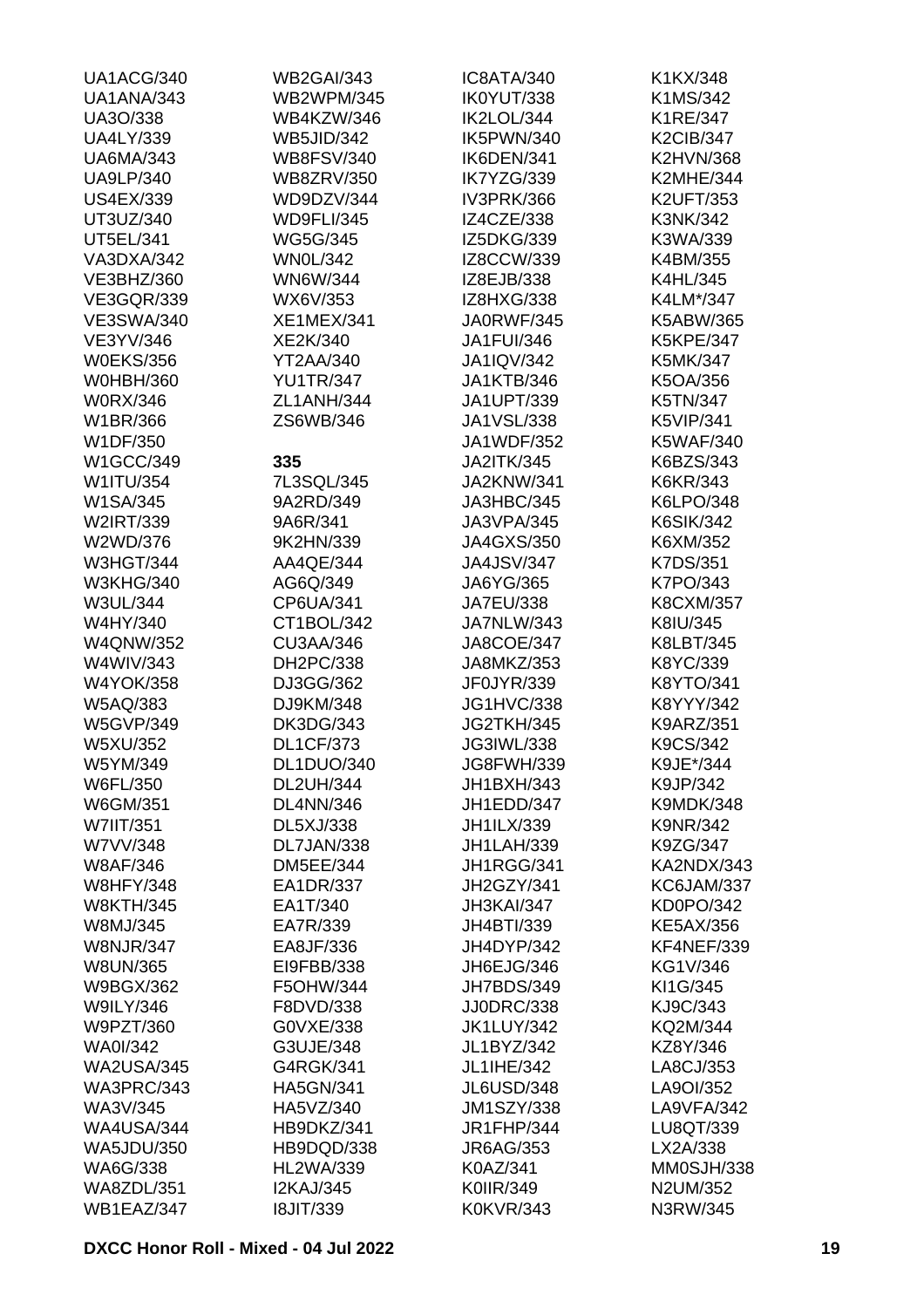| N4HL/343          | <b>UY5BC/342</b>  | WE9V/343          | E21EIC/337        |
|-------------------|-------------------|-------------------|-------------------|
| N4XMX/344         | <b>VE1BLX/349</b> | WJ3A/344          | E70T/340          |
| N4XU/348          | <b>VE1JBC/341</b> | WM4D/344          | EA1WX/337         |
| N4ZX*/345         | <b>VE3MM/348</b>  | <b>WR2K/345</b>   | EA5K/339          |
| <b>N5VYS/339</b>  | <b>VE3MWX/340</b> | WX2K/339          | EA9IE/347         |
| N5XR/354          | VE3QAA/346        | WZ4S/345          | <b>ES1RA/351</b>  |
| N5ZC/342          | VE3YF/339         | XE1R/338          | EV1R/337          |
| N6NU/339          | <b>VK6DU/338</b>  | YO6BHN/339        | F5CQ/339          |
| N6PE/347          | W0IYH/370         | <b>YU1FJK/351</b> | F5NKX/342         |
| N7DC/343          | W0MAN/343         | ZL3NB/339         | F5UMP/337         |
| N7MW/351          | W0YK/350          | ZS1A/343          | G0BNR/337         |
| N7MZ/340          | <b>W1DOH/347</b>  | ZS2DL/340         | G3GIQ/371         |
| N7NW/357          | <b>W1SRD/340</b>  |                   | <b>HA7UW/341</b>  |
| N8DE/365          | W1TO/339          | 334               | <b>HB9EBM/338</b> |
| <b>N8RR/344</b>   | W1ZD/347          | 4L1MA/337         | <b>HB9ICC/336</b> |
| <b>N9ALC/347</b>  | <b>W2JLK/338</b>  | 4X6UO/344         | <b>HB9IIO/338</b> |
| <b>N9LB/344</b>   | <b>W2RIJ/345</b>  | 4Z5AV/337         | HB9KNY/336        |
| N9MR/347          | W2UDT/346         | 5B4AHJ/337        | <b>I1AGC/358</b>  |
|                   |                   | 7K2PZG/338        |                   |
| NE8P/346          | W2WO/343          |                   | <b>I1FNX/350</b>  |
| <b>NE9U/346</b>   | W2YK/341          | 7L1WII/342        | <b>I1ZL/382</b>   |
| NR3Y/345          | W3LL/342          | 9A7W/338          | I4DZ/349          |
| NT0V*/339         | W3YQ/349          | 9A9C/342          | I4IZZ/343         |
| <b>NU1O/342</b>   | W4CCW*/348        | AA0ZP/339         | IK0MHR/341        |
| OE6MDF/338        | <b>W4DKB/353</b>  | AA4M/350          | <b>IK1RLI/342</b> |
| OH2YY/337         | <b>W4MOT/342</b>  | AA4Z/361          | IK2DUW/342        |
| OK1AWZ/357        | <b>W4QH/341</b>   | AA6AA/349         | IK2VUC/338        |
| <b>OK1CZ/347</b>  | <b>W4VIC/344</b>  | AA9GR/345         | IK4HLO/344        |
| <b>ON4RU/339</b>  | <b>W5RY/343</b>   | AC6AA/338         | IK4NQL/343        |
| <b>ON5UE/339</b>  | W5ZO/348          | AC8W/346          | <b>IK5IWU/343</b> |
| OZ8SW/339         | W6PH/357          | AD5O/344          | IK5RUN/340        |
| P49T/339          | W6SL/351          | AD8J/349          | IK6BSN/342        |
| PA0MBD/339        | <b>W6TDX/342</b>  | AD8P*/344         | IK6FTZ/339        |
| PA4JJ/341         | W6ZPL/338         | AE5B/358          | IK6GZM/344        |
| <b>PA7RA/338</b>  | <b>W7AM/344</b>   | AF2K/344          | IK7HDY/344        |
| PY3SB/337         | W8BW/365          | AI7W/344          | IK8EPC/343        |
| <b>PY7RP/338</b>  | W8CD/349          | AK5Q/342          | IN3YGW/338        |
| RA3DA/338         | <b>W8FN/351</b>   | AL7R/344          | IT9BLB/343        |
| RA3TT/338         | W8KM/348          | CT1IUA/337        | IT9GCQ/352        |
| RN3RQ/339         | <b>W8KR/368</b>   | CU2DX/339         | IV3IZU/338        |
| <b>RU0SN/338</b>  | <b>W8OP/344</b>   | DF2TT/337         | IV3ZCS/346        |
| <b>RW0CF/337</b>  | W8PJY/340         | DF9PG/343         | IW0HEX/337        |
| <b>RW4NN/342</b>  | <b>W9NIO*/345</b> | DJ3TF/347         | <b>IW1ARB/337</b> |
| S52F/338          | <b>W9TA/351</b>   | DJ4EN/343         | IW4DQY/337        |
| <b>SM5APS/350</b> | W9XF/339          | DJ4SO/352         | <b>IW9HII/336</b> |
| SM5GMZ/346        | <b>WA1QXR/345</b> | DJ5IO/369         | IZ4DPV/336        |
| <b>SM6VJA/339</b> | <b>WA2BCK/358</b> | DJ6DU/346         | IZ4DYU/337        |
| SP3FYX/343        | <b>WA2C/342</b>   | DJ6GK/346         | IZ5DKJ/337        |
| SP7CXV/339        | <b>WA3SKQ/338</b> | <b>DK2CX/343</b>  | IZ7FLP/337        |
| SP9JZU/338        | <b>WA5POK/348</b> | <b>DK2GF/339</b>  | IZ8EEL/337        |
| <b>SV7CLI/337</b> | WA9PIE/343        | DL0BMW/342        | JA1BLC/368        |
| TF3Y/344          | WB0TVY/345        | DL1DAW/337        | JA1CCO/336        |
| <b>UA0BA/338</b>  | <b>WB1ASC/341</b> | DL1EY/360         | JA1IFD/338        |
| <b>UA0FO/339</b>  | <b>WB2BIN/338</b> | DL1HRN/337        | <b>JA1KQX/351</b> |
| <b>UA3ECJ/345</b> | WB6JJJ/344        | DL1XP/343         | JA1XLU/343        |
| <b>UA3SAQ/339</b> | <b>WB8TLI/345</b> | <b>DL2KQ/337</b>  | JA2AO/349         |
| <b>UT4EO/338</b>  | WD8ANZ/340        | <b>DL3MF/341</b>  | JA2QXP/338        |
|                   |                   |                   |                   |
| UY1HY/339         | WD8LTM/344        | DL6MRS/338        | JA3EJG/345        |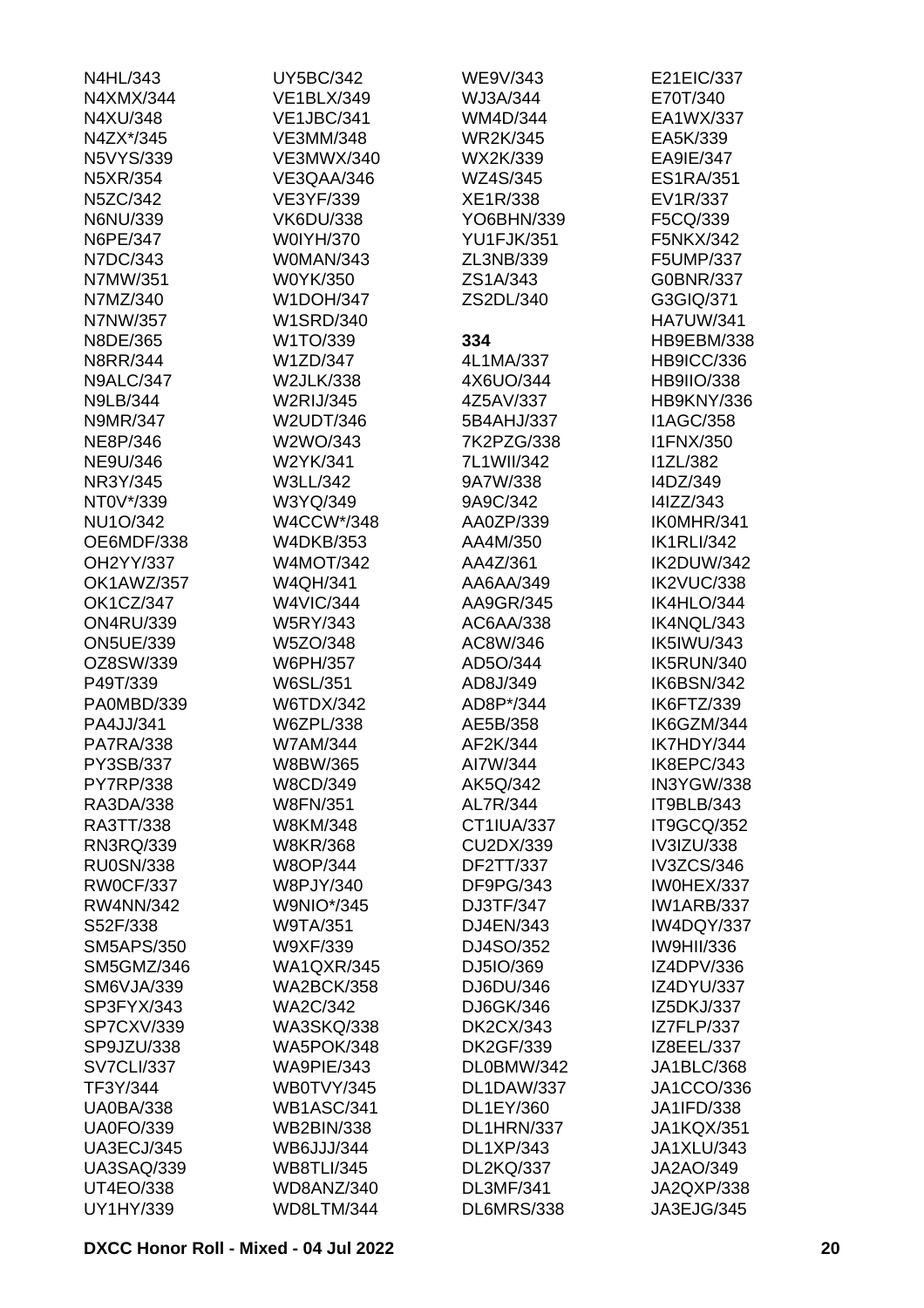| JA3RAZ/338            | K2KQ/372          | KI6Y/342          | PZ5RA/337         |
|-----------------------|-------------------|-------------------|-------------------|
| JA3VQW/341            | K2MK/345          | <b>KK0U/348</b>   | R2PT/338          |
| JA3WMS/348            | K2WT/356          | <b>KK4OW/344</b>  | R7LP/337          |
| JA6CDC/336            | K2XA/358          | <b>KL7TS/338</b>  | RA3CQ/337         |
| JA6VU/347             | K3DI*/350         | KR5D/343          | RD3K/337          |
| JA7AYE/347            | K3SEW/354         | KT8Y/344          | RJ3AA/339         |
| JA7BMR/347            | K3VAT/338         | KX4DX/349         | <b>RK2FWA/356</b> |
| JA7LMZ/345            | K3ZO/354          | LA3TK/345         | <b>RL3FA/337</b>  |
| <b>JA7OWB/350</b>     | K4AVU/349         | LA3WAA/340        | RN3D/342          |
| JA8BNP/338            | K4DGJ/345         | LA4WJ/344         | <b>RU3QR/337</b>  |
| JA8EIA/345            | K4GK/354          | LA7QI/352         | S57DX/346         |
| JA8FHM/345            | K4ID/372          | N1BUG/339         | S58Q/342          |
| <b>JA8GSN/345</b>     | K4SXT/354         | N2WB/344          | SM0KV*/385        |
| JA9ESZ/352            | K4TXL/350         | N3KV/341          | <b>SM2OAN/341</b> |
| <b>JE7ETY/338</b>     | K4VIG/338         | N3VS/341          | SM4ARQ*/364       |
| JF1EGO/337            | K5JP/344          | N4GE/351          | SM4AZQ/344        |
| JF4EQJ/343            | K5TT/345          | N4NW/353          | SM5BMB/352        |
| <b>JG1OWV/340</b>     | K5VV/344          | N4OL/346          | SM7HCW/349        |
|                       | K6DW/343          | N4PGL*/347        | SP2JKC*/346       |
| JG3LGD/340            |                   |                   |                   |
| JH0INE/336            | K6EL/345          | N4VB/349          | SP2JLR/337        |
| JH0NEC/338            | K6LD/343          | N5WI/346          | SP4K/338          |
| <b>JH1OGT/344</b>     | K6MW/343          | N6ATD/339         | SP6QM/339         |
| JH3VNC/349            | K6PJ/342          | N6JN/347          | SP7AAK*/347       |
| JH3VWN/339            | <b>K6RN/378</b>   | N6NO/348          | SP8HKT/342        |
| JH5OTE/343            | K6TAR/346         | N6VS/340          | SV1BTK/338        |
| JH8CZB/341            | <b>K7MH/341</b>   | N7TC/339          | <b>SV1ELF/337</b> |
| JH8KFE/337            | K7NO/357          | N7WO/338          | <b>UA3DK/337</b>  |
| JI4WAO/336            | <b>K7UA/348</b>   | <b>N9EN/344</b>   | <b>UA6JW/364</b>  |
| <b>JI5TRJ/344</b>     | <b>K8AEX/344</b>  | <b>N9ISN/341</b>  | <b>UA9NN/351</b>  |
| JJ1BMB/345            | K8BKM/346         | <b>ND6S/341</b>   | <b>UR5ZEL/334</b> |
| <b>JJ1PLS/341</b>     | K8CMO/354         | NI0C/350          | <b>UR7GG/338</b>  |
| JJ2QWN/338            | K8CW/361          | NM5Z/343          | <b>US7MM/339</b>  |
| <b>JK1DVX/343</b>     | <b>K8EUR/340</b>  | NO2R/348          | <b>US8UA/341</b>  |
| <b>JL1ARF/344</b>     | K8FH/337          | NO9E/338          | UT5MD/349         |
| JL1BLW/347            | <b>K8NKQ/341</b>  | <b>NU4N/345</b>   | UT7UJ/339         |
| <b>JM1GYQ/343</b>     | <b>K8NWD/348</b>  | NW4V/339          | <b>UY0MM/345</b>  |
| <b>JN1GTG/337</b>     | K8RF/352          | NW8U/338          | <b>VE2OV/342</b>  |
| <b>JR1ARK/350</b>     | K8ST/360          | OE2EGL/368        | <b>VE6RST/336</b> |
| <b>JR1FSX/344</b>     | K9CJM/340         | OE3OLW/348        | <b>VE7DP/353</b>  |
| <b>JR1TNE/356</b>     | K9DMV/341         | OE3SGU/341        | <b>VE7XT/341</b>  |
| <b>JR2PAU/343</b>     | <b>K9HMB/353</b>  | OE4PWW/345        | <b>VK4LC/378</b>  |
| JR6IKD/339            | K9PPY/363         | OE8SPW/349        | <b>VK9NL/344</b>  |
| <b>JS1OKS/338</b>     | KA2MGE/340        | <b>OH1TM/342</b>  | VO1HP/349         |
| <b>JS2LHI/342</b>     | KB4ET/346         | OH6NIO/341        | <b>W0AAA/342</b>  |
| K0GSV*/359            | <b>KB4RM/337</b>  | OH8SR/361         | <b>W0CK/338</b>   |
| <b>K0RWL/348</b>      | <b>KB5GL/348</b>  | OH9OM/355         | W0CZE/341         |
| K0VXU/348             | KB5IY/343         | OK1AD/338         | <b>W0ELM/341</b>  |
| K0YV/341              | KB5MDD/342        | OK1FED/337        | W0EWM*/337        |
| K1CP/341              | <b>KB8FA/340</b>  | <b>OK1KT/344</b>  | W0IZ/341          |
| K1JU/344              | <b>KB8GWL/342</b> | <b>OK1KTI/366</b> | <b>WONV/344</b>   |
| K1KNJ/342             | KB9LIE/338        | <b>ON4DM/386</b>  | <b>W0VHF/343</b>  |
|                       | KC0DA/344         | PA1CC/338         | <b>W1CYB/353</b>  |
| K1KNQ/360<br>K1KZ/342 | <b>KC0SB/343</b>  | PB9FN/338         | W1EBI/343         |
|                       |                   |                   |                   |
| K1RI/337              | KE3A/348          | PP1CZ/341         | W1GG/369          |
| K2CO/348              | KE3D/346          | PT7YV/337         | W1MO/346          |
| K2DC/340              | <b>KE5TF/345</b>  | PY2MC/343         | W1PR/349          |
| K2JL/344              | KH6HH/359         | PY4OD/381         | <b>W1RG/340</b>   |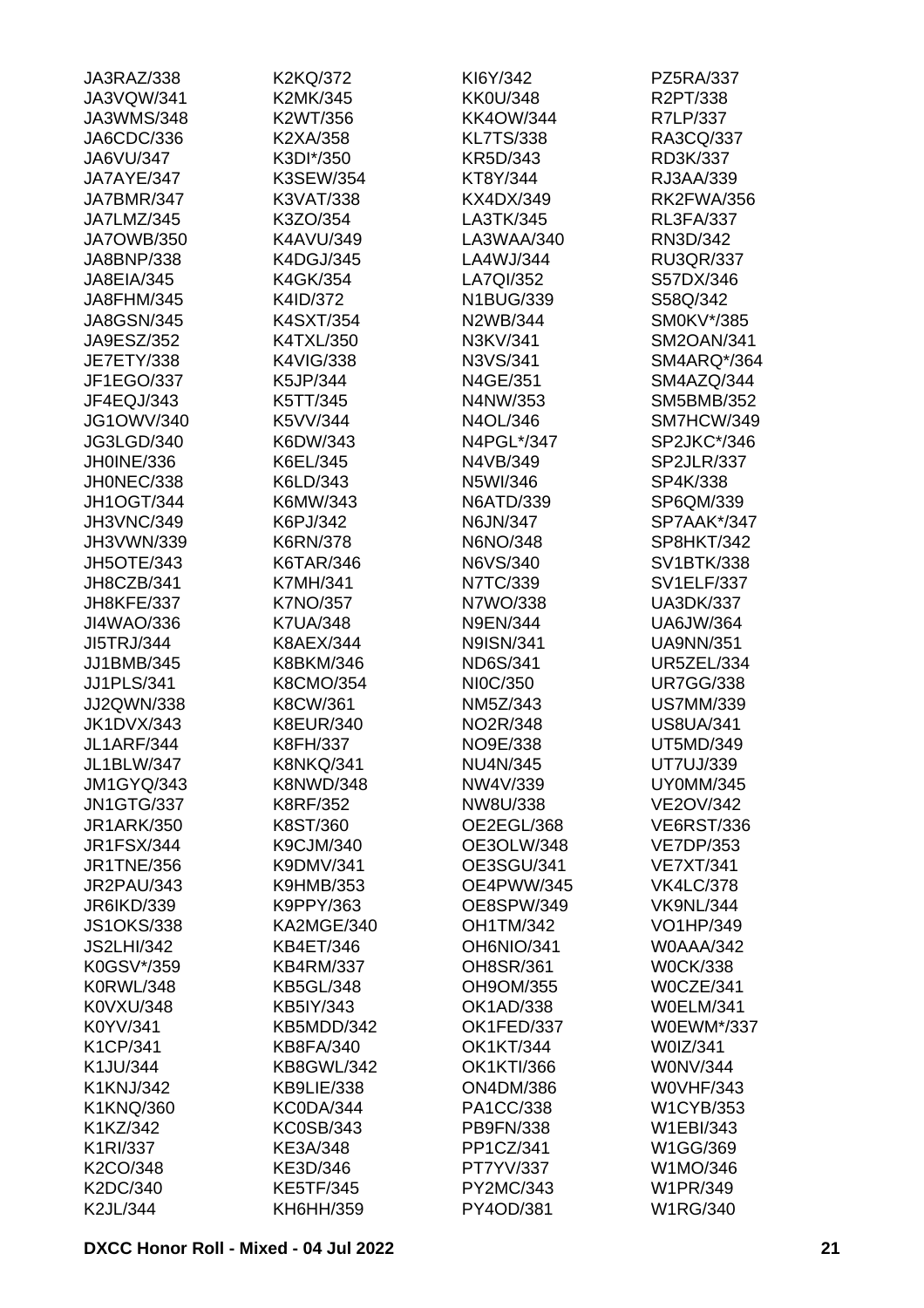| <b>W1TRC/354</b>  | WB0TEV/337        | HB9MEJ/336        | JA6WW/351         |
|-------------------|-------------------|-------------------|-------------------|
| W2EJG/344         | <b>WB2TPS/345</b> | <b>HB9RE/350</b>  | JA7BME/336        |
| <b>W2FLA/365</b>  | WC4B/348          | <b>HB9SLO/335</b> | <b>JA7GBS/354</b> |
| W2KA/357          | <b>WF5W/341</b>   | <b>HL1XP/343</b>  | JA7MKB/336        |
| W2NJ/349          | WJ2D/344          | <b>IOAMU/387</b>  | JA7ND/347         |
| W2OB/357          | <b>WM5DX/343</b>  | I0GOD/340         | <b>JA7QFU/343</b> |
| W2PS/338          | WO3Z/340          | <b>I1CRA/342</b>  | <b>JA7QVI/344</b> |
| W2RD/343          | <b>WO7R/343</b>   | <b>I4FGG/345</b>  | <b>JA7SFD/341</b> |
| <b>W2SON/345</b>  | XE1V/347          | <b>I5JFG/345</b>  | JA8AWR/344        |
| W2WC/346          | <b>XE1ZLW/343</b> | <b>I7LGM/338</b>  | JA8DKJ/334        |
| W2XT/346          | ZL4AS/340         | I8DPP/341         | JA8HH/351         |
| W2YJ/337          | ZL4TT/337         | <b>I8JOQ/343</b>  | JA8JTH/337        |
| W3AP/363          |                   | <b>I8LWL/337</b>  | JA9FR/338         |
| W3BBO/355         | 333               | IK0ADY/342        | JE1CPB/339        |
| <b>W3BZN/351</b>  | 9A2OM*/344        | IK0CNA/339        | JE1GMM/352        |
| W3KT/350          | 9A5F/338          | IK0IOL/343        | JE1IBI/338        |
| W3OOU/346         | AA4NJ/344         | IK0PHY/336        | JE1VTZ/344        |
|                   | AA4S*/360         | IK0PRG/339        |                   |
| <b>W3UA/337</b>   |                   |                   | JF1SQC/343        |
| W4DN/339          | AB4UF/342         | IK0XBX/336        | JF2WGN/336        |
| <b>W4EJG/338</b>  | AG4M/344          | IK2LEY/342        | JF3PNQ/338        |
| <b>W4FDE/346</b>  | AG4W/343          | IK2RGT/336        | JG1GGU/340        |
| <b>W4GF/371</b>   | AG5X/345          | IK2SGB/335        | <b>JG1MUY/337</b> |
| W4MA/342          | AI1K/344          | IN3NJB/339        | <b>JG1TCB/339</b> |
| W4QG/339          | <b>BA4TB/336</b>  | IN3RZY/347        | <b>JG2NLN/336</b> |
| <b>W4TE/340</b>   | CT4GO/339         | IN3XAI/347        | JH0MHR/337        |
| W4TV/348          | DJ4KW/341         | <b>IT9AF/358</b>  | JH1AQN/337        |
| <b>W4UAT/343</b>  | DJ7KJ/336         | <b>IV3FFI/337</b> | <b>JH1JNR/342</b> |
| <b>W4UFO/342</b>  | <b>DK4MX/337</b>  | IV3GOW/341        | <b>JH1OBS/341</b> |
| W4WG/364          | <b>DK9IP/344</b>  | <b>IV3JWR/343</b> | JH3MHI/342        |
| W4WX/339          | <b>DL1KUR/336</b> | <b>IZ4GWE/336</b> | JH4EIY/342        |
| <b>W5CWQ/354</b>  | DL1VDL/337        | IZ8DFO/336        | JH8DEH/340        |
| W5EW/346          | DL2QB/348         | JA0SC/353         | JH8GEU/337        |
| <b>W5FPT/343</b>  | DL3EA/341         | JA1AML/339        | JH8OCV/333        |
| W6EL/376          | DL3JPN/337        | JA1BFF/353        | JI1UHZ/342        |
| W6FW/376          | DL3ZA/368         | JA1CJO/344        | <b>JL1EDB/337</b> |
| W6HT/358          | DL4SZB/338        | JA1JQY/348        | <b>JO1CRA/343</b> |
| W6PBI*/373        | <b>DL5CF/337</b>  | <b>JA1KYY/337</b> | JO1GUZ/338        |
| W6TC/360          | DL5XL/341         | <b>JA1MCU/364</b> | JR1GJP/342        |
| <b>W7KQ/354</b>   | <b>DL6AB/346</b>  | <b>JA1PCY/353</b> | JR1JGA/345        |
| <b>W7SAA/343</b>  | DL8FBD/343        | JA1PTJ/344        | <b>JR3QHQ/339</b> |
| W8AXI/346         | DL8FM/348         | <b>JA1QXY/357</b> | JR3TOE/340        |
| W8EVZ/372         | DL8LE/341         | JA1RWI/351        | <b>JR4VMS/342</b> |
| W8LWU/352         | DL8ZBA/338        | JA1VN/354         | JR6BU/352         |
| <b>W9LA/364</b>   | <b>DL9TJ/368</b>  | JA1VYW/337        | JR6EXN/343        |
| <b>W9MDP/348</b>  | EA8LS/340         | JA2BUR/350        | K0AXU/356         |
| W9XX*/349         | EA9AM/343         | JA2EWE/345        | K0GW/337          |
| W9ZT/338          | F5OKK/337         | JA2HO/362         | K0JN/360          |
| <b>WA2HMM/344</b> | F6CKH/357         | JA3ART/362        | K0PC/337          |
|                   |                   |                   |                   |
| <b>WA2UXC/351</b> | F6GNZ/335         | JA3DY*/377        | K0RW/344          |
| WA3C/342          | G3JAG/365         | JA3GM/358         | K1FK/347          |
| WA3DCG/341        | G4ZWY/337         | JA3NTE/354        | K1IT/341          |
| WA4DOU/346        | GM4UZY/338        | <b>JA4ESR/345</b> | K1KM/347          |
| <b>WA5NOM/349</b> | HA3NU/345         | JA4JBZ/347        | K1LI/342          |
| <b>WA5OMD/338</b> | HB9ARC/344        | JA4MRL/343        | K1VSK/353         |
| <b>WA5YNB/337</b> | HB9BHW/339        | JA4UQY/346        | K1XV/339          |
| <b>WA6YEE/337</b> | HB9CIP/344        | JA4XH/351         | K1ZN/337          |
| <b>WA8NMN/354</b> | HB9DLE/342        | JA4XZR/343        | <b>K2GBH/345</b>  |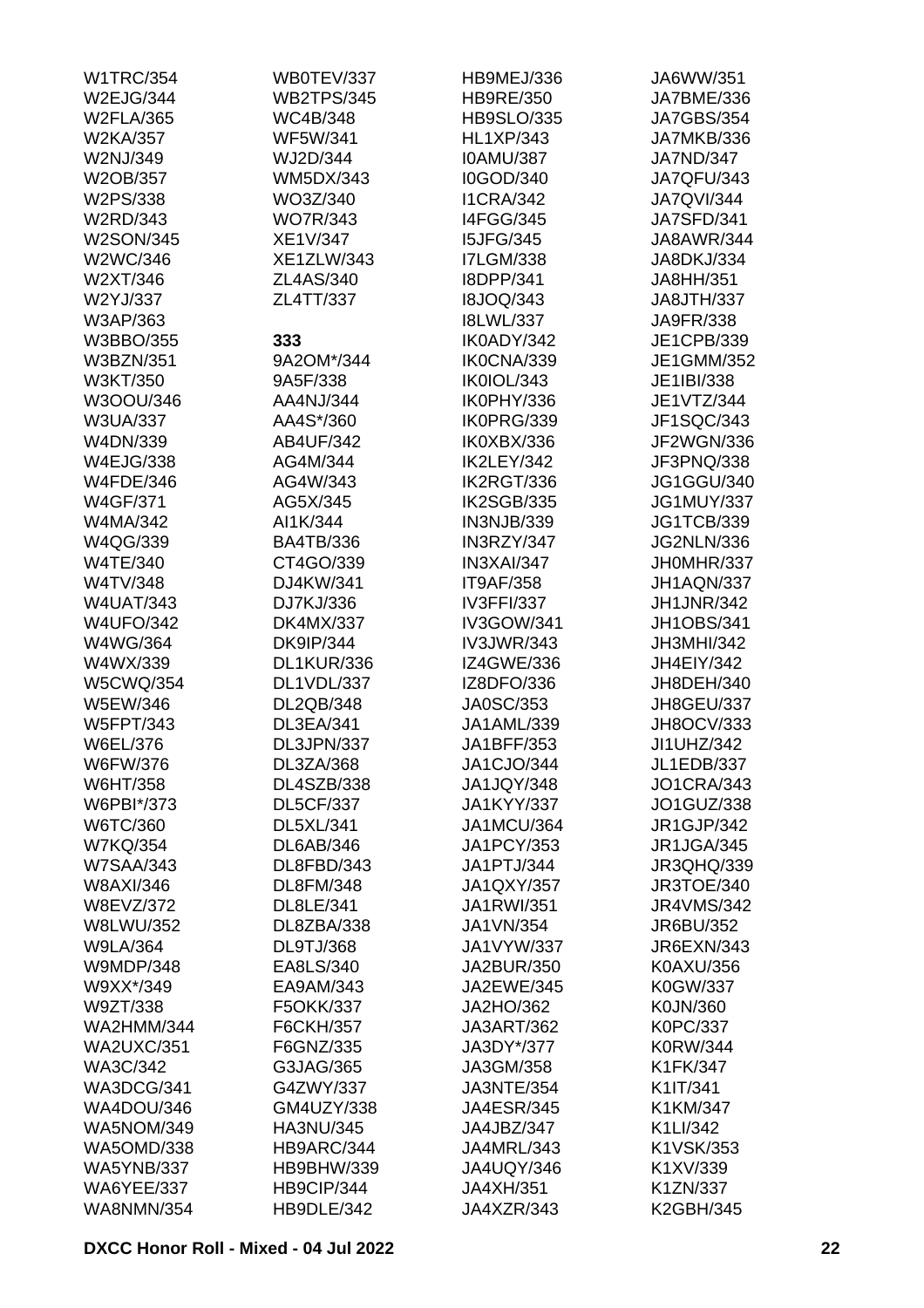| K2KA/343         | N4CID/344         | SP7FRO/333        | <b>W6NK/342</b>    |
|------------------|-------------------|-------------------|--------------------|
| K3II/382         | N4DT/340          | SV3DCX/336        | W6OM/347           |
| K3RA/338         | N4GU/340          | SV3KH/336         | W6ZZ/365           |
| K4HMB/336        | N4KZ/348          | SV9AHZ/341        | W7BQ/341           |
| K4ST/337         | N4SC/347          | <b>UA3DPM/338</b> | W7DQM/366          |
| <b>K4VNM/344</b> | N4ZR/344          | UA4HAU/343        | <b>W7HPW/336</b>   |
| K4XF/350         | N5HB/347          | <b>UA6YW/338</b>  | <b>W7KSK/344</b>   |
| K4XH/360         | <b>N6CR/351</b>   | <b>UA9OR/338</b>  | <b>W7QC/350</b>    |
| <b>K5ADI/338</b> | N6PF/342          | <b>US0MS/338</b>  | W7QDM/343          |
| <b>K5CQT/337</b> | N6PSE/335         | <b>US5CCO/334</b> | <b>W7SLB/342</b>   |
| K5FA/360         | N6YEU/340         | UT4EK/336         | <b>W8ELL/362</b>   |
| K5JW/363         | N7OJ/340          | <b>UU2JQ/341</b>  | W8HW/336           |
| K5KA/345         | N7VZU/337         | <b>UX1AA/336</b>  | <b>W8JCC/351</b>   |
| <b>K5RH/346</b>  | <b>N9RS/347</b>   | <b>UX7UN/343</b>  | <b>W8JRK/340</b>   |
| K6EXO/370        | ND6G/343          | VA3XQ/337         | <b>W8LRL/344</b>   |
| K6RQ/380         | <b>NH7A/347</b>   | VA7DXX/337        | W8WM/341           |
| <b>K7ANT/343</b> | NI4H/345          | <b>VA7RY/337</b>  | W9BB/347           |
| <b>K7AWB/341</b> | NI5G/346          | <b>VE1ACU/340</b> | W9FI/340           |
| <b>K7HC/355</b>  | NN2L/342          | <b>VE2BWL/339</b> | W9WU/352           |
| <b>K7HP/335</b>  | NR9J/336          | VE2TZT/336        | W9XQ*/344          |
|                  |                   |                   |                    |
| K7QBO/339        | <b>NS4DX/337</b>  | <b>VE3GNF/338</b> | <b>WA2MBP/348</b>  |
| K8AO/340         | NZ9R/342          | VE3UW/343         | <b>WA2UBK/339</b>  |
| <b>K8RC/343</b>  | OE1DWC/336        | <b>VE4SN/350</b>  | <b>WA4FLZ*/342</b> |
| K8ZZO/347        | <b>OE5FIN/338</b> | <b>VE7AGC/350</b> | <b>WA4VA/342</b>   |
| K9ADJ/345        | <b>OH1NX/337</b>  | <b>VE7IU/342</b>  | <b>WA9GON/341</b>  |
| K9FD/KH6/336     | OH2BMP/340        | <b>VE7SMP/337</b> | <b>WB2HJV/342</b>  |
| KA5CQJ/347       | OH4OJ/343         | VK3DYL/343        | WB4YDL/339         |
| KA9WON/343       | OK2ZI/337         | W0BW/391          | WB8IZM/343         |
| <b>KB1MY/342</b> | <b>ON5FU/351</b>  | <b>W0GAX/352</b>  | WB9WHQ/343         |
| KB1W/344         | <b>ON7EM/347</b>  | <b>W0PSH/343</b>  | <b>WG9L/342</b>    |
| <b>KB5GT/341</b> | OZ5NJ/339         | W0YG/358          | WI7N/343           |
| KC2Q/344         | OZ6MI/364         | W1AW/367          | <b>WN7S/339</b>    |
| KC6H/344         | PA3FFJ/343        | W1GDQ/360         | XE1EK/356          |
| <b>KD0Q/347</b>  | PA5A/343          | W1GY/346          | <b>XE1RCS/341</b>  |
| KD0S/340         | PP5AVM/344        | W1HH/380          | XE1VIC/344         |
| KD6FW/342        | PT7BZ/343         | W1OG/365          | YO4PX/342          |
| KD8F/338         | RA4WE/336         | <b>W1UC/354</b>   | YO4WZ/336          |
| <b>KE4UW/341</b> | RC9F/340          | W1WW/362          | ZL1ARY/369         |
| <b>KE7UL/343</b> | RW3XZ/336         | W2OW/339          | ZS2EZ/336          |
| KF2DT/339        | RX4HZ/339         | W2ZK/346          |                    |
| KF2X/343         | RZ3DJ/337         | W3FJ/339          | 332                |
| <b>KF4MH/340</b> | RZ3FW/337         | W3MPN*/346        | 4X1VF/341          |
| <b>KG5EG/343</b> | S51EC/346         | W3OU/341          | 7L3LNF/336         |
| <b>KN2L/342</b>  | S52FW/341         | W4DZZ/350         | 7N2KRX/343         |
| KN6H/340         | S58U/345          | W4EP/343          | 9A3MN/341          |
| KP2A/347         | <b>SK4BX/345</b>  | <b>W4MPY/346</b>  | 9A4SS/336          |
| KP4JRS/337       | SM4OLL/344        | W4OGG/348         | 9Y4VU/354          |
| LA4HC/340        | SM5BCO/376        | <b>W4REX/342</b>  | A45XR/336          |
| LA7WCA/338       | <b>SM6AOU/373</b> | <b>W4UR/341</b>   | AA6K/335           |
| LA8HGA/341       | SM7BIP/360        | <b>W5KNE/345</b>  | AI3Y/344           |
| LU5OM/337        | SP3V/338          | W5NA/359          | AK5X/338           |
| N1BY/336         | SP5ES/345         | <b>W5NF/348</b>   | <b>BA7IO/334</b>   |
| N1JP/337         | <b>SP5LXR/340</b> | W5OV/345          | CE3FZ/341          |
| <b>N2EDF/341</b> | <b>SP6CES/338</b> | <b>W5XG/347</b>   | CT1BXT/339         |
| N2LM/336         | SP6CZ/344         | <b>W6CN/349</b>   | CT1DKS/334         |
| N3ND/342         | SP6DVP/342        | W6DE/343          | CT1EWX/333         |
| N3OC/336         | SP6EIY/341        | W6HF/349          | CT1ILT/335         |
|                  |                   |                   |                    |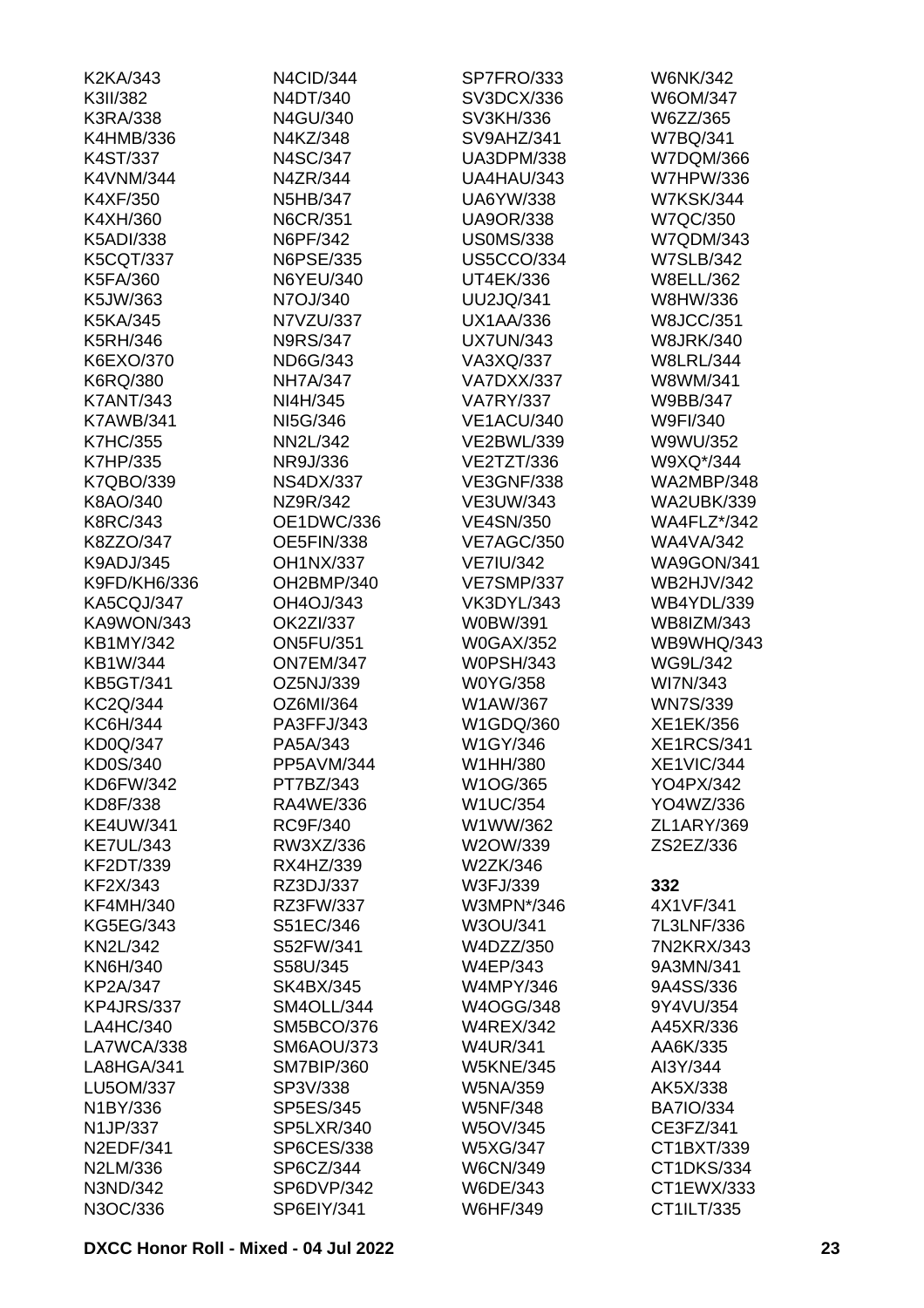| DF4TD/344         | JA1XPQ/350        | <b>KB1CQ/341</b>  | RW4CY/337         |
|-------------------|-------------------|-------------------|-------------------|
| <b>DF7NX/342</b>  | JA2OZI/342        | <b>KB1JZU/334</b> | RW9LL/333         |
| DJ6KH/356         | JA7AKH/336        | KE9S/336          | RX3AGD/337        |
| DJ6OZ/350         | JA7HMZ/347        | KH2L/342          | RY6M/336          |
| DJ9BX/335         | <b>JA8DIV/345</b> | KI4DLS/339        | S57J/342          |
| DJ9UM/350         | JA8FFM/342        | KI4TZ/340         | S57XX/336         |
| DL2AYK/351        | JE1FQV/338        | KJ6P/336          | SM2HWG/336        |
| DL5KUR/336        | JE2JMV/338        | <b>KK4OK/342</b>  | SM7CQY/340        |
| <b>DL6OCM/335</b> | JE7JZT/342        | KM2L/338          | SP1DSZ/338        |
| <b>DL7BA/335</b>  | <b>JE7LHT/342</b> | <b>KM7DX/340</b>  | SP5CCC/340        |
| DM2DXA/335        | JF1EQA/341        | KP4DKE/337        | SP6AXW/336        |
| DS5FNE/334        | JF1IRW/342        | KQ4I/337          | SP7HOV/339        |
| EA1QF/348         | JF1MYH/341        | <b>KR4DA/340</b>  | SP7TF/336         |
| EA7OH/350         | JF7DZA/342        | LA2PGA/341        | SP7XK/337         |
| EW4M/339          | JH1ACA/338        | LA7FD/352         | <b>SQ7FPD/335</b> |
| F5EOT/335         | JH1FDP/349        | LB6KC/335         | SV3FUP/333        |
| F5PSI/335         | <b>JH5RXS/341</b> | LU1HLH/335        | <b>TK5EP/342</b>  |
|                   |                   | M0OXO/335         |                   |
| F5RQQ/335         | JH6WMJ/341        |                   | <b>UA1OMS/337</b> |
| F6CLH/343         | JH7QXJ/342        | N0ABE/343         | <b>US0KW/336</b>  |
| G3LUW/345         | JH8CMZ/340        | N0IN/348          | UT4ZX/335         |
| G3MIR/346         | <b>JK1KRS/342</b> | <b>N0UN/334</b>   | <b>UT7UV/335</b>  |
| G3MPB/351         | <b>JL1OEC/334</b> | N1IX/337          | <b>VA3IC/339</b>  |
| G3TTJ/338         | <b>JL3JRY/335</b> | N1WON/336         | <b>VE1JF/335</b>  |
| G3VPW/338         | <b>JM2QWQ/342</b> | N2JD/350          | <b>VE3GFN/349</b> |
| G4WFQ/337         | <b>JN4FNZ/336</b> | N2KA/352          | VE3HO/350         |
| <b>HA5HS/340</b>  | JP1HDK/338        | N2KX/337          | VE3ZZ/340         |
| <b>HA5MA/337</b>  | JR0AMD/339        | <b>N2MUN/337</b>  | <b>VE6BMX/341</b> |
| HB9AJL/344        | K0OK/334          | N2YBB/336         | <b>VE7YC/350</b>  |
| HB9AZZ/338        | K1BG/346          | N3CZ/334          | <b>VK6LC/338</b>  |
| HB9CXZ/339        | K1DX/346          | N3DV/336          | <b>VK8NSB/332</b> |
| HS0ZEE/335        | K1RV/341          | N3RC/344          | <b>W0ANZ/347</b>  |
| <b>I4GAD/335</b>  | K1WY/335          | N4IG/364          | W0KCJ/343         |
| I4KDJ/339         | K1ZM/340          | N5DM/346          | W0KW/342          |
| <b>I8PND/349</b>  | <b>K2CBI/334</b>  | N5KO/346          | <b>WOLS/336</b>   |
| IF9ZWA/335        | K2DI/345          | N5NA/339          | W1FQ/333          |
| <b>IK1QHB/335</b> | K2DP/352          | N6SJ/344          | W1GX/366          |
| IK2AFF/342        | K2IXQ/337         | N6XT/339          | W1IRW/345         |
| IK2WAN/337        | <b>K2QE/347</b>   | N8EHW/339         | W2QL/348          |
| <b>IK3ITX/336</b> | K2RR/349          | N8NB/334          | W2RMM/343         |
| <b>IK6SNS/336</b> | K2SY/344          | <b>N9GKE/336</b>  | W4MV/347          |
| IK7FJR/337        | <b>K3NEM/335</b>  | NE6I/339          | W4SVO/355         |
| IK8FUN/343        | <b>K3QIA/346</b>  | NF4L/336          | W4VV/343          |
| IT9XTP/334        | K4FX/337          | NF7E/337          | W4XB/346          |
| <b>IV3DXW/342</b> | K4LQ/344          | NO1I/343          | W6DXO/335         |
| IV3HYD/335        | K4NNX/335         | OH1HM/338         | <b>W6GRV/341</b>  |
| <b>IV3RJT/335</b> | <b>K5QR/342</b>   | OM5FM/336         | W6HIB/341         |
| IZ5EBL/335        | <b>K5RKS/337</b>  | <b>ON4FU/378</b>  | W6IHG/334         |
| IZ8EFD/335        | K6FW/341          | OZ4AAL/339        | W6MZQ/341         |
| JA0AZE/356        | K6MM/341          | OZ7FOC/336        | <b>W6OES/352</b>  |
| JA0CIU/340        | K6RG/336          | PA3APW/342        | <b>W6RT/385</b>   |
|                   |                   |                   |                   |
| JA1BN/374         | K7CMZ/339         | PH7A/335          | W6SZG/338         |
| JA1CPZ/339        | K7JH/343          | PP2RON/336        | W7DO/335          |
| JA1DCO/343        | K7WJB/341         | R1NL/332          | <b>W7FN/340</b>   |
| JA1DXA/339        | K8HU/345          | R8CT/335          | W7YW/336          |
| JA1EMK/342        | KA0NNF/341        | RA3SS/335         | W7ZMD*/356        |
| JA1NQU/336        | KA9FOX/339        | RA9CMO/335        | W8LO/340          |
| JA1TD/353         | <b>KA9OKH/338</b> | RT3M/335          | <b>W8RV/351</b>   |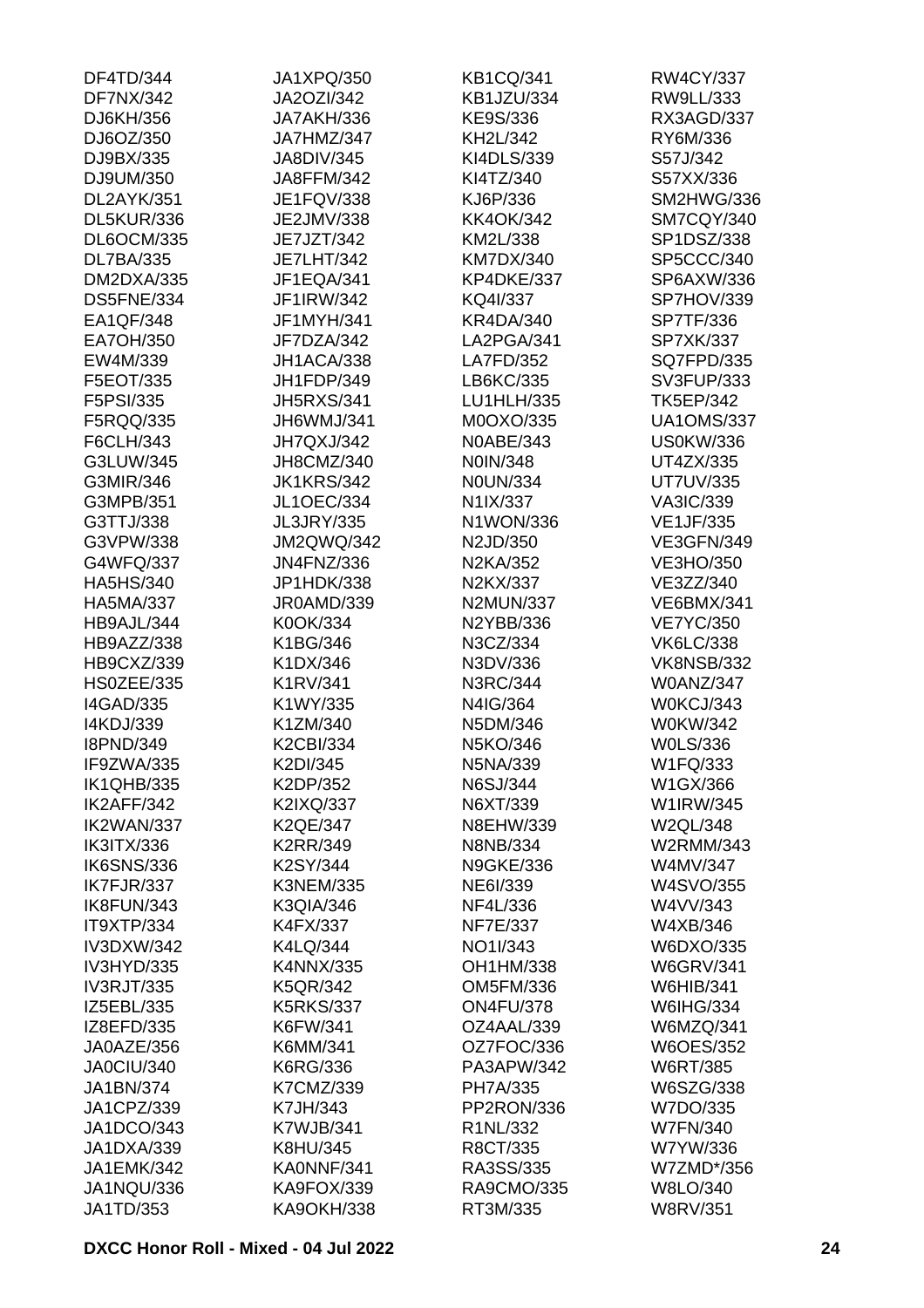| W8ZR/357          | <b>DK6NP/349</b>  | HL4CBX/334        | JF2KWD/340        |
|-------------------|-------------------|-------------------|-------------------|
| W9DY*/380         | <b>DK6WL/348</b>  | I3BLF/360         | JF2PZH/340        |
| <b>W9GE/337</b>   | DK8MCT/334        | I4MNY/335         | JF3SUL/332        |
| W9GQW/336         | <b>DK8NG/349</b>  | <b>I5REA/345</b>  | JG3RWX/334        |
| <b>W9GXR/347</b>  | <b>DK9HN/339</b>  | IK1NEG/337        | JH1ADY/338        |
| W9MJ/339          | DK9NA/341         | IK2FIQ/341        | <b>JH1IZR/337</b> |
| W9TX/349          | <b>DL1TC/335</b>  | IK2IQD/341        | <b>JH1KKT/339</b> |
| W9WI/341          | <b>DL4CW/334</b>  | <b>IK2OHG/340</b> | JH1OWW/341        |
| WA0GUD*/344       | DL4LAM/337        | IK3SWB/334        | JH2AYB/340        |
| WA0KDS/337        | DL5MBY/341        | IK3XJP/334        | JH2KXN/341        |
| <b>WB8RVK/340</b> | <b>DL5MHQ/335</b> | IK4DCS/340        | JH3AWX/342        |
| WB9M/336          | <b>DL6NW/346</b>  | IK6BOB/341        | JH3HTD/340        |
| <b>WC0W/337</b>   | <b>DL7SY/348</b>  | IT9FTP/339        | JH3QFY/338        |
| <b>WD4LBR/335</b> | DL7UCW/340        | IT9RYJ/338        | JH4FEB/348        |
| <b>WE2N/339</b>   | <b>DL7WL/346</b>  | IT9SFT/334        | <b>JH4RLY/343</b> |
| WN1M/343          | DL8UP/353         | IV3BSU/335        | JH4UVU/342        |
| <b>WW7M/334</b>   | DL9YC/354         | IV3MUC/344        | JI1PGO/343        |
|                   |                   |                   |                   |
| XQ2CC/370         | <b>DM9EE/334</b>  | <b>IZ1LBG/332</b> | JI2EMF/341        |
| <b>YB1UUN/333</b> | <b>DS4NPL/335</b> | <b>IZ2EWR/333</b> | JI3CJP/334        |
| YO2BS/340         | EA1FD/362         | IZ6AAW/335        | JJ0NCC/349        |
| <b>YO3AIS/338</b> | EA2CJA/335        | IZ8GGF/334        | <b>JJ3AFV/341</b> |
| <b>YO4ATW/335</b> | EA3NP/334         | <b>JA0BYS/345</b> | JL1VWL/334        |
| YO8WW/335         | EA4EER/337        | JA0ED/342         | JL3JTD/340        |
| YP3A/337          | EA4KT/337         | JA1CHN/346        | JL3VWI/342        |
| YT1Q/332          | EA4M/334          | JA1FHK/364        | <b>JO1LAQ/338</b> |
| YT7T/335          | EA6AJ/334         | JA1JMF/340        | JO1MOS/340        |
| <b>YU1XX/335</b>  | EI2GS/340         | JA1JYZ/342        | <b>JQ1BNA/341</b> |
|                   | ER1LW/335         | <b>JA1KJK/338</b> | <b>JR1MVA/341</b> |
| 331               | ER5DX/336         | JA1MVK/350        | <b>JR1VAY/341</b> |
| 4Z1TL/335         | EU1M/337          | JA1PMN/347        | <b>JR6LDE/342</b> |
| 9A2QW/338         | EU4A/338          | JA1PUK/347        | <b>JR7GBL/332</b> |
| 9A2TD/333         | EW1BA/343         | JA1XJA/343        | JR7MAZ/333        |
| 9A9L*/337         | EX8O/333          | JA2DHF/339        | <b>JS6SVV/336</b> |
| AA3LX/335         | F1NGP/334         | JA2FMW/343        | K0QB/339          |
| AA6XX/339         | F3IV/342          | JA2QCX/344        | K0YW/344          |
| AA7AV/340         | F5BDT/335         | JA2XW/367         | K1IB/336          |
| AA7V/335          | F5LEN/334         | JA3AUQ/351        | K1JD/345          |
| AB0CT/339         | F5LVL/335         | JA3BQE/358        | K1MY/345          |
| AB6L/335          | F5RXL/338         | <b>JA3KNN/335</b> | K1VW*/339         |
| AB6Z/338          | F6ELE/341         | JA3KWZ/347        | K2AX/335          |
| AE0P/339          | F8DHE/333         | JA3MNP/354        | K2FB/375          |
| AH7G/335          | G0HIO/337         | JA4RED/344        | <b>K2OWE/346</b>  |
| AJ4A/335          | G0VDE/335         | JA5BLB/348        | K2WE/343          |
| CP5NU/339         | G3EKJ/337         | <b>JA5WNH/334</b> | K3AB/358          |
| CT1ETE/336        | G3HCT/379         | JA6VA/359         | K3FGO/356         |
| DF1JM/340         | G3IFB/367         | JA7ACM/333        | K3KY/346          |
|                   |                   |                   |                   |
| DF2IS/341         | G3MXJ/360         | JA7ARD/353        | K3OX/349          |
| <b>DF5AU/336</b>  | G4AZN/345         | <b>JA7FS/359</b>  | K4BI/338          |
| DH8GV/334         | G4CUS/336         | JA8ALB/346        | K4JJW/340         |
| DJ2MX/336         | G4WSE/336         | JA8DRK/350        | <b>K4RDU/348</b>  |
| DJ5DA/369         | <b>HA5CW/338</b>  | JA8GTA/347        | <b>K4RG/334</b>   |
| DJ7RD/341         | <b>HA5EA/340</b>  | JA8HYB/340        | <b>K4WGW/334</b>  |
| DJ9KH/352         | HB9DHG/334        | JA8XJF/352        | <b>K4ZIN/344</b>  |
| <b>DK1EI/345</b>  | HB9DVZ/333        | JA9JFO/349        | K5FO/334          |
| <b>DK1IP/341</b>  | HB9JOE/334        | <b>JE2VLQ/342</b> | K5KR*/350         |
| DK3WW/335         | <b>HB9TMW/333</b> | JE6DOI/333        | K5LC/342          |
| <b>DK6CQ/336</b>  | HB9TTX/333        | JF1TEU/338        | K5SSZ/351         |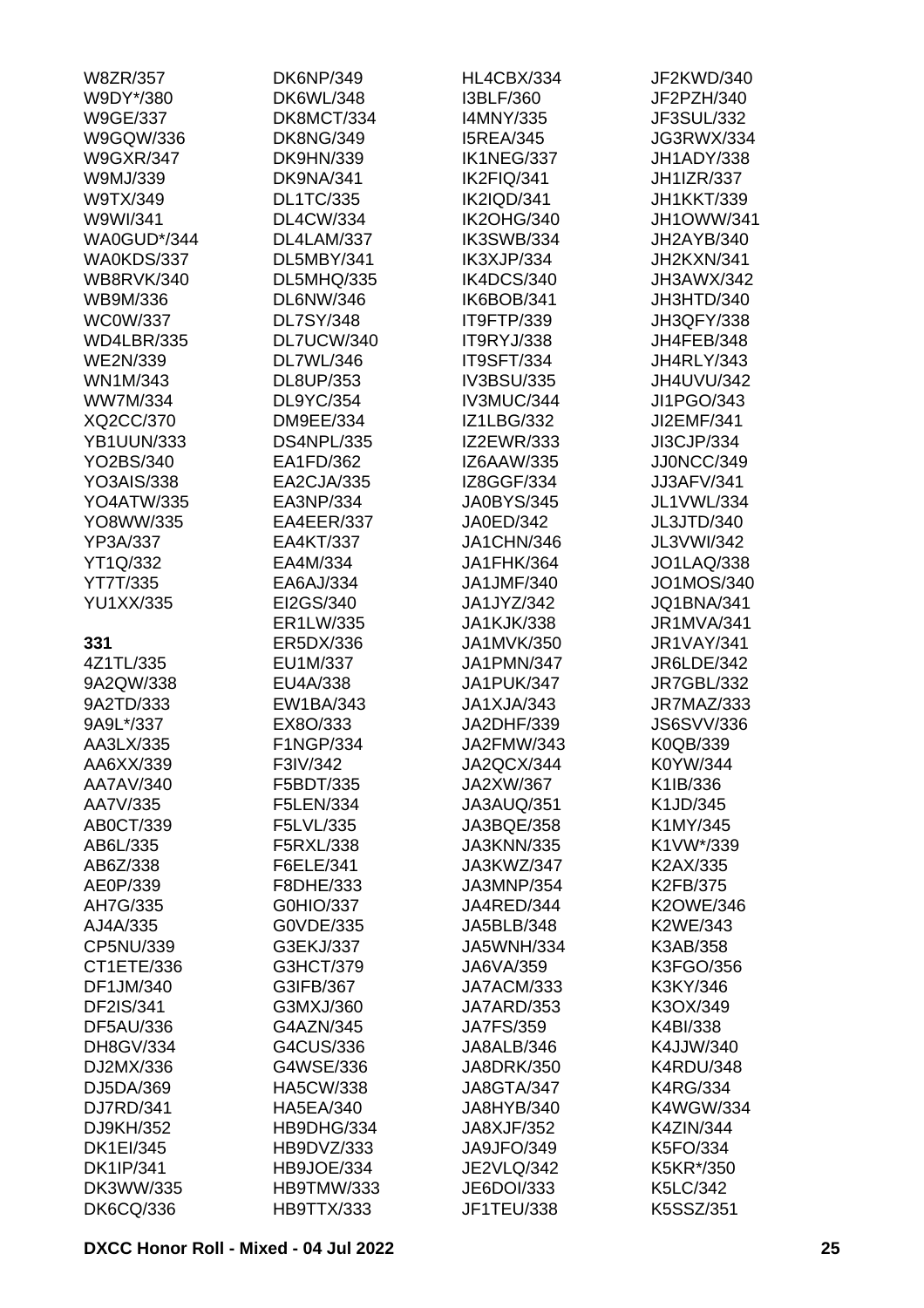| K5TC/337          | N5FF/336          | S53X/341          | W4SW/344           |
|-------------------|-------------------|-------------------|--------------------|
| <b>K5YCM/337</b>  | N5TW/335          | SM4BNZ/354        | W4YA/360           |
| K6CU/340          | N5UW/335          | <b>SM5BNK/341</b> | W5BK/339           |
| K6DJ/337          | N6KJ/336          | <b>SM5ENX/341</b> | <b>W5DNT/336</b>   |
| K6LY/338          | N6MXU/335         | <b>SM5OJH/338</b> | <b>W5GML/344</b>   |
| K6TIM/342         | N6RC/343          | <b>SM6CLU/353</b> | <b>W5KN/336</b>    |
| K6VWE/335         | <b>N6UK/338</b>   | SP6CDK/342        | W5VY/335           |
| <b>K7DRN/365</b>  | <b>N7NR/354</b>   | SP9MAV/337        | W5XYL/353          |
| K7KB/338          | <b>N8WRL/335</b>  | SV2DCD/334        | W6DN/357           |
| K7OSE/354         | N9GK/348          | SV9GPV/334        | W6EJ/346           |
| K8BZ/338          | N9RE/336          | <b>UA0FZ/340</b>  | <b>W6EJJ/364</b>   |
| <b>K8NVR/333</b>  | N9TF/338          | <b>UA0SR/337</b>  | <b>W6KFV/368</b>   |
| K9FD/348          | N9TK/338          | <b>UA1AIR/335</b> | <b>W6KTE/370</b>   |
| K9GWH/344         | NF4C/340          | <b>UA3CT/376</b>  | <b>W6LQC/358</b>   |
| <b>K9RF/346</b>   | <b>NN7X/341</b>   | <b>UA4PO/343</b>  | W6MI/367           |
| KA1J/340          | NQ6N*/341         | <b>UA4RZ/351</b>  | <b>W6MUS/346</b>   |
| <b>KA2CYN/343</b> | NQ6X/343          | <b>UA6LQ/345</b>  | W6NO/340           |
| <b>KA2ELW/342</b> | <b>NS2N/344</b>   | <b>UA9LM/341</b>  | W6NP/341           |
| KA6BIM/338        | NT2A/335          | UN2E/335          | W6SW/339           |
| KB0IKW/335        | NW4C/344          | <b>UR3EO/334</b>  | W6WL/338           |
| <b>KB1EFS/334</b> | NY2NY/343         | <b>UR5LCV/343</b> | W6YQ/351           |
| <b>KB4CL/343</b>  | NZ3O/337          | <b>UR5WBQ/336</b> | <b>W7CG/383</b>    |
| <b>KB4SSS/341</b> |                   | <b>UR9IDX/334</b> |                    |
|                   | OE4AAC/333        |                   | <b>W7CU/348</b>    |
| KB8VAO/333        | OE7FMH/334        | <b>US5CB/334</b>  | <b>W7IUV/347</b>   |
| <b>KC4GL/336</b>  | OE7XMH/341        | <b>US6EX/334</b>  | W7JW/335           |
| KD1F/341          | OH3SG/349         | <b>UU1JA/341</b>  | W7JX/335           |
| <b>KD2UF/341</b>  | OH3UO/377         | <b>UX7VA/333</b>  | W7JY/337           |
| KD5ZD/340         | OH5LP/341         | <b>UY0IM/340</b>  | <b>W7LY/342</b>    |
| <b>KE0A/339</b>   | <b>OH6RA/368</b>  | <b>VA7DJ/338</b>  | <b>W7NP/337</b>    |
| <b>KG5VK/337</b>  | OH9RJ/348         | <b>VE2PS/334</b>  | <b>W8AKS/339</b>   |
| KG6B/351          | OK1ABB/353        | VE3EK/333         | <b>W8BLA/340</b>   |
| KH6WU/367         | OK1AOZ/335        | VE3EY/335         | W8IW/333           |
| KI6X/340          | OK1AY/336         | <b>VE6PL/346</b>  | <b>W8LGJ/341</b>   |
| <b>KK5OQ/334</b>  | <b>OK2AF/334</b>  | <b>VP8NO/332</b>  | <b>W8LIQ/341</b>   |
| <b>KK9H/334</b>   | <b>ON5WQ/342</b>  | <b>W0FF/355</b>   | <b>W8LTX/349</b>   |
| <b>KK9R/335</b>   | <b>ON6AK/336</b>  | <b>W0QC/343</b>   | <b>W9CLA/335</b>   |
| <b>KN5G/350</b>   | <b>ON6CW/340</b>  | W0QL/338          | <b>WA2NHA/341</b>  |
| KN9P/336          | OZ7O/341          | <b>W0ROB/335</b>  | <b>WA2UUK/343</b>  |
| KQ4DO/336         | <b>PA0JSE/335</b> | W1AX*/389         | <b>WA2VUY/346</b>  |
| KQ9W/341          | <b>PT7AA/342</b>  | W1CSM/335         | <b>WA3HUP*/362</b> |
| LA2IJ/342         | <b>PT7VB/341</b>  | <b>W1ECS/340</b>  | WA3I/339           |
| LA8LGA/335        | PY2GG/336         | W1MLG*/354        | WA4AFE/342         |
| LU5FF/334         | R3QX/336          | W1PV/343          | WA4CBF/341         |
| <b>N0ABA/339</b>  | R5DU/334          | W1QU/338          | <b>WA4LOX/336</b>  |
| N0YY/339          | <b>RA0BA/335</b>  | <b>W1WTG/343</b>  | <b>WA4WIP*/367</b> |
| <b>N2WKS/336</b>  | RA1OD/334         | W1ZC/339          | <b>WA5CMI*/342</b> |
| <b>N2WLG/335</b>  | RA3LO/334         | W2JU/342          | <b>WA5KBH/341</b>  |
| N3AE/340          | RA3XDX/333        | W2TB/340          | WA6DON/340         |
| N3UA/334          | RA4FEA/335        | W3GE/338          | <b>WA6OGW/351</b>  |
| N3UN/349          | <b>RA4HT/335</b>  | <b>W3RFQ/334</b>  | <b>WB1S/338</b>    |
| <b>N4ENE/340</b>  | RA6AF/340         | <b>W4ATL/334</b>  | <b>WB4DNL/339</b>  |
| N4HB/341          | RD3BD/334         | <b>W4FDA/363</b>  | <b>WB5UFR/344</b>  |
| N4RI/337          | RO1B/334          | W4GJ/336          | WB6MBF/343         |
| N4TX/347          | RT5A/334          | W4HZ/335          | WC4H/336           |
| N4UOZ/336         | RZ3EM/334         | W4IBI/340         | <b>WC5E/341</b>    |
| N5BO/334          | RZ6FA/339         | W4ITD/365         | WD8MGQ/346         |
| N5DC/355          | S50B/338          | <b>W4LLX/338</b>  | <b>WG6P/341</b>    |
|                   |                   |                   |                    |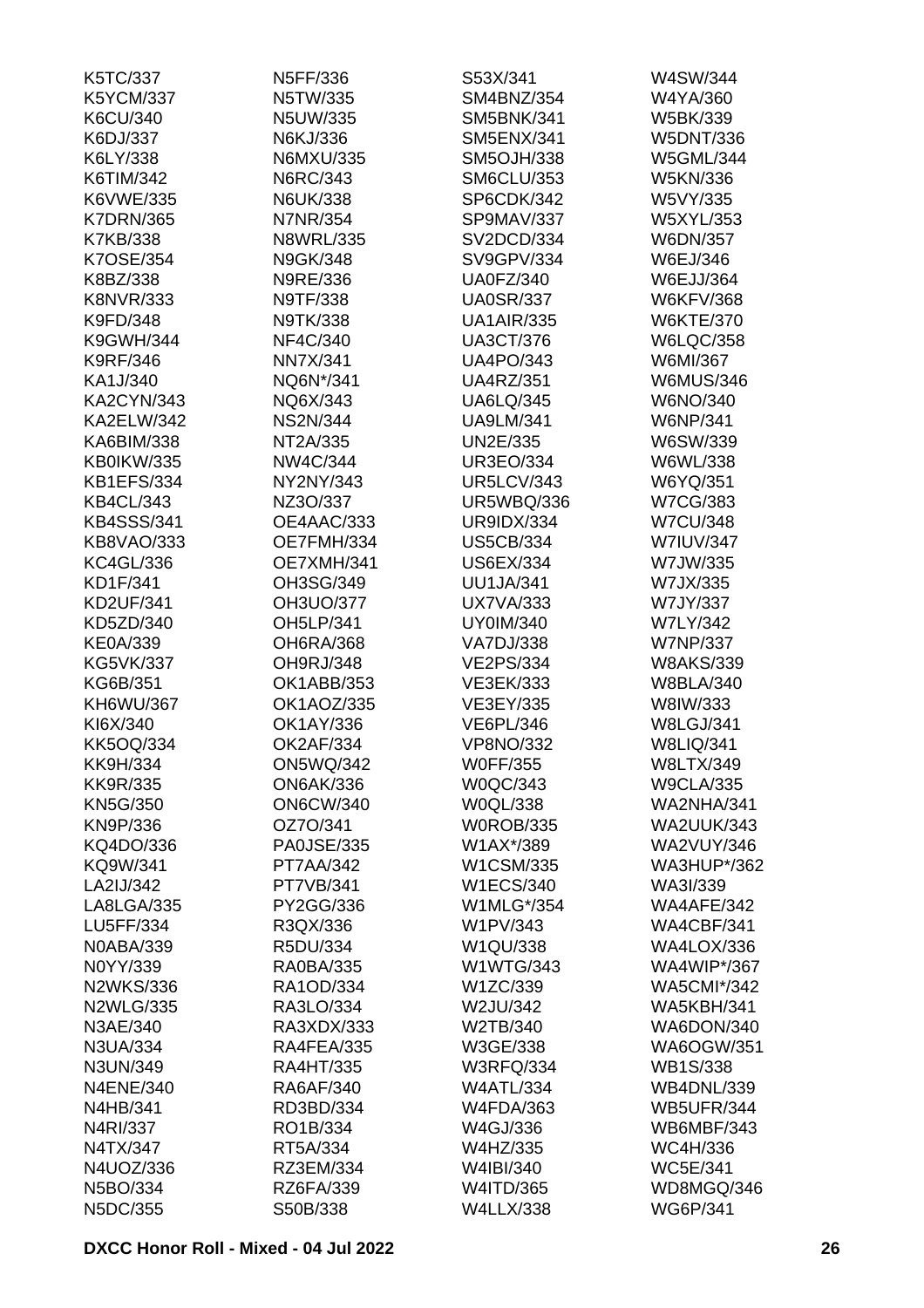WP4EJH/332 WS1L/336 WW5L/340 WW8W/341 WY0V/339 YB0COU/332 YL2KF/336 YL3DQ/334 YO2DFA/340 YO8OU/332 YU1NA/346 YU5B/335 YV4BCD/334 YV5IV/341 ZL1BQD/344 ZL1BYZ/334 ZL1HY/346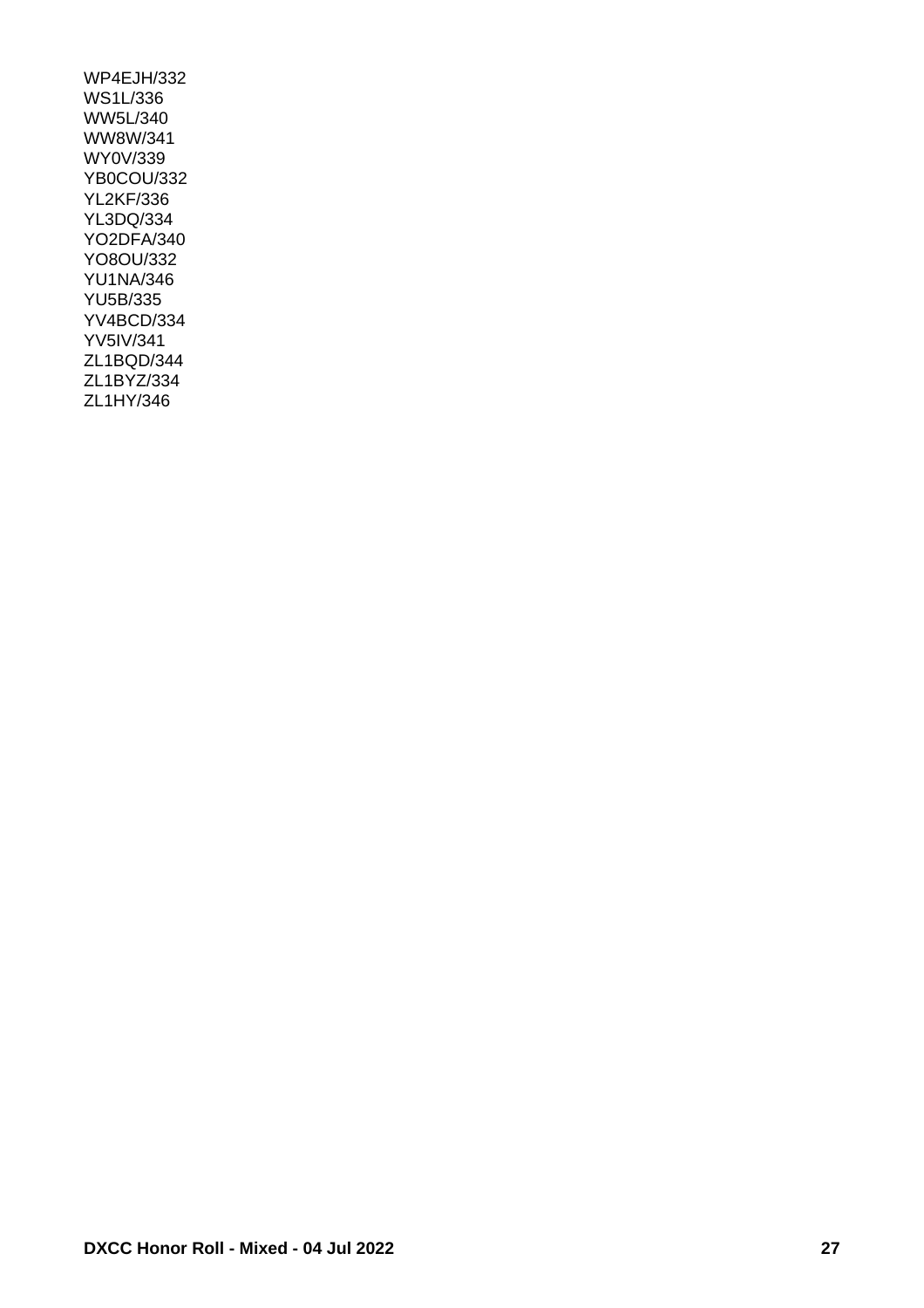See the [ARRL DXCC FAQ](http://www.arrl.org/dxcc-faq/) for details.

| <b>Phone</b>     | DK6IP/356        | G0OIL/345         | <b>I5JHW/354</b>  |
|------------------|------------------|-------------------|-------------------|
| 340              | DK8DB/352        | G3KMA/369         | I5KG/346          |
| 4X4DK/395        | <b>DK9KX/360</b> | G3LQP/369         | <b>I5KKW/355</b>  |
| 5B4MF/349        | DL1RWN/348       | G3SNN/353         | I5SDG/361         |
| 9A2AA/345        | DL4MCF/350       | G3UML/375         | I5ZGQ/355         |
| 9A2EU/350        | DL4MDO/350       | G3VKW/359         | <b>I6FLD/384</b>  |
| 9A7V/349         | DL6QW/363        | G3XTT/353         | I6NNJ/348         |
| 9A8A/348         | DL7AFS/350       | G4BWP/353         | I6NO/369          |
| 9K2GS/347        | <b>DL7HU/383</b> | G4IUF/352         | <b>I6ONE/351</b>  |
| AA1ON/348        | DL7VEE/354       | G4NXG/350         | I7DFV/348         |
| AA1V/357         | DL8DSL/344       | G4OBK/349         | I8DVJ/350         |
| AA4V/363         | DL9ZAL/350       | G4PTJ/350         | <b>I8IHG/353</b>  |
| AA5AT/350        | EA1DFP/346       | GM3WIL/353        | IK0AZG/350        |
| AA6YQ/349        | EA1RT/352        | GM3YTS/346        | IK0DWN/350        |
| AA7A/356         | EA1YO/347        | <b>HA0DU/359</b>  | IK0FVC/349        |
| AA8BN/348        | EA2IA/348        | <b>HB0CC/345</b>  | IK0HFO/348        |
| AB4IQ/349        | EA3JL/344        | HB9AAA/371        | <b>IK1GPG/350</b> |
| AB6QM/345        | EA3LX/349        |                   | <b>IK1WGX/345</b> |
| AD8RL/350        |                  | HB9AZO/353        | IK1YDA/344        |
|                  | EA3XP/346        | <b>HB9BGV/350</b> |                   |
| AG9S/354         | EA4DO/373        | HB9BZA/351        | IK1YED/344        |
| AH6HY/349        | EA4DX/350        | HB9CEX/348        | <b>IK2ANI/350</b> |
| CT1APE/346       | EA4KD/350        | HB9DDZ/347        | IK2CHZ/346        |
| CT1BH/372        | EA5AD/351        | HB9DHK/348        | IK3VBB/344        |
| CT1BOH/350       | EA5BM/348        | <b>HL3IUA/349</b> | IK4BHO/350        |
| CT1CJJ/344       | EA5BRE/344       | <b>HS1NGR/344</b> | IK4DRR/348        |
| CT1EEB/349       | EA5BY/349        | I0DJV*/358        | <b>IK4DRY/350</b> |
| CT1EKY/346       | EA5GPQ/344       | I0JX/369          | IK4EWM/344        |
| CT1ELC/343       | EA5RM/348        | <b>IOMWI/358</b>  | IK4GME/349        |
| CT1FJK/344       | EA6NB/350        | <b>I0WDX/362</b>  | IK4HLU/348        |
| CT1ZW*/363       | EA7LQ/356        | I1APQ/366         | IK4HPU/350        |
| <b>DF2NS/352</b> | EA8AK/379        | <b>I1JQJ/350</b>  | IK4MGP/348        |
| DF3CB/350        | EA8AKN/350       | I1WXY/354         | IK4THK/346        |
| DF3GY/352        | EA8RR/347        | I2AOX/353         | <b>IK5BAF/350</b> |
| DF4PL/351        | EY8MM/348        | <b>I2AT/374</b>   | IK5EKB/349        |
| <b>DF7NM/352</b> | F2VX/365         | <b>I2KMG/375</b>  | IK5HHA/350        |
| DJ2BW/386        | F3SG/355         | I2MOV/355         | IK5PWQ/346        |
| DJ2RB/357        | F5BZB/344        | I2PEI/357         | IK6DLK/350        |
| DJ2YA/378        | F5II/372         | <b>I2YBC/361</b>  | IK6GPZ/349        |
| DJ4GJ/351        | F5NBU/350        | I2YDX/364         | IK6GRT/349        |
| DJ4PT/369        | F5NTV/350        | I2ZGC/359         | IK6QOP/344        |
| DJ5AV/352        | F5OZF/350        | <b>I4AVG/353</b>  | <b>IK6SNR/345</b> |
| DJ5JH/358        | F5XL/350         | I4EAT*/357        | <b>IK7FPV/350</b> |
| DJ6VM/368        | F6AJA/366        | I4EWH/350         | IK8BQE/351        |
| DJ7ZG/378        | F6ANA/350        | <b>I4GAS/358</b>  | <b>IK8CNT/350</b> |
| DJ8NK/367        | F6AOI/368        | I4IKW/350         | IK8HCG/349        |
| DJ9KG/353        | F6AOJ/355        | <b>I4LCK/369</b>  | IK8HJC/346        |
| DJ9ZB/366        | F6EXV/355        | I4LX/366          | IK8JVG/348        |
| <b>DK0EE/350</b> | F6FWW/350        | <b>I4MFA/353</b>  | IK8OZZ/349        |
| <b>DK1FW/367</b> | F6FXU/349        | <b>I4MKN/370</b>  | IT9FXY/349        |
| <b>DK1RV/352</b> | G0DBE/349        | I4WZT/350         | IT9HLR/350        |
| <b>DK3SF/360</b> | G0DQS/350        | <b>I5HOR/352</b>  | IT9PKO/347        |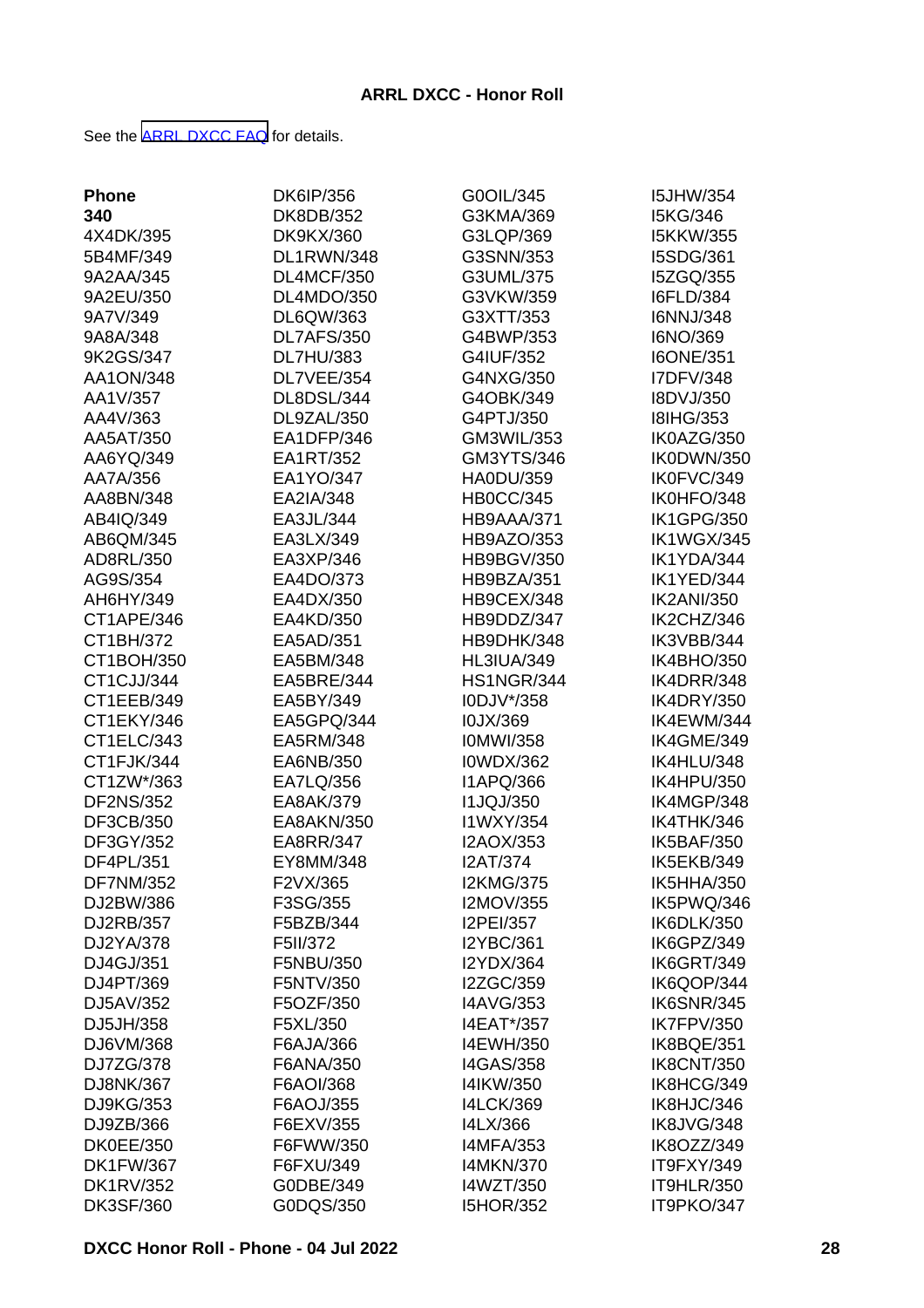| <b>IT9SVJ/350</b> | JA2VMU/349        | <b>JH1GZE/363</b> | K2HK/370         |
|-------------------|-------------------|-------------------|------------------|
| IV3JVJ/349        | <b>JA2VPO/355</b> | JH1HGC/360        | K2JMY/378        |
| IV3YIB/351        | JA2WYN/351        | <b>JH1IFS/365</b> | K2PLF*/354       |
| <b>IZ1ANU/343</b> | JA2XYO/359        | <b>JH1LPF/356</b> | K2RW/356         |
| IZ6CST/344        | JA2ZL/347         | <b>JH1RFR/354</b> | <b>K2SGH/356</b> |
| JA0CGJ/345        | JA3APL/371        | JH1ROJ/348        | <b>K2TQC/365</b> |
| <b>JA0CRG/350</b> | JA3FYC/352        | <b>JH1SJN/350</b> | K3BEQ/356        |
| <b>JA0DWY/358</b> | JA3LDH/350        | JH1TWT/351        | K3JGJ/352        |
| <b>JA0EKI/351</b> | JA3MZB/344        | JH2FXK/347        | K3PL/363         |
| <b>JA0GCI/353</b> | <b>JA4AFT/368</b> | <b>JH2SON/350</b> | K3RV/351         |
| JA0GJJ/354        | JA4DND/361        | JH2UVL/352        | K3SWZ/356        |
| <b>JA0GRF/361</b> | JA4ZA/376         | <b>JH4GJR/352</b> | K3UA/358         |
| JA0HXV/345        | <b>JA5AQC/355</b> | <b>JH4IFF/354</b> | <b>K4CIA/365</b> |
| JA0NPQ/356        | <b>JA5AUC/356</b> | JH4UYB/350        | K4CN/353         |
| <b>JA0UH/351</b>  | JA5BEN/351        | JH5BHP/349        | K4DX/355         |
|                   | JA5EXW/358        |                   | K4DY/368         |
| JA0UUA/349        |                   | <b>JH5FTY/350</b> |                  |
| JA1ADT/353        | JA5FDJ/357        | JI1FXS/346        | K4EM/349         |
| JA1BK/382         | JA5IU/361         | JI2KXK/349        | K4FJ/372         |
| JA1BNL/353        | JA6BZI/362        | <b>JI4POR/348</b> | K4IQJ/351        |
| JA1BOQ/350        | JA6CBG/350        | JI8DGO/344        | <b>K4JLD/354</b> |
| <b>JA1BRK/379</b> | JA7EPO/354        | <b>JJ1DWT/355</b> | <b>K4JRB/379</b> |
| JA1ELY/362        | <b>JA7FWR/351</b> | JJ2LPV/348        | K4MK/349         |
| JA1EOD/371        | <b>JA7IC/345</b>  | <b>JJ2RCJ/350</b> | <b>K4MQG/376</b> |
| <b>JA1FQI/345</b> | <b>JA7JWF/357</b> | JJ3PRT/359        | K4MS/363         |
| JA1FVE/353        | <b>JA7MA/371</b>  | <b>JK1UVP/349</b> | K4MZU/366        |
| <b>JA1GHR/354</b> | <b>JA7MSQ/350</b> | <b>JL1SAM/351</b> | K4PI/360         |
| JA1GKA/341        | JA7ZF/364         | <b>JM1VRW/349</b> | K4QL/351         |
| JA1GV/365         | JA7ZP/355         | <b>JN7FAH/351</b> | K4SV/344         |
| JA1HEE/351        | JA8ADQ/371        | JP1IOF/349        | K4WS/360         |
| JA1HGY/361        | JA8DNV/362        | JR1BLX/358        | K4XP/357         |
| JA1IFP/363        | JA8EKU/350        | <b>JR1CBC/352</b> | K4YYL/375        |
| JA1IOA/353        | <b>JA8EOT/354</b> | <b>JR1DUP/354</b> | K5AC/349         |
| JA1JAN/367        | <b>JA8NFV/355</b> | <b>JR1FYS/356</b> | K5DU/350         |
| JA1QXC/350        | JA8RJE/350        | <b>JR1KAG/354</b> | K5GH/365         |
| JA1SJV/358        | JA9BFN/350        | JR1XIS/351        | K5GS/353         |
| JA1TRL/360        | JA9CGW/355        | <b>JR2KDN/350</b> | K5GZ/357         |
| JA1UQP/369        | <b>JA9FPI/357</b> | JR3GWZ/351        | K5IH/353         |
| <b>JA1VLK/354</b> | <b>JA9LJS/352</b> | <b>JR5VHU/349</b> | K5JZ/355         |
| JA1WPX/355        | JA9LSZ/344        | <b>JR7TEQ/359</b> | <b>K5KLA/359</b> |
| <b>JA1WSX/361</b> | JA9RRH/344        | JR7VHZ/348        | K5KT/353         |
| <b>JA1XEC/353</b> | JE1HPM/350        | JR9LKE/347        | K5NA/369         |
| JA2BAY/360        | JE1LFX/347        | <b>K0BS/368</b>   | K5OVC/369        |
| <b>JA2CXH/355</b> | JE1PNX/349        | <b>K0CA/348</b>   | K5RT/350         |
| JA2DLM/355        | JE1SYN/349        | K0DEQ/354         | <b>K5UR/368</b>  |
| JA2DPC/344        | <b>JE2LUN/352</b> | K0EU/356          | K5YY/373         |
| JA2FBY/350        | <b>JE2URF/350</b> | K0GT/353          | K6FG/354         |
| JA2FCZ/352        | JE7JDL/349        | K0GY/344          | K6JAD/362        |
| JA2FGL/349        | JE8BKW/349        | <b>K0IEA/359</b>  | K6KLY/349        |
|                   |                   |                   |                  |
| JA2FJP/350        | JF1KKV/351        | <b>K0JGH/345</b>  | K6LGF/385        |
| <b>JA2FWS/349</b> | JF1PUW/352        | K0KX/363          | K6XJ/364         |
| <b>JA2IVK/359</b> | JF1UVJ/351        | K0QC/350          | <b>K6YRA/377</b> |
| JA2JNA/351        | <b>JG3QZN/351</b> | K0QQ/365          | K6YUI/365        |
| JA2JW/377         | JH1AFD/352        | K0SR/354          | <b>K7ABV/359</b> |
| JA2KVD/359        | JH1AGU/358        | K0XN/359          | K7EG/356         |
| <b>JA2LCP/350</b> | JH1AJT*/369       | K1NY/358          | K7LZJ/349        |
| JA2QPY/351        | JH1BZJ/357        | K1UO/358          | K7NN/367         |
| <b>JA2TBS/351</b> | JH1CML/351        | K2FF/349          | K7SP/359         |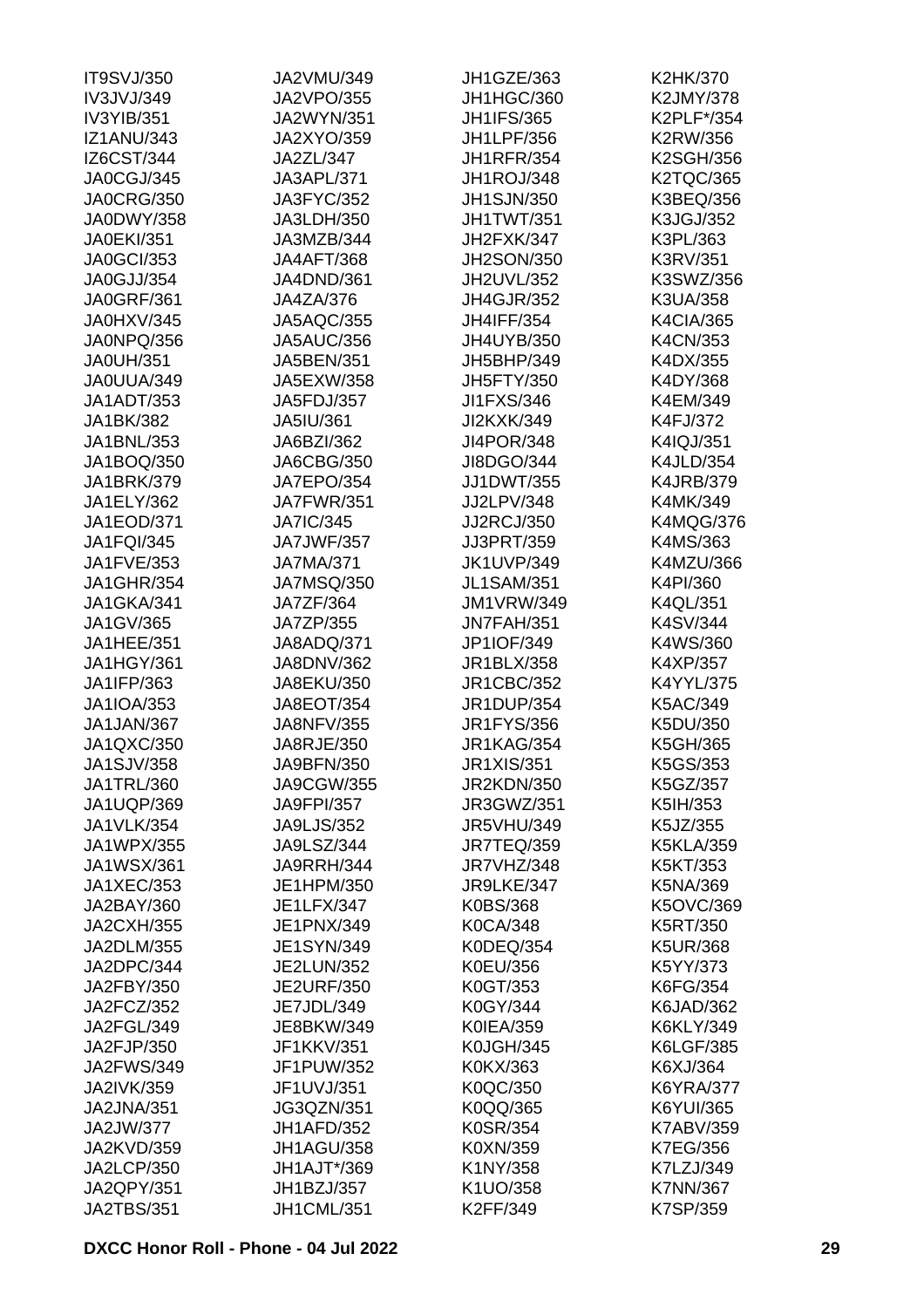| K7VV/357          | LZ2CC/355         | OE8HIK/348        | <b>SM3NRY/349</b> |
|-------------------|-------------------|-------------------|-------------------|
| K7XB/362          | LZ2DF/355         | OE8RT/371         | <b>SM4CTT/357</b> |
| K7ZV/349          | N0TB/363          | <b>OH1MA/358</b>  | <b>SM4DHF/362</b> |
| K8DR/375          | <b>N1API/351</b>  | OH1TX/363         | SM4EMO/358        |
| K8LJG/363         | N1DG/359          | OH1XX/357         | <b>SM5BMD/354</b> |
| K8LN/351          | N2BJ/354          | OH2BAD/368        | SM5CZQ/366        |
| <b>K8MFO/365</b>  | N2QT/350          | OH2BU/363         | SM5DJZ*/357       |
| K8ND/346          | N2TU/350          | OH2BV/349         | SM5FQQ/355        |
| <b>K8NK/347</b>   | N2WK/349          | OH2DW/350         | <b>SM5KNV/350</b> |
| K8PT/359          | N3SL/347          | OH2VZ/356         | <b>SM6CKS/373</b> |
| K8PYD/366         | N3US/356          | OH3SR/370         | <b>SM6CVX/368</b> |
| <b>K8SIX/354</b>  | N3XX/350          | OH9MDV/346        | SM6DHU/367        |
| K8WWA/350         | N4CC/363          | OK1ADM/377        | SP2FAX/349        |
| K8YSE/350         | N4CH/351          | <b>OK1CF/348</b>  | SP3E/350          |
| K8ZTT/350         | N4MM/370          | OK1MP/376         | SP3EPK/350        |
| K9EL/350          | N4NX/358          | <b>OK3GU/347</b>  | SP5CJQ/349        |
| K9EU/354          | N4PQX/347         | OM3JW/357         | SP5EAQ/354        |
| K9IR/350          | N4WW/369          | ON4ADN/350        | SP5EWY/353        |
| K9JF/365          |                   | ON4ANN/344        |                   |
|                   | N4XM/357          |                   | SP6HEQ/349        |
| K9KA/369          | N4XP/364          | <b>ON4EB/353</b>  | SP6IXF/350        |
| K9MM/370          | N5ET/351          | <b>ON4ON/347</b>  | SP7GAQ/349        |
| <b>K9NU/348</b>   | N5JR/354          | <b>ON4UN*/373</b> | SP8AJK/364        |
| K9OW/359          | N5LZ/351          | <b>ON5FP/350</b>  | SP8NR/350         |
| <b>K9QVB/367</b>  | N5TY/357          | <b>ON7DR/349</b>  | SP9AI/360         |
| K9SM/375          | N5ZM/352          | <b>ON7TK/350</b>  | SP9FKQ*/350       |
| <b>K9VAL/355</b>  | N6AR/375          | <b>ON8AW/368</b>  | SP9ODY/348        |
| K9ZO/358          | <b>N6HC/348</b>   | OZ1CTK/346        | SV1FJA/344        |
| <b>KA1PM/354</b>  | N6JV/356          | OZ1HPS/350        | SV1JG/353         |
| KB8NW/350         | N6OC/354          | OZ1LO/369         | SV1LK/350         |
| KC6AWX*/349       | N7BK/350          | OZ2Y/349          | <b>SV1RK/346</b>  |
| KD3CQ/349         | N7EF/355          | OZ5EV/360         | T77C/354          |
| KD4OS/349         | N7RO/367          | <b>PA0WRS/350</b> | <b>UA0CW/352</b>  |
| KD5M/350          | <b>N7US/361</b>   | PA0ZH/351         | <b>UA3AB/345</b>  |
| KD6WW/350         | N8BJQ/351         | PA3EWP/349        | <b>UA3AKO/349</b> |
| <b>KE4YD/350</b>  | N8DJX/353         | PA3FQA/349        | <b>UA3AP/346</b>  |
| <b>KE9ET/349</b>  | N8DX/366          | PA8A/352          | <b>UA4CC/351</b>  |
| <b>KF0QR/347</b>  | N8JV/350          | PE5T/353          | <b>UA4HBW/355</b> |
| KF2O/361          | N8PR/349          | PT7BI/349         | <b>UA9YE/357</b>  |
| KG9N/352          | N8TR/352          | PT7WA/358         | <b>US5WE/365</b>  |
| KK2I/355          | <b>N9FN/347</b>   | PY2YP/354         | UT7WZA/350        |
| KM2P/368          | N9JV/346          | PY4OY/350         | UY5ZZ/346         |
| KM3J/346          | NA2X/348          | PY5CC/350         | VA3DX/355         |
| KN4F/352          | NA5C/351          | PY5EG/356         | <b>VE1YX/358</b>  |
| KT9T/361          | NN2Q/350          | PY7ZZ/359         | <b>VE2EBK/350</b> |
| <b>KU0A/349</b>   | NQ1K/351          | R4GM/348          | VE3BW/354         |
| KW4MM/349         | NR1R/361          | R5AJ/344          | VE3EJ/355         |
| KW9A/352          | <b>NS6C/361</b>   | R7LV/348          | <b>VE3LDT/350</b> |
| KY7M/349          | NU8Z/349          | RA4CC/349         | <b>VE3XN/371</b>  |
| KZ2I/361          | NY0V/355          | <b>RM0F/344</b>   | <b>VE7JO/347</b>  |
| KZ2P/353          | OE1AZS/344        | S58T/351          | VE7QCR/344        |
| LA2PC/355         | OE1WHC/348        | SL0ZG/350         | <b>W0AWL/352</b>  |
| LA5XGA/350        | <b>OE2SCM/350</b> | SM0AJU/380        | <b>W0BV/357</b>   |
| LA9SN/351         | OE2VEL/356        | SM0CCM/352        | W0DJC/346         |
|                   |                   |                   |                   |
| LU2NI/349         | OE3EVA/358        | <b>SM2EJE/355</b> | W1AIM/350         |
| LU3MCJ/352        | OE3GCU/344        | <b>SM2EKM/366</b> | W1GD/358          |
| LU8EEM/344        | OE3WWB/367        | <b>SM3DMP/353</b> | <b>W1JR/381</b>   |
| <b>LU8EKC/352</b> | OE7SEL/351        | <b>SM3GSK/347</b> | W1NG/363          |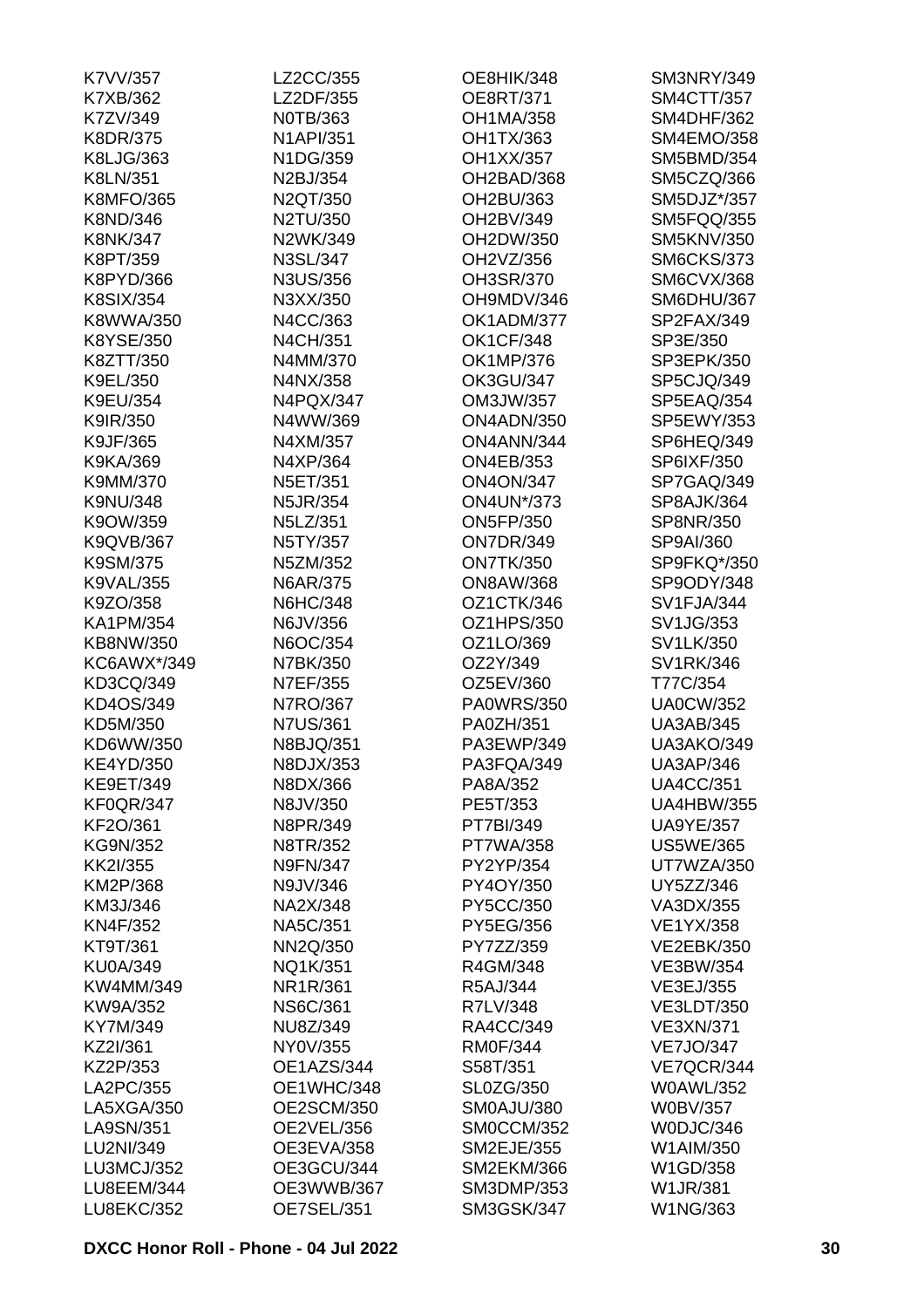| W1YY/364         | W9ZR/367          | CX3CE/348         | HA8IE/349         |
|------------------|-------------------|-------------------|-------------------|
| W2AY/353         | WA1S/349          | <b>DF2RG/352</b>  | HB9AQW/363        |
| <b>W2MPK/370</b> | <b>WA6F/354</b>   | DF2UU/349         | HB9BIN/346        |
| W2SM/359         | <b>WA6SZE/351</b> | DJ5FI/350         | <b>HB9RG/358</b>  |
| W2VO/365         | <b>WA6TLA/352</b> | DJ6NI/367         | <b>HK3JJH/349</b> |
| W3GG/366         | WA8WV/347         | DJ8CG/350         | <b>I0EKY/350</b>  |
| W3JJ/358         | <b>WA9IVU/350</b> | DJ9HX/351         | I0JBL/353         |
| <b>W3LPL/364</b> | <b>WB4OSS/369</b> | DJ9RQ/360         | <b>IOMPF/358</b>  |
| W3NO/361         | <b>WB6RSE/354</b> | DK3HL/360         | <b>IOOLK/369</b>  |
| W3UM/356         | <b>WB8ZRL/353</b> | DK5WL/361         | <b>IOTCA/353</b>  |
| <b>W3UR/350</b>  | WB9Z/346          | <b>DK6XR/357</b>  | <b>I1EEW/351</b>  |
| W3YX/354         | WD5COV/349        | <b>DK8UH/348</b>  | <b>I2LPA/365</b>  |
| <b>W4ABW/370</b> | <b>WD5DBV/355</b> | DL1YD/360         | I2MQP*/356        |
| <b>W4AVY/373</b> | <b>WK3N/348</b>   | DL2FAG/349        | <b>I2VGW/343</b>  |
| <b>W4CK/352</b>  | WO2N/349          | DL2GAG/349        | I3ADI/364         |
| W4DK/358         | WQ3X/350          | DL6JGN/355        | <b>I3EVK/372</b>  |
| W4DR/388         | WS9V/350          | <b>DL6KR/348</b>  | <b>I4ACO/352</b>  |
|                  |                   |                   | <b>I5FLN/367</b>  |
| W4DXX/363        | WX5L/343          | DL7AFV/349        |                   |
| W4MBD/358        | WZ8P/352          | DL7MAE/349        | I5NPH/353         |
| W4TO/352         | <b>XE1AE/385</b>  | DL7OD/364         | I6CXD/354         |
| W4WM/359         | XE1J/365          | DL8FAJ/344        | <b>I8ACB/357</b>  |
| W5BOS/353        | XE1ZW/351         | DL8FBC/343        | <b>I8KNT/356</b>  |
| W5BPT/356        | <b>YL2MU/357</b>  | DL8NU/369         | <b>I8XTX/353</b>  |
| <b>W5CIA/350</b> | <b>YS1RR/364</b>  | <b>DU9RG/350</b>  | <b>I8XVP/349</b>  |
| W5MQ/370         | <b>YU1FW/357</b>  | EA1AUS/349        | IK0LNN/348        |
| W5ZE/358         | <b>YU3AA/349</b>  | EA1DLU/343        | IK0PRP/345        |
| <b>W5ZPA/355</b> | <b>YV5JBI/349</b> | EA3BT/348         | IK2BLA/349        |
| W6DPD/354        | Z32ZM/347         | EA3ESZ/343        | IK4AUY/347        |
| <b>W6EKR/349</b> | ZL3GS/370         | EA3GHZ/343        | IK4GRO/349        |
| <b>W6RFL/348</b> | ZL3JT/346         | EA3WL/344         | IK5ACO/349        |
| <b>W6RGG/374</b> | ZS1AU/360         | EA4MY/349         | IK8BIZ/343        |
| <b>W6RLL/344</b> | ZS1J/350          | EA5AT/349         | <b>IN3TJV/355</b> |
| W6VX/349         | ZS4TX/349         | EA5OX/344         | IT9GNG/349        |
| W6WI/344         | ZS6EZ/349         | EA6BH/358         | <b>IT9YHR/350</b> |
| W6YI/361         |                   | FA71 /348         | <b>IV3DSH/344</b> |
| <b>W7GN/382</b>  | 339               | EA8BYR/347        | <b>IV3ODE/343</b> |
| <b>W7KNT/353</b> | 4X4JU/386         | <b>ES1AR/377</b>  | IV3TQE/352        |
| W7KW/349         | 4X6KA/349         | EU7A/345          | IV3ZIZ/354        |
| W7OM/370         | 9A2NA/348         | F2JD/349          | IZ8EFB/342        |
| <b>W7REE/356</b> | AA1QD/343         | F5BEG/348         | JA0AXV/360        |
| <b>W7UT/354</b>  | AA4HP/343         | F5HNQ/348         | <b>JA0CRI/348</b> |
| W7VY/350         | AA4R/359          | F5IL/349          | <b>JA0DAI/343</b> |
| <b>W8CZN/351</b> | AA8LL/343         | F5PAC/344         | JA0EOK/351        |
| W8GC/364         | AC6HY/343         | F5VU/365          | JA0GZZ/359        |
| <b>W8HC/350</b>  | AC8G/354          | F6BFH/362         | JA0LXP/357        |
| <b>W8LRO/349</b> | AD1C/352          | F6DZU/353         | JA0NZR/342        |
| W8OM/355         | AD5A/348          | F6FHO/351         | <b>JA1ADN/375</b> |
| <b>W8TWA/357</b> | AF2C/352          | F9GL/379          | JA1CLW/350        |
|                  |                   |                   |                   |
| W8UVZ/357        | AI3Q/353          | G0CGL/349         | <b>JA1CNM/354</b> |
| <b>W9BEA/345</b> | <b>BX5AA/343</b>  | G0WRE/343         | JA1DIO/357        |
| W9BF/351         | CP6XE/345         | G3NDC/362         | JA1DJO/346        |
| W9DC/371         | CT1BWW/347        | G3NLY/375         | <b>JA1DOF/349</b> |
| W9DX/355         | CT1DYV/342        | G3SJX/352         | JA1FNA/362        |
| W9JA/362         | CT1FMX/343        | G3TXF/360         | <b>JA1HSF/350</b> |
| W9MU/353         | CT3BM*/352        | G4SQA/348         | <b>JA1LSP/356</b> |
| W9OP/348         | CT3DL/349         | <b>HA5AGS/347</b> | JA1NWD/349        |
| W9VG/350         | CT4NH/352         | HA5WA/349         | <b>JA1OCA/367</b> |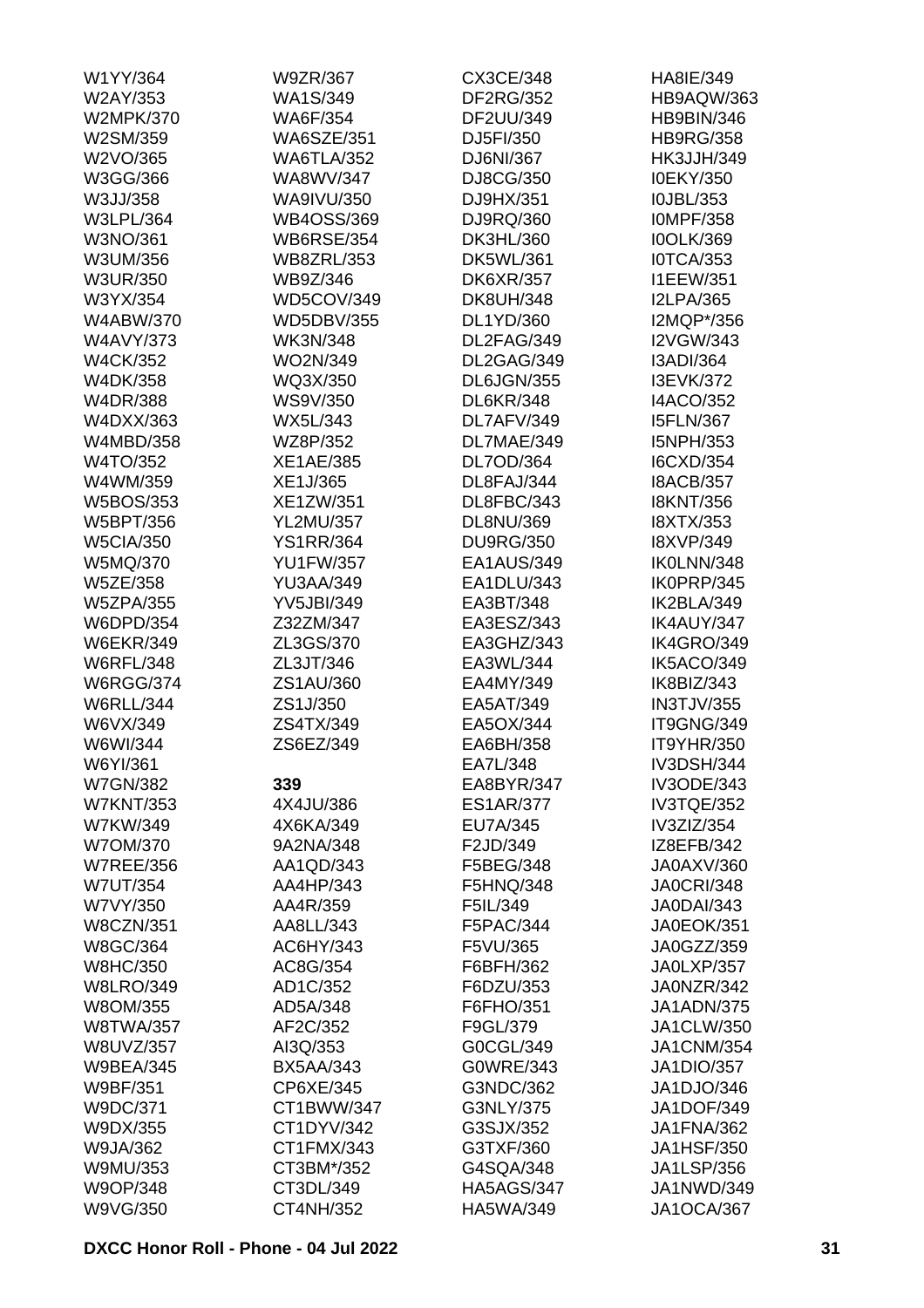| <b>JA1OND/358</b> | <b>JO1WKO/348</b> | K6TA/368          | <b>N0ACH/352</b> |
|-------------------|-------------------|-------------------|------------------|
| <b>JA1SHE/348</b> | JP1NWZ/350        | K6UFO/346         | <b>N0AT/356</b>  |
| <b>JA1SVP/358</b> | JQ3DUE/344        | K6XN/354          | N0AV/355         |
| JA1XRA/345        | <b>JR1AIB/357</b> | K7GEX/359         | N0XA/354         |
| <b>JA2AH/367</b>  | JR1MLU/355        | <b>K7LAY/357</b>  | N1DCM/349        |
| JA2BDR/351        | <b>JR2WCX/346</b> | <b>K7MC/350</b>   | N1GC/345         |
| JA2BL/356         | <b>JR3IIR/357</b> | K7OH/349          | N2LT/353         |
| <b>JA2DSY/364</b> | <b>JS3CTQ/348</b> | K7OM/353          | <b>N2RR/354</b>  |
| JA2LMA/351        | <b>K0EPE/372</b>  | K7ZBV/353         | N2TK/353         |
| JA2XCR/349        | <b>K0KG/352</b>   | K8AV/348          | N3HBX/346        |
| JA3AZD/370        | K0MN*/358         | K8CX/356          | N3MN/349         |
| JA3CSZ/355        | K0WK/354          | K8DYZ/376         | N3ZOM/343        |
| JA3EMU/359        | K1AJ/357          | K8GG/355          | N4AVV/353        |
| JA4DLP/363        | K1BD/355          | K8MG/353          | N4DB/349         |
| <b>JA4LKB/350</b> | K1DG/350          | K8NA/358          | N4GN/349         |
| JA4OK/362         | K1HTV/356         | K8QM/344          | N4JF/341         |
| JA5MHD/348        | K1LD/347          | K8SL/348          | N4KG*/360        |
| JA5WIZ/343        | K1OA/344          | <b>K8TMK/355</b>  | N4RA/366         |
| JA6BEE/365        | K1QS/355          | <b>K8VFV/351</b>  | N4TL/350         |
| JA6BZA/346        |                   | K8ZZU/352         |                  |
|                   | K1ST/356          |                   | N4ZC/367         |
| <b>JA6IVR/347</b> | K2AJY/348         | K9AJ/353          | N5FG/358         |
| JA6LCJ/352        | K2BA/346          | K9BWQ/362         | N5GH/344         |
| JA6WJL/348        | K2CL/363          | K9GA/354          | <b>N5ORT/348</b> |
| JA7AQR/360        | K2EWB/358         | <b>K9HQM/358</b>  | <b>N5PHT/348</b> |
| JA7BSD/357        | K2FL*/382         | K9KU/359          | N5UR/360         |
| JA7BWT/344        | <b>K2UFM/364</b>  | <b>K9MIE/354</b>  | N5XZ/356         |
| JA7GDU/360        | K2UO/356          | <b>K9MUF/351</b>  | N6ED/346         |
| JA7MYQ/349        | K2VV/363          | K9NW/348          | N6ET/367         |
| JA7XBG/351        | K3HP/352          | K9RR/353          | N7GR/346         |
| JA8EAT/361        | K3KO*/344         | KA1ERL/349        | <b>N7HN/353</b>  |
| JA8ZO/367         | K3LC/345          | <b>KA9CFD/350</b> | N7RT/354         |
| <b>JA9APS/357</b> | K3SGE/367         | <b>KB2XP/349</b>  | N8JX/354         |
| <b>JA9GPG/354</b> | K3WC/370          | <b>KC2NB/348</b>  | <b>N8KOL/347</b> |
| <b>JA9NLE/351</b> | K4AU/349          | KC5P/349          | <b>N9AF/371</b>  |
| JA9TWN/352        | <b>K4CMS/351</b>  | KC8CY/354         | <b>N9CHN/349</b> |
| JE2HCJ/350        | K4DXA/351         | KE9L/348          | N9IW/349         |
| <b>JE2KUC/351</b> | K4SBH/360         | <b>KF0LA/350</b>  | N9OY/347         |
| <b>JE2OVG/352</b> | K4SO/350          | KG4W/354          | N9RD/348         |
| <b>JE4WOK/348</b> | K4SSU/348         | KJ9I/349          | <b>N9US/351</b>  |
| JE8LWZ/343        | <b>K4TAG/359</b>  | <b>KL0S/347</b>   | NA0Y/380         |
| <b>JE8TGI/348</b> | <b>K4UEE/356</b>  | <b>KN6KI/344</b>  | NA4M/363         |
| <b>JF1SEK/352</b> | <b>K4UTE/366</b>  | <b>KN9C/349</b>   | <b>NA5AR/363</b> |
| JF2MBF/348        | K4XO/367          | KO4DI/346         | NA9Q/355         |
| <b>JG1SRB/343</b> | K4ZYU/362         | KP4P/355          | <b>NE3F/349</b>  |
| <b>JG1ULJ/349</b> | K5AT/349          | <b>KR4OJ/355</b>  | NI0G/350         |
| <b>JH1BAM/346</b> | <b>K5CON/349</b>  | KX4R/355          | NI6T/349         |
| JH1NYM/349        | <b>K5CR/343</b>   | KZ4V/349          | NJ3H/349         |
| JH1QAX/353        | K5DV/346          | LA5HE/385         | NJ6P/343         |
| JH2MYN/359        | <b>K5KC/352</b>   | LA5LJA/343        | <b>NK5K/351</b>  |
| JH3AEF/350        | K5MT/348          | LA7JO/359         | NM4O/353         |
| JH6PFY/348        | K5XX/351          | LU1BR/363         | <b>NN4T/354</b>  |
| JH8BOE/348        | K6AM/349          | LU1DK/343         | OE2DYL/349       |
| JH8UQJ/347        | K6DT/362          | LU1JDL/350        | OE6CLD/348       |
| JI1DHY/345        | K6ESL/346         | LU2DSL/353        | OE6IMD/347       |
| JJ2PIK/348        | K6GXO/354         | LU3CQ/357         | OH2BCK/343       |
| <b>JL1XMN/348</b> | K6KO/343          | <b>LU6ETB/349</b> | OH2LU/355        |
| JM1FHL/343        | K6ND/347          | LU8ADX/344        | OH3BU/347        |
|                   |                   |                   |                  |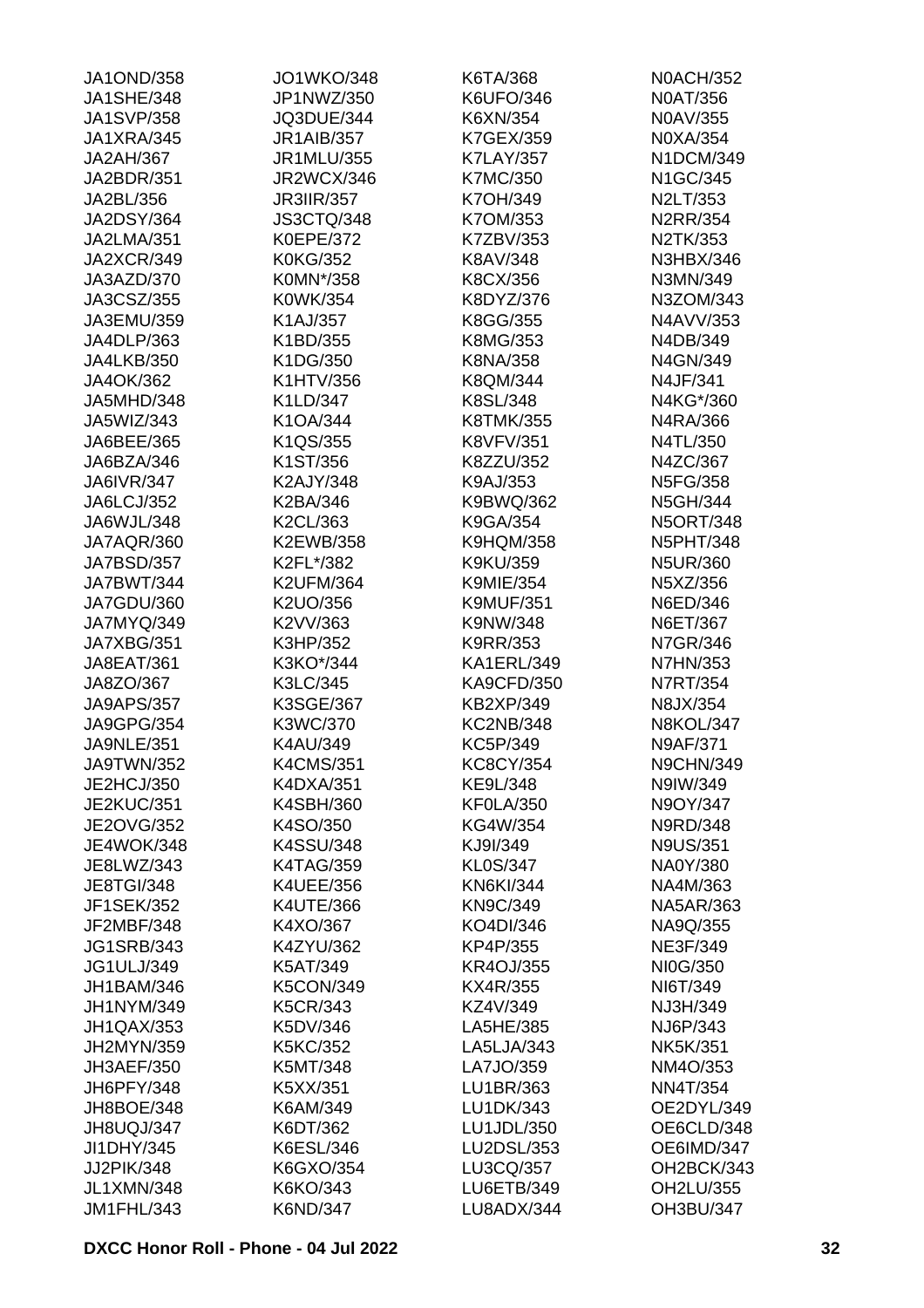| OH3YI/367         | TI2CC/362         | W4DC/352         | W9RN/362          |
|-------------------|-------------------|------------------|-------------------|
| OK2SW/352         | <b>UA3AGW/349</b> | <b>W4DKS/365</b> | <b>W9RPM/343</b>  |
| <b>ON4AOI/348</b> | <b>UA4SKW/346</b> | <b>W4ETN/351</b> | W9SS/364          |
| ON4ATW/348        | <b>UA6A/344</b>   | <b>W4FQT/346</b> | W9WJ/349          |
| <b>ON4CD/344</b>  | <b>UT3UA/347</b>  | W4GIW/363        | W9XX/343          |
| <b>ON5GQ/344</b>  | UT5UGR/346        | W4JR/348         | W9YSX/388         |
| <b>ON5NT/363</b>  | <b>UT7QF/347</b>  | W4JS/351         | WA0MHJ/358        |
| OZ1ACB/349        | <b>UX0UN/362</b>  | W4QN/376         | <b>WA1JMP/356</b> |
| OZ1BTE/349        | VE2GHZ/348        | <b>W4RBO/350</b> | <b>WA2F/350</b>   |
| OZ3PZ/364         | <b>VE3FF/348</b>  | W4UM/353         | <b>WA2WSX/351</b> |
| OZ3SK/382         | VE3FRR/347        | W4VQ/363         | <b>WA4FFW/363</b> |
| OZ4O/349          | <b>VE3LYC/343</b> | <b>W4ZCB/357</b> | <b>WA4TII/346</b> |
| OZ5KG/373         | <b>VE3MR/377</b>  | <b>W5AJ/353</b>  | <b>WA5VGI/346</b> |
| OZ7DN/348         | <b>VE3MRS/354</b> | W5EU/366         | WA6APQ/346        |
| OZ8BZ/368         | <b>VE3VHB/354</b> | <b>W5FKX/349</b> | <b>WA6JA/343</b>  |
| PA0GMM/363        | VE3XO*/349        | W5GO/350         | WA6WZO/357        |
| PA0LOU/367        | <b>VE6WQ/354</b>  | <b>W5PJR/351</b> | <b>WA9CVK/353</b> |
| PA3FWV/344        | <b>VE7AHA/353</b> | <b>W5TCX/346</b> | <b>WB4UBD/353</b> |
| PT2BW/364         | VE7IG*/369        | W5WT/346         | <b>WB6JXJ/347</b> |
| PT2TF/355         | <b>VE7VF/346</b>  | W5XC/346         | <b>WB7B/348</b>   |
| PT7AZ/349         | VK3AKK*/346       | <b>W6AN/352</b>  | WB9CIF/344        |
| PY2BW/361         | <b>VK3OT/354</b>  | <b>W6BCQ/365</b> | WB9EEE/345        |
| PY2XB/348         | <b>VK3QI/356</b>  | <b>W6CUA/353</b> | <b>WD6FF/349</b>  |
| PY3VB/343         | <b>VK6LK/366</b>  | W6DX/345         | WD8E/348          |
| PY5IP/343         | W0GJ/354          |                  | WF5T*/349         |
|                   |                   | W6GR/371         |                   |
| R3OK/342          | <b>W0GLG/348</b>  | W6HXW/362        | <b>WK7E/351</b>   |
| R3VA/343          | <b>W0SHL/347</b>  | W6IEG/356        | <b>WP4U/348</b>   |
| R7DX/343          | <b>W0SR/360</b>   | W6IS/348         | WQ7B/348          |
| R9FM/348          | W1AO/349          | W6OD/344         | WT8C/352          |
| <b>RU3FM/347</b>  | W1CU/353          | <b>W6SR/358</b>  | YB5QZ/348         |
| RW2A/352          | W1DGJ*/380        | <b>W6UA/347</b>  | <b>YV5NWG/343</b> |
| RY9C/344          | <b>W1DIG/348</b>  | W6UB/346         | ZL2AFT/359        |
| <b>SK7AX/347</b>  | W1FJ/369          | W6XA/349         | ZP5YW/351         |
| SM2GCQ/349        | <b>W1HEO/357</b>  | W6XK/343         |                   |
| SM3BIZ/391        | W1JK/348          | W6YOO/349        | 338               |
| SM3VAC/343        | W1JZ/366          | <b>W7ACD/382</b> | 4Z4DX/355         |
| SM5AQD/354        | W1KSZ/353         | <b>W7AL/348</b>  | 9A2NO/347         |
| <b>SM5CAK/365</b> | <b>W1MAG/354</b>  | <b>W7BJN/349</b> | AA5O/352          |
| <b>SM5CEU/350</b> | W1MI/359          | <b>W7CL/349</b>  | AA9AA/347         |
| SM6BZV/353        | <b>W1PNR/363</b>  | W7DQ/361         | AB5C/350          |
| SM6CTQ/360        | <b>W1SKU/348</b>  | <b>W7LFA/369</b> | AC4G/348          |
| SM6LIF/349        | W1WN/352          | W7MO/353         | AD4AM/347         |
| <b>SM6VR/370</b>  | <b>W1YRC/367</b>  | <b>W7NGR/343</b> | AJ3K/349          |
| <b>SM7BYP/355</b> | W1ZA/374          | <b>W7UPF/372</b> | CT1EGW/342        |
| <b>SM7CRW/362</b> | W2FKF/353         | <b>W8DCH/360</b> | CT3BX/348         |
| SP5AUB/343        | W2HTI*/390        | W8DX/352         | CU3EJ/342         |
| SP6CIK/345        | <b>W2KKZ/351</b>  | <b>W8ILC/370</b> | <b>DF2UH/347</b>  |
| SP6M/345          | W2SY/367          | <b>W8QBG/367</b> | DF3UB/348         |
| <b>SP7VC/343</b>  | W2ZR/349          | W8TE/357         | DJ2TI/358         |
| SP9QMP*/343       | W3CC/361          | W8UV/353         | <b>DK6WA/351</b>  |
| <b>SV1AER/343</b> | W3DF/354          | W8VI/347         | DL4FW/350         |
| <b>SV1BRL/347</b> | W3GH*/384         | <b>W8WFN/347</b> | DL8FL/365         |
| <b>SV1CNS/343</b> | W3KHZ/349         | <b>W8WRP/365</b> | DL9RCF/342        |
| SV1IW/355         | W3OZ/349          | W9DMH/356        | EA3DW/342         |
| <b>SV2CXI/343</b> | W3TC/350          | W9IXX/345        | EA3EQT/348        |
| SV8AQY/348        | <b>W4AXL/363</b>  | <b>W9KQD/360</b> | EA4AQQ/342        |
| TG9NX/355         | W4BUW/355         | <b>W9NGA/362</b> | EA4GZ/363         |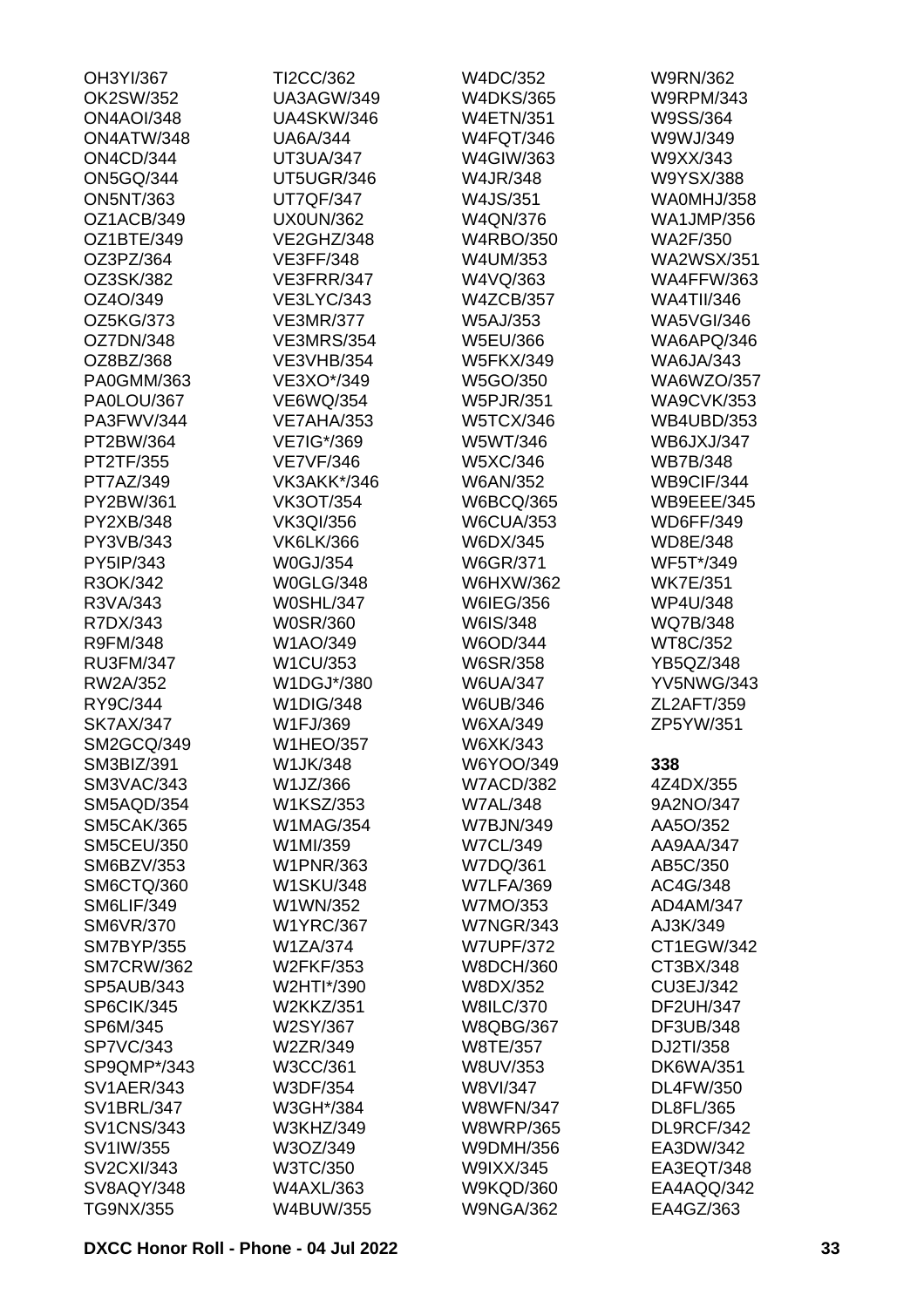| EA7TV/349         | JA2NDQ/356        | <b>K9RHY/350</b>        | SM0SMK/347        |
|-------------------|-------------------|-------------------------|-------------------|
| EA8AM/346         | JA3MHA/346        | K9US/349                | <b>SM3NXS/343</b> |
| EI7BA/344         | JA4FHE/360        | K9ZM/344                | <b>SM4CTI/351</b> |
| EI8EM/347         | <b>JA4ITW/342</b> | KA5V/353                | <b>SM5ARL/363</b> |
| F2BS/375          | JA5XAE/344        | KB7YX/350               | SM6GZ/360         |
| F2LZ/369          | JA6CDA/352        | <b>KC7V/348</b>         | SP3RBG*/343       |
| F5KOK/353         | JA6VQA/351        | <b>KC8KE/348</b>        | <b>SP7ITB/348</b> |
| F5SOF/341         | JA7BEW/353        | KC9ARR/340              | <b>SV1CQR/342</b> |
| F5TJC/342         | JA7JH/365         | KD9HL/345               | <b>SV1DPI/341</b> |
| F6BVY/347         | JA7JM/359         | <b>KE9XN/347</b>        | SV8CS/341         |
| F6CTL/347         | JA7PL/356         | <b>KF2TI/345</b>        | UA9FAR/348        |
| F6DLM/353         | <b>JA8AWH/358</b> | <b>KG2KJ/341</b>        | <b>UT7UW/341</b>  |
| F6GUG/347         | JA8BAR/361        | KI7M/346                | <b>VE1DX/347</b>  |
| F6HIZ/348         | <b>JA8FKO/352</b> | <b>KK0M/347</b>         | VE3IQ/352         |
| G0KXL/347         | <b>JA8LRG/347</b> | <b>KK9DX/342</b>        | <b>VE3JV/347</b>  |
| G3PLP/350         | JA9BEK/350        | KM1D/355                | VE3MV/352         |
| G3SJH/360         | <b>JE1MGE/357</b> | KQ3F/351                | <b>VE6AX/345</b>  |
| G3UAS/349         | JF0EHX/343        | KQ8M/349                | VE7EDZ/347        |
| G4GED/348         | JF3KON/347        | KS1J/346                | <b>VE7ON/346</b>  |
| G4PWA/343         | <b>JH4JNG/345</b> |                         |                   |
|                   |                   | KZ9DX/348<br>LA7AFA/346 | <b>VE7WG/346</b>  |
| G4SOZ/342         | JH7RXU/347        |                         | <b>W0CP/350</b>   |
| GM4FDM/344        | JH8RZJ/342        | LU2AH/356               | <b>W0GKE/364</b>  |
| HB9ANK/354        | <b>JL1WQO/342</b> | LU6DU/342               | W0MHK/346         |
| HB9CZR/347        | <b>JM1GAW/343</b> | N0RR/360                | W0ZX/346          |
| HK3W/343          | <b>JM2RUV/342</b> | N1NK/343                | W1LW/351          |
| I0KDF/350         | <b>JR2UBS/349</b> | N2DXJ/345               | W1LY/342          |
| <b>I0KRP/356</b>  | JR7WFC/345        | N2MM/349                | <b>W1TSP/354</b>  |
| <b>I0MOM/350</b>  | K0ALL*/359        | N2TN/347                | W1TYQ/362         |
| I0SSW/361         | <b>K0IUC/358</b>  | N2VW/354                | W1WLW/349         |
| I0SYQ/341         | K0LUZ/356         | N3BNA/347               | <b>W1YIF/345</b>  |
| I2BVG/358         | K0TJ/348          | N3TO/352                | W1YM/347          |
| I2PJA/358         | K1GG/349          | N4AH/358                | W2FP/366          |
| <b>I4ENO/342</b>  | <b>K2MFY/358</b>  | <b>N4AL/347</b>         | W2GW/349          |
| <b>I4FAF/353</b>  | K2XF/350          | N4DW/356                | W2LO/349          |
| <b>I5CRL/356</b>  | K3FN/351          | N4JJ*/354               | W2OKM*/391        |
| IK1ADH/341        | K3GT/348          | N5AW/350                | W2XI/350          |
| <b>IK1AVW/348</b> | K4JP/362          | N6JZ/361                | W2YC/344          |
| <b>IK2OVC/343</b> | <b>K4KC/375</b>   | N6KK/350                | W3AZD*/378        |
| IK2QPR/344        | K4SE/354          | N7TP/362                | W3IIQ/348         |
| IK2ZJN/342        | K4TQ/348          | N8MZ/348                | W3OA/348          |
| IK4ADE/343        | K4XI/359          | N8RF/352                | W4BP/342          |
| IK8PGC/346        | K5AQ/367          | <b>NE0DX/342</b>        | <b>W4EB/347</b>   |
| IK8TWV/351        | K5EJ/358          | NE1B/347                | <b>W4FC/360</b>   |
| IK8UHA/342        | <b>K5GKC/351</b>  | NM6V/347                | <b>W4NKI/372</b>  |
| IK8YTA/341        | K5JB/366          | NO8D/346                | W4OX/349          |
| IT9DAA/342        | K5PC/350          | NQ3A/347                | <b>W4RFZ/355</b>  |
| IT9TQH/350        | K5XI/350          | NW6S/350                | <b>W4UNP/353</b>  |
| IV3TDM/344        | K6BTT/363         | OE2LCM/348              | <b>W4UW/377</b>   |
| <b>IV3VER/357</b> | K6CF/348          | OE6DK/354               | <b>W4YCH/354</b>  |
| IV3YYK/348        | K6LM/355          | OH2BLD/349              | <b>W5BC/352</b>   |
| <b>IZ4AIB/342</b> | K6VMN/348         | OZ1HX/349               | W5FI/353          |
| JA1ALT/353        | K6YP/341          | PT2CSM/342              | <b>W5NUT/370</b>  |
| <b>JA1GRM/347</b> | <b>K7ACZ/342</b>  | PY2NQ/342               | <b>W5WP/347</b>   |
| <b>JA1NAQ/351</b> | K8TL/363          | PY5HOT/345              | <b>W6AEA/341</b>  |
| JA2AHH/343        | K8VJG/346         | RA3DX/346               | <b>W6BSY/384</b>  |
| JA2DDN/356        | K8WK/346          | RU3EQ/342               | <b>W6FF/357</b>   |
| JA2JRG/348        | K9IL*/359         | S55SL/341               | <b>W6RS/345</b>   |
|                   |                   |                         |                   |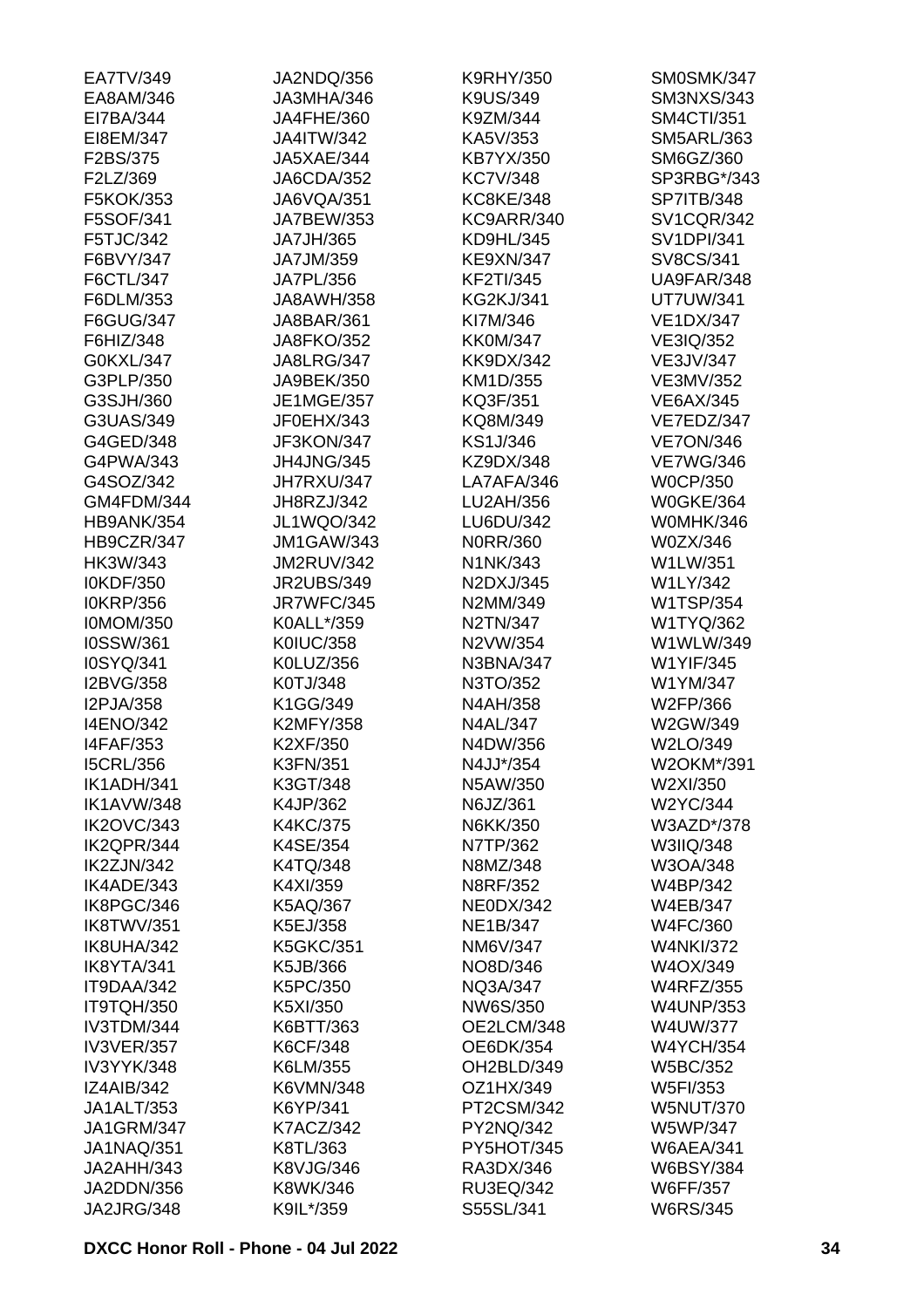| <b>W7CP/352</b>                | F6HUJ/347         | <b>JH1IED/347</b> | N3VA/348          |
|--------------------------------|-------------------|-------------------|-------------------|
| <b>W7FP/359</b>                | G3OAG/342         | JH1XUM/343        | <b>N4BAA/345</b>  |
| <b>W8CY/353</b>                | G3SVD/342         | JH8DBJ/345        | <b>N4CFL/349</b>  |
| <b>W8GMH/351</b>               | G3ZAY/361         | JI1WLL/346        | <b>N4HID/344</b>  |
| <b>W8KEN/342</b>               | G4CCZ/348         | JI8PDC/341        | N4NO*/356         |
| <b>W8RHM/348</b>               | G6GA/347          | <b>JJ1SKG/348</b> | N4RJ/353          |
| <b>W8SAX/344</b>               | HA9PP/345         | JJ3HGJ/341        | N4RU/352          |
| <b>W8SET/359</b>               | <b>HB9BOI/348</b> | <b>JM1TWR/350</b> | N4TJ/355          |
| W9IL/349                       | <b>HC1HC/350</b>  | JQ1ALQ/346        | N5OK/343          |
| W9VA/350                       | <b>HL3ERJ/342</b> | <b>JR4LNG/346</b> | N5PR/349          |
| W9XY/350                       | I1EIS/339         | JR7COH/347        | <b>N6AWD/348</b>  |
| <b>WA0JH/345</b>               | <b>I2JSB/351</b>  | K1HT/341          | N6HK/347          |
| <b>WA2IKL/349</b>              | I2PQW/349         | <b>K1WER/345</b>  | <b>N7KA/345</b>   |
| <b>WA4OEJ/355</b>              | <b>I2TZK/348</b>  | K1YR/352          | N7UT/352          |
| WA6EZV/348                     | <b>I5FCK/357</b>  | K2GPL/362         | N7XR/344          |
| <b>WA8LOW/347</b>              | <b>I5GKS/353</b>  | K2LS/347          | <b>N8PCN/341</b>  |
| WB3D/348                       | <b>I5XFD/343</b>  | K2TK/351          | NA8W/345          |
|                                | <b>I8IGS/349</b>  |                   |                   |
| <b>WB5XX/348</b><br>WB6AXD/342 |                   | K2TV/350          | NA9A/343          |
|                                | IK0OZD/344        | K3OTY/363         | <b>NC4RB/340</b>  |
| <b>WB8FIW/352</b>              | IK4EWN/347        | K3SW/346          | NW7O/350          |
| <b>WD5K/358</b>                | IK4MSV/342        | <b>K4HGX/342</b>  | <b>OE1WEU/345</b> |
| <b>WD8PKF/353</b>              | IK5MEN/345        | K4ZO/351          | <b>OH1TV/344</b>  |
| WI8A/346                       | IK7MXB/347        | K5EK/349          | OH2BEN/344        |
| WJ4T*/348                      | IK8CVZ/343        | K5RE/353          | OH2RI/354         |
| <b>WL7E/346</b>                | IN3ASW/347        | K5RJ/363          | <b>ON4IQ/345</b>  |
| WX4G/370                       | <b>IV3ARJ/342</b> | K5UO/352          | <b>ON4VT/345</b>  |
| YO3APJ/347                     | <b>IV3BBR/349</b> | K5ZK/350          | <b>ON7WW/346</b>  |
| YO9HP/348                      | <b>IV3TMV/342</b> | K6EID/359         | PY4BL/346         |
| <b>YV5AJK*/381</b>             | IZ2BVL/341        | K6SMF/359         | PY5WD/352         |
| <b>YV5ANF/380</b>              | IZ5ASZ/341        | <b>K8BCK/352</b>  | <b>RW4NH/358</b>  |
| <b>YV5EED/352</b>              | IZ6CLZ/341        | K8BL/348          | SM6CCO/348        |
| ZS5NK*/353                     | <b>JA0FSB/350</b> | K8FF/363          | SM7DXQ/347        |
|                                | JA0JTO/354        | K8FL/344          | SP3IBS/350        |
| 337                            | <b>JA1BWA/367</b> | K8IFF/367         | SP8FHM/342        |
| 9A4W/345                       | JA1KPH/341        | K8OK/347          | SV1VS/347         |
| 9A5CY/341                      | <b>JA1MOH/352</b> | <b>K9ALP/357</b>  | <b>UA6JD/361</b>  |
| AA0BS/346                      | JA1PAH/342        | <b>K9EMG/354</b>  | <b>UY5XE/350</b>  |
| AA4MM/369                      | <b>JA1SKE/353</b> | K9FN/360          | VA3LX/345         |
| AA9CN*/346                     | JA1WTI/359        | K9XD/343          | <b>VE3EXY/341</b> |
| AB0X/351                       | <b>JA2JSF/357</b> | <b>KB3KV/348</b>  | <b>VE6BI/346</b>  |
| AD6P/361                       | <b>JA2LHG/358</b> | KC9G/346          | <b>VK5WO/374</b>  |
| AE1Q/346                       | <b>JA3ALY/355</b> | <b>KE0RR/346</b>  | <b>W0FK/353</b>   |
| AE5E/342                       | JA3MF/359         | KE9U/351          | W0VM/351          |
| AK1N/350                       | JA3RAR/346        | <b>KG7H/347</b>   | W0VX/351          |
| CU3AD/343                      | <b>JA5SUD/344</b> | KG8P/344          | <b>W0ZU/347</b>   |
| D44BS/364                      | <b>JA6GXP/357</b> | KG9Z/348          | W1OW/342          |
| DF1IC/343                      | JA6HQT/343        | KR4W/348          | <b>W1RY/347</b>   |
| DJ2MM/363                      | JA7BAL/350        | KT1J/350          | <b>W1URV/351</b>  |
| DJ3AS/349                      | <b>JA7BJS/355</b> | <b>KU8X/347</b>   | W2CC/361          |
| DJ4XA/355                      | JA7CVL/341        | KV1J/346          | W2PSU/361         |
| <b>DK4KL/361</b>               | <b>JA7KY/342</b>  | KV2S/349          | W3IG/350          |
| DL1AMQ/345                     | JA8EJO/345        | KV4FZ*/363        | W4YO*/374         |
| DL5AN/349                      | JF1WPB/343        | LA2PA/341         | <b>W5RQ/344</b>   |
| DL6XK/347                      | <b>JG4AKL/352</b> | <b>LX1CW/347</b>  | <b>W5ZN/348</b>   |
| EA5RD/342                      | <b>JH1EIG/365</b> | <b>N0RB/351</b>   | W6BJH/343         |
| EI7CC/352                      | JH1HHC/343        | N1RK/346          | <b>W6IRD/354</b>  |
| F6HMJ/341                      | <b>JH1IAQ/346</b> | <b>N2ERN/346</b>  | <b>W7JNC/369</b>  |
|                                |                   |                   |                   |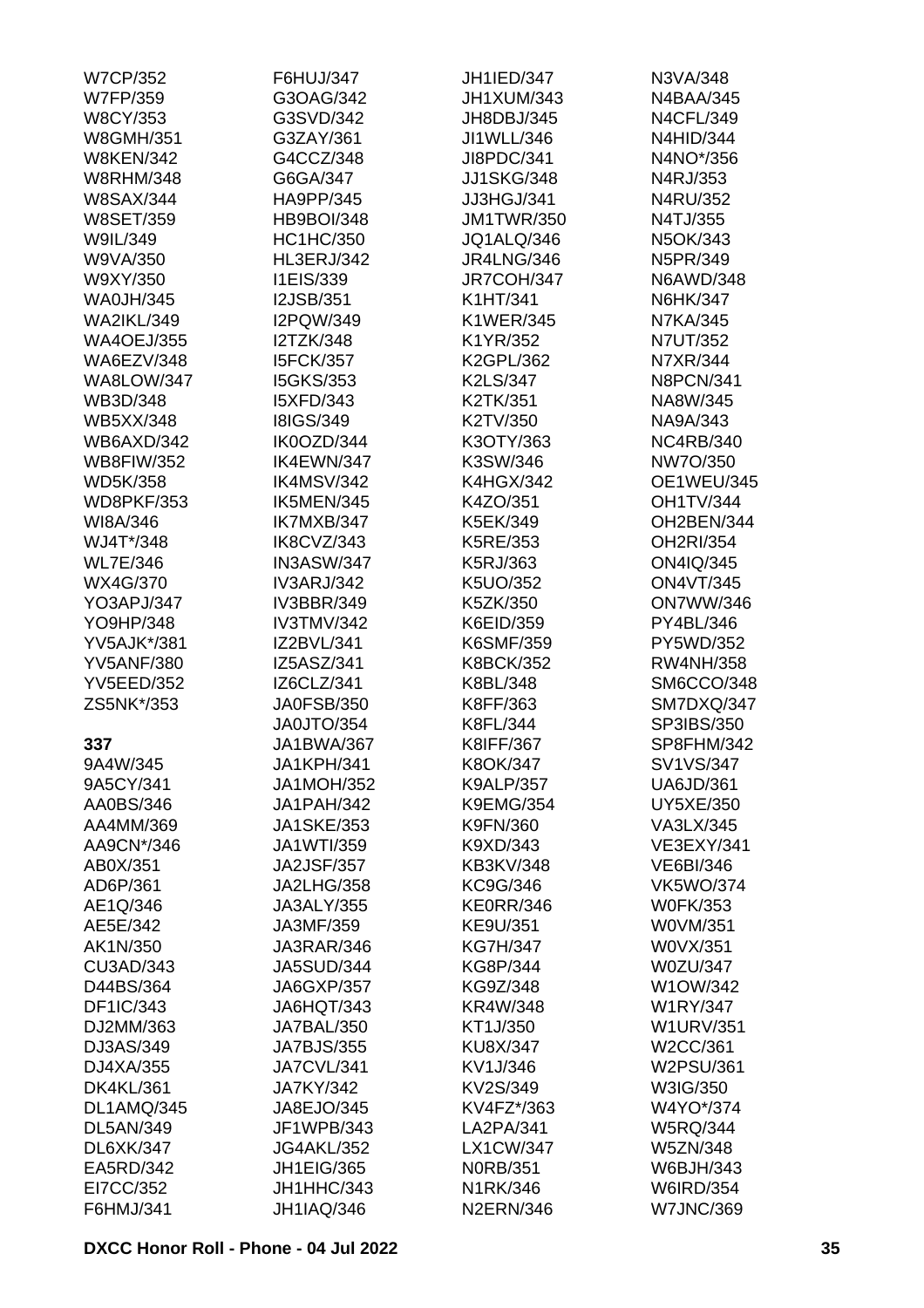| W8EMI/350         | <b>IK4IYC/345</b> | <b>K9LCR/348</b>  | W4PV/349          |
|-------------------|-------------------|-------------------|-------------------|
| <b>W8KL/343</b>   | IK5DNF/346        | K9LJN/346         | <b>W4VHF/351</b>  |
| W8OI/345          | <b>IK5SRF/338</b> | K9RX/351          | <b>W5GVP/349</b>  |
| W8TN/355          | IK6EIW/340        | K9YY/346          | W5SJ/365          |
| W8VKW/349         | IK6ZKJ/340        | KC6X/347          | <b>W6IGK/345</b>  |
| <b>W8WOJ/359</b>  | IT9CML/345        | <b>KE6FV/343</b>  | <b>W6RKC/350</b>  |
| W9DS/349          | IT9CMU/343        | <b>KF8UN/345</b>  | W6ZQ/351          |
| <b>WA2NPD/354</b> | IT9CVO/339        | KI6CG/343         | <b>W7EYE/345</b>  |
| <b>WA4BIM/351</b> | IT9JOF/346        | KJ3L/349          | W7IAN*/340        |
| <b>WA4FHQ/351</b> | IV3KFB/340        | KV7K/344          | <b>W7LEB/363</b>  |
| <b>WA7NB/341</b>  | IZ2DPX/340        | KY5I/345          | <b>W8KTH/345</b>  |
| <b>WB7VNY/347</b> | IZ5EKV/339        | LA5LT/345         | W8UN/362          |
| WD0DAN/343        | JA0BKX/348        | N1SV/339          | WA6MHZ/347        |
| WD4NGB/345        | JA1BWT/361        | N1UR/343          | <b>WA8ZDL/351</b> |
| <b>XE1ILI/345</b> | JA1MZM/347        | N3CDA/344         | <b>WB6PSY/349</b> |
| <b>XE1RBV/341</b> | <b>JA1QWT/344</b> | N4FN/346          | <b>WB8ZRV/349</b> |
|                   | <b>JA1SFL/345</b> |                   |                   |
| <b>YO2RR/345</b>  |                   | <b>N4RFN/346</b>  | <b>WE9R/347</b>   |
| ZL2RR/351         | <b>JA1WSK/357</b> | N5JB/344          | <b>WF5E/372</b>   |
|                   | <b>JA2CXF/346</b> | N5KM/348          | WT4Q/340          |
| 336               | JA3AYU/352        | N5YY/356          | <b>XE1MEX/341</b> |
| 4X4PG/344         | JA4DHN/343        | N6DX/369          | <b>XE2CQ/343</b>  |
| 4X6ZK/345         | JA6OXT/339        | <b>N6UC/365</b>   | <b>YS1GMV/355</b> |
| 9H1SP/339         | JA7DYJ/347        | <b>N7HK/347</b>   | YV1DIG/341        |
| AA1AC/348         | JF2WXS/345        | N8BEE/345         | <b>YV5AM/350</b>  |
| AC0A/348          | <b>JG3SKK/341</b> | <b>NC9T/341</b>   | ZL4QJ/344         |
| AC7DX/344         | JH0INP/341        | NE9Z/346          | ZS1FJ/344         |
| AE6Y/345          | JH1BSJ/350        | NK1K/345          |                   |
| CT1ELF/339        | JH1EEB/345        | <b>NK7L/346</b>   | 335               |
| CT3DZ/343         | JH1OCC/344        | NO0C/345          | 9A2X/339          |
| DL2OE/342         | <b>JH1ORA/350</b> | <b>NS4C/339</b>   | AA8EY/362         |
| EA1ACP/340        | JH1VHU/341        | NX0I/347          | AC0X/344          |
| EA1EAU/345        | <b>JH1XFR/340</b> | <b>OH1LA/354</b>  | AF0F/346          |
| EA3GP/342         | <b>JH2AQI/340</b> | OH2ZZ/343         | AI9L/342          |
| EA5AL/345         | JH7DFZ/341        | OZ1ADL/344        | CP6UA/341         |
| EA5HH/343         | JH7XRG/344        | PA1CW/344         | CT3CD/339         |
| EA5RU/344         | <b>JM1LPN/342</b> | PA3EVY/346        | <b>DF8KF/344</b>  |
| EA6LP/340         | <b>JR3OEH/343</b> | PY2KP/341         | <b>DK2WH/348</b>  |
| EI6S/354          | JR6FC/349         | <b>PY5CA/348</b>  | <b>DK3PO/364</b>  |
| F6CQU/346         | <b>JR6SVM/343</b> | R3BM/344          | DL6ATM/348        |
| F6FYD/344         | <b>K0FF/354</b>   | RA3ZH/342         | DL6GV/340         |
| <b>FK8CP/346</b>  | <b>K0HQW/347</b>  | SM5FWW/344        | EA1JG/344         |
| G3LAS*/341        | K0JS/360          | SM6CKU/364        | EA1JO/346         |
| G4DYO/354         | K0LU/342          | <b>SP1JRF/345</b> | EA1T/340          |
| GM0AXY/347        | K1AR/343          | <b>UA0ZC/340</b>  | EA5B/344          |
| GM4YMM/345        |                   |                   |                   |
|                   | K1EFI/352         | <b>UT5URW/342</b> | EA5XV/339         |
| <b>HA1RW/343</b>  | K1KO/346          | UT9FJ/340         | F6ITD/345         |
| <b>HA5KG/341</b>  | K3PT/343          | VA3DXA/342        | HB9BYQ/343        |
| <b>HB9AMO/359</b> | K4BVQ/374         | <b>VE3CFK/343</b> | HB9DQD/338        |
| <b>HB9BGN/350</b> | <b>K4CKS/350</b>  | W0CD/363          | <b>HC4L/343</b>   |
| HB9DDM/346        | K4HB/340          | <b>W0HBH/358</b>  | HK6DOS/345        |
| HB9DDO/341        | K5WK/357          | W1RM/349          | <b>I1MRH/347</b>  |
| HB9LCW/340        | K6IPM/339         | W1YW/356          | <b>I1POR/353</b>  |
| HK4SAN/341        | K7WP/342          | W2IRT/339         | 14JBJ/350         |
| <b>HL3DE/345</b>  | <b>K8AJK/364</b>  | W2LK/346          | I5OYY/339         |
| I3DSE/360         | K8DJC/350         | W3TN/356          | I5YSZ/341         |
| IK0OER/342        | K8ME/347          | <b>W4LIA/340</b>  | IK0PEA/341        |
| IK2YCW/339        | K9CT/353          | W4OWY/350         | IK4LAI/343        |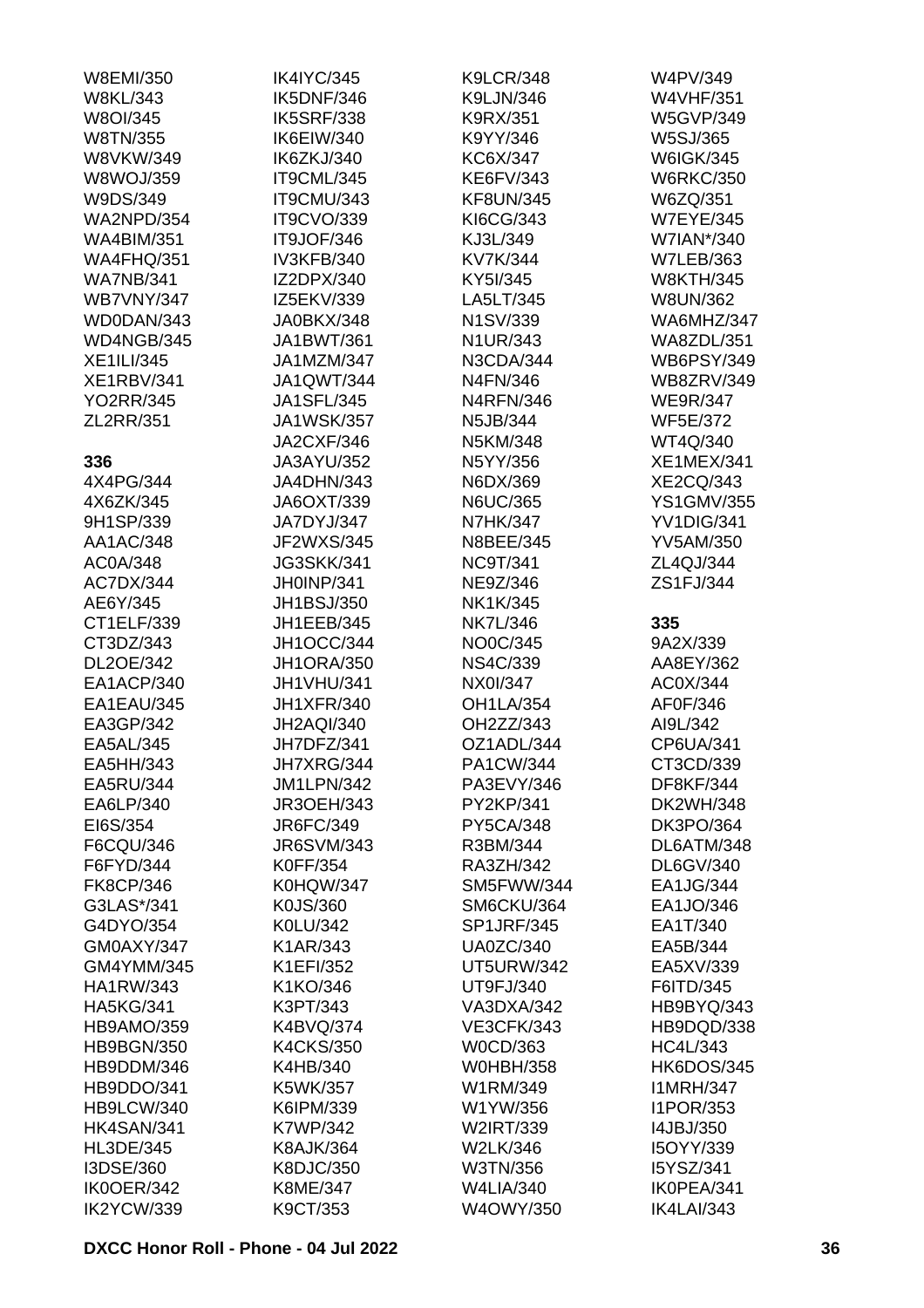| IK5PWN/340        | N4JT/345          | ZS1A/343          | JF1LZQ/336                   |
|-------------------|-------------------|-------------------|------------------------------|
| IK6PTH/340        | N6KZ/340          |                   | JH1BUO/353                   |
| IK6WEZ/337        | N7VPN/339         | 334               | JH1LAH/338                   |
| IV3NDI/343        | N8AA/350          | 4X6UO/344         | <b>JH3VNC/347</b>            |
| IZ8FWN/337        | <b>N8SHZ/341</b>  | AA6AA/349         | JH8GWW/347                   |
| JA0DIN/340        | NA2R/344          | AD6W/341          | <b>JH8SLS/341</b>            |
| <b>JA1ANR/339</b> | OD5NH/339         | AL7R/344          | <b>JK1KSB/343</b>            |
| JA1DM/374         | OH1HB/349         | CT1AHU/344        | <b>JL1ARF/344</b>            |
| <b>JA1HRQ/355</b> | OH2FT/344         | <b>CU2CE/347</b>  | JM1HJG/342                   |
| <b>JA1KTB/346</b> | OZ1AXG/344        | DJ3ND/345         | <b>JR2UJT/343</b>            |
| JA1MLV/354        | PT7DX/342         | DK2JX/343         | <b>JS2LHI/341</b>            |
| JA2BQX/339        | <b>RA4CA/344</b>  | DL1EY/359         | K0GSV*/354                   |
| JA3RQ/359         | RW3RN/343         | <b>DL5IC/338</b>  | K1CBK/344                    |
| JA7BVH/347        | SM6AEK/367        | DL8OH/356         | K2CJ/345                     |
| JE1CCD/347        | <b>SM6BGG/352</b> | EA1DR/336         | <b>K2MHE/342</b>             |
| JE3EDJ/348        | <b>SM6CMU/357</b> | EA9IE/347         | <b>K2RD/341</b>              |
| JH1CHU/344        | SQ9ANT/338        | EI6FR/342         | K2ZZ/346                     |
| JH1HLQ/355        | <b>SV1ACK/340</b> | F5JQI/343         | <b>K4MWB/337</b>             |
| <b>JH1WJR/345</b> | SV3AQR/342        | G0LRJ/343         | K4QVK/354                    |
| JH4GNE/344        | <b>UA4CR/340</b>  | G3KYF/357         | K4XR/338                     |
| <b>JK1EXO/340</b> | <b>UR0MC/337</b>  | G3SBP/338         |                              |
| K1PL/340          |                   | G3VAO/342         | K5TT/345<br><b>K6SIK/341</b> |
|                   | VE3YF/339         |                   |                              |
| K2AM/338          | <b>VE7SZ/345</b>  | G4OWT/340         | K7BG/341                     |
| <b>K2PWG/347</b>  | W0MAN/343         | <b>HA7TM/338</b>  | K7DS/350                     |
| K2SHZ/366         | W0SD/339          | HB9ICC/336        | K7LJ/346                     |
| K2UU/357          | <b>W1DNZ/361</b>  | <b>HL5NBM/339</b> | K7XM*/344                    |
| K3PA/345          | <b>W1DOH/347</b>  | <b>I1AGC/358</b>  | <b>K8DFC/344</b>             |
| K4DJ/362          | W1ZD/347          | <b>I1CAW/356</b>  | <b>K8JRM/347</b>             |
| <b>K4LRX/356</b>  | W1ZK/356          | <b>I1CMA/353</b>  | K8UE/341                     |
| <b>K5ALQ/343</b>  | W2PK/348          | <b>I1FNX/350</b>  | K9DT/354                     |
| K5HW/344          | <b>W2RQ/345</b>   | <b>I1GEA/359</b>  | <b>K9HMB/351</b>             |
| K5OA/356          | W3BW/342          | <b>I2EOW/345</b>  | <b>KB4RM/337</b>             |
| K5TN/347          | <b>W3KHQ/353</b>  | IK0AGU/344        | <b>KB5GL/348</b>             |
| K6IPV/358         | W3LL/342          | <b>IK1JJB/342</b> | KB8GWL/342                   |
| K6RO/344          | <b>W3NC/345</b>   | IK2VUC/338        | KH6HH/359                    |
| K6WRF*/342        | W3SB/349          | IK4NQL/343        | KI0KB/344                    |
| K8BN/348          | <b>W4HK/343</b>   | IK7XLU/338        | KJ0M/346                     |
| K9MK/346          | <b>W4QH/341</b>   | IK7YZG/338        | LA5IIA/339                   |
| K9SG/341          | <b>W5PF/348</b>   | <b>IN3ZNR/340</b> | LA5YJ/355                    |
| <b>KA4IWG/344</b> | <b>W7AM/344</b>   | IT9UCS/344        | LA5ZN/338                    |
| KA8ZPE/344        | <b>W7AO/354</b>   | IV3ZCS/346        | LU4DXU/342                   |
| <b>KC2KU/346</b>  | W8HB/344          | <b>IW9HII/336</b> | LZ2JE/345                    |
| <b>KC5LK/341</b>  | <b>W8KA/339</b>   | <b>IZ0CKJ/338</b> | N0OK/342                     |
| <b>KE4FW/345</b>  | <b>W9BGX/358</b>  | IZ8EJB/337        | N1KC/340                     |
| <b>KE4SCY/339</b> | <b>W9LNQ/358</b>  | JA0BOV/338        | N1LN/338                     |
| KF4NEF/339        | W9MMZ/368         | <b>JA1AAT/365</b> | N2WB/344                     |
| <b>KF8PD/344</b>  | W9OA/362          | JA1HOU/338        | N4VB/349                     |
| KL7D/353          | WA0ROI/342        | JA1KQX/346        | <b>N5UD/357</b>              |
| <b>KS3F/345</b>   | <b>WA4WTG/360</b> | JA1XCZ/343        | <b>N6ATD/339</b>             |
| KU4BP/339         | <b>WA5BBR/347</b> | <b>JA2FSM/345</b> | N6OJ/352                     |
| KW4V/346          | <b>WA5IPS/344</b> | JA4AYU/347        | N6TA/346                     |
| MM0SJH/338        | <b>WB5IUU/345</b> | <b>JA5ALE/346</b> | N7TT/357                     |
| N0AMI/349         | WD8ANZ/340        | JA7LMZ/344        | <b>N8SNM/338</b>             |
| <b>N0JR/344</b>   | WD8LTM/344        | JA8DBU/337        | N9LB/343                     |
| N1IBM/343         | <b>WF2S/344</b>   | <b>JA8GSN/341</b> | OE2EGL/367                   |
| N1RR/345          | WI9H/345          | <b>JA9CHI/339</b> | ON4AAC/344                   |
| <b>N2NS/339</b>   | YO7LCB/344        | JD1AMA/341        | PA3ABH/344                   |
|                   |                   |                   |                              |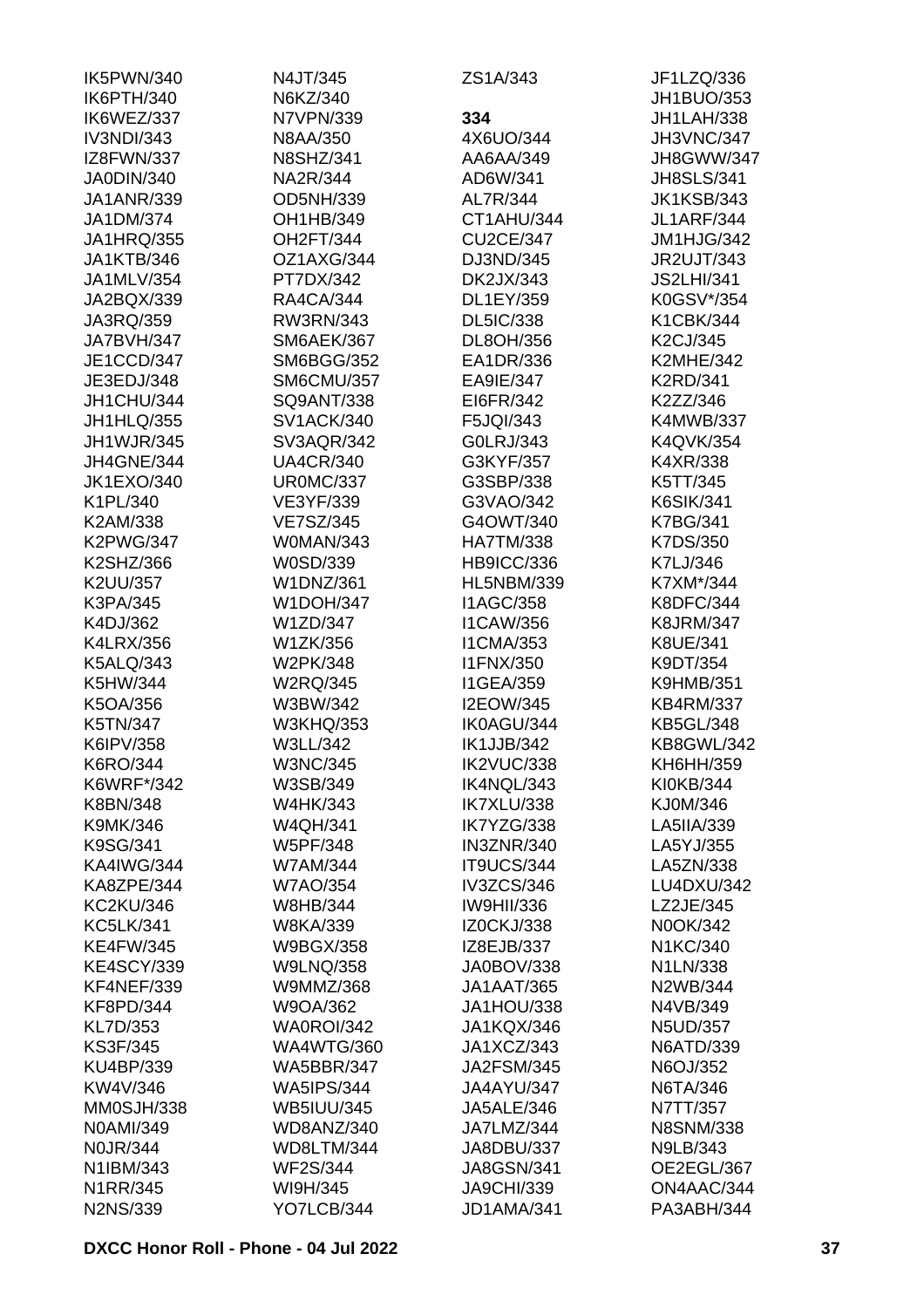| PB9FN/338                     | 333                                  | <b>JA3NTE/352</b>    | N0KV/339                        |
|-------------------------------|--------------------------------------|----------------------|---------------------------------|
| PP5SZ/348                     | 7L1WII/341                           | <b>JA4UQY/346</b>    | N1GS/345                        |
| PT7YV/337                     | 9A3SM/337                            | <b>JA5BGA/345</b>    | N4QQ/349                        |
| R7FK*/336                     | AA4S*/357                            | JA6WW/351            | N6CR/351                        |
| RA3CQ/337                     | AA8R/340                             | <b>JA7LGE/335</b>    | N6JN/346                        |
| RN3QN/340                     | AG4M/344                             | JA8DSO/345           | N7VZU/337                       |
| S57AT/337                     | CT1IUA/336                           | <b>JA9FAI/344</b>    | N7WR/345                        |
| <b>SM0XBI/338</b>             | CU2DX/338                            | JF2XGF/343           | N7WS/344                        |
| <b>SM5BRW/353</b>             | DJ9ON/346                            | JH2IEE/343           | N8BM/348                        |
| SM5CZK/341                    | DK3PZ/357                            | JH4BTI/336           | N8DE/353                        |
| SM7HCW/348                    | <b>DK5AD/351</b>                     | JH7IAJ/340           | N9EN/343                        |
| SP3CGK/337                    | DL3NM/337                            | JH7MQD/347           | N9ISN/340                       |
| SQ6SZ*/342                    | DL5ZBB/343                           | JH8MXH/345           | <b>N9RS/346</b>                 |
| SV8RX/342                     | DL6CNG/337                           | JL1IHE/339           | <b>NA4MM/337</b>                |
| <b>UA4LY/337</b>              | DL9BM/343                            | <b>JL1UXH/339</b>    | NI4H/345                        |
| <b>UA9CBO/355</b>             | DS5USH/337                           | <b>JO7WXN/338</b>    | NK4L/343                        |
| UA9FGR/342                    | EA3GJW/339                           | JR1PIZ/337           | NQ7R/343                        |
| <b>UR5EDX/339</b>             | EA3KB/342                            | <b>JR4VMS/342</b>    | NW7E/339                        |
| <b>UY5AA/343</b>              | EA5K/338                             | K0BX*/344            | NX9T/341                        |
| <b>VK4LC/378</b>              | EA7DUD/343                           | K0GX/337             | OE6MDF/336                      |
| <b>VK9NL/344</b>              | EA9AM/343                            | K0JN/359             | <b>ON4DM/385</b>                |
| <b>WONB/350</b>               | EW2A/337                             | <b>K0UBR/335</b>     | <b>ON5FU/351</b>                |
| W0YK/347                      | F2WU/351                             | K1JIU/344            | <b>ON5PO/341</b>                |
| <b>W1CYB/351</b>              | F5NBX/342                            | K1NU/342             | <b>ON6YH/341</b>                |
| W1GG/348                      | F5OKK/337                            | K1RY/348             | <b>ON7EM/346</b>                |
| <b>W1RPC/349</b>              | F6CKH/356                            | K1SF/347             | PT7BZ/343                       |
| <b>W1TRC/354</b>              | F8DVD/336                            | <b>K2CIB/343</b>     | PT7NK/343                       |
| W2GG/349                      | GM3POI/338                           | K3WW/344             | PY4OD/359                       |
| W2XT/345                      | HA5BSW/339                           | K4HL/343             | PY5PS/349                       |
| W2YR/345                      | <b>HB9AUS/341</b>                    | K4MV/344             | RA3QK/338                       |
| W3AP/356                      | HB9DLE/342                           | K4TY/338             | RV3LO/337                       |
| <b>W3HNK/359</b><br>W4EJG/338 | <b>HP2AT/340</b><br><b>IOAMU/387</b> | K5BG/335             | SM2OAN/340<br><b>SM5BCO/376</b> |
| <b>W4UFO/342</b>              | I0ZYA/342                            | K5JW/363<br>K6ED/354 | <b>SV1BTK/337</b>               |
| W4WX/339                      | <b>I5AFC/355</b>                     | K6GFJ/351            | SV2DGH/336                      |
| W5AP/346                      | I5BG/344                             | K6LD/340             | <b>UA6JW/359</b>                |
| W5IF/339                      | <b>I5IGQ/344</b>                     | K6RN/366             | <b>UA6MF/337</b>                |
| W6EL/374                      | <b>18JIT/336</b>                     | K6UM/342             | <b>VE1JS/343</b>                |
| <b>W7BG/352</b>               | <b>I8JJB/352</b>                     | K6VVA/362            | VE3DZ/337                       |
| <b>W7KQ/353</b>               | <b>I8SAT/354</b>                     | K7BTW/338            | <b>VE3EFX/353</b>               |
| <b>W7NN/345</b>               | <b>IK1IYU/342</b>                    | <b>K7NO/348</b>      | <b>VE3GNF/338</b>               |
| <b>W7TSQ/344</b>              | <b>IK1RLI/341</b>                    | <b>K8JRK/343</b>     | <b>VE3GQR/336</b>               |
| W8AXI/346                     | IK2LOL/342                           | K8SMC*/349           | VE3UZ/339                       |
| W8JV/339                      | IK5RUN/338                           | K8ZZO/347            | <b>VE7IU/342</b>                |
| <b>W9LA/364</b>               | IK8HJM/342                           | K9PPY/358            | <b>VK3DYL/343</b>               |
| <b>W9MDP/348</b>              | IT9GAI/366                           | KA9WON/343           | W0BW/384                        |
| W9TA/350                      | IW0HEX/336                           | <b>KB4GYT/340</b>    | <b>W0PSH/343</b>                |
| W9XX*/349                     | IZ8EDJ/336                           | KD6FW/342            | <b>W0UVC/340</b>                |
| <b>WA2UXC/350</b>             | IZ8EEL/336                           | KE3A/347             | <b>W0YG/354</b>                 |
| <b>WA3AFS/346</b>             | <b>JA1DFK/342</b>                    | <b>KF4MH/340</b>     | W1TC/350                        |
| WA3DCG/341                    | <b>JA1PCY/351</b>                    | <b>KP3AH/342</b>     | W3FJ/339                        |
| WB0TVY/343                    | <b>JA1RWI/347</b>                    | <b>KQ4AV/339</b>     | W4CCW*/346                      |
| WB6L/353                      | <b>JA1SGU/347</b>                    | KQ8D/342             | W4HY/337                        |
| <b>WC4B/344</b>               | JA2EWE/344                           | KT8X/339             | W4JVN/351                       |
| WO2T/343                      | JA2HQZ/345                           | LA1K/366             | W4KS/350                        |
| XE1ZLW/343                    | JA3DY*/357                           | LX1DA/340            | <b>W4QNW/349</b>                |
| <b>YO5BRZ/344</b>             | JA3GN/338                            | LZ1HA/343            | W5GZ/339                        |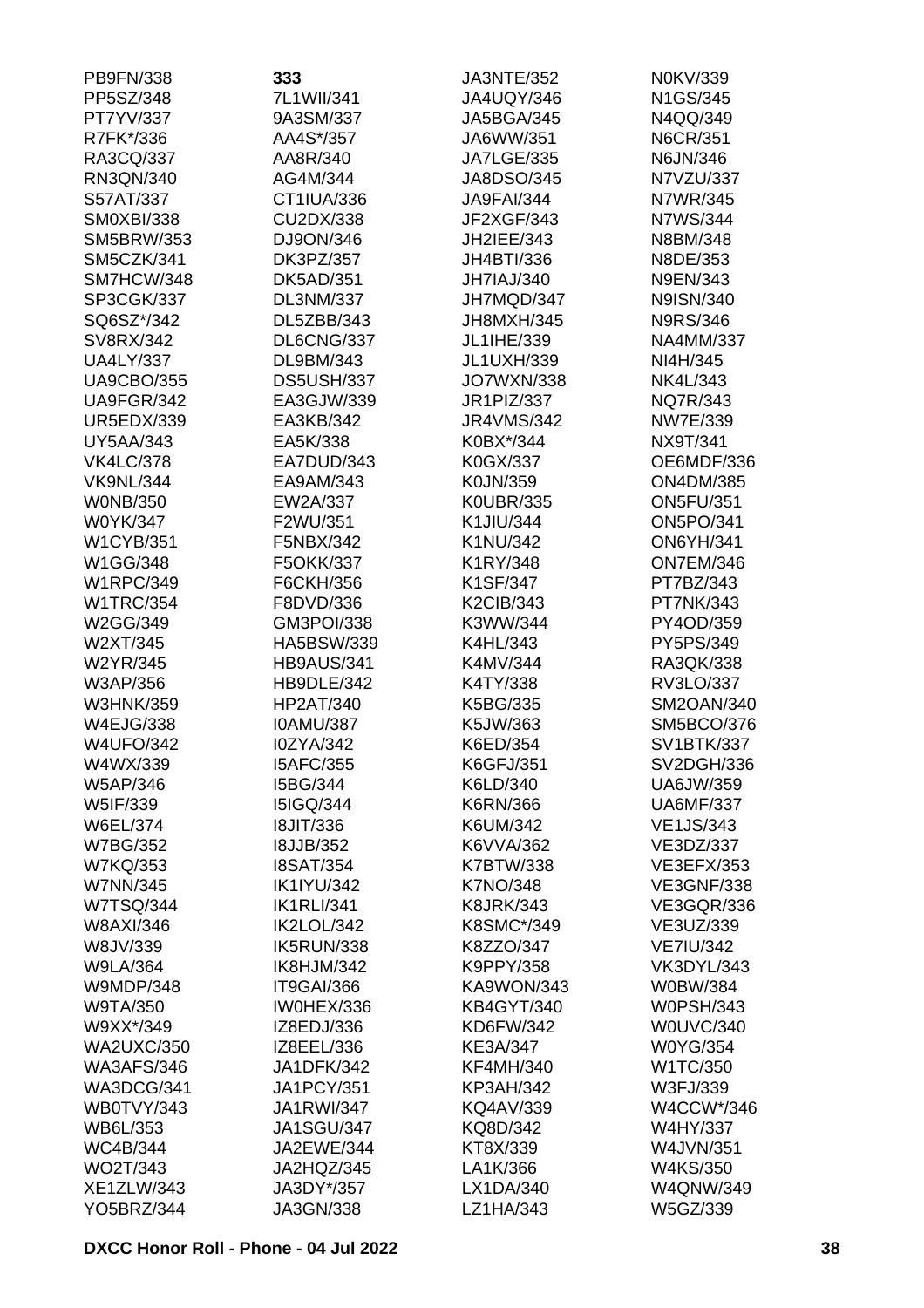| <b>W6CN/349</b>   | <b>HA5AAS/341</b> | K5LJ/336          | XQ2CC/370         |
|-------------------|-------------------|-------------------|-------------------|
| <b>W6DCK/343</b>  | HB9CIP/341        | K6FM/349          | ZL2AL/339         |
| W6GM/347          | <b>HL2IFR/336</b> | K8CW/357          |                   |
| <b>W7CT/337</b>   | <b>HL2WA/336</b>  | K8YYY/339         | 331               |
| <b>W7HUY/337</b>  | <b>HL5FBT/341</b> | KA0NNF/341        | 9A2OM*/342        |
| <b>W7QHE/341</b>  | I0YR/355          | KA3SHN/339        | 9A4SS/335         |
|                   |                   |                   |                   |
| <b>W7SLB/342</b>  | <b>I5ICY/343</b>  | KB1MY/340         | AA1VX/334         |
| W7ZJ/338          | I8DPP/340         | KB5GT/340         | AA4A/356          |
| W7ZK/346          | <b>I8LWL/336</b>  | KB9AIT/341        | AA8CH/340         |
| <b>W8AF/342</b>   | <b>I8OCA/341</b>  | KC6H/343          | AB0CT/339         |
| W8WVM/345         | IK2AHR/342        | <b>KF9AF/341</b>  | AD5W/335          |
| W9WU/349          | IK2WAL/336        | KM4A/341          | AG2B/344          |
| <b>WA4JQS/348</b> | IK3GID/340        | KM6HB/339         | AH7G/335          |
| WA4MME/344        | IK6CGO/341        | KP4DKE/337        | CP5NU/339         |
| <b>WA4VA/342</b>  | <b>IK6SNS/336</b> | <b>KR2Q/358</b>   | CT1DIZ/340        |
| <b>WA8CDU/342</b> | IK7FJR/337        | <b>KR8V/345</b>   | CT1RM/353         |
| <b>WA8NMN/353</b> | IK7HDY/341        | LA2PGA/341        | DF2IS/341         |
| WB1EAZ/344        | IK8EPC/341        | LA8CJ/347         | DJ4ZB/350         |
| WB2AQC/351        | IK8WEJ/337        | LA9AJA/335        | <b>DK6NP/349</b>  |
| <b>WB3LHD/338</b> | IN3YGW/336        | LA9VFA/339        | DL2CHN/335        |
| <b>WB5ZAM/341</b> | <b>IT9KSS/336</b> | LU1HLH/335        | DL5WW/335         |
| <b>WC0Y/340</b>   | IV3IZU/336        | LU4FPZ/336        | <b>DU1KT/341</b>  |
| WD9DZV/340        | IV3VBM/337        | N2AJ/339          | E72A/334          |
| <b>WE7K/341</b>   | IZ0AEG/336        | <b>N4CID/342</b>  | EA3GHQ/338        |
| <b>WE9A/340</b>   | <b>IZ7FLP/335</b> | N4HL/336          | EA4EER/337        |
| XE1KK/340         | <b>JA1ASO/342</b> | N4NW/349          | EA4GT/344         |
| <b>XE1VIC/343</b> | <b>JA1HOM/342</b> | N7MQ/339          | EA8PP/345         |
| ZL1ARY/364        | JA2CEJ/341        |                   |                   |
|                   |                   | N9AW/343          | F5CQ/335          |
| ZS6WB/343         | JA2FBC/335        | <b>N9ER/345</b>   | F6ELE/341         |
|                   | <b>JA4JSV/344</b> | <b>N9GKE/336</b>  | F6EWK/346         |
| 332               | <b>JA5NLN/336</b> | OH3NHF/338        | GM4UZY/336        |
| 7K2PZG/336        | <b>JA6CNL/350</b> | OH5VT/353         | HB9DKV/339        |
| 9Y4VU/354         | JA7HMZ/346        | OZ1BUR/341        | <b>HL1XP/340</b>  |
| AA5AU/341         | JA7MOL/341        | RJ3AA/337         | HL4CBX/334        |
| AA8OY/336         | JA7QFU/342        | S50R/348          | <b>I1CRA/339</b>  |
| AC6AA/336         | JA9AGN/338        | S57AC/355         | I1FY/350          |
| AD6KQ/336         | JA9GLW/339        | <b>SM5CSS/348</b> | <b>I2IAU/342</b>  |
| AE5B/356          | JF0CSK/336        | SM5HPB/346        | <b>I2WNO/343</b>  |
| AG4W/342          | JF1UBU/336        | SP8FB/339         | <b>I4CSP/355</b>  |
| AJ9C/339          | JF7XKY/340        | <b>UA1MU/358</b>  | <b>I5ENL/343</b>  |
| CT1BOL/339        | JH1BXH/340        | <b>UA9YF/341</b>  | <b>I8LEL/353</b>  |
| CT3HF/336         | <b>JH1VUO/339</b> | <b>VE7BV/338</b>  | IK0IOL/341        |
| CT4GO/338         | JH2AJY/336        | <b>W0KEU/342</b>  | IK6BOB/341        |
| DJ5IH/353         | JH4CBM/336        | <b>W1MGP/348</b>  | <b>IN3XAI/343</b> |
| DJ9FK/340         | JJ6DGP/341        | W2CG/342          | IT9GCQ/349        |
| DJ9UM/350         | <b>JN1BMX/341</b> | W2NO/341          | <b>IV3RJT/334</b> |
| DL3EA/340         | <b>K0KVR/335</b>  | W3MPN*/345        | <b>IV3ZOF/349</b> |
| DL3KZA/335        | K0SD/348          | W3OOU/341         | <b>IW1ARB/333</b> |
| <b>DL5CW/340</b>  | K0YV/339          | W4CZ/340          | IZ4DPV/333        |
| EA1QF/348         | K1EY/342          | <b>W4RDX/341</b>  | <b>JA0IXW/333</b> |
| EA7BMZ/342        | K1XV/337          | W5AQ/368          | JA0PE/336         |
| F2NH/340          | K2OGD/339         | W6FW/373          | JA1BPA/333        |
| F5INJ/336         | <b>K2RSK/340</b>  | W6ND/336          | <b>JA1CHN/345</b> |
| F5USK/336         | K2SY/344          | W8EVZ/369         | <b>JA1ETN/344</b> |
| G0BLB/336         | <b>K4CSB/337</b>  | <b>W9NIO*/342</b> | JA1PUK/347        |
| G3LZQ/347         | K4TT/349          | W9TX/346          | JA1XPQ/348        |
| G4GIR/343         | K5JF*/348         | <b>WB2OSM/336</b> | JA2ATE/339        |
|                   |                   |                   |                   |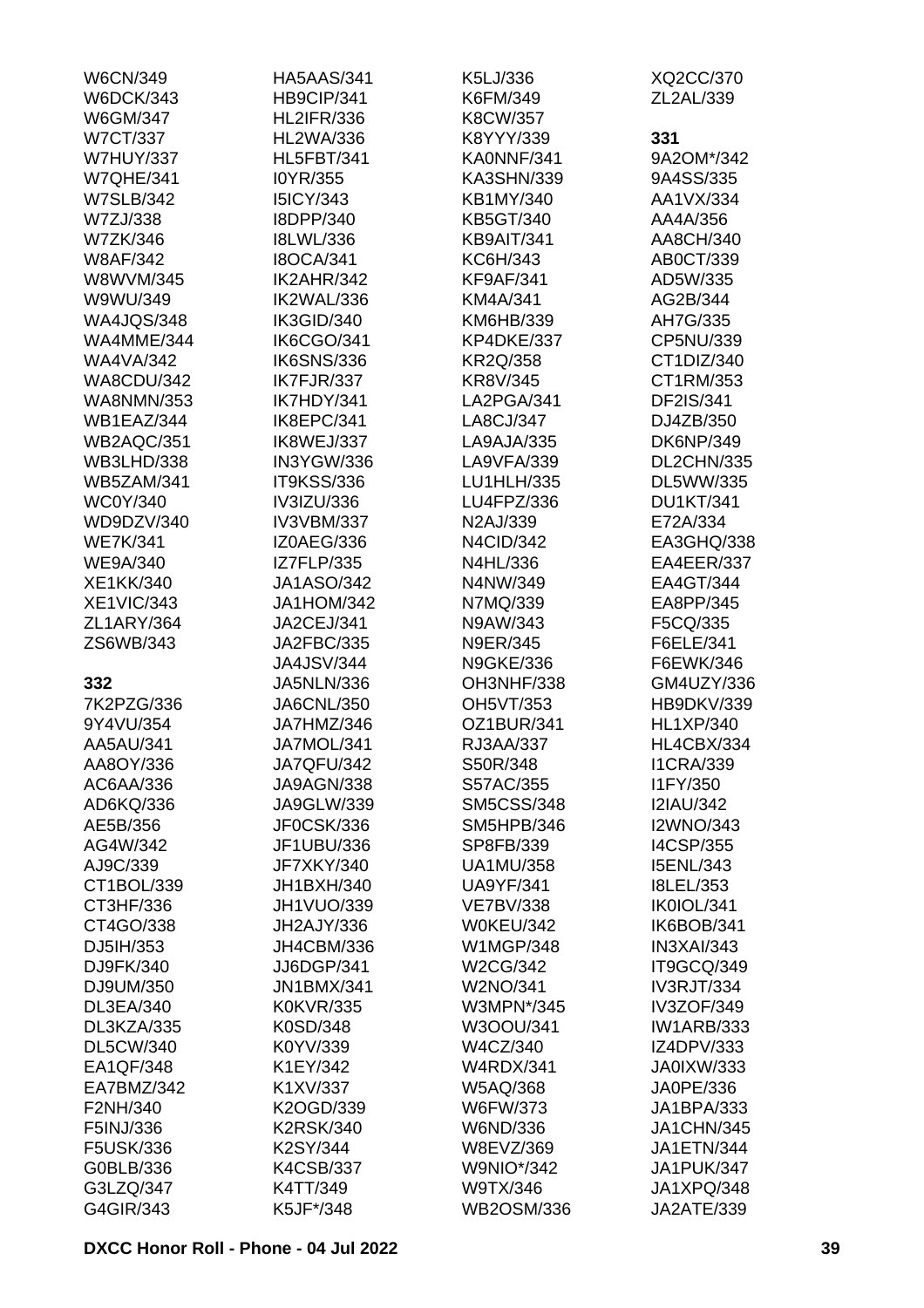| JA2DXD/342        | KR9A/343              |
|-------------------|-----------------------|
| JA2QCX/344        | <b>KS7C/356</b>       |
| JA2XW/361         | LB8DC/337             |
| JA3BQE/356        | <b>LU5FCI/340</b>     |
| JA3GM/352         | N4BYU/344             |
| JA3MNP/354        | N4JQQ/337             |
| JA5BLB/348        | N4PJ/335              |
| JA7ARD/353        | N4QV/343              |
| <b>JA7FS/348</b>  | N4XMX/340             |
| JA7OUV/338        | N5VYS/335             |
| JA8ALB/346        | N6DUR/339             |
| JA8DRK/349        | N6RV/344              |
| JA8GTA/346        | N7ZA/342              |
| JA8XJF/352        | N8RR/337              |
| JA9AA/357         | N9BX/341              |
| JE6TSP/336        | NN6K/339              |
| JF3LGC/342        | NQ6X/341              |
| JH1UBK/339        | NT5V/339              |
| JH2AYB/340        | <b>OE7GB/345</b>      |
| <b>JH3SIF/335</b> | OE7XMH/341            |
| JH4FEB/345        | OH8SR/357             |
| <b>JH4RLY/343</b> | OK2RZ/355             |
| JH6WMJ/340        | <b>ON5WQ/342</b>      |
| JI1PGO/343        | <b>ON6MY/346</b>      |
| JI2EMF/340        | OZ5YL/340             |
| JI3BFC/337        | R9TO/337              |
| JL1RUC/335        | RA3DNC/336            |
| JR1NHD/336        | <b>SM5SWA/340</b>     |
| JT1BV/337         | <b>SV1GYG/334</b>     |
| K0AZ/335          | <b>UA3CT/359</b>      |
| K0KT/353          | <b>UR5WBQ/336</b>     |
| K1KOB/340         | <b>UX1UA/337</b>      |
| K1SG/342          | <b>UX5UO/339</b>      |
| K2EZK/343         | VA6JV/338             |
| K3AB/358          | VE3HO/349             |
| K3WA/334          | <b>VE7SMP/335</b>     |
| K4AV/340          | <b>VE7TK/334</b>      |
| K5DC/340          | VK1TX/335             |
| K6TIM/341         | <b>VK3SX/341</b>      |
| K6UNR/336         | <b>W0ANZ/345</b>      |
| <b>K7DRN/365</b>  | <b>W0CK/335</b>       |
| K7RI/350          | <b>W0GAX/342</b>      |
| K7ZD/337          | <b>W0ROB/335</b>      |
| K8OZ/344          | W0TT/337              |
| K8YTO/333         | W1BR/359              |
| KA2CYN/341        | W2/F2YS/348           |
| KA2ELW/342        | W2RMM/341             |
| KA8DZT/341        | W4EP/341              |
| KB1JZU/333        | <b>W4GKR/349</b>      |
| <b>KB4CL/343</b>  | W4SK/338              |
| KC2Q/342          | W4VV/342              |
| KE9I/342          |                       |
| <b>KF2DT/337</b>  | W5ODD/343<br>W6DN/345 |
| KG6B/346          | W6KTE/369             |
| KH6FKG/343        | <b>W6LQC/358</b>      |
| KH6WU/354         | <b>W6OUL/342</b>      |
| KQ4DO/336         | W7DQM/363             |
|                   |                       |

W7HR/348 W7KSK/340 W7RXO/344 W7ZB/338 W7ZR/348 W8LIQ/341 WA2NHA/341 WA2VUY/345 WA2VYA/343 WA4USA/338 WA4WIP\*/367 WC5Q/342 WG6P/341 XE1EK/351 XE1MW/333 YV5IV/341 ZL1HY/346 ZL3NS/367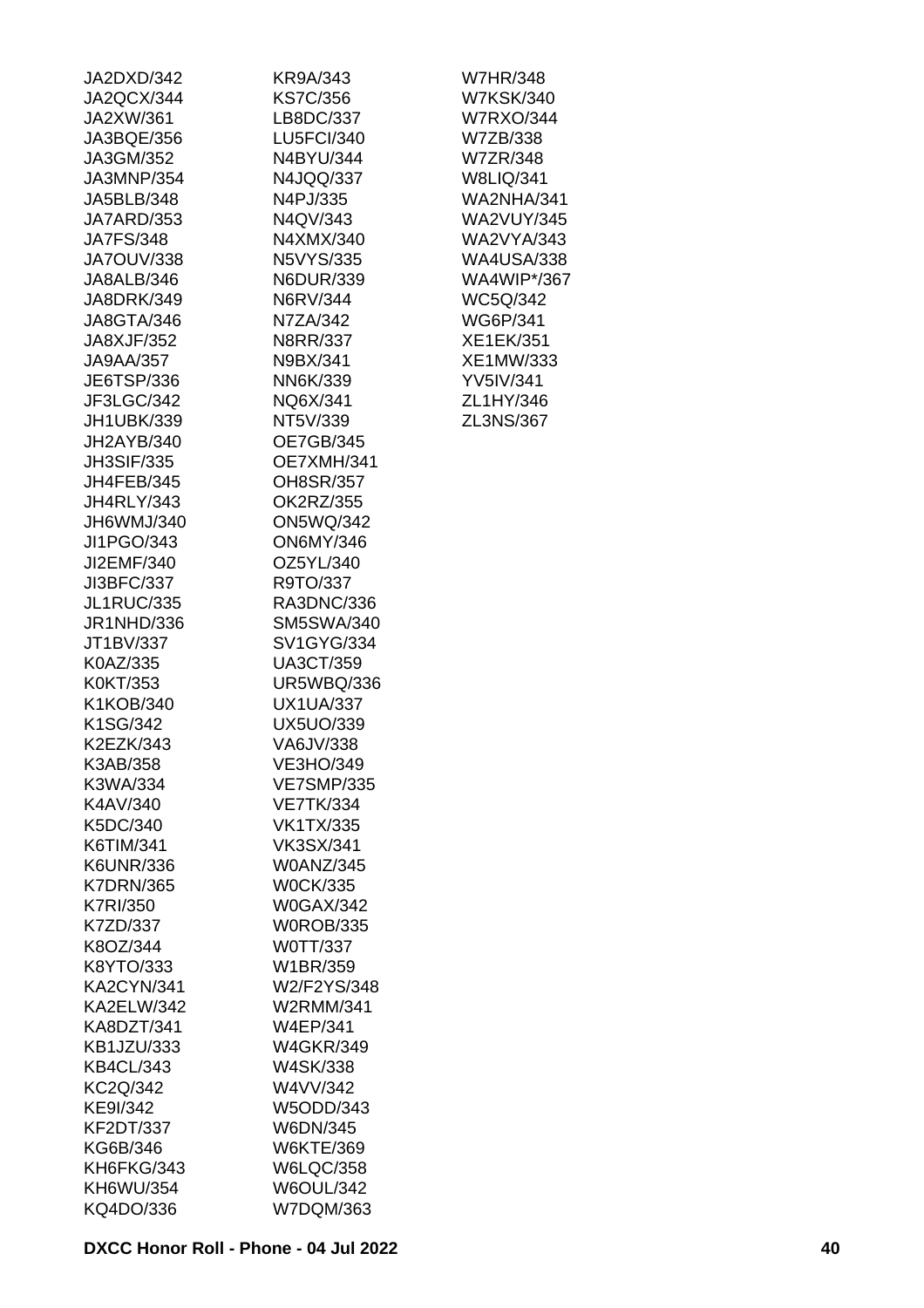See the [ARRL DXCC FAQ](http://www.arrl.org/dxcc-faq/) for details.

| <b>CW</b>         | DL9ZAL/347        | IK4BHO/348        | JA9CWJ/350        |
|-------------------|-------------------|-------------------|-------------------|
| 340               | EA2IA/348         | IK4CIE/349        | <b>JA9FPI/349</b> |
| JA1BK/354         | EA3XP/344         | IK4DCT/349        | JA9LSZ/343        |
| <b>JA1UQP/356</b> | EA4MY/354         | IK4DRY/349        | JA9NLE/347        |
| <b>JA2VPO/351</b> | EA5BM/348         | IK4GME/349        | JE1DXC/349        |
| JH5BHP/350        | EA6NB/349         | IK4MGP/344        | JE1GWO/351        |
| <b>OH2EA/352</b>  | EA7LQ/350         | IK4WMA/343        | <b>JE2LUN/347</b> |
|                   | EA8AK/357         | IT9AXZ/349        | <b>JE2URF/349</b> |
| 339               | F5II/355          | IT9VDQ/350        | JE7JDL/349        |
| 4X4DK/350         | F5NTV/349         | <b>JA0CRG/349</b> | JE8BKW/349        |
| 9A2AJ/350         | F6AJA/349         | <b>JA0DAI/349</b> | JF1KKV/354        |
| AA1K/354          | F6BEE/350         | JA0DWY/349        | JF1PUW/351        |
| AA1V/349          | F6BLP/349         | <b>JA0GJJ/352</b> | JF1UVJ/348        |
| AA4V/352          | F6CEL/347         | JA0HXV/345        | JF2OWA/349        |
| AA5AT/348         | F6DAY/349         | JA0UUA/349        | JF2UPM/347        |
| AA5AU/350         | F6EXV/351         | <b>JA1ANR/343</b> | JF3KON/349        |
| AA5BT/349         | F6GCP/349         | JA1BWA/356        | <b>JF7XKY/355</b> |
| AA5C/351          | G0DBE/346         | JA1ELY/356        | JH1BUO/349        |
| AA6YQ/347         | G3KMA/354         | JA1EOD/354        | <b>JH1EIG/354</b> |
| AA7A/353          | G3RTE/349         | <b>JA1FGB/351</b> | JH1GZE/351        |
| AB0X/353          | G3SNN/351         | <b>JA1HGY/351</b> | <b>JH1IFS/352</b> |
| AB9V/351          | G3VKW/346         | JA1IFP/353        | <b>JH1RFR/345</b> |
| AD5Q/350          | G3VXJ/349         | <b>JA1IOA/352</b> | <b>JH1SJN/347</b> |
| AG9S/349          | G3XTT/350         | JA1JAN/354        | JH1TWT/349        |
| CT1BOH/349        | G4BWP/351         | <b>JA1SVP/352</b> | JH2FXK/348        |
| CT1FJK/343        | G4EDG/350         | <b>JA1XEC/352</b> | <b>JH2SON/347</b> |
| <b>DF2NS/351</b>  | G4ELZ/350         | <b>JA2JNA/350</b> | <b>JH4IFF/351</b> |
| DF2PI/351         | GM3YTS/350        | <b>JA2JRG/349</b> | JH4UYB/348        |
| <b>DF2RG/349</b>  | <b>HA0DU/354</b>  | JA2JW/353         | JH6CDI/349        |
| DF3CB/350         | HA5WA/349         | JA2LCP/345        | JH8JYV/351        |
| DJ2BW/357         | <b>HB9ALO/355</b> | JA3FYC/356        | <b>JI2KXK/347</b> |
| DJ2YA/350         | <b>HB9AQW/351</b> | <b>JA3PIS/351</b> | JI4POR/346        |
| DJ4GJ/349         | <b>HB9BIN/345</b> | <b>JA4DND/351</b> | JJ2LPV/348        |
| DJ5JH/353         | HB9BZA/349        | JA4LKB/351        | <b>JJ2RCJ/349</b> |
| DJ8NK/349         | HB9CGA/349        | JA4LXY/354        | <b>JL1SAM/348</b> |
| DJ9HX/349         | <b>I1EEW/349</b>  | JA5AQC/348        | <b>JM1VRW/349</b> |
| DJ9KG/349         | <b>I1JQJ/349</b>  | <b>JA5AUC/354</b> | <b>JM3GXU/345</b> |
| <b>DK0EE/349</b>  | <b>I2KMG/351</b>  | JA5EXW/349        | JN7FAH/345        |
| <b>DK1RV/349</b>  | I2MOV/349         | JA5IU/350         | JP1NWZ/349        |
| <b>DK2GZ/348</b>  | I2OGV/350         | JA6BZI/352        | JR1BLX/350        |
| <b>DK2JX/348</b>  | <b>I2XIP/352</b>  | <b>JA6LCJ/352</b> | <b>JR1CBC/349</b> |
| <b>DK5AD/354</b>  | I2YDX/346         | <b>JA7FWR/350</b> | <b>JR1DUP/346</b> |
| <b>DK6ED/351</b>  | I4EAT*/349        | <b>JA7IC/351</b>  | <b>JR1FYS/353</b> |
| <b>DK9KX/349</b>  | I4IKW/349         | <b>JA7MSQ/348</b> | <b>JR1XIS/349</b> |
| DL1RWN/346        | <b>I4LCK/348</b>  | JA7PL/353         | JR3GWZ/349        |
| DL4MCF/349        | <b>I5GJK/349</b>  | <b>JA8DNV/356</b> | JR6EZE/349        |
| DL4MDO/347        | <b>I5KKW/344</b>  | <b>JA8EAT/355</b> | JR7TEQ/354        |
| DL5KAT/349        | IK0HBN/347        | JA8EOT/349        | K0CA/349          |
| DL6QW/349         | IK1GPG/348        | <b>JA8FKO/354</b> | K0DEQ/354         |
| <b>DL7HU/343</b>  | IK2DFZ/349        | JA8RJE/349        | K0EU/349          |
| DL7VEE/352        | <b>IK2ILH/348</b> | JA9CGW/348        | <b>K0IEA/351</b>  |
|                   |                   |                   |                   |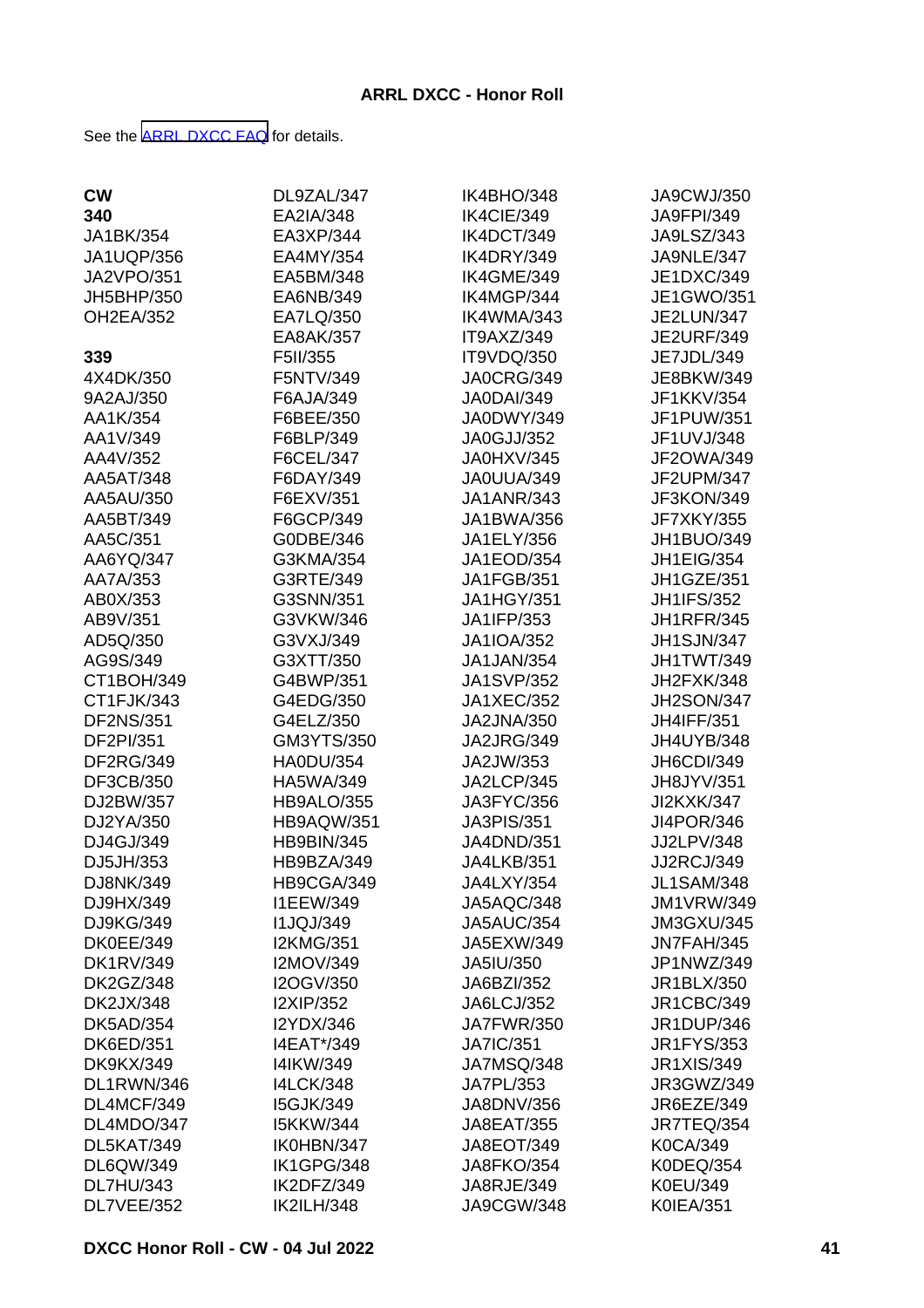| <b>K0JGH/345</b> | K8PYD/353        | N7RO/350          | SM0CCM/354        |
|------------------|------------------|-------------------|-------------------|
| <b>K0JUH/349</b> | K8YSE/348        | <b>N7US/351</b>   | <b>SM2EKM/349</b> |
| K0QC/349         | K9CW/351         | <b>N7UT/354</b>   | SM2GCQ/349        |
| K0QQ/350         | K9EL/349         | N8JV/349          | <b>SM3EVR/355</b> |
| <b>K0RS/348</b>  | K9EU/349         | N8JX/349          | <b>SM3GSK/350</b> |
| K0SR/351         | K9IL*/352        | N8PR/348          | <b>SM4CTI/350</b> |
| K1AJ/350         | K9MM/355         | N9AU/350          | <b>SM4CTT/351</b> |
| K1AR/349         | K9NU/348         | N9RD/347          | <b>SM4DHF/352</b> |
| K1HTV/350        | K9OW/347         | NI0G/349          | SM4EMO/349        |
| K1LD/351         | K9QVB/354        | NN4T/349          | <b>SM4OTI/349</b> |
| <b>K1NTR/349</b> | <b>K9RHY/351</b> | NQ1K/349          | SM5AQD/353        |
| K1ST/351         | <b>K9RS/345</b>  | NR1R/353          | <b>SM5BFJ/352</b> |
| K2FL*/355        | <b>K9VAL/349</b> | <b>NS6C/352</b>   | SM5CZQ/353        |
| <b>K2RW/351</b>  | K9ZO/353         | NX0I/349          | SM5DJZ*/352       |
| <b>K2TQC/355</b> | KA6A/349         | NY0V/348          | SM6CCO/349        |
| K2TWI/349        | <b>KC7V/349</b>  | OE1ZL/349         | <b>SM6CTQ/352</b> |
| K2VV/354         | KF2O/352         | OE2DYL/348        | <b>SM6CVX/355</b> |
|                  |                  | OE2VEL/351        | <b>SM6DHU/352</b> |
| K3JGJ/350        | KF9D/351         |                   |                   |
| K3KO*/347        | KG9N/349         | OE3EVA/351        | SM7NDX/347        |
| K3UA/354         | KJ9I/349         | OE5NNN/349        | SP2BMX/351        |
| K3UL/349         | KK2I/350         | OE6IMD/349        | SP2FAX/347        |
| <b>K4CIA/351</b> | KN4F/349         | OH1MA/350         | SP3E/350          |
| K4CN/349         | KP4P/353         | OH1XX/353         | SP5EWY/355        |
| K4DX/352         | KX4R/350         | OH2BAD/353        | <b>SP8AJK/351</b> |
| K4DY/351         | KY7M/350         | OH2BU/356         | T77C/346          |
| K4FJ/352         | LA5XGA/348       | OH2DW/349         | <b>UA0ZC/345</b>  |
| K4IQJ/349        | LA7AFA/349       | OH2FT/348         | <b>UA4CC/350</b>  |
| <b>K4MQG/353</b> | LA7JO/350        | OH3SR/349         | <b>UA4HBW/351</b> |
| K4NA/349         | LZ2CC/352        | OK1ADM/354        | <b>UA9YE/347</b>  |
| K4PI/356         | LZ2DF/352        | OK1MP/352         | <b>UR5WA/352</b>  |
| K4TEA/349        | <b>N0AT/350</b>  | OM3JW/355         | <b>US5WE/353</b>  |
| K4UEE/353        | N0TB/349         | ON4IQ/346         | UT5UGR/346        |
| K4WS/352         | N1DG/348         | <b>ON4ON/347</b>  | UT7WZA/352        |
| K4XI/352         | <b>N1NK/347</b>  | <b>ON4UN*/352</b> | VA3DX/353         |
| K5AC/353         | N2MM/349         | OZ1CTK/353        | VE3BW/351         |
| K5BG/349         | N2QT/346         | OZ1LO/356         | VE3EJ/349         |
| <b>K5ESW/345</b> | N2TU/349         | OZ2JI/349         | <b>VE3LDT/350</b> |
| K5JZ/345         | N3BNA/349        | OZ4O/351          | <b>VE3XN/350</b>  |
| K5KC/346         | N3SL/351         | OZ7GI/350         | VE6WQ/352         |
| <b>K5KLA/354</b> | N3XX/350         | OZ7YY/354         | <b>W0BV/348</b>   |
| K5NA/352         | N4CC/352         | OZ9PP/351         | W0MHK/348         |
| K5RT/348         | <b>N4CH/347</b>  | <b>PA0WRS/351</b> | W0VTT/349         |
| K5UR/355         | N4MM/354         | PA3FQA/346        | W1CU/353          |
| K5YY/353         | N4NX/353         | PA5TT/349         | W1FJ/350          |
| K6FG/348         | N4RJ/356         | PE5T/351          | W1GL/353          |
| K6KII/353        | N4WW/358         | PT7WA/349         | W1JR/353          |
| <b>K7ABV/352</b> | N4XM/350         | PY2BW/350         | W1KSZ/353         |
| <b>K7EG/352</b>  | N5AW/353         | PY2RO/349         | W1MK/349          |
| <b>K7NN/352</b>  | N5ET/351         | PY2XB/349         | W1MU/349          |
|                  |                  |                   |                   |
| K7PI/349         | N5JR/351         | PY2YP/350         | W1NG/353          |
| K7SP/351         | N5ZM/344         | PY7ZZ/352         | W1TC/354          |
| K7XB/347         | N6AR/353         | RA3DX/349         | W1YY/354          |
| K7ZA/352         | N6JV/353         | <b>RU3FM/348</b>  | W2KKZ/348         |
| K7ZD/347         | N6OC/349         | S58T/348          | W2SM/353          |
| K8EJ/353         | N6VR/353         | <b>SK7AX/349</b>  | W3GG/352          |
| K8LJG/353        | N7EF/352         | SL0ZG/349         | <b>W3LPL/352</b>  |
| <b>K8MFO/354</b> | N7GR/345         | <b>SM0AJU/356</b> | W3NO/349          |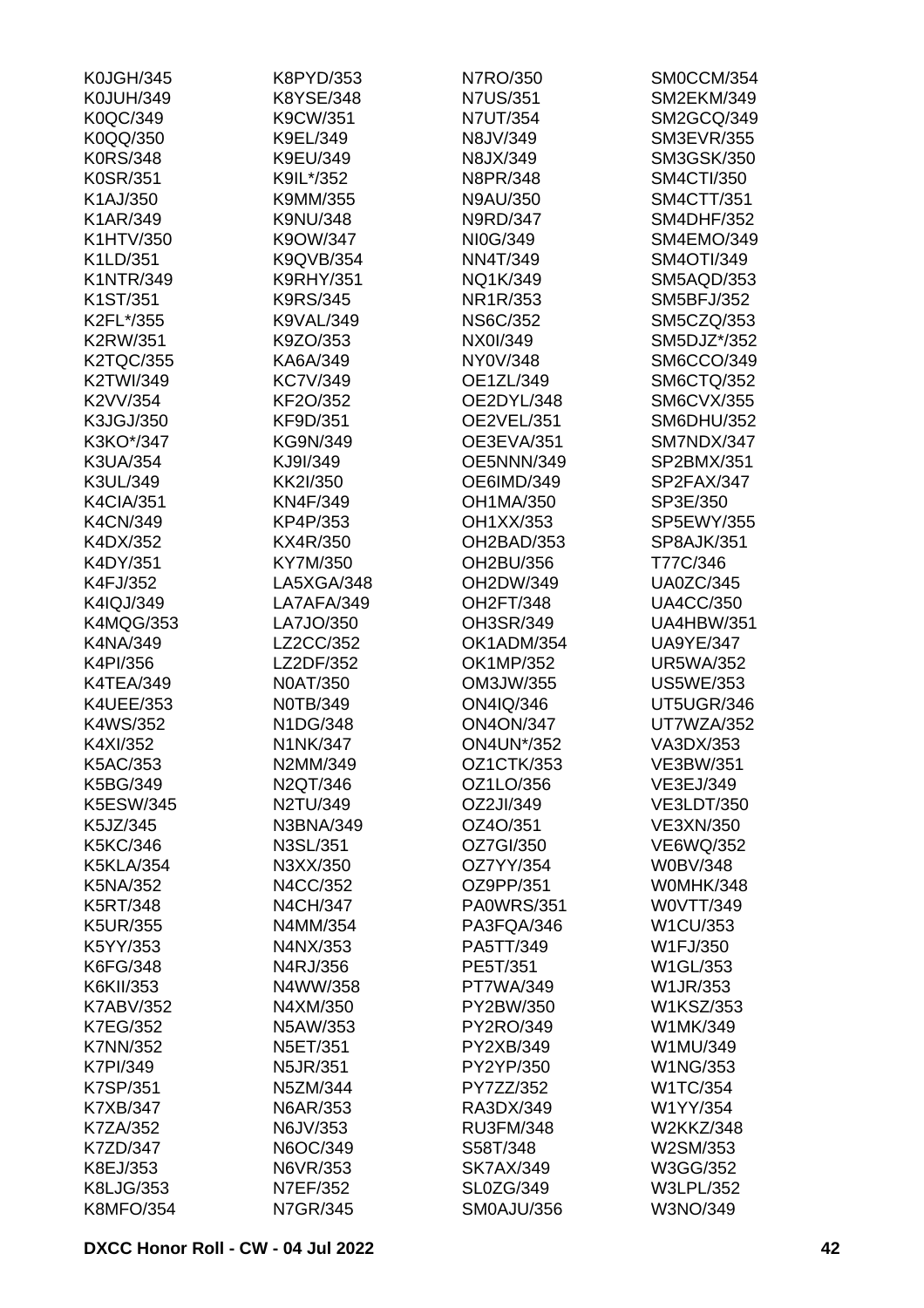| W3UM/351          | ZS6EZ/349         | <b>HL3DE/346</b>  | <b>JF1SEK/351</b> |
|-------------------|-------------------|-------------------|-------------------|
| <b>W3UR/350</b>   |                   | <b>HL3IUA/345</b> | JF1WPB/344        |
| W3YX/349          | 338               | I1WXY/348         | JF2MBF/347        |
| <b>W4CK/350</b>   | 9A5CY/342         | <b>I2AOX/344</b>  | JF4VZT/348        |
| <b>W4CZU/352</b>  | AA1ON/346         | <b>I2ZGC/347</b>  | <b>JG1WSC/348</b> |
| <b>W4DKS/354</b>  | AA3B/344          | I3VJW/349         | JG3QZN/346        |
| <b>W4DR/355</b>   | AA4R/346          | <b>I4AVG/345</b>  | JH2UVL/352        |
| <b>W4DXX/353</b>  | AC4G/348          | <b>I4MKN/344</b>  | JH4JNG/348        |
| <b>W4FC/352</b>   | AD1C/351          | IK1WGX/342        | JH9AUB/348        |
| W4GD/351          | AD5A/345          | IK2BLA/346        | JI1FXS/346        |
| W4OX/349          | AI0O/350          | IK6DLK/348        | <b>JL1XMN/344</b> |
| <b>W4PK/344</b>   | AI3Q/352          | IT9TQH/350        | JP1IOF/348        |
| W4TO/347          | CT1EEB/343        | IT9UCS/347        | <b>JR1AIB/351</b> |
| W4UM/353          | DF2UU/348         | JA0BKX/350        | JR1MLU/350        |
| W4VQ/354          | DF3GY/343         | <b>JA0UH/351</b>  | JR2KDN/343        |
| <b>W5BOS/349</b>  | DF9ZW/346         | <b>JA1ADN/351</b> | <b>JR3IIR/349</b> |
| <b>W5BPT/347</b>  | DJ2RB/343         | JA1ADT/344        | <b>JR5VHU/346</b> |
| <b>W5EC/346</b>   | DJ2TI/352         | <b>JA1FNA/351</b> | JR9LKE/344        |
| <b>W5FKX/347</b>  | DJ3IW/349         | JA1GV/352         | K0KX/350          |
| <b>W5TCX/346</b>  | DJ4XA/350         | <b>JA1JAT/344</b> | K0XN/348          |
|                   | DJ5AV/347         | <b>JA1MOH/352</b> | K1DG/348          |
| <b>W5ZPA/352</b>  | DJ9RR/347         |                   | K1EFI/348         |
| W6BJH/353         |                   | <b>JA1OND/349</b> |                   |
| <b>W6ENZ/349</b>  | DJ9ZB/346         | <b>JA1SFL/347</b> | K1TL/348          |
| W6TMD/350         | <b>DK5PR/351</b>  | <b>JA1SHE/346</b> | K1ZZ/350          |
| <b>W7LR/355</b>   | DL1YD/352         | <b>JA1VLK/348</b> | K2AU/348          |
| W7OM/350          | DL2FAG/347        | JA1WSX/346        | K2CL/350          |
| <b>W7UT/354</b>   | DL3NM/342         | JA2AHH/346        | K2LS/349          |
| <b>W8AV/349</b>   | DL6JGN/348        | JA2BDR/345        | <b>K2MFY/352</b>  |
| W8DX/349          | DL6KVA/348        | <b>JA2DSY/351</b> | K2PLF*/351        |
| W8TE/352          | DL7AFV/348        | JA2FBY/346        | K2SHZ/353         |
| W8UVZ/353         | DL7MAE/348        | <b>JA2IVK/353</b> | K2TE/348          |
| W8XD/349          | DL9DRA/342        | JA2KVD/353        | K2TK/348          |
| W9BF/348          | DL9YX/351         | <b>JA2OLJ/345</b> | <b>K2UFM/352</b>  |
| W9DC/353          | EA4KD/343         | <b>JA2TBS/345</b> | K2UO/352          |
| W9IXX/349         | EA7BJ/347         | JA3CSZ/351        | K2XF/348          |
| <b>W9KNI/359</b>  | EI6FR/344         | JA3EMU/352        | K3FN/354          |
| <b>W9MU/347</b>   | EU1DX/348         | JA3GN/348         | K3IE/351          |
| W9XY/352          | F3AT/354          | JA3UCO/345        | <b>K4HGX/346</b>  |
| W9YSX/349         | F3TH/348          | JA4DEN/349        | <b>K4JLD/350</b>  |
| W9ZR/353          | F6DZO/349         | JA4IYL/348        | <b>K4QL/348</b>   |
| <b>WA2HZO/349</b> | G0OIL/342         | JA5BEN/348        | K4SE/353          |
| <b>WA2WSX/351</b> | G3NDC/344         | JA5PWW/348        | K4SO/345          |
| WA6TLA/354        | G3PLP/344         | JA6BZA/347        | K4UTE/350         |
| <b>WB4TDH/353</b> | G3SJX/348         | JA6CBG/348        | K4XO/355          |
| <b>WB6RSE/354</b> | G3TXF/352         | JA6TMU/347        | K4XU/352          |
| <b>WB7B/348</b>   | G3VMW/349         | JA7JI/349         | K4ZW/352          |
| <b>WB8ZRL/352</b> | G3WPF/349         | JA7MYQ/348        | K4ZYU/352         |
| WB9Z/349          | G4BUE/352         | JA7ZP/346         | K5AQ/352          |
| <b>WD5DBV/349</b> | G4OBK/347         | JA8EJO/348        | K5DU/347          |
| WI8A/349          | G5LP/346          | JA8JL/354         | K5PC/348          |
| <b>WK3N/345</b>   | GM3PPE/349        | JA8ZO/353         | K5WE/350          |
| WO2N/349          | <b>GM3YOR/349</b> | <b>JA9APS/350</b> | K6AM/348          |
| WQ3X/347          | HA8IE/348         | JE1LFX/344        | K6DT/353          |
| <b>WS9V/349</b>   | HB9BGV/347        | JE1PNX/347        | K6EID/348         |
| WX4G/353          | HB9CZR/345        | <b>JE1SYN/347</b> | K6GXO/348         |
| <b>YO3APJ/354</b> | HB9DDZ/348        | JE2OVG/350        | K6JAD/346         |
| ZS4TX/348         | HB9DHK/342        | JF1NZW/347        | K6TA/352          |
|                   |                   |                   |                   |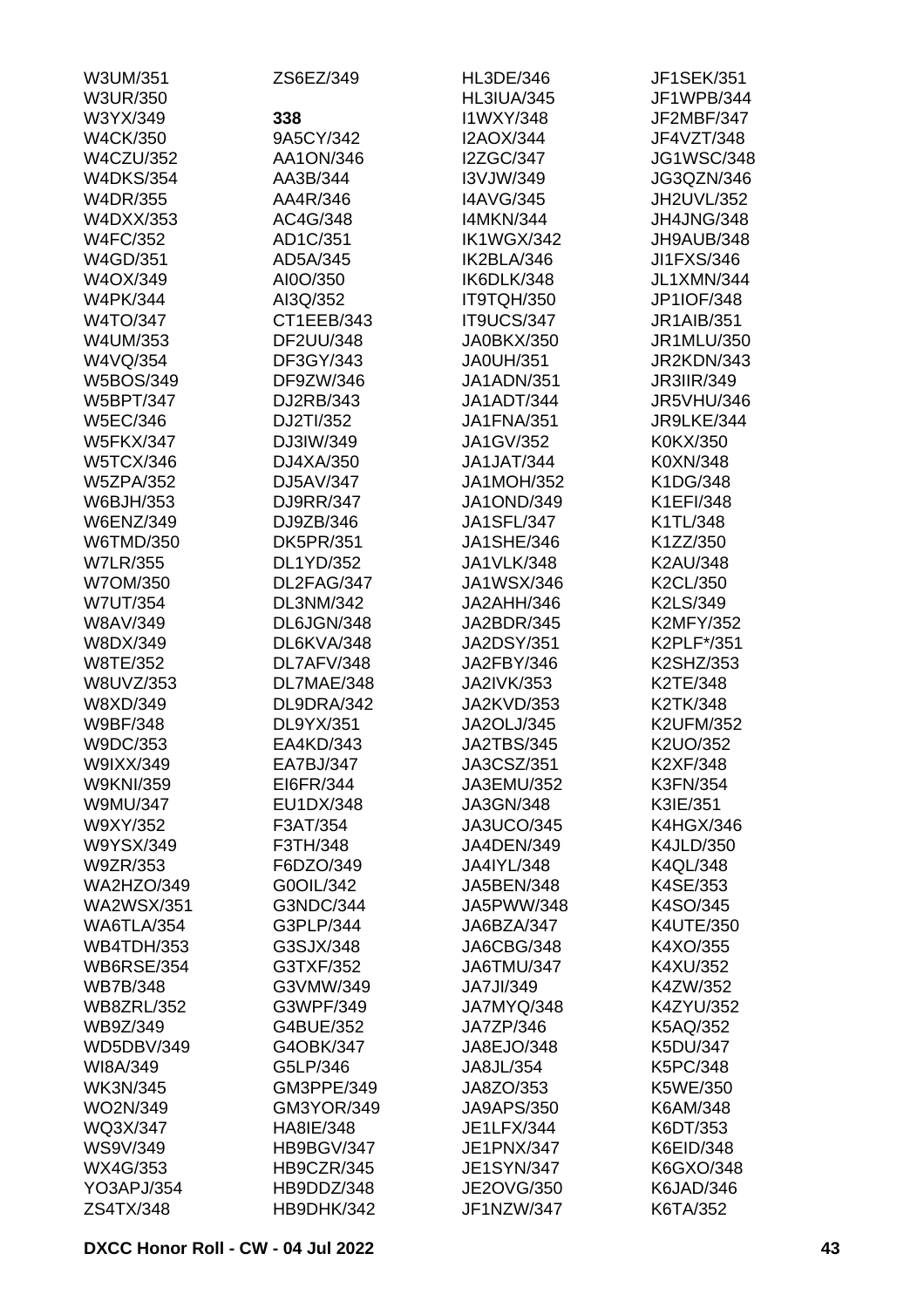| K6YUI/343        | N7FU/351          | SP9FKQ*/347       | YB5QZ/346         |
|------------------|-------------------|-------------------|-------------------|
| <b>K7BG/346</b>  | N7IR/348          | SV1JG/353         | YO3CD/346         |
| K7LJ/348         | N7RT/352          | <b>TG9NX/351</b>  | ZL3JT/342         |
| K7SO/347         | <b>N8AA/352</b>   | <b>UA3AB/344</b>  |                   |
| K7ZBV/350        | N8BJQ/349         | <b>UA6MF/344</b>  | 337               |
| K7ZV/342         | N8DX/350          | UT2UB/345         | 9A2EU/343         |
| K8CX/352         | N8MZ/351          | <b>UX0UN/351</b>  | 9A3SM/347         |
| K8DYZ/351        | N9IW/349          | <b>VE3LYC/342</b> | AA1QD/341         |
| K8IFF/349        | <b>N9US/352</b>   | VE3XO*/347        | AA8LL/341         |
| <b>K8NA/351</b>  | NA0Y/347          | VE7AHA/348        | AA8OY/344         |
| K8SIX/349        | NI6T/347          | <b>VK3QI/350</b>  | AJ9C/349          |
| K8ZH/352         | <b>NK4L/348</b>   | VY2OX/348         | DF1SD/346         |
| K8ZTT/344        | <b>NM7G/347</b>   | <b>W0SR/353</b>   | <b>DK5WL/348</b>  |
| K9AJ/353         | NU8Z/344          | <b>W0UY/346</b>   | DL1AMQ/348        |
|                  | OE2LCM/342        |                   | <b>DL1DA/343</b>  |
| K9BWQ/350        | OH2BCK/342        | <b>W0WP/352</b>   |                   |
| K9GA/350         |                   | W1AO/347          | DL2OE/342         |
| K9IR/347         | OH2BF/348         | <b>W1ECT/348</b>  | DL2VPO/343        |
| <b>KA7T/347</b>  | OH2LU/349         | W1JZ/352          | DL6ATM/349        |
| KD5M/349         | OH2ZZ/348         | W1OX/348          | <b>DL6KR/341</b>  |
| <b>KE7X/347</b>  | OH3WS/348         | W1TYQ/346         | DL9RCF/341        |
| <b>KG7H/348</b>  | OH3YI/354         | W1WLW/352         | <b>DS5USH/341</b> |
| KM3V/348         | <b>OH5VT/348</b>  | W1YM/348          | EU7A/346          |
| KQ8M/350         | <b>OK1CF/346</b>  | W2FP/353          | EY8MM/345         |
| <b>KR4F/350</b>  | <b>OK3GU/344</b>  | W2GW/348          | F5QF/348          |
| KR8V/348         | <b>ON4GG/344</b>  | W2LO/345          | F6HKA/343         |
| <b>KS1J/348</b>  | <b>ON4VT/346</b>  | W2RS*/352         | F9XL/350          |
| <b>KU0A/346</b>  | <b>ON5NT/354</b>  | W2YC/346          | G0JHC/343         |
| KW4V/349         | ON7PQ/348         | W3GH*/347         | G4GIR/347         |
| KW9A/348         | OZ1BTE/348        | <b>W4AG/344</b>   | GM3POI/343        |
| LA7SI/349        | OZ1HX/350         | W4WJ/353          | HA3OU/345         |
| LA9XG/348        | OZ8BZ/349         | W4ZYT/346         | <b>HA5AGS/346</b> |
| N0AV/349         | PA0LOU/351        | <b>W5FI/351</b>   | <b>HA5KG/342</b>  |
| <b>NORR/353</b>  | PA1CW/347         | <b>W5FK/348</b>   | <b>HB9AMO/350</b> |
| N0XA/352         | PT2BW/350         | W6JTI/347         | <b>HB9CRV/347</b> |
| N1DCM/348        | PY2NQ/347         | <b>W6RLL/345</b>  | HB9LCW/341        |
| N2LT/351         | PY2SP/347         | <b>W6SR/347</b>   | <b>I4FTU/349</b>  |
| N2MF/351         | R7LV/347          | W6VX/347          | <b>I4YCE/345</b>  |
| N2RR/346         | R9TO/344          | W6XA/348          | <b>I5JRR/347</b>  |
| N2TK/349         | RW3PZ*/348        | <b>W7KCN/344</b>  | <b>I5RFD/348</b>  |
| N3AF/342         | <b>RW3RN/347</b>  | W7MO/348          | IK2IQC/341        |
| N4DB/344         | RY9C/346          | <b>W8CY/350</b>   | IK4PLW/344        |
| N4DW/352         | SM3NRY/347        | <b>W8CZN/346</b>  | IK5HHA/345        |
| N4GN/348         | SM4BZH/352        | <b>W8DCH/352</b>  | IK5PWQ/343        |
| N4IR/352         | SM4DDE/347        | <b>W8TWA/346</b>  | IK8BIZ/342        |
| N4JF/343         | <b>SM5CAK/351</b> | <b>W9KQD/351</b>  | IK8HJC/341        |
| N4JJ*/352        | <b>SM5CCE/352</b> | <b>WA2HZR/351</b> | IV3JVJ/341        |
| N4KG*/351        | SM5FUG/348        | <b>WA2IKL/346</b> | <b>JA0GCI/349</b> |
| <b>N4MHQ/349</b> | <b>SM6AHS/348</b> | <b>WA4FFW/349</b> | JA0NPQ/342        |
| N4NO*/353        | <b>SM6CMU/352</b> | <b>WB4OSS/348</b> | JA0NZR/339        |
|                  |                   |                   |                   |
| N4TJ/348         | SM6CUK/348        | WB4UBD/348        | JA1BOQ/344        |
| N4XP/341         | SM7BYP/349        | WB9CIF/347        | <b>JA1CLW/344</b> |
| N5FG/349         | SP5CJQ/348        | <b>WB9EEE/349</b> | <b>JA1CZI/350</b> |
| N5LZ/349         | SP6RT/352         | WD5COV/347        | JA1DOF/346        |
| <b>N5UR/352</b>  | SP7GAQ/347        | WF5T*/351         | <b>JA1DUH/349</b> |
| N6ET/351         | SP8FNA/348        | WJ4T*/348         | <b>JA1GRM/346</b> |
| <b>N6KK/347</b>  | <b>SP8NR/348</b>  | WT8C/348          | <b>JA1LSP/348</b> |
| N6MZ/346         | SP9DWT/348        | WX5L/342          | JA1MRM/349        |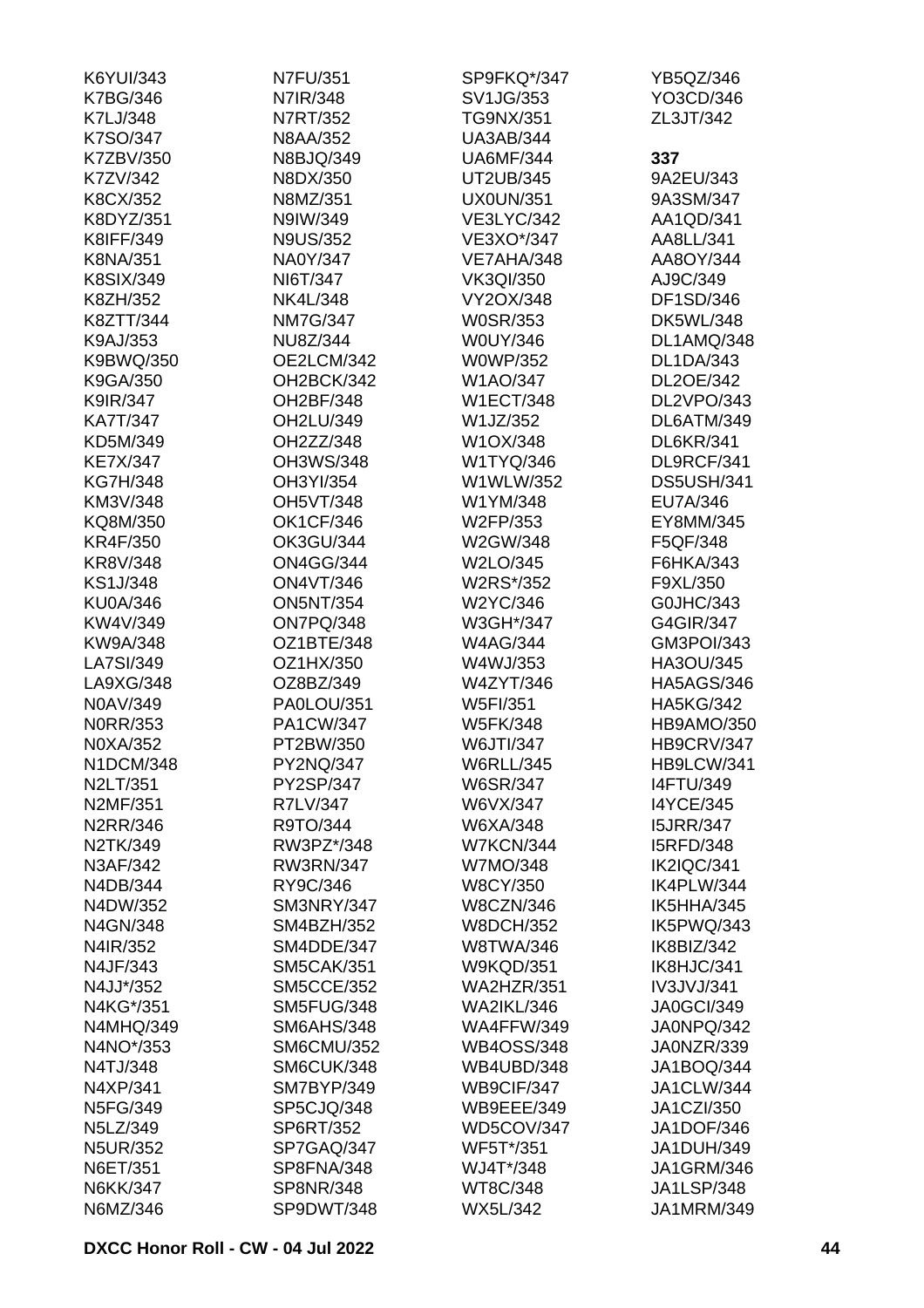| JA1XCZ/345        | K5ZK/349         | <b>ON4ZD/346</b>  | <b>WA2VYA/347</b> |
|-------------------|------------------|-------------------|-------------------|
| JA2ADY/349        | <b>K6LRN/344</b> | OZ3PZ/341         | <b>WA5VGI/345</b> |
| JA2BL/352         | <b>K6UFO/344</b> | PY2KP/346         | <b>WA9YYY/345</b> |
| JA2DPC/341        | K6XT/350         | PY4OY/345         | WB4W/348          |
| JA2FGL/347        | <b>K7LAY/346</b> | PY5WD/353         | <b>WB4ZBI/347</b> |
| JA2FJP/347        | <b>K7WP/341</b>  | R3OK/342          | <b>WB8FIW/342</b> |
| <b>JA2XYO/349</b> | K8AV/344         | R5AJ/341          | <b>WD5K/347</b>   |
| JA3AAW/349        | <b>K8BCK/350</b> | R9FM/344          | WD8PKF/349        |
| JA4FKX/343        | K8BL/347         | SM0NJO/346        | <b>WL7E/346</b>   |
| JA4ZA/346         | K8GG/348         | <b>SM2EJE/343</b> | <b>YU3AA/341</b>  |
| JA5MHD/347        | K8LN/346         | <b>SM3CBR/346</b> | Z32ZM/346         |
| JA5WIZ/341        | K8MW/347         | SM3DXC/350        | ZS6KR/347         |
| JA6VQA/345        | K8PT/351         | <b>SM5BRW/351</b> |                   |
| JA7BWT/342        | K8SW/350         | <b>SM5CEU/343</b> | 336               |
| JA7JWF/347        | K8TL/349         | <b>SM5KNV/345</b> | 9A2JK/343         |
| JA8AZN/346        | <b>K9ALP/347</b> | SM6CNN/347        | 9A2NA/346         |
| JA8BAR/347        | <b>K9KU/351</b>  | SM6VR/349         | 9A6W*/345         |
| JA9AA/348         | <b>K9LJN/347</b> | SP3EPK/345        | 9A7V/346          |
| JA9FAI/347        | K9NW/347         | SP3FAR/344        | 9A8A/345          |
| JE8LWZ/341        | KA3S/344         | SP6CIK/343        | AA1AC/346         |
|                   | KD6WW/348        |                   | AA9AA/344         |
| <b>JE8TGI/346</b> |                  | SV1IW/350         | AD6W/345          |
| <b>JG1ULJ/344</b> | <b>KE4YD/345</b> | UA3AGW/347        |                   |
| <b>JG3SKK/344</b> | <b>KF0QR/342</b> | UA3LAR/345        | AE5E/343          |
| JH1BAM/346        | KF8N*/347        | <b>UA4CR/343</b>  | AF2C/348          |
| JH1CHU/343        | KG4W/351         | UT3UA/346         | DF2UH/340         |
| JH1ORA/347        | <b>KK0M/346</b>  | <b>UT5JAJ/342</b> | DJ0MDR/341        |
| JH2RMU/347        | KQ3F/346         | <b>UT7QF/344</b>  | DJ5FI/345         |
| JH8BOE/348        | KZ4V/347         | <b>VE3FF/347</b>  | DJ6TK/346         |
| <b>JH8SLS/347</b> | LA2QM/347        | W0DJC/344         | DJ9ON/346         |
| JI8DGO/341        | LA5HE/346        | <b>W0FLS/344</b>  | DL3IAC/341        |
| JJ1DWT/347        | LA5LT/347        | WOJLC/351         | <b>DL5CW/342</b>  |
| <b>JJ1SKG/341</b> | <b>NORB/347</b>  | W1GJ/342          | DL6XK/340         |
| <b>JJ1TEA/345</b> | <b>N0RN/347</b>  | <b>W2NRA/350</b>  | <b>DL7KL/345</b>  |
| JJ2PIK/346        | <b>N1UR/344</b>  | W2RA/345          | E72A/340          |
| <b>JK1BSM/345</b> | N2UN/350         | W2TX/347          | EA1AUS/342        |
| <b>JK1OPL/345</b> | N2WK/345         | W2XI/349          | EA1DFP/340        |
| <b>JO1WKO/345</b> | N3NT/341         | W3NA/344          | EA1JO/347         |
| <b>JQ3DUE/341</b> | N4AH/346         | W3SB/351          | EA3LX/343         |
| <b>JR2BNF/346</b> | N4AL/343         | <b>W4AVY/341</b>  | F3SG/344          |
| <b>JR3OEH/343</b> | N4CW/352         | W4OEL*/347        | F6AOJ/344         |
| JR7VHZ/341        | N4TL/342         | W5ODD/350         | G0EHO/342         |
| JS3CTQ/344        | N5KD/341         | W5WT/344          | G3OAG/341         |
| K1JO/350          | N5PO/347         | W5XC/345          | GM0GAV/342        |
| K1KO/347          | N5TY/344         | <b>W5ZN/345</b>   | GM4FDM/341        |
| K1UO/349          | N8DJX/343        | <b>W6CUA/349</b>  | <b>HA1RW/343</b>  |
| K2PK/351          | <b>N9CK/345</b>  | W6PJ/342          | HA3HP/344         |
| <b>K2QMF/345</b>  | NA2M/349         | <b>W7GA/345</b>   | HA9PP/344         |
| K2SX/351          | NF9V/346         | W7KW/343          | HB9DDO/340        |
| K3WW/348          | NW8F/347         | W9HM/347          | HB9HFN/340        |
| <b>K4CL/351</b>   | OE1TKW/346       | <b>W9LNQ/349</b>  | I2ZBX/348         |
| K4SV/341          | OE5BWN/346       | <b>W9NGA/347</b>  | <b>I4EWH/341</b>  |
| K4XP/348          | OE6DK/341        | W9OP/345          | IK2QPR/339        |
| <b>K5CON/343</b>  | OH2BEN/343       | <b>W9RPM/341</b>  | IK4DRR/340        |
| <b>K5GKC/348</b>  | OH2BLD/350       | W9VA/346          | IK5CBE/344        |
| <b>K5JUC/341</b>  | OH2BV/343        | W9XX/341          | IK5GQM/345        |
| K5MC/346          | OH3BU/345        | <b>WA1FCN/350</b> | IK6FWJ/340        |
|                   |                  |                   | IT9DAA/340        |
| K5UO/351          | OH3JR/346        | WA1S/346          |                   |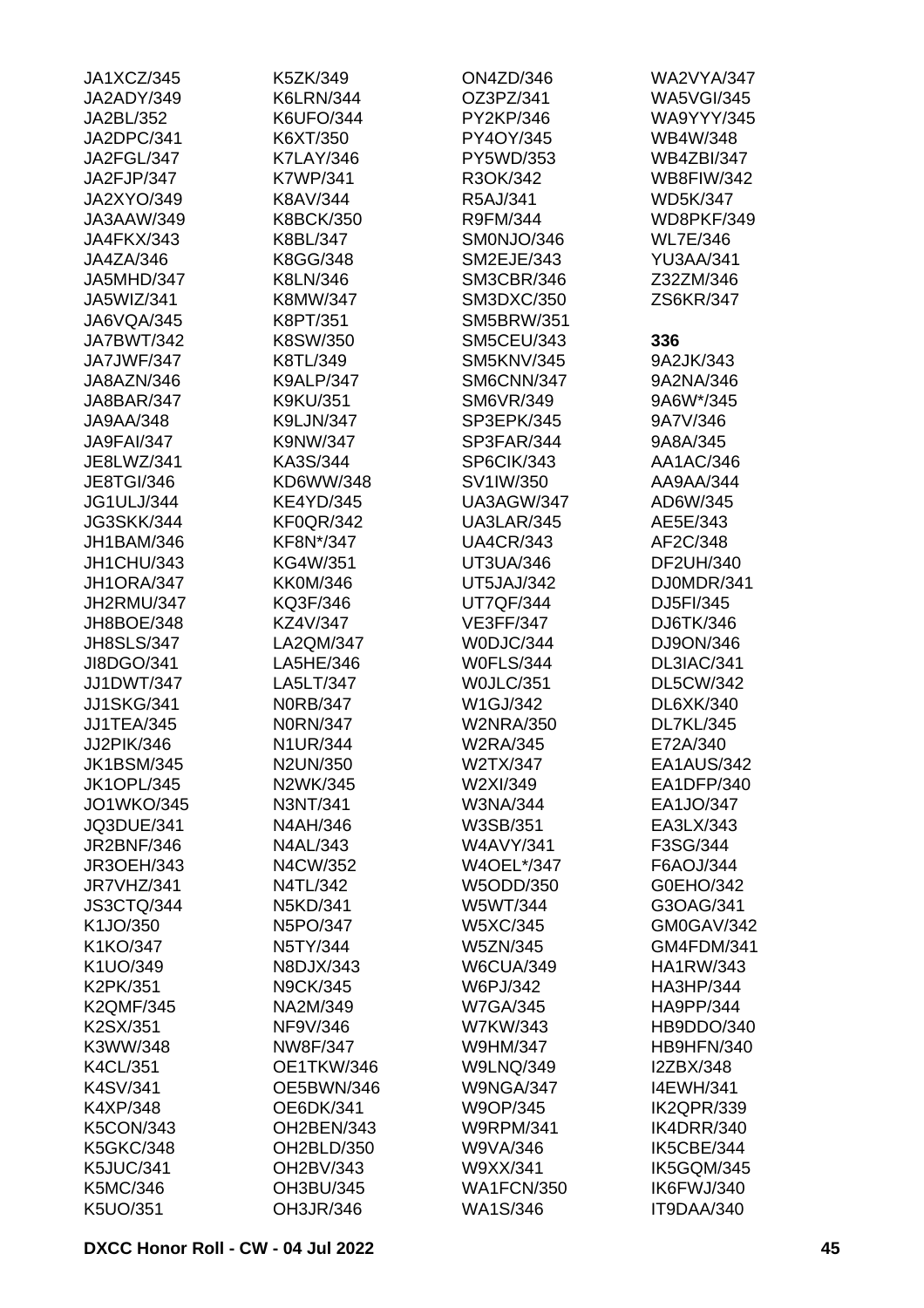| IZ5EKV/339        | K5KV/348          | <b>SM3NXS/342</b> | WB8B/345          |
|-------------------|-------------------|-------------------|-------------------|
| JA0CGJ/345        | <b>K6CTA/344</b>  | SM5API*/344       | <b>WB8YJF/345</b> |
| JA0DBQ/345        | K6LM/348          | SM6BGG/346        | WS1F/343          |
| <b>JA0EKI/340</b> | K8AC/343          | SP1S/343          | WS6X/344          |
| JA0FSB/347        | K8BN/346          | SP5DIR/341        | XE1ZW/339         |
| <b>JA0IXW/341</b> | K8ND/345          | SP5GH/348         |                   |
| JA1BNL/340        | <b>K8RYU/341</b>  | SP6HEQ/341        | 335               |
| JA1BNW/345        | K9JF/342          | SP6M/342          | 4K9W/342          |
| JA1DM/347         | KA8ZPE/346        | <b>SP7ITB/342</b> | 4Z4DX/342         |
| JA1DOT/341        | KE9U/348          | SP8FHM/340        | 5B4AGN/338        |
| <b>JA1SJV/347</b> | KJ0M/347          | SP9AI/351         | 9A1CAL/341        |
| <b>JA1SYY/342</b> | KM1D/348          | <b>UA6A/340</b>   | 9A2F/340          |
| JA1WPX/347        | <b>KN4T/347</b>   | UA9FAR/344        | AA1M/348          |
| JA2DXD/342        | <b>KS0M/346</b>   | <b>UN6T/345</b>   | AA4HP/339         |
| <b>JA2FWS/343</b> | KT8X/342          | <b>UT7UW/340</b>  | AI9L/341          |
| JA2LMA/345        | KT9T/347          | <b>UX1UA/344</b>  | <b>DK2NG/340</b>  |
| JA2NDQ/348        | KZ2I/348          | <b>UY5AA/344</b>  | <b>DK5QK/347</b>  |
| <b>JA5CEX/341</b> | LA8PT/348         | UY5ZZ/342         | DL1DTL/342        |
|                   | LA9FFA/345        | <b>VE1DX/344</b>  |                   |
| <b>JA5NLN/343</b> |                   |                   | DL2VFR/340        |
| JA6BEE/349        | LB1GB/346         | VE3EXY/340        | DL3SZ/346         |
| JA6BJV/346        | LU3CQ/339         | <b>VE3VHB/343</b> | <b>DL4CF/344</b>  |
| JA6WJL/341        | LX1DA/343         | VE7IG*/346        | DL7UCX/338        |
| JA7KY/340         | N2BJ/341          | <b>VK5WO/345</b>  | <b>DM5EE/344</b>  |
| <b>JA7OUV/345</b> | <b>N2NL/345</b>   | W0TT/342          | EA3DW/339         |
| JA9LJS/346        | N2TN/343          | W0UO/340          | EA3GP/339         |
| <b>JA9RRH/340</b> | N4TB/350          | W0VX/350          | EI7BA/340         |
| JE2EHP/339        | N4ZH/340          | W1AH/346          | F6DLM/344         |
| JE2HCJ/340        | N5KM/342          | W1TSP/350         | F6FHO/342         |
| JE3EDJ/348        | N5OK/343          | W1YIF/343         | G3LZQ/341         |
| JE8CLT/339        | <b>N5PHT/339</b>  | W2FV/346          | G4IRN/338         |
| JH1HGC/348        | N5XZ/344          | <b>W2LK/345</b>   | G4PTJ/338         |
| JH1XUM/343        | N6KZ/342          | <b>W2RQ/347</b>   | G4PWA/340         |
| JH7CFX/346        | <b>N7KA/345</b>   | W3DF/348          | HB9BMY/344        |
| JH8RZJ/341        | <b>N7NG/342</b>   | W4AXO/346         | HB9BXE/341        |
| <b>JR1BAS/343</b> | N8BM/347          | W4BP/340          | IK0DWN/339        |
| <b>JR4LNG/340</b> | N9BX/339          | <b>W4FQT/341</b>  | IK1ADH/342        |
| JR6FC/347         | NA2X/346          | <b>W4JTL/349</b>  | <b>IK1SOW/340</b> |
| K0GY/340          | <b>NA5C/345</b>   | <b>W4SK/342</b>   | IK7NXM/340        |
| <b>K0KG/343</b>   | <b>NC9T/343</b>   | <b>W5OZI/342</b>  | IV3TQE/340        |
| K0LUZ/348         | NE9Z/344          | <b>W5RQ/349</b>   | JA0DIN/343        |
| <b>K0MF/345</b>   | NJ6P/340          | <b>W6NWS/345</b>  | <b>JA0EOK/342</b> |
| K0MN*/343         | NO8D/344          | <b>W6OUL/348</b>  | JA0GZZ/347        |
| K1BD/339          | <b>NQ7R/346</b>   | W6UB/340          | <b>JA1BPA/337</b> |
| K1HJC/343         | NW6S/346          | <b>W7CA/344</b>   | JA1HRQ/339        |
| K1HT/344          | OE2SNL/346        | <b>W7CT/340</b>   | <b>JA1IRH/346</b> |
| K1OA/344          | OH2TA/342         | <b>W7KNT/341</b>  | JA1NWD/345        |
| K2FF/342          | OH3RF/346         | <b>W7YAQ/344</b>  | <b>JA1OVF/346</b> |
| K2NV/340          | <b>OK1DH/348</b>  | <b>W8GMH/347</b>  | <b>JA1QOW/342</b> |
| <b>K2RSK/342</b>  | ON4ATW/341        | W8OI/341          | JA2AH/342         |
| K2UU/343          | <b>ON4CD/340</b>  | <b>W9HB/347</b>   | <b>JA2KVB/345</b> |
| <b>K4CMS/345</b>  | ON7TK/346         | W9OA/349          | JA2VQF/339        |
| <b>K4MF/348</b>   | PF5X/345          | <b>W9RN/345</b>   | <b>JA7BVH/342</b> |
| K4PB/346          | R3VA/340          | WA0MHJ/346        | JA7ZF/344         |
|                   |                   |                   |                   |
| K4UU/345          | R4GM/343          | <b>WA1JMP/348</b> | JA8DJY/341        |
| K5EJ/343          | RA7A/340          | WA2NPD/344        | <b>JA9CHI/340</b> |
| <b>K5EK/347</b>   | S57A/344          | WA8WV/342         | JA9TWN/342        |
| <b>K5FNQ/350</b>  | <b>SM3LGO/345</b> | <b>WB2GAI/343</b> | <b>JE4WOK/339</b> |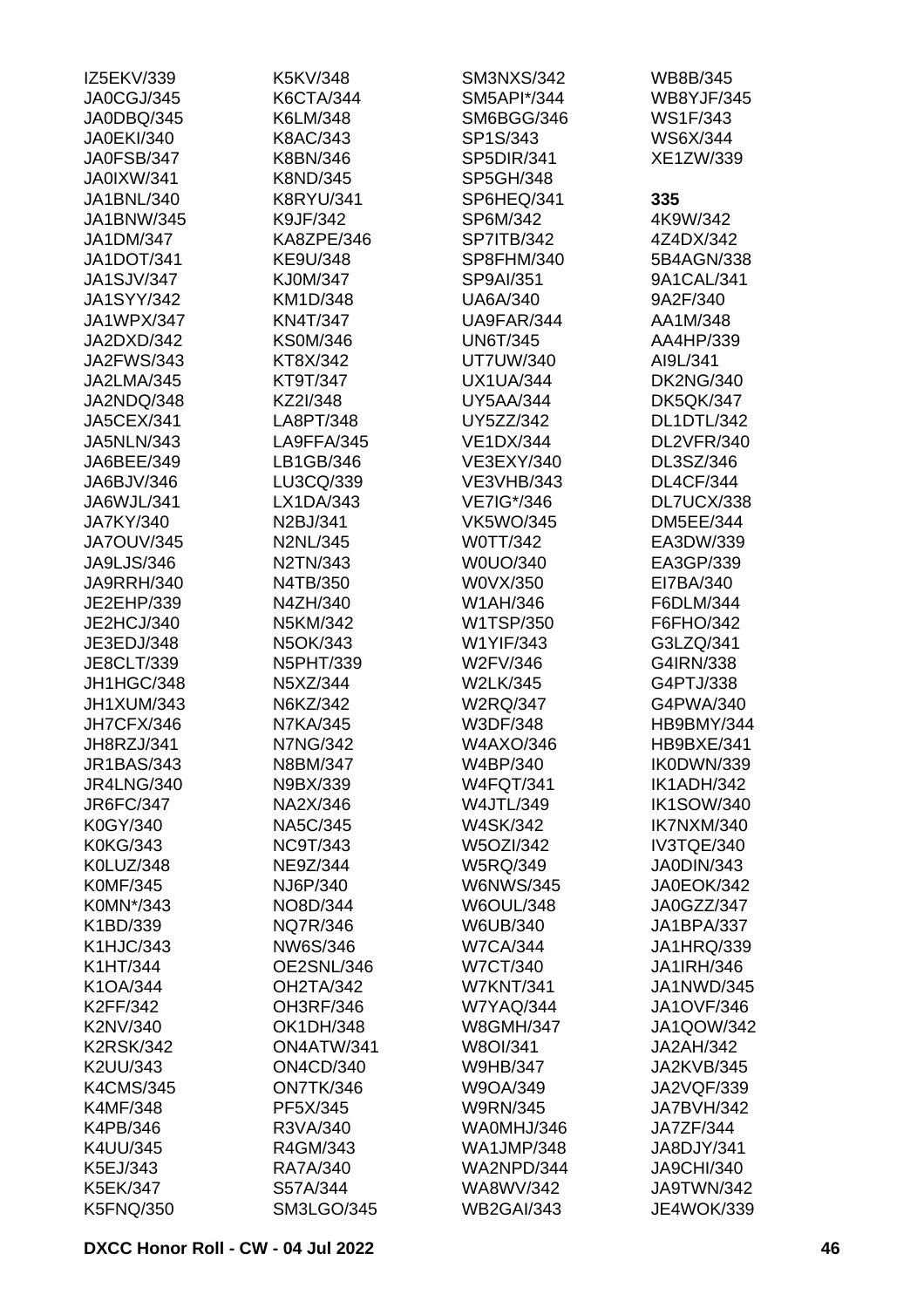| JF3LOP/345        | N6ED/340          | W8CD/347          | JA6OXT/338        |
|-------------------|-------------------|-------------------|-------------------|
| JF6DSZ/345        | N6IC/346          | W8GC/338          | <b>JA7MA/338</b>  |
| JH1BZJ/345        | N8LJ/342          | W8KM/345          | JA7XBG/343        |
| JH1OCC/343        | N9KW/349          | W8OM/339          | JA8BNP/338        |
| JH1VHU/338        | NA4D/345          | <b>W9BEA/339</b>  | JA9IFF/342        |
| JH8DBJ/342        | NA9A/339          | <b>W9ILY/342</b>  | <b>JE2KUC/342</b> |
| JI1DHY/344        | NJ0U/342          | W9PZT/343         | <b>JE2LPC/345</b> |
| JJ3PRT/339        | NM6V/344          | <b>W9VNE/346</b>  | JF2WXS/339        |
| <b>JK1EXO/344</b> | <b>NN4SS/344</b>  | WA8CDU/342        | JF2XGF/341        |
| <b>JL1RUC/338</b> | NT9L/345          | WC1M/343          | JH0INP/341        |
| <b>JM1CYJ/345</b> | <b>NX7U/344</b>   | <b>WC5N/343</b>   | JH1EEB/338        |
| <b>JM2RUV/339</b> | <b>OH1TV/341</b>  | YO5BRZ/340        | JH1NYM/342        |
| <b>JN1BMX/343</b> | OH3NHF/343        | <b>YT2AA/339</b>  | JH3KAI/344        |
| <b>JO7WXN/342</b> | OK1CZ/346         |                   | <b>JH3SIF/338</b> |
| <b>JR2UBS/343</b> | OK6DJ/340         | 334               | JH4ADV/337        |
| K0DEW/345         | ON4ADN/339        | 9A2NO/340         | JH6QFJ/337        |
| K0WK/346          | <b>ON4RU/339</b>  | AB5C/340          | JH8UQJ/343        |
| K2TV/347          | <b>ON6YH/343</b>  | AD7L/342          | <b>JI7NUF/338</b> |
| K3JT/340          | OZ8SW/339         | AI6Z/343          | JI8PDC/338        |
| K3PA/348          | <b>PR7FB/342</b>  | CT1APE/337        | JJ3HGJ/338        |
| K4MWB/338         | PY5EG/338         | CT1EKY/337        | <b>JK1LUY/340</b> |
| K4SI/345          | R6AF/346          | DJ1OJ/342         | JM1HJG/342        |
| K4TT/343          | R7DX/339          | DJ5IH/343         | <b>JM1JIV/343</b> |
| K5GH/338          | <b>RM0F/341</b>   | DK6WA/340         | JR1NHD/339        |
| K5QX/343          | RV3LO/339         | DL2CHN/338        | <b>JR6LLN/341</b> |
| K7BTW/339         | S55ZZ/341         | DL5WW/338         | JR7WFC/338        |
| <b>K7NTW/342</b>  | SL0ZZI/345        | DL8SCG/344        | K0KT/345          |
| K7VV/343          | <b>SM3VAC/339</b> | E73Y/337          | K1NY/343          |
| K7XM*/347         | <b>SM5APS/346</b> | EA5BY/341         | K3GGN/341         |
| K8DID/342         | <b>SM5CLE/341</b> | EA5RM/338         | <b>K3NK/341</b>   |
| K8ER/346          | <b>SM5SWA/343</b> | F2JD/339          | K3SWZ/341         |
| K8IU/345          | SM6BZV/340        | F5HPY/342         | K4WA/338          |
| K8ME/344          | SV2BOH/339        | F5IL/340          | K5LJ/338          |
| K8QM/339          | SV8CS/338         | G3KYF/345         | K5OT/341          |
| K8WK/341          | <b>UA3AP/341</b>  | G4IUF/342         | <b>K5WAF/337</b>  |
| K9CT/343          | <b>UN5J/341</b>   | G4SOZ/338         | K5XX/341          |
| K9OT/344          | <b>UT5URW/339</b> | HB9AAQ/338        | K6KO/338          |
| <b>K9RR/344</b>   | UT9FJ/340         | HB9AGH/347        | K6UM/343          |
| K9US/343          | VE3QAA/340        | HB9CEX/340        | K6YK/348          |
| K9WA/348          | VE6KC/343         | <b>I1EIS/337</b>  | K8AJS/340         |
| KC3X/345          | <b>VE7VF/341</b>  | <b>I2RFJ/344</b>  | <b>K8NK/338</b>   |
| KC5P/345          | <b>W0CP/343</b>   | I3EVK/340         | K9CC/340          |
| KC6X/345          | <b>W0HBH/347</b>  | IK0MHR/339        | <b>KB4GYT/343</b> |
| <b>KC9ARR/338</b> | W1DF/349          | IK3VBB/338        | KC6AWX*/338       |
| <b>KF7PG/341</b>  | W1ITU/345         | IK5SRF/337        | KE9I/345          |
| <b>KG2KJ/338</b>  | W1LW/342          | IK6EIW/338        | LA2PA/338         |
| KJ9C/340          | W1RM/342          | IK8CNT/341        | LA5LJA/338        |
| KK9DX/339         | W1ZT/342          | <b>IZ1ANU/337</b> | LA8CJ/347         |
| KM4H/339          | W4IR/349          | <b>JA1SKE/347</b> | LU1BR/337         |
| KV7K/343          | <b>W4RFZ/339</b>  | JA2HQZ/343        | LU8EKC/338        |
| LU8QT/339         | W5AJ/343          | JA2KTP/341        | N0FX/343          |
| N2JJ/348          | W5JMW/345         | <b>JA2WYN/337</b> | N0IW/342          |
| N4GG/347          | <b>W5LT/341</b>   | <b>JA2XCR/340</b> | N0JR/344          |
| N4JQQ/344         | W5TO/344          | JA3EOP/345        | N1LN/338          |
| N4PQX/338         | W6XK/339          | JA4DLP/338        | N4AA*/341         |
| N4QS/342          | <b>W7AO/345</b>   | <b>JA4ITW/338</b> | N4BAA/340         |
| N5GH/340          | W7IIT/344         | JA5ALE/346        | N4PJ/341          |
|                   |                   |                   |                   |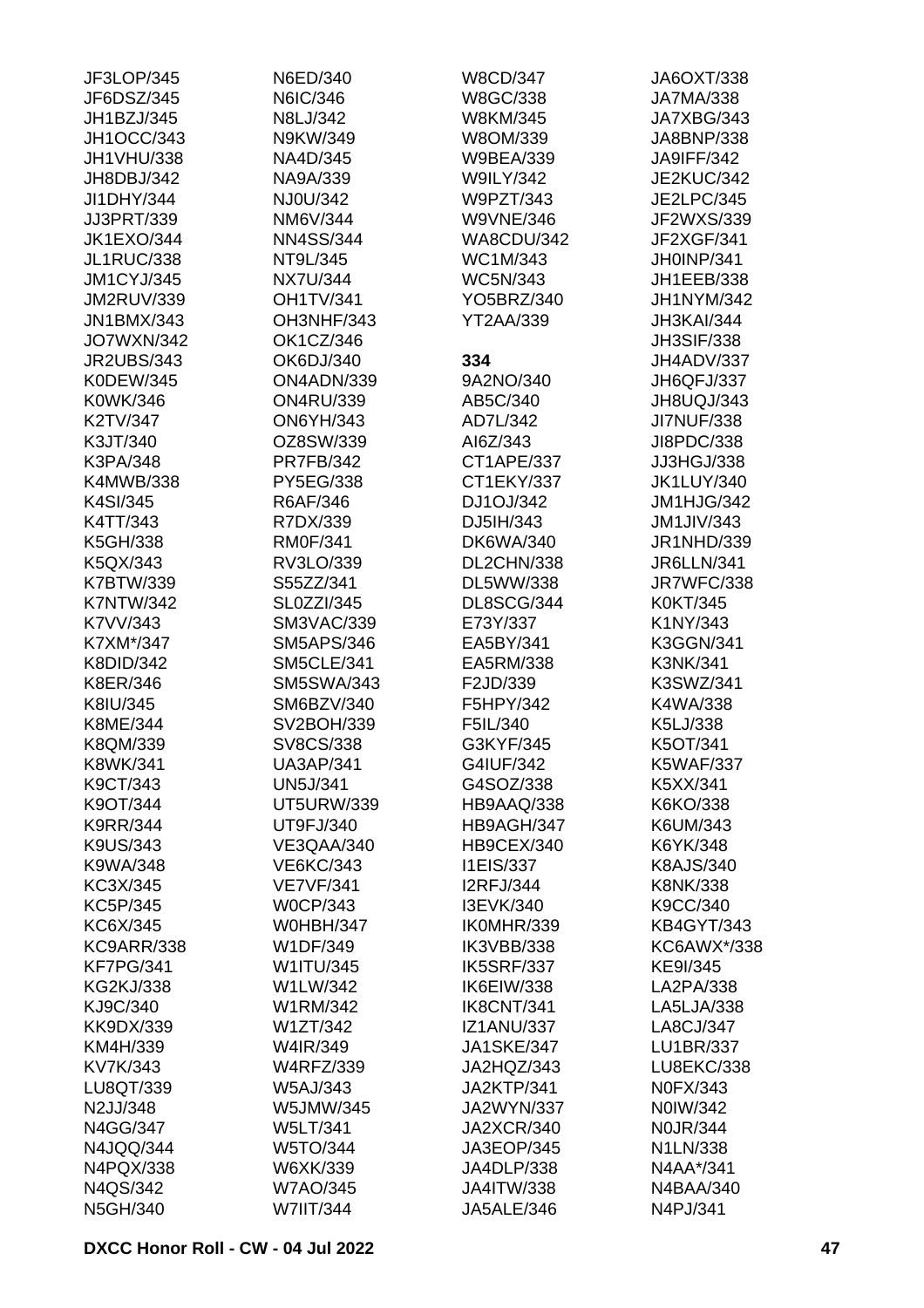| N4QV/342          | 333               | JL1UXH/337        | SM7BHH/338        |
|-------------------|-------------------|-------------------|-------------------|
| N5UD/345          | 4L1MA/336         | JM1FHL/337        | SM7HCW/344        |
| <b>N8KOL/339</b>  | 9A2TN/340         | <b>JN3SAC/342</b> | <b>SP7VC/336</b>  |
| N8RR/343          | 9A2X/336          | <b>JR1TNE/347</b> | SP9ODY/338        |
| NI0C/342          | 9A4W/340          | <b>JR2UJT/341</b> | SP9UPH/336        |
| <b>NS9I/337</b>   | AB5EB/340         | <b>JR8BRK/338</b> | <b>UA9FGR/339</b> |
| <b>NW7E/341</b>   | AF9H/340          | K0JY/342          | <b>UR0MC/338</b>  |
| OE3GCU/337        | CT1IUA/336        | K0RW/342          | <b>UT7UJ/338</b>  |
| OE7SEL/340        | DF3UB/341         | K1CP/338          | <b>VE1BLX/347</b> |
| OK2SW/346         | DF6PB/336         | K1FK/347          | <b>VE7BV/342</b>  |
| OZ2J/343          | DJ2SL/337         | K1NU/339          | <b>VK9NL/342</b>  |
| PA3EVY/340        | DJ3XG/337         | K1RO/338          | <b>W0GAX/346</b>  |
| PA7F/343          | DJ5DT/337         | K2BA/340          | <b>WONB/345</b>   |
| PP2FN/340         | DJ5IO/343         | K2CJ/346          | W1EBI/336         |
| R7FK*/337         | <b>DK3DG/338</b>  | K3WA/337          | W1GG/347          |
| R7NW/339          | <b>DL1SVI/336</b> | K4RO/340          | W2CQ/343          |
| R9SG/340          | DL1VDL/337        | K4UX/342          | W2GG/337          |
| <b>RA0FF/339</b>  | <b>DL9TJ/347</b>  | K5TN/341          | <b>W2LE/341</b>   |
| RN3QN/341         | EA1WX/336         | <b>K6EGW/341</b>  | W2NO/340          |
| S52F/337          | <b>EA7TG/342</b>  | <b>K6SRZ/337</b>  | W3AP/348          |
| S53MJ/340         | F5PBM/340         | K8CW/346          | W3ODJ/344         |
| S55SL/338         | F6HMJ/342         | K8FL/337          | W3YQ/346          |
| SM3PZG/342        | G3GIQ/346         | K9SM/345          | <b>W4HG/342</b>   |
| <b>SM5ARL/343</b> | G3KMQ/347         | <b>K9UQN/340</b>  | W5PF/339          |
| SM5JE*/343        | G3LHJ/341         | KA1ERL/343        | <b>W6AN/342</b>   |
| <b>SP1JRF/338</b> | G4CCZ/339         | <b>KA9CFD/338</b> | W6SZN/343         |
| SP3IBS/341        | G4OWT/338         | KG6I/340          | W6YI/338          |
| SP8HXN/343        | GM0AXY/342        | KL0S/338          | W8KA/338          |
|                   |                   |                   |                   |
| SP9RPW/337        | HA1RB/340         | KX2A/337          | W8MJ/340          |
| <b>UX5UO/342</b>  | <b>HB9RG/336</b>  | LA5IIA/338        | W9XX*/347         |
| <b>UY5BC/341</b>  | <b>I2EOW/342</b>  | LZ2JE/343         | <b>WA1PMA/340</b> |
| <b>VE3MWX/339</b> | I3FIY/341         | N1RR/343          | <b>WA9CVK/340</b> |
| <b>VE6LB/341</b>  | <b>I4JEE/341</b>  | N4QQ/344          | <b>WC0Y/343</b>   |
| <b>W0RX/342</b>   | IK4HLO/343        | N5JB/339          | WC4B/343          |
| <b>WOTRF/339</b>  | IT9ELD/337        | N5PG/341          | WD9DZV/339        |
| W0VM/347          | <b>JA1DIO/341</b> | N6NO/340          | WO2T/340          |
| W1DIG/338         | JA1QXC/338        | N6PE/343          | <b>YU1TR/342</b>  |
| W1ZK/343          | <b>JA1UPT/337</b> | N8MR/337          |                   |
| W2PK/342          | <b>JA1WTI/344</b> | <b>N8SNM/337</b>  | 332               |
| W2WG/338          | <b>JA2CXF/336</b> | N8TR/338          | 4F2KWT/336        |
| W3BW/338          | JA3DAY/343        | NM3V/342          | AB4H/344          |
| <b>W3DRY/338</b>  | JA4MRL/343        | <b>OE1WEU/337</b> | AB6QM/336         |
| W3GQ/339          | JA6CNL/347        | OH1EB/339         | AE6Y/342          |
| W3TN/343          | JA6VU/344         | <b>OK1AD/337</b>  | AK5X/338          |
| <b>W4RBO/337</b>  | JA7LMZ/343        | <b>OK2QA/338</b>  | AL7R/341          |
| <b>W5GAI/340</b>  | JA7MOL/340        | <b>OM7CA/336</b>  | CT1BWW/335        |
| W5SL/342          | <b>JA8LRG/340</b> | <b>ON4AOI/340</b> | DJ4EN/337         |
| W7SX/342          | <b>JA9GLW/337</b> | OZ1AXG/342        | DJ6OI/336         |
| W7WM/343          | JE6TSP/339        | PA3EWP/341        | <b>DL1FU/340</b>  |
| <b>WA7NB/339</b>  | JF0CSK/337        | PP5AVM/344        | DL3ZA/343         |
| <b>YL2MU/345</b>  | JF1LZQ/338        | R7AA/337          | DL4FDM/336        |
| YO7LCB/340        | <b>JG6NGS/341</b> | RA3QK/337         | DL4SZB/337        |
| YO9HP/344         | <b>JH1RFM/347</b> | RN3CT/338         | DL5ZB/336         |
| <b>YV1DIG/340</b> | JH3CUL/340        | S53R/343          | <b>DL8NU/337</b>  |
| <b>YV5NWG/338</b> | JH7BDS/347        | S58Q/341          | DL8ZBA/337        |
|                   | <b>JK1KSB/336</b> | <b>SM3DMP/341</b> | EA1EAU/336        |
|                   | <b>JL1ARF/343</b> | <b>SM5CSS/344</b> | <b>EA7OH/345</b>  |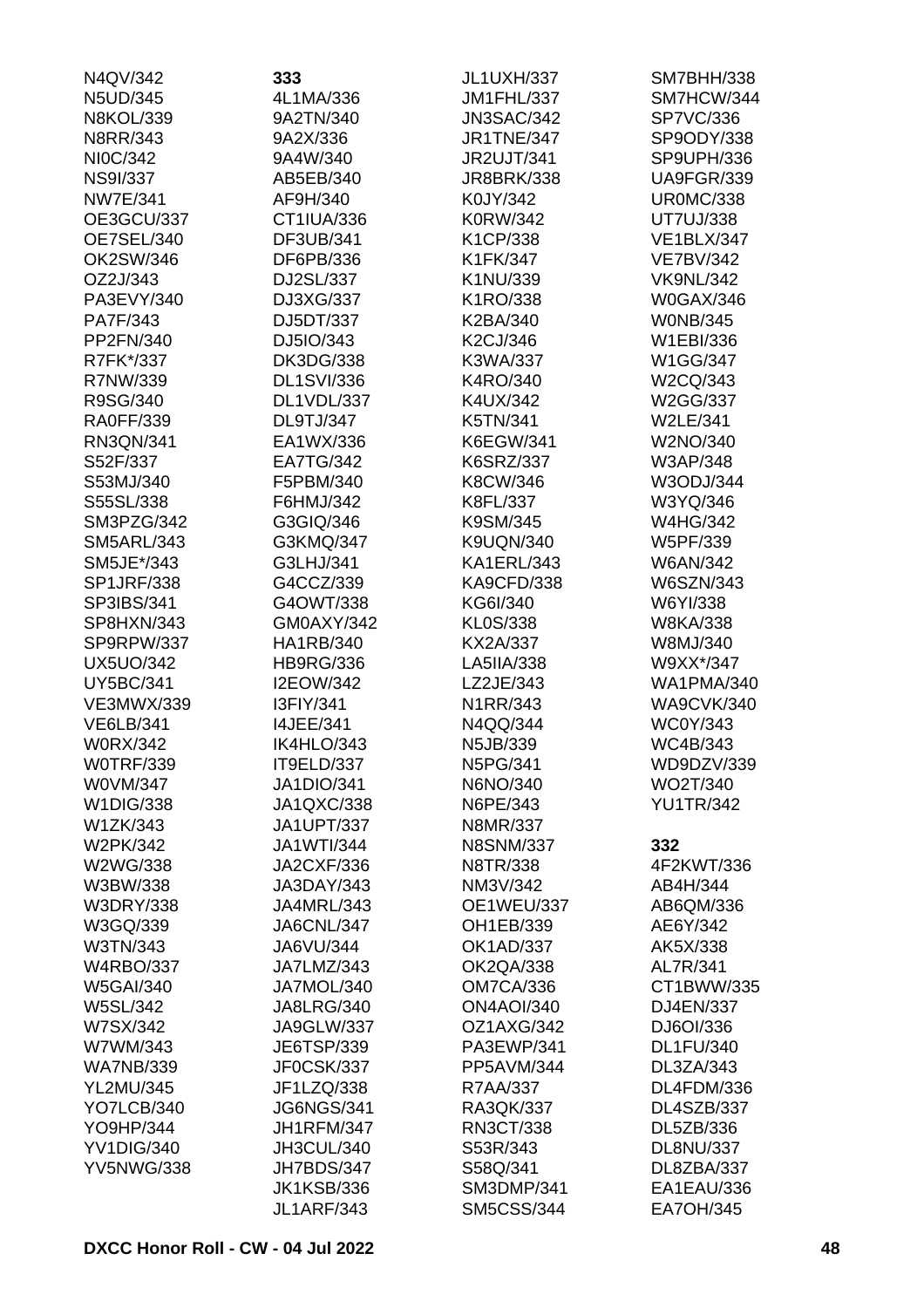| EW2A/336                 | K2AZ/343                              | <b>VE1YX/341</b>         | IK6MNB/334                  |
|--------------------------|---------------------------------------|--------------------------|-----------------------------|
| F5OVQ/335                | K2IXQ/337                             | VE3DZ/336                | IT9AF/346                   |
| F6FXU/335                | K2RD/337                              | <b>VE3HO/345</b>         | JA0DET/340                  |
| G3KWK/336                | K2ZZ/344                              | VE3MV/336                | JA1JQY/340                  |
| G3MPB/341                | K3SW/339                              | <b>VE3UW/338</b>         | JA1MZL/337                  |
| G3SWH/341                | K4HB/335                              | VE3UZ/335                | JA1PPW/343                  |
| HA3NU/342                | K4XR/339                              | W0BW/347                 | JA1QOQ/339                  |
| <b>HA5BSW/338</b>        | K5DF/343                              | <b>W0CD/344</b>          | JA1RWI/343                  |
| <b>HA7TM/338</b>         | K5SM/338                              | W0JX/341                 | JA2BQX/335                  |
| <b>HB9AUS/337</b>        | K6ND/336                              | W0KCJ/338                | JA2EPW/335                  |
| <b>HB9BOS/342</b>        | K6XN/344                              | <b>W0YG/342</b>          | <b>JA2FSM/337</b>           |
| HB9DDM/341               | K6ZZ/341                              | W2ZK/337                 | JA3FGJ/334                  |
| <b>HL2IFR/335</b>        | K8VFV/336                             | <b>W4MPY/345</b>         | JA3RQ/337                   |
| <b>IOMWI/339</b>         | K9FZ*/336                             | <b>W6HIB/341</b>         | JA5JGV/340                  |
| IK0FUX/341               | K9KA/341                              | <b>W6RKC/344</b>         | JA6CDA/342                  |
| IK0OZD/337               | K9MIE/336                             | W6SL/339                 | JA8AWH/340                  |
| IK2DJV/341               | KA2D/337                              | W6TC/348                 | JA8GSN/340                  |
| IK2ECC/340               | <b>KF8UN/340</b>                      | W6YOO/339                | JA8JTH/335                  |
| IK2EGL/339               | KG9Z/337                              | <b>W8HC/340</b>          | <b>JE7RIT/335</b>           |
| IK5DNF/337               | LA4WJ/341                             | W8IQ/343                 | JH1HHC/333                  |
| <b>IK6CGO/342</b>        | LZ1XZ/332                             | W8OP/337                 | <b>JH1IAQ/334</b>           |
| IN3RZY/344               | N0KV/336                              | W9AJ/340                 | <b>JH1IZR/337</b>           |
| <b>JA0CRI/334</b>        | N2VW/336                              | <b>W9RC/342</b>          | JH1RGG/337                  |
| JA1BFF/340               | N4OGW/340                             | W9TX/342                 | JH4GJR/337                  |
| JA1IZZ/336               | N6IG/341                              | WA3C/336                 | <b>JM1GAW/341</b>           |
| JA1KQX/346               | N6OJ/343                              | WA5POK/341               | <b>JM1TWR/335</b>           |
| JA1MZM/342               | N6QQ/338                              | <b>WB8FSV/336</b>        | JR0EQQ/335                  |
| <b>JA1SGU/345</b>        | N6RV/339                              | <b>WF2S/338</b>          | JR9OPJ/335                  |
| JA1VN/347                | N7WO/336                              | WO3Z/337                 | K0GUG/343                   |
| JA2QXP/336               | N9AW/343                              |                          | <b>K0RWL/343</b>            |
| JA2VHO/337               | NI4H/344                              | 331                      | K0XX/337                    |
| JA3DY*/348               | NK1K/339                              | 5B4AHJ/334               | K2DI/341                    |
| JA3GM/347                | NN4ZZ/334                             |                          |                             |
| JA3NTE/346               | <b>NU7J/337</b>                       | 9Y4VU/341<br>AA6AA/343   | K3GT/342<br>K3MSB/336       |
|                          |                                       |                          |                             |
| JA5BGA/339               | OH4OJ/342                             | AA6XX/339                | K4VIG/335                   |
| JA7HMZ/345<br>JA7LGE/336 | <b>ON7EM/343</b><br>PP1CZ/339         | CT1CJJ/335<br>DJ7ZG/334  | K4YMQ/336                   |
| JA8CJY/340               |                                       |                          | K5FO/334                    |
|                          | R0FA/337                              | <b>DK7CX/336</b>         | K5VWW/341                   |
| <b>JA8KSF/341</b>        | R8TX/336                              | DL1DUO/336               | K5ZQ/334                    |
| JA9AGN/336               | <b>RU3QR/335</b>                      | DL2HYH/337               | K6CU/340                    |
| JG3LGD/338               | RW7M/337                              | DL2ZN/338                | K7NO/343                    |
| <b>JG4AKL/335</b>        | S51U/338                              | EA6SX/335                | <b>K8EUR/333</b>            |
| <b>JH1DSF/339</b>        | SM4OLL/342                            | EC3A/335                 | K8YC/334                    |
| JH3VNC/344               | SM6AOU/346                            | EV1R/334                 | K8YTO/335                   |
| JH4ADF/334               | SP1MGM/337                            | F5CQ/336                 | <b>K9MUF/335</b>            |
| <b>JH4CBM/338</b>        |                                       |                          |                             |
| JH7IAJ/339               | SP2JKC*/344                           | G0DQS/340                | KP2A/343                    |
|                          | SP3CGK/335                            | G3MIR/341                | <b>KS3F/341</b>             |
| JH8GEU/336               | <b>SP6CES/335</b>                     | G3ZSS/334                | LA5YJ/339                   |
| JH8NBJ/339               | SP6EQZ/338                            | G4IIY/334                | LA9SN/340                   |
| JI3BFC/340               | SP6T/340                              | <b>GM0VRP/335</b>        | LB8DC/335                   |
| <b>JR1KAG/336</b>        | SV1DPI/335                            | <b>HA5FA/336</b>         | LU4FPZ/334                  |
| <b>JR2SCJ/339</b>        | <b>SV1FJA/334</b>                     | <b>HA7UW/338</b>         | LZ1PM/337                   |
| K0BJ/340                 | SV1RK/335                             | <b>HB9IIO/335</b>        | <b>N1BUG/336</b>            |
| K0PC/336                 | <b>UA0BA/335</b>                      | I2MQP*/337               | <b>N2NS/334</b>             |
| K0VXU/339                | UA4HAU/341                            | I5OYY/335                | N3RW/339                    |
| K1ESE/339<br>K1JIU/342   | <b>UR5FEO/339</b><br><b>US8UA/339</b> | IK4AUY/335<br>IK4NQL/335 | N4RI/337<br><b>N4UA/344</b> |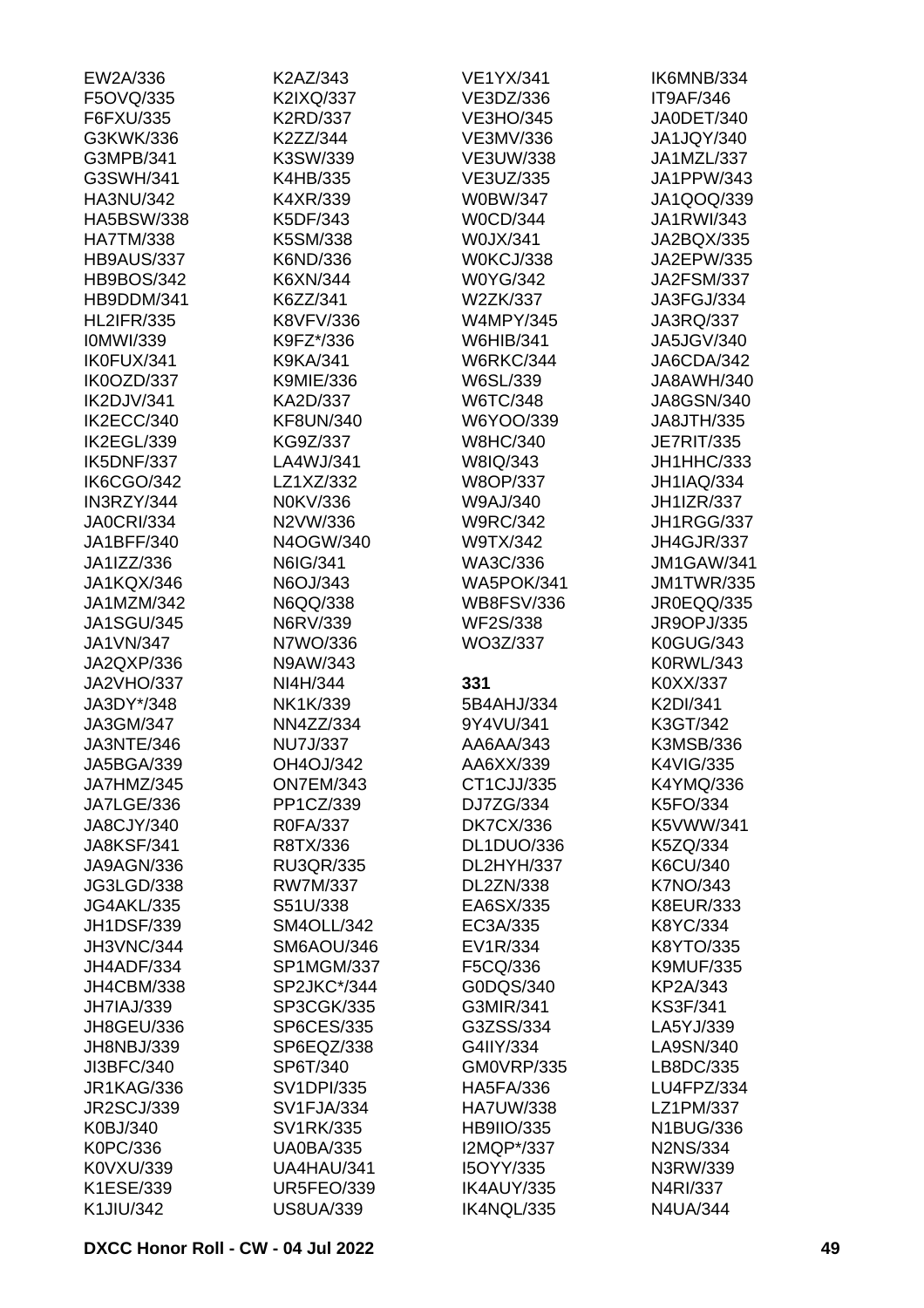| N4VA/344          |
|-------------------|
| N6DX/343          |
| N6HC/338          |
| N6HY/336          |
| N7MQ/335          |
| N8NN/335          |
| N8PW/335          |
| N9EN/341          |
| ND6G/340          |
| NO3N/344          |
| OE4PWW/337        |
|                   |
| OE5FIN/336        |
| OE8SPW/340        |
| OH8SR/345         |
| OK1DWC/337        |
| ON4CAS/334        |
| <b>ON5UE/335</b>  |
| <b>ON6CW/340</b>  |
| OZ2Y/338          |
| PA3ABH/341        |
| RA3CQ/334         |
| RK3QY/341         |
| RZ3FW/335         |
| <b>SM5CZK/338</b> |
| <b>SM5ENX/340</b> |
| SM5GMZ/336        |
| <b>SM5OJH/338</b> |
| <b>SM7GIB/336</b> |
| SP2JLR/334        |
| SP3FHV/335        |
| <b>SP5IWA/335</b> |
| SP7XK/336         |
| <b>SV1CQN/333</b> |
| <b>UA1ACG/335</b> |
| UA3DPM/336        |
| <b>UA3ECJ/340</b> |
| <b>UA9CBO/339</b> |
|                   |
| <b>UR5EDX/337</b> |
| UT5UIA/337        |
| UY5XE/339         |
| VE2TZT/334        |
| <b>VE7UF/338</b>  |
| VO1NA/340         |
| W0GG/336          |
| <b>W0RT/337</b>   |
| <b>W0TM/337</b>   |
| W0YK/343          |
| <b>W1HEO/338</b>  |
| W1MLG*/345        |
| W2IRT/334         |
| W3CC/335          |
|                   |
| W3UA/334          |
| W3YY/342          |
| W4TV/343          |
| <b>W6AEA/334</b>  |
| <b>W6QUV/337</b>  |

W7QDM/338 W8FN/341 W8HW/334 W8RV/337 W9WU/346 WA0I/337 WA4DOU/339 WB5JID/335 WF5E/340 WG5G/339 YO2RR/337 YT1Q/331 ZL3NB/335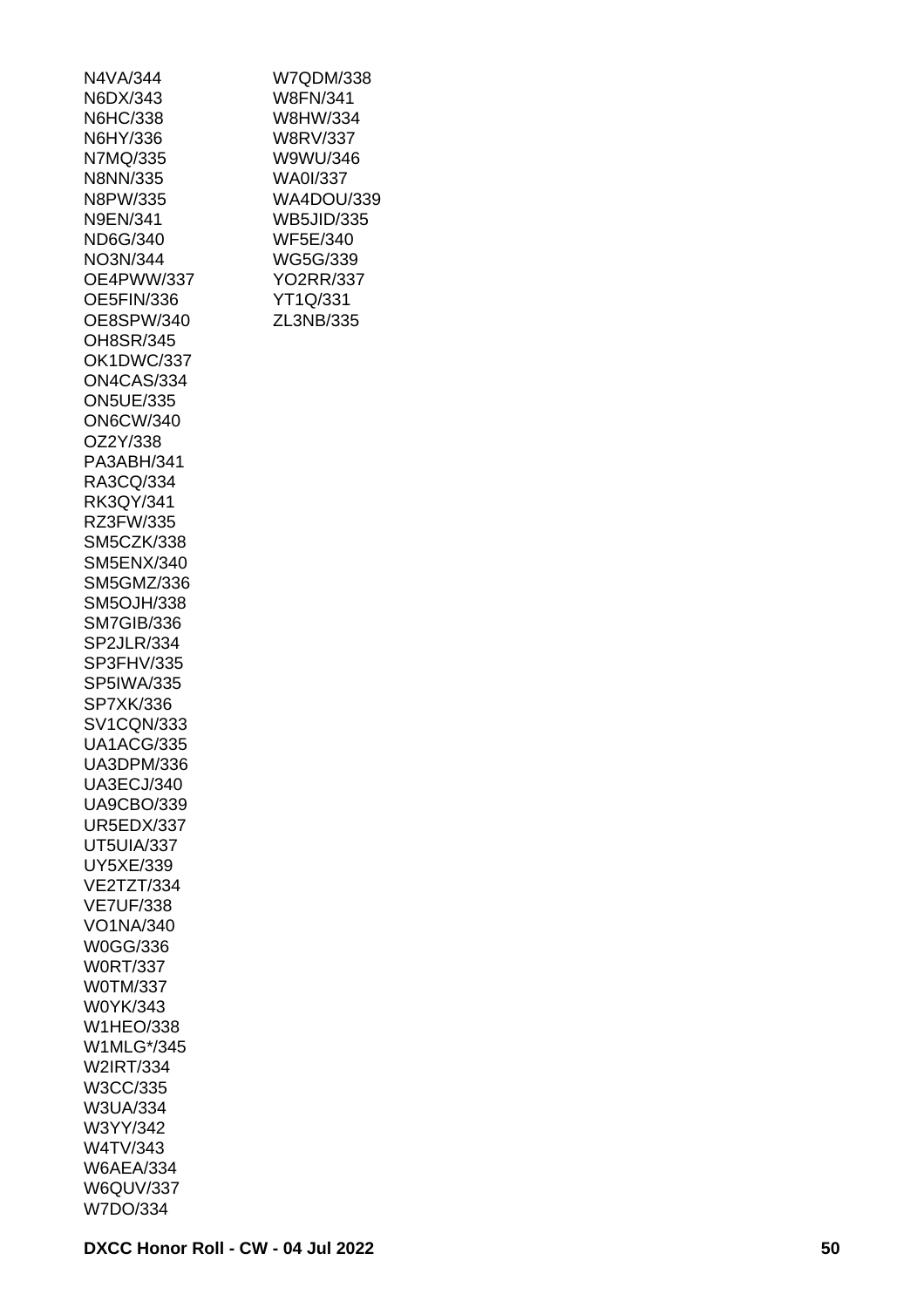See the [ARRL DXCC FAQ](http://www.arrl.org/dxcc-faq/) for details.

|                       | VA3DX/342         | <b>K5KLA/346</b>  | 334               |
|-----------------------|-------------------|-------------------|-------------------|
| <b>Digital</b><br>340 | <b>W4PK/348</b>   | K9QVB/339         | AA7A/341          |
| <b>JA1JAN/350</b>     | <b>WD5DBV/348</b> | KP4BJD/348        | DJ3IW/339         |
|                       | <b>WK3N/343</b>   | N4XM/343          | F5II/340          |
|                       |                   | N8DX/340          | <b>IK1WGX/338</b> |
| 339                   |                   |                   |                   |
| AA5AU/349             | 337               | PA0WRS/340        | IK8HJC/336        |
| DJ2BW/350             | DF3CB/346         | PY2XB/340         | JA3EMU/343        |
| <b>I4MKN/350</b>      | EA6NB/344         | SP3BGD/344        | JA8RJE/340        |
| I5KG/349              | F6BTR/342         | SP9FKQ*/340       | K0BX*/342         |
| JA2VPO/348            | F6HUJ/346         | VE3XO*/344        | K0QC/344          |
| JA4LKB/342            | <b>HA0DU/342</b>  | <b>W0BV/342</b>   | K3SWZ/342         |
| <b>JH4IFF/344</b>     | IK1GPG/341        | W1JR/340          | K4NA/339          |
| JR2KDN/345            | <b>JA0DAI/346</b> | W3UR/339          | K4QL/337          |
| K4FJ/349              | JA1BWA/347        | W4DR/339          | <b>K6YUI/344</b>  |
| N2QT/345              | JA1EOD/345        | W5FI/340          | <b>K8SIX/339</b>  |
| N2TU/349              | JA3DLE/346        | W5PJR/346         | <b>N0AT/337</b>   |
| <b>N3SL/347</b>       | <b>JA8EAT/347</b> | <b>W7UT/340</b>   | N1DG/341          |
| OH3SR/349             | JI8DGO/341        | <b>W8DCH/342</b>  | N2BJ/338          |
| SM0AJU/349            | JJ2LPV/341        |                   | N2WK/340          |
| SM6CVX/349            | <b>K3UA/347</b>   | 335               | N3XX/337          |
| SP4KM/349             | <b>K7PI/345</b>   | DF3GY/338         | <b>N5JR/338</b>   |
| W2UP/349              | <b>K8MFO/344</b>  | DJ5JK/341         | SM3NRY/337        |
| W3YX/346              | K8PYD/341         | DJ9KG/339         | SP3RBG*/337       |
| <b>W5ZPA/349</b>      | N5ZM/341          | <b>DK0EE/338</b>  | SP9PT/337         |
| <b>WX5L/347</b>       | OH2DW/345         | DL7VEE/339        | <b>SV1RK/337</b>  |
|                       | OK1MP/348         | F6BKI/339         | W4VQ/343          |
| 338                   | OZ7GI/346         | F6GCP/339         | W9IXX/337         |
| DJ2YA/347             | PY7ZZ/340         | <b>JA1ANR/339</b> | <b>W9RPM/337</b>  |
| <b>DK1BX/348</b>      | S58T/341          | <b>JA1IQV/342</b> | <b>WB8YJF/341</b> |
| <b>DK3CU/354</b>      | <b>UA4HBW/345</b> | JA1SJV/339        |                   |
| DL5KAT/346            | <b>W4DKS/341</b>  | JA2KVD/340        | 333               |
| F5NBU/346             | <b>W5BPT/341</b>  | JA3EOP/344        | AG9S/340          |
| <b>I1JQJ/348</b>      | <b>W5FKX/341</b>  | JE8LWZ/339        | IK5HHA/336        |
| <b>I5FLN/352</b>      | WB4UBD/347        | <b>JR3IIR/340</b> | JA2FBY/336        |
| <b>I5KKW/346</b>      |                   | K1ST/343          | JA2XYO/337        |
| IK8CNT/347            | 336               | K4SV/338          | JA3CSZ/342        |
| JA1HGY/346            | AA6YQ/340         | K9NU/339          | JI4POR/337        |
| <b>JA1WSK/342</b>     | DL4MCF/343        | N2LT/345          | <b>JQ3DUE/337</b> |
| JF2MBF/344            | F6AOJ/345         | N8PR/340          | <b>JR1BAS/337</b> |
| JH4UYB/343            | G4BWP/344         | OK3GU/340         | K5AC/336          |
| K3WC/352              | JA0UUA/340        | PA3FQA/339        | <b>K5RK/336</b>   |
| <b>K7XB/347</b>       | <b>JA1FQI/340</b> | RY9C/344          | KA5CQJ/343        |
| LA5XGA/344            | JA2FGL/342        | SM4EMO/343        | N6AR/337          |
| N4CC/346              | JA5EXW/341        | SM5DJZ*/343       | N6JV/337          |
| N4WW/344              | JA8ADQ/350        | SM5FUG/344        | SM4DHF/340        |
| <b>N5FG/344</b>       | <b>JL1SAM/341</b> | SP3FAR/339        | UT7QF/337         |
| N8JX/348              | JR6EZE/340        | <b>UA9YE/340</b>  | W3GH*/337         |
| NA0Y/346              | K0EU/342          | W2YC/338          | <b>W6RLL/342</b>  |
| OH2BU/344             | K2YG/345          | W9MU/344          | <b>W9NGA/343</b>  |
|                       |                   |                   |                   |
| OH2LU/348             | K3KO*/340         |                   | WA6TLA/337        |
| SL0ZG/344             | K4CN/339          |                   | <b>WS7I/343</b>   |